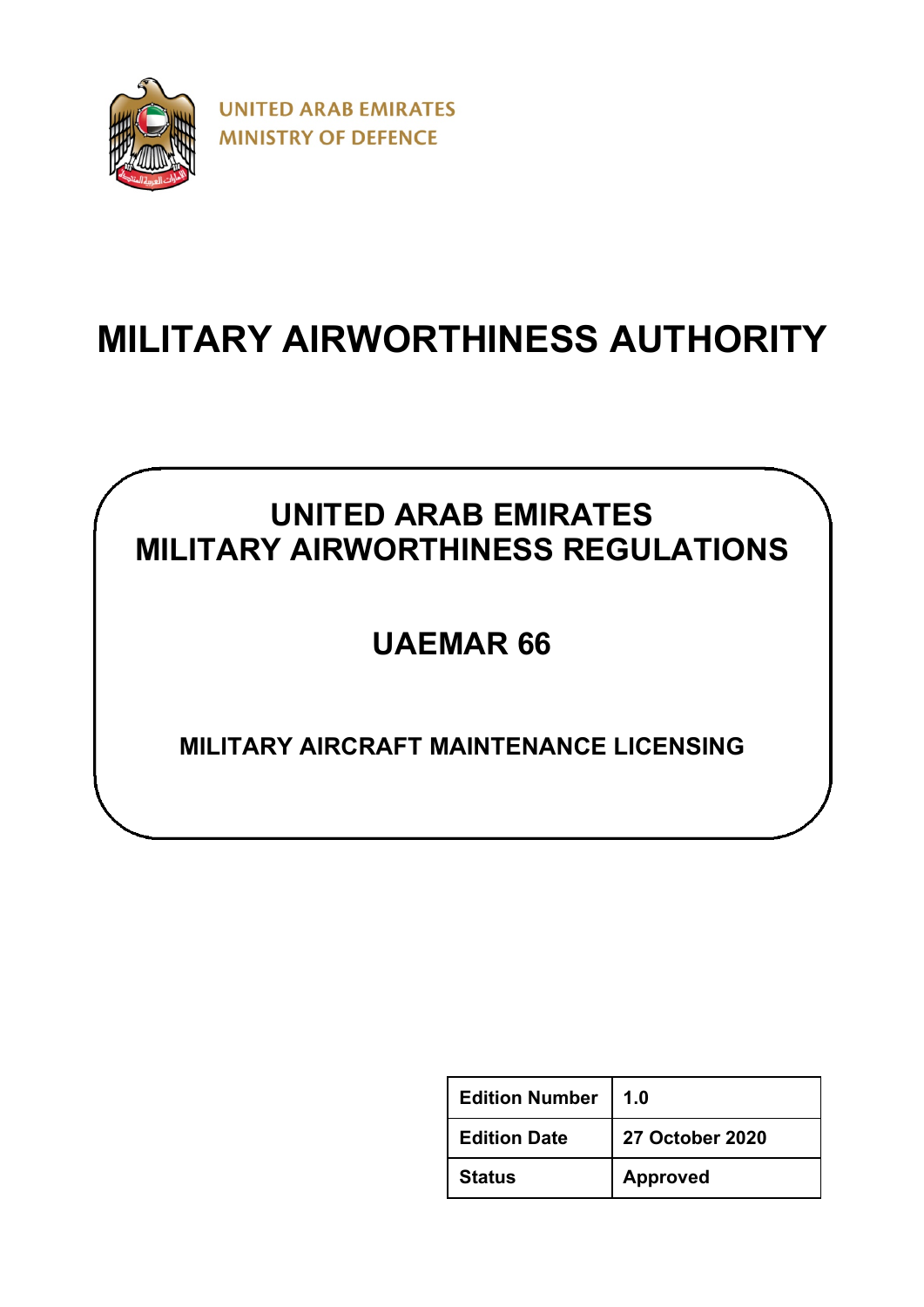# INTENTIONALLY LEFT BLANK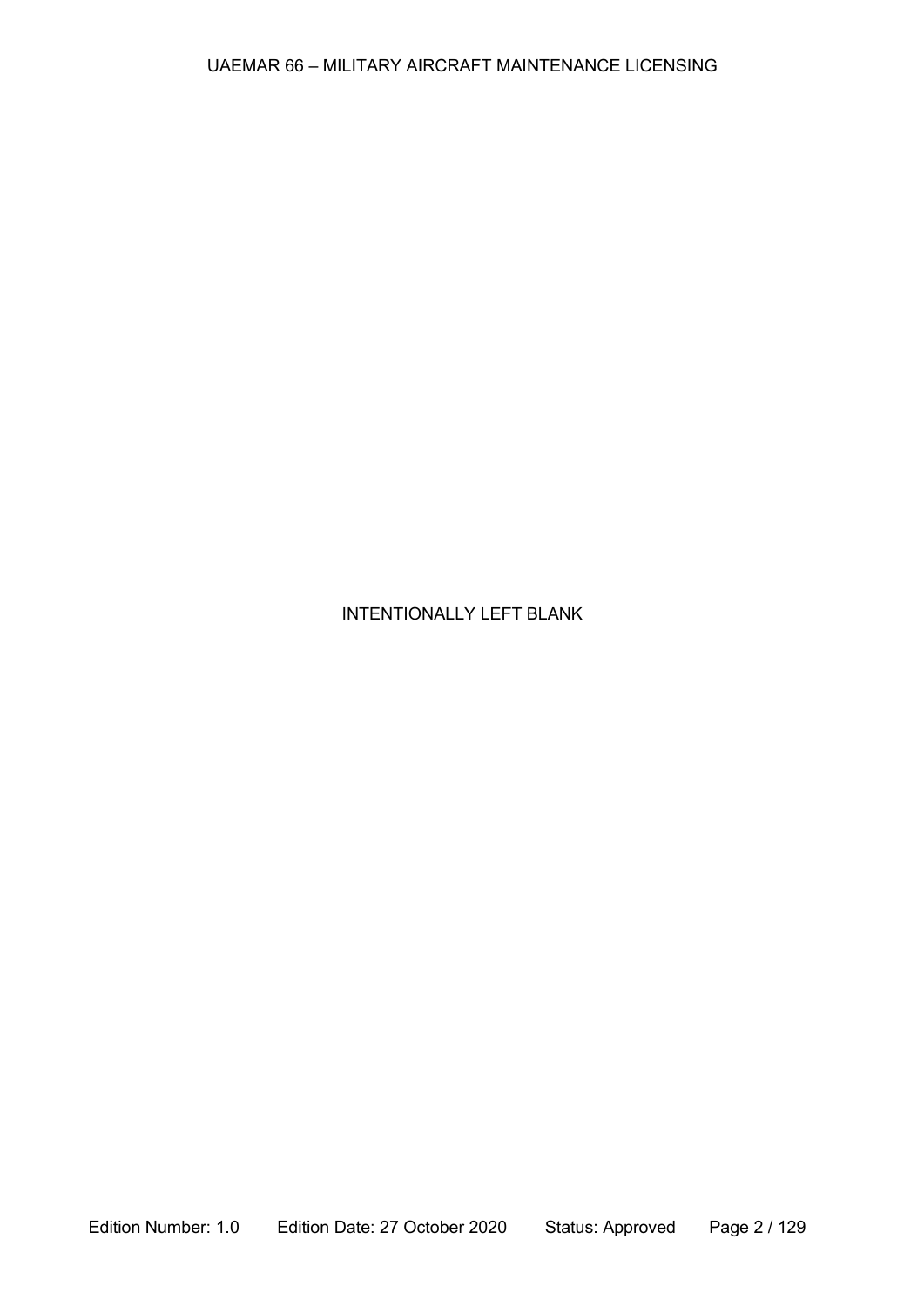# **DOCUMENT CONTROL**

# DOCUMENT APPROVAL

The following table identifies the persons who have prepared and approved this document.

| <b>Edition</b><br><b>Number</b> |             | <b>Authorised by</b>                                                                             | <b>Date</b>     |
|---------------------------------|-------------|--------------------------------------------------------------------------------------------------|-----------------|
| 1.0                             | Prepared by | United Arab Emirates<br><b>Military Airworthiness Authority</b>                                  | 27 October 2020 |
|                                 | Approved by | United Arab Emirates Assistant Undersecretary for<br>Defence Industry and Capability Development | 27 October 2020 |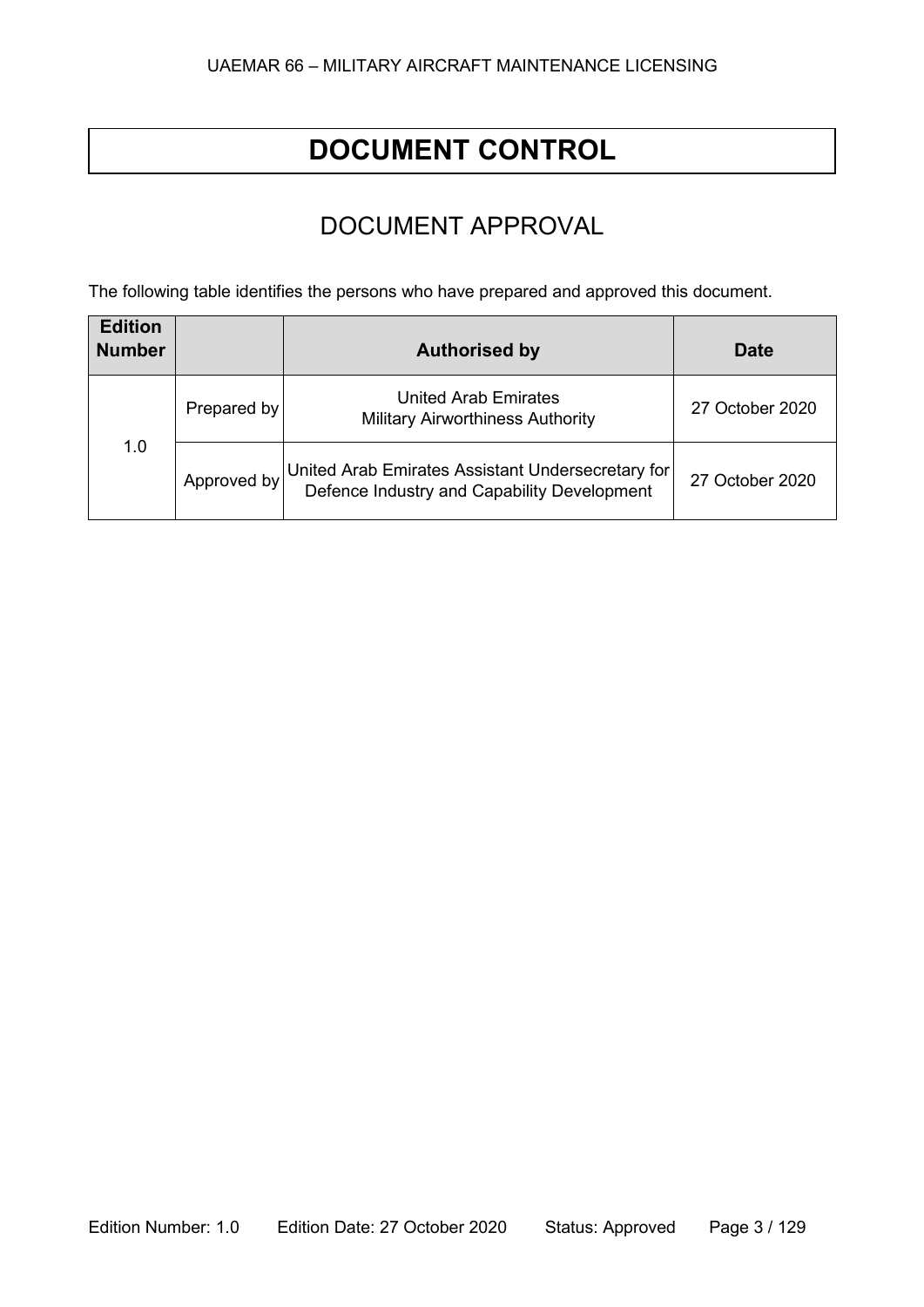# DOCUMENT CHANGE RECORD

| <b>Edition</b><br><b>Number</b> | <b>Edition</b><br><b>Date</b> | <b>Status</b> | <b>Reason for change</b>                                               | <b>Sections or</b><br>pages affected |
|---------------------------------|-------------------------------|---------------|------------------------------------------------------------------------|--------------------------------------|
| 1.0                             | 27 October 2020               | Approved      | Initial issue<br>(Based on EMAR 66 Ed. 1.0<br>dated 23 September 2014) | All                                  |
|                                 |                               |               |                                                                        |                                      |
|                                 |                               |               |                                                                        |                                      |
|                                 |                               |               |                                                                        |                                      |
|                                 |                               |               |                                                                        |                                      |

# **STATUS**

The Status of the document can take two values:

**Draft:** Draft version by the United Arab Emirates Military Airworthiness Authority.

**Approved:** Approval by the United Arab Emirates Assistant Undersecretary for Defence Industry and Capability Development.

### **EDITION**

Edition numbering will have the following format: **Edition X.Y**

The value of **X** will change after a **major** modification of the document

The value of **Y** will change after a **minor** modification of the document

# **NOTE**

- 1. All changes are indicated by the use of a 'sidebar' in the margin. This can be readily crossreferenced using the table at the end of the document which details each change.
- 2. This UAEMAR relies on definitions laid down in UAE Military Airworthiness Document Acronyms and Definitions (UAEMAD-A&D)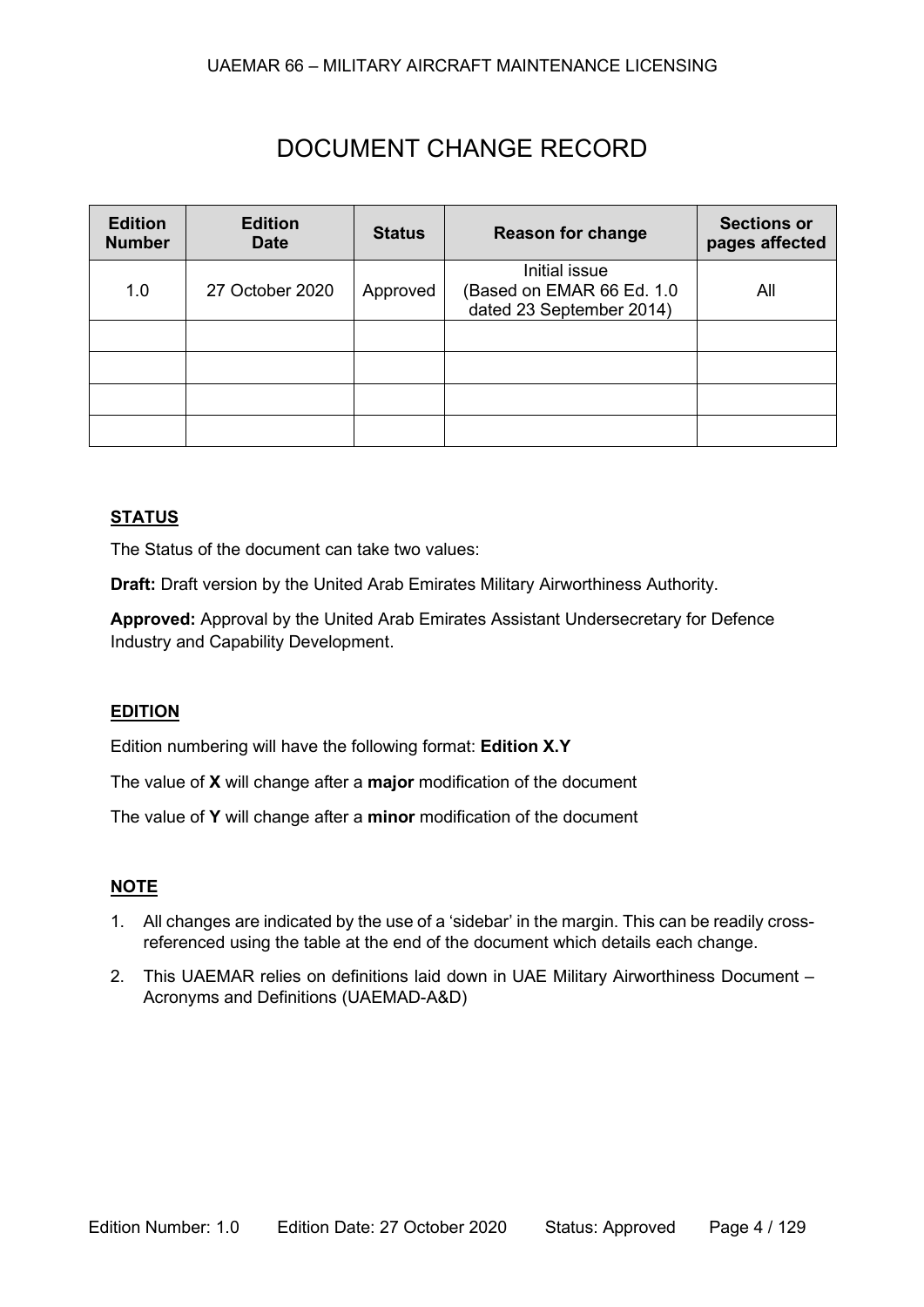# **TABLE OF CONTENTS**

| 66.A.40 Continued validity of the Military Aircraft Maintenance Licence 12                   |  |
|----------------------------------------------------------------------------------------------|--|
|                                                                                              |  |
|                                                                                              |  |
|                                                                                              |  |
|                                                                                              |  |
|                                                                                              |  |
| SECTION B - PROCEDURES FOR NATIONAL MILITARY AIRWORTHINESS AUTHORITIES 15                    |  |
|                                                                                              |  |
|                                                                                              |  |
|                                                                                              |  |
|                                                                                              |  |
|                                                                                              |  |
|                                                                                              |  |
|                                                                                              |  |
| SUBPART B - ISSUE OF A MILITARY AIRCRAFT MAINTENANCE LICENCE  17                             |  |
|                                                                                              |  |
| 66.B.105 Preparation for the issue of a MAML via a Maintenance Organisation approved in      |  |
| 66.B.110 Procedure for the change of a MAML to include an additional basic category or       |  |
| 66.B.115 Procedure for the change of a MAML to include a Military Aircraft Type Rating or to |  |
| 66.B.116 Procedure for the change of a MAML to include extensions  18                        |  |
|                                                                                              |  |
| 66.B.125 Procedure for the conversion of MAMLs including group ratings 18                    |  |
| 66.B.130 Procedure for the direct approval of Military Aircraft Type Training 19             |  |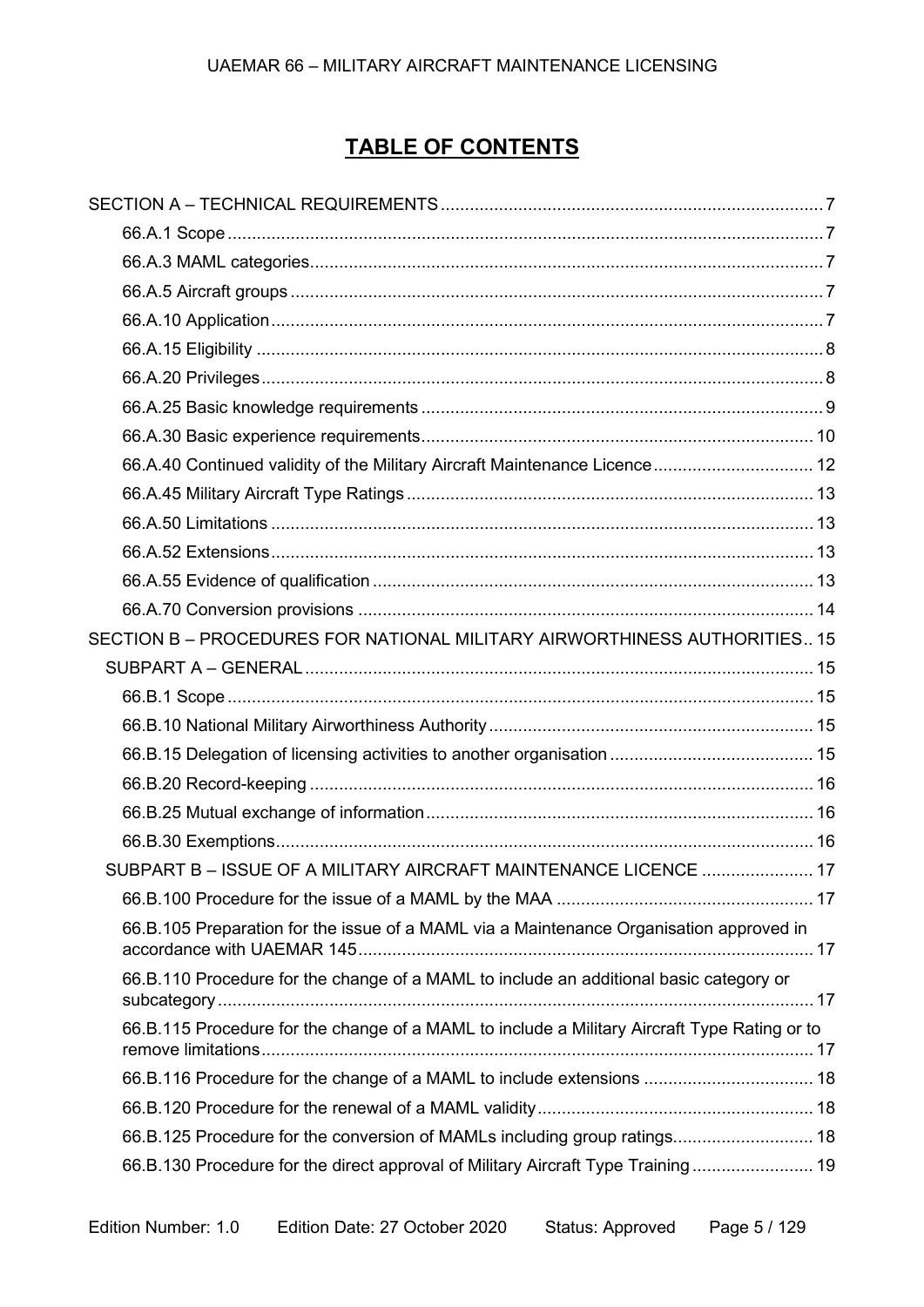# UAEMAR 66 – MILITARY AIRCRAFT MAINTENANCE LICENSING

| SUBPART D - CONVERSION OF LICENCES OR OTHER QUALIFICATIONS INTO A                                |  |
|--------------------------------------------------------------------------------------------------|--|
|                                                                                                  |  |
|                                                                                                  |  |
| 66.B.310 Conversion report for Approved Maintenance Organisations authorisations  21             |  |
|                                                                                                  |  |
|                                                                                                  |  |
|                                                                                                  |  |
|                                                                                                  |  |
|                                                                                                  |  |
|                                                                                                  |  |
|                                                                                                  |  |
|                                                                                                  |  |
| Appendix III - Military Aircraft Type Training and Examination Standard, and On the Job Training |  |
| Appendix IV - Experience requirements for an addition to an UAEMAR 66 Military Aircraft          |  |
|                                                                                                  |  |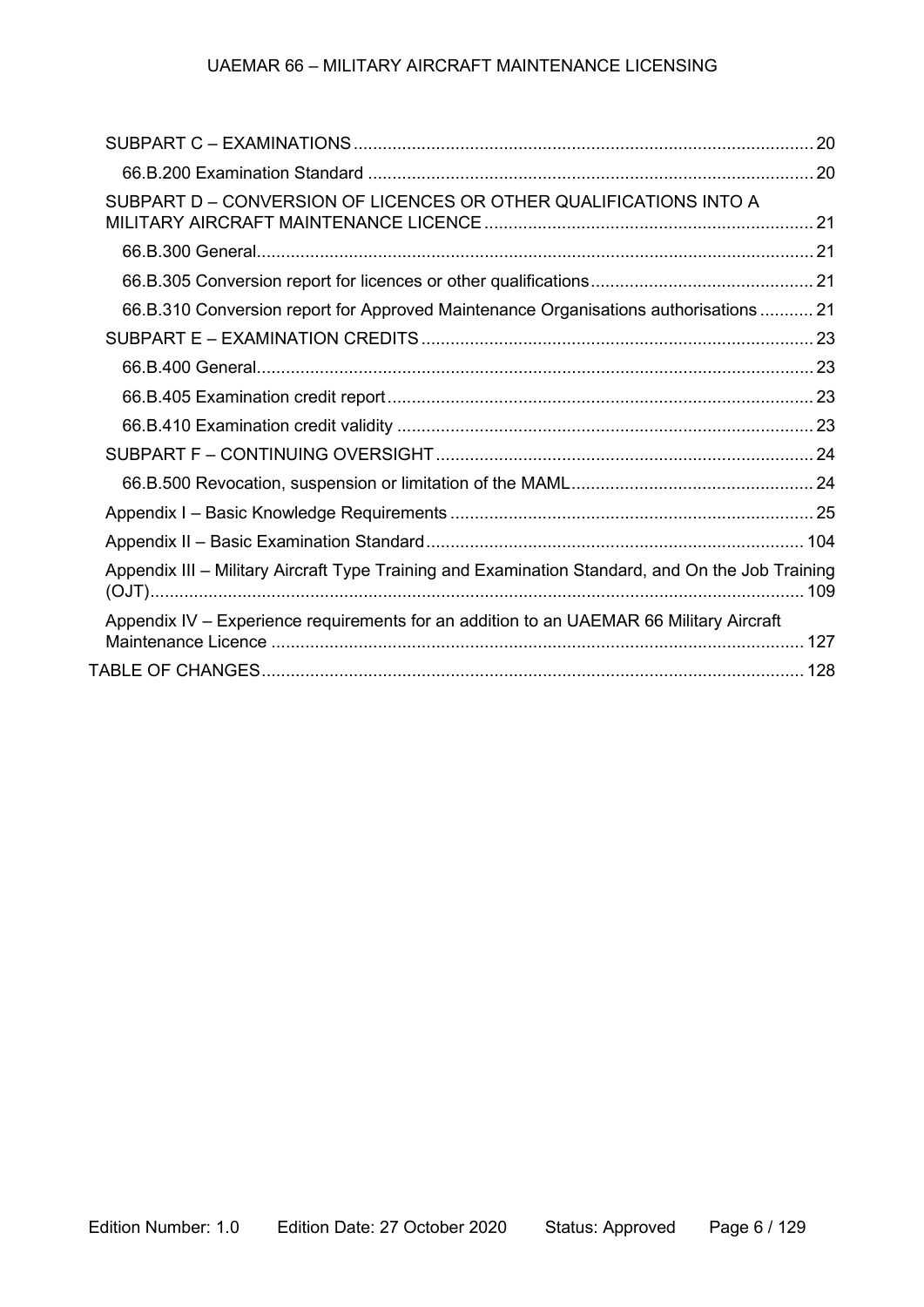# **SECTION A – TECHNICAL REQUIREMENTS**

## <span id="page-6-1"></span><span id="page-6-0"></span>**66.A.1 Scope**

This section defines the Military Aircraft Maintenance Licence (MAML) and establishes the requirements for application, issue and continuation of its validity.

## <span id="page-6-2"></span>**66.A.3 MAML categories**

### GM

- (a) Military Aircraft Maintenance Licences include the following categories:
	- Category A
	- Category B1
	- Category B2
	- Category C
- (b) Categories A and B1 are subdivided into subcategories relative to combinations of aeroplanes, helicopters, turbine and piston engines. These subcategories are:
	- A1 and B1.1 Aeroplanes Turbine
	- A2 and B1.2 Aeroplanes Piston
	- A3 and B1.3 Helicopters Turbine
	- A4 and B1.4 Helicopters Piston
- (c) NOT APPLICABLE.

### <span id="page-6-3"></span>**66.A.5 Aircraft groups**

All military aircraft shall be considered as complex motor-powered aircraft.

### <span id="page-6-4"></span>**66.A.10 Application**

### $\triangleright$  AMC

- (a) An application for a MAML or change to such a licence shall be made on an UAEMAR Form 19 in a manner established by the MAA and submitted thereto.
- (b) NOT APPLICABLE.
- (c) In addition to the documents required in UAEMAR  $66.A.10(a)$  and UAEMAR  $66.B.105$ , as appropriate, the applicant for additional basic categories or subcategories to a MAML shall submit his/her current MAML to the MAA together with the UAEMAR Form 19.
- (d) NOT APPLICABLE.
- (e) NOT APPLICABLE.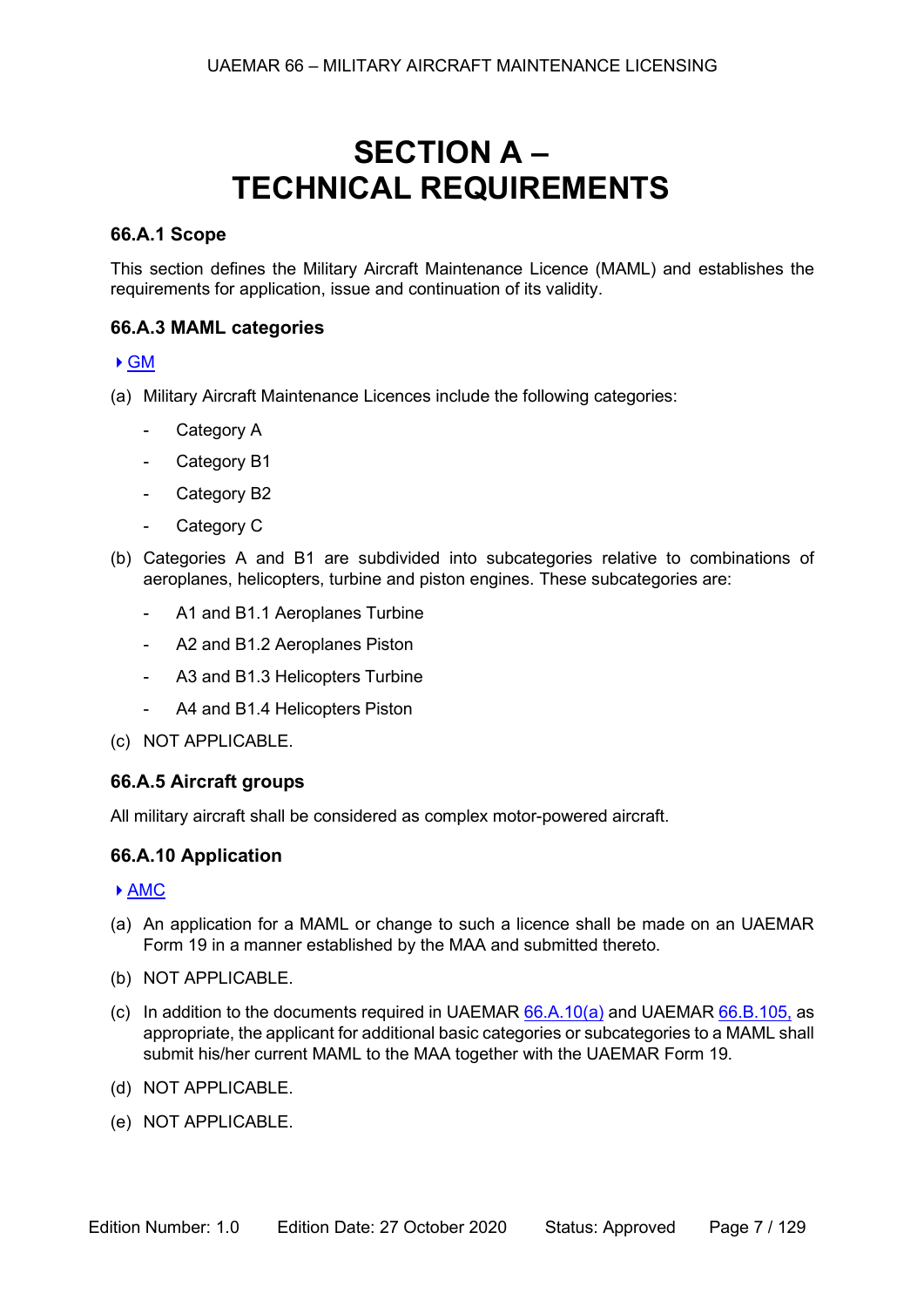(f) Each application shall be supported by documentation to demonstrate compliance with the applicable theoretical knowledge, practical training and experience requirements at the time of application.

# <span id="page-7-0"></span>**66.A.15 Eligibility**

An applicant for a MAML shall be at least 18 years of age.

# <span id="page-7-1"></span>**66.A.20 Privileges**

- (a) The following privileges shall apply:  $\triangleright$  GM
	- 1. A Category A MAML permits the holder to issue certificates of release to service following minor scheduled line maintenance and simple defect rectification within the limits of tasks specifically endorsed on the certification authorisation referred to in UAEMAR 145.A.35. The certification privileges shall be restricted to work that the licence holder has personally performed in the UAEMAR 145 AMO that issued the certification authorisation.
	- 2. A Category B1 MAML shall permit the holder to issue certificates of release to service and to act as B1 support staff for the following:
		- maintenance performed on aircraft structure, powerplant, mechanical systems and electrical systems, and
		- work on avionic systems requiring only simple tests to prove their serviceability and not requiring troubleshooting.

Category B1 includes the corresponding A subcategory.

- 3. A Category B2 MAML shall permit the holder:
	- i. to issue certificates of release to service and to act as B2 support staff for the following:
		- maintenance performed on avionic and electrical systems, and
		- electrical and avionics tasks within powerplant and mechanical systems, requiring only simple tests to prove their serviceability
	- ii. to issue certificates of release to service following minor scheduled line maintenance and simple defect rectification within the limits of tasks specifically endorsed on the certification authorisation referred to in UAEMAR 145.A.35. This certification privilege shall be restricted to work that the MAML holder has personally performed in the AMO which issued the certification authorisation and limited to the Military Aircraft Type Ratings already endorsed in the B2 MAML.

Category B2 does not include any A subcategory.

- 4. NOT APPLICABLE.
- <span id="page-7-2"></span>5. A Category C MAML shall permit the holder to issue certificates of release to service for aircraft following base maintenance on aircraft. The privileges apply to the aircraft in its entirety.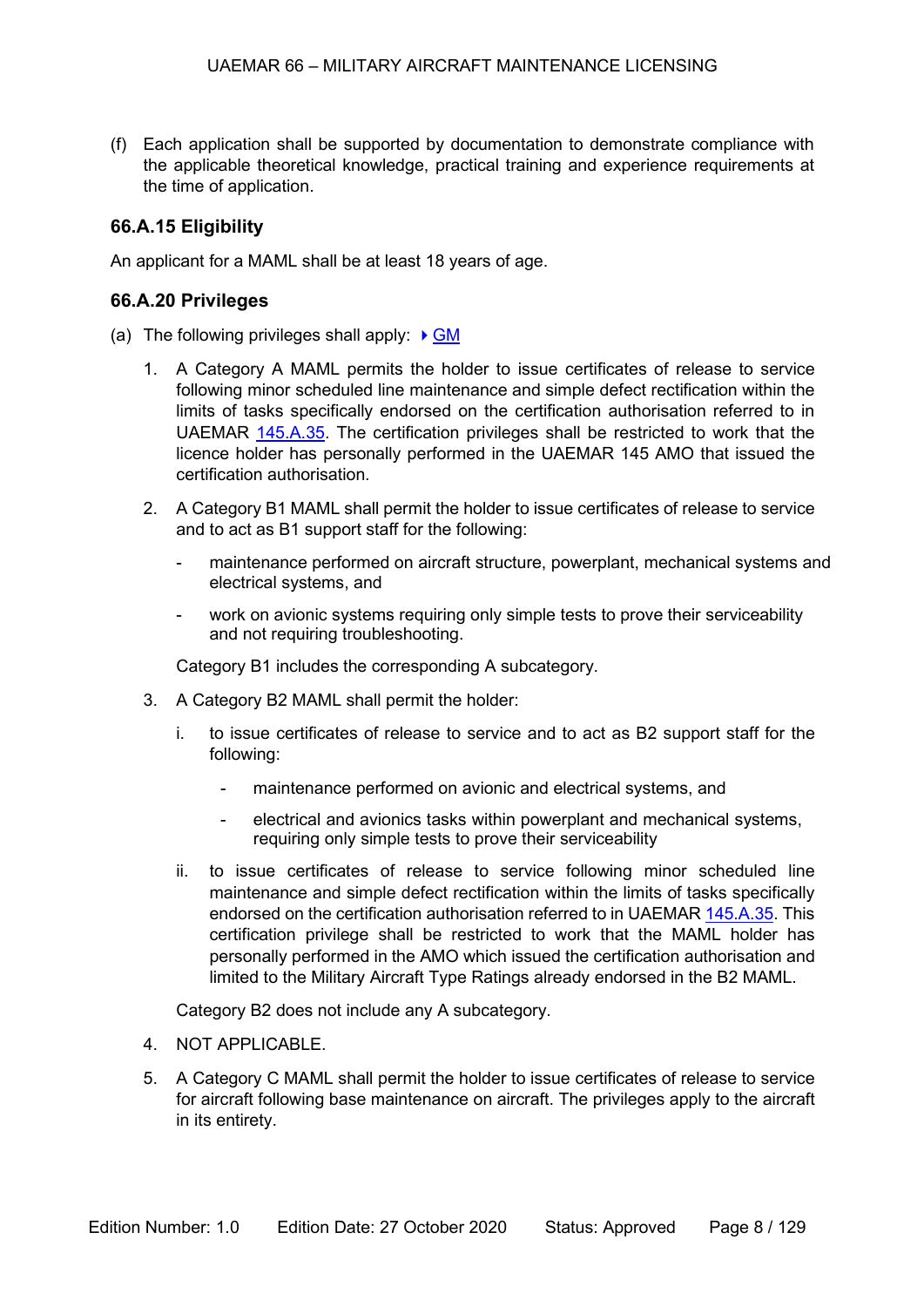- 6. Categories A, B1 and B2 MAMLs can have extensions [\(UAEMAR 66.A.52\) t](#page-12-1)o address one or more of the military-specific topics included in Appendix I (Modules 50 - 55). These shall permit the holder to issue certificates of release to service and act as support staff appropriate to the basic knowledge gained from all modules and as approved by the MAA for maintenance performed on armament, rescue and escape systems and other military-specific systems.
- (b) The holder of a MAML shall not exercise its privileges unless<sup>1</sup>:
	- 1. in compliance with the applicable requirements of UAEMAR M and UAEMAR 145; and
	- 2. in the preceding 2-year period he/she has, either had 6 months of maintenance experience in accordance with the privileges granted by the MAML or, met the provision for the issue of the appropriate privileges;  $\rightarrow$  AMC  $\rightarrow$  GM and
	- 3. he/she has the adequate competence to certify maintenance on the corresponding aircraft: ▶ AMC and
	- 4. he/she is able to read, write and communicate to an understandable level in the language(s) in which the technical documentation and procedures necessary to support the issue of the certificate of release to service are written.  $\triangleright$  GM

# <span id="page-8-0"></span>**66.A.25 Basic knowledge requirements**

# AMC

- (a) An applicant for a MAML, the extension to a MAML or the addition of a category or subcategory to such a MAML, shall demonstrate by examination a level of knowledge in the appropriate subject modules in accordance with Appendix I. The examination shall be conducted either by an MTO appropriately approved in accordance with UAEMAR 147 or by the MAA.  $\rightarrow$  GM
- (b) The training courses and examinations shall be passed within 10 years prior to the application for a MAML, the extension to a MAML or the addition of a category or subcategory to such a MAML. Should this not be the case, examination credits may however be obtained in accordance with point (c).

- (i) the relevant Category A aircraft task training; and
- (ii) 6 months of documented practical experience covering the scope of the authorisation that will be issued.

<sup>1</sup> The holder of a Category A MAML may only exercise certification privileges on a specific aircraft type following the satisfactory completion of the relevant Category A aircraft task training carried out by an organisation appropriately approved in accordance with UAEMAR 145 or UAEMAR 147. This training shall include practical hands-on training and theoretical training as appropriate for each task authorised. Satisfactory completion of training shall be demonstrated by an examination or by workplace assessment carried out by the UAEMAR 145 AMO or UAEMAR 147 MTO.

The holder of a Category B2 MAML may only exercise the certification privileges described in UAEMAR [66.A.20\(a\)\(3\)\(ii\)](#page-7-1) following the satisfactory completion of:

The task training shall include practical hands-on training and theoretical training as appropriate for each task authorised. Satisfactory completion of training shall be demonstrated by an examination or by workplace assessment. Task training and examination/assessment shall be carried out by the UAEMAR 145 AMO issuing the certifying staff authorization or UAEMAR 147 MTO. The practical experience shall be obtained within the same UAEMAR 145 AMO.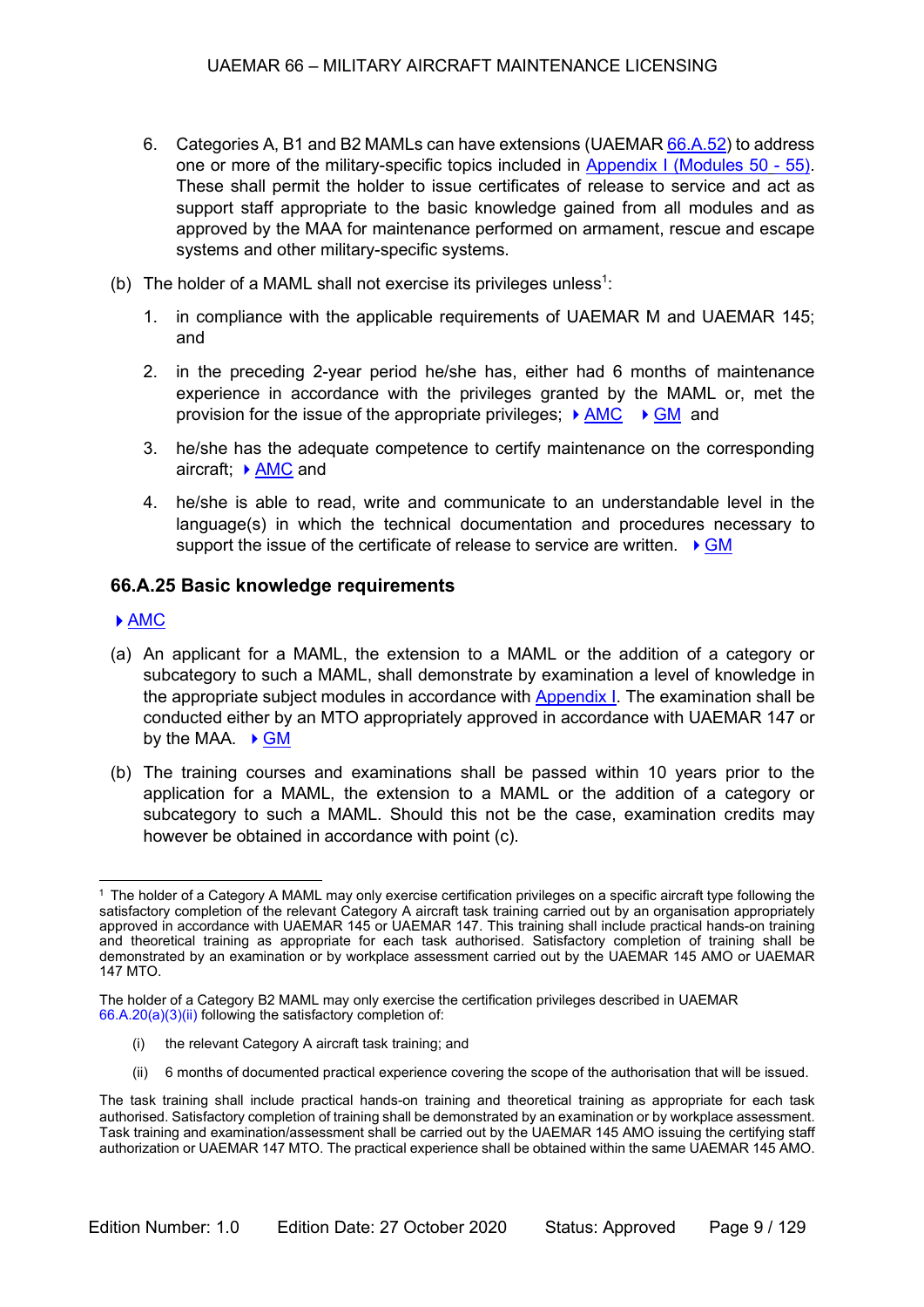- (c) The applicant may apply to the MAA for full or partial examination credit to the basic knowledge requirements for:
	- 1. basic knowledge examinations that do not meet the requirement described in point (b) above; and
	- 2. any other technical qualification considered by the MAA to be equivalent to the knowledge standard of this UAEMAR. If the applicant holds an EASA Part 66 licence, the MAA may accept the EASA licence as a basis, only requiring additional training to cover the differences between the EASA licence and the MAML requirements.

Credits shall be granted in accordance with Subpart E of Section B of this UAEMAR.

- (d) Credits expire 10 years after they were granted to the applicant by the MAA. The applicant may apply for new credits after expiration.  $\triangleright$  GM
- (e) Modules 50-55 shall be used to provide extensions to a MAML for military-specific systems. Module 53 includes sub-modules that can also be used to provide extensions to a MAML for military-specific systems.

# <span id="page-9-0"></span>**66.A.30 Basic experience requirements**

- (a) An applicant for a MAML shall have acquired:  $\triangleright$  AMC  $\triangleright$  GM
	- 1A. for Category A:
		- i. 3 years of practical maintenance experience on operating military aircraft, if the applicant has no previous relevant technical training; or
		- ii. 2 years of practical maintenance experience on operating military aircraft and completion of training considered relevant by the MAA as a skilled worker, in a technical trade; or
		- iii. 6 months of practical maintenance experience on operating military aircraft and completion of a basic training course providing the minimum practical training (as detailed in Column 4 of UAEMAR 147 Appendix I) approved in accordance with UAEMAR 147; or
		- iv. 1 years of practical maintenance experience on operating military aircraft and completion of a basic training course that does not provide the recommended minimum practical training (as defined in Column 4 of UAEMAR 147 Appendix I) approved in accordance with UAEMAR 147.
	- 1B. for Subcategories B1.2 and B1.4:
		- i. 3 years of practical maintenance experience on operating military aircraft, if the applicant has no previous relevant technical training; or
		- ii. 2 years of practical maintenance experience on operating military aircraft and completion of training considered relevant by the MAA as a skilled worker, in a technical trade; or
		- iii. 1 year of practical maintenance experience on operating military aircraft and completion of a basic training course providing the minimum practical training (as detailed in Column 4 of UAEMAR 147 Appendix I) approved in accordance with UAEMAR 147; or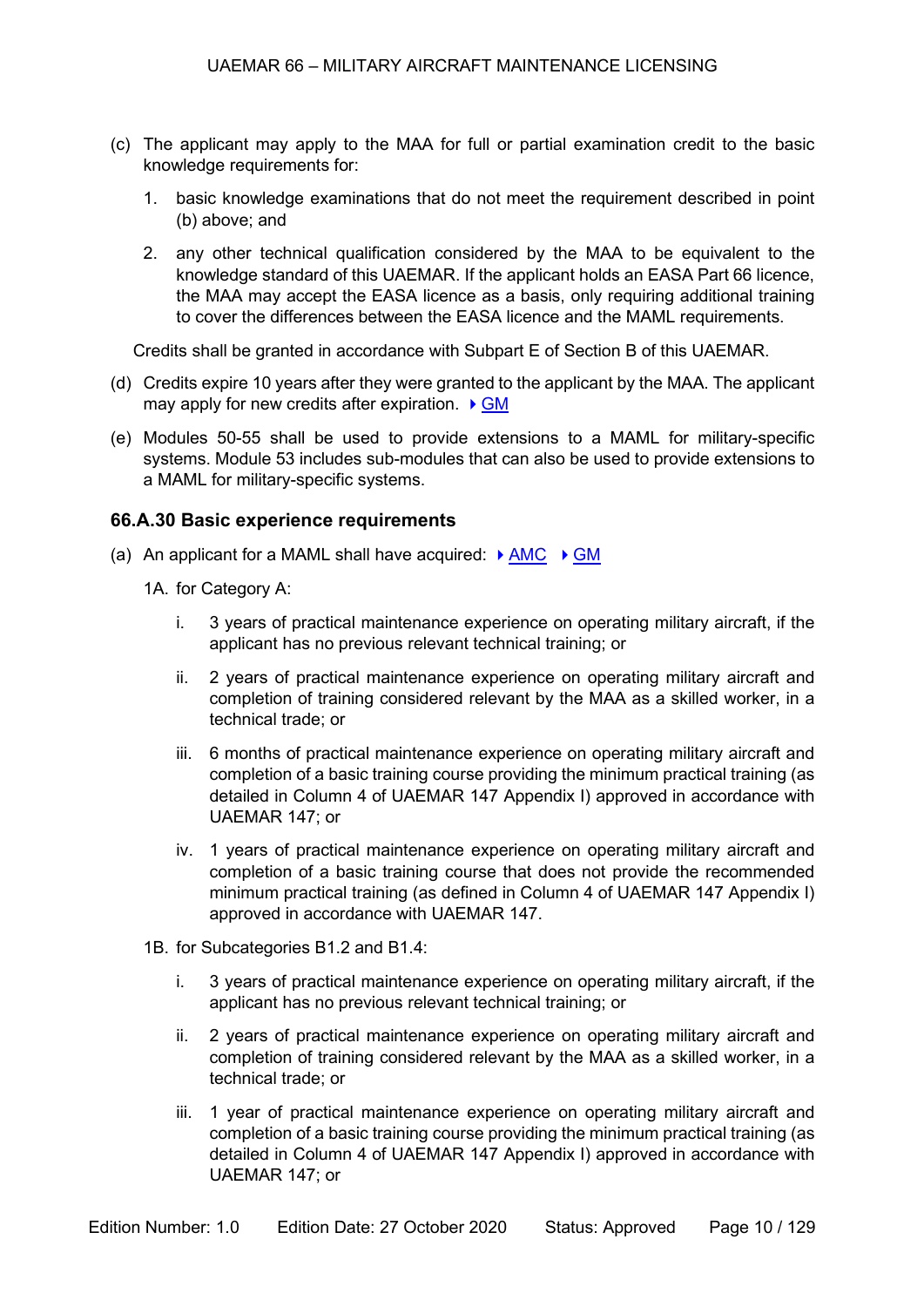iv. 2 years of practical maintenance experience on operating military aircraft and completion of a basic training course that does not provide the recommended minimum practical training (as defined in Column 4 of UAEMAR 147 Appendix I) approved in accordance with UAEMAR 147.

The 2 years of practical maintenance experience can be reduced by the duration of the practical training given during the basic training course with a maximum reduction of 1 year. (Note: as a reference 20 hours of practical training will be considered as being equivalent to a duration of 1 week.)

- 2. for Categories B2 and Subcategories B1.1 and B1.3:
	- i. 5 years of practical maintenance experience on operating military aircraft if the applicant has no previous relevant technical training; or
	- ii. 3 years of practical maintenance experience on operating military aircraft and completion of training considered relevant by the MAA as a skilled worker, in a technical trade; or
	- iii. 2 years of practical maintenance experience on operating military aircraft and completion of a basic training course providing the minimum practical training (as detailed in Column 4 of UAEMAR 147 Appendix I) approved in accordance with UAEMAR 147; or
	- iv. 3 years of practical maintenance experience on operating military aircraft and completion of a basic training course that does not provide the recommended minimum practical training (as defined in Column 4 of UAEMAR 147 Appendix I) approved in accordance with UAEMAR 147.

The 3 years of practical maintenance experience can be reduced by the duration of the practical training given during the basic training course with a maximum reduction of 1 year. (Note: as a reference 20 hours of practical training will be considered as being equivalent to a duration of 1 week.)

- 3. for Category C:
	- i. 3 years of experience exercising Category B1.1, B1.3 or B2 privileges or as support staff according to UAEMAR 145.A.35, or a combination of both; or
	- ii. 5 years of experience exercising Category B1.2 or B1.4 privileges or as support staff according to UAEMAR 145.A.35, or a combination of both.
- 4. NOT APPLICABLE.
- 5. for Category C obtained through the academic route: an applicant holding an academic degree in a technical discipline, from a university or other higher educational institution, recognised by the MAA, plus:
	- i. 3 years of experience working in a military aircraft maintenance environment on a representative selection of tasks directly associated with military aircraft maintenance including 6 months of observation of base maintenance tasks; or
	- ii. experience as detailed by the MAA but not less than 6 months of observation of base maintenance tasks.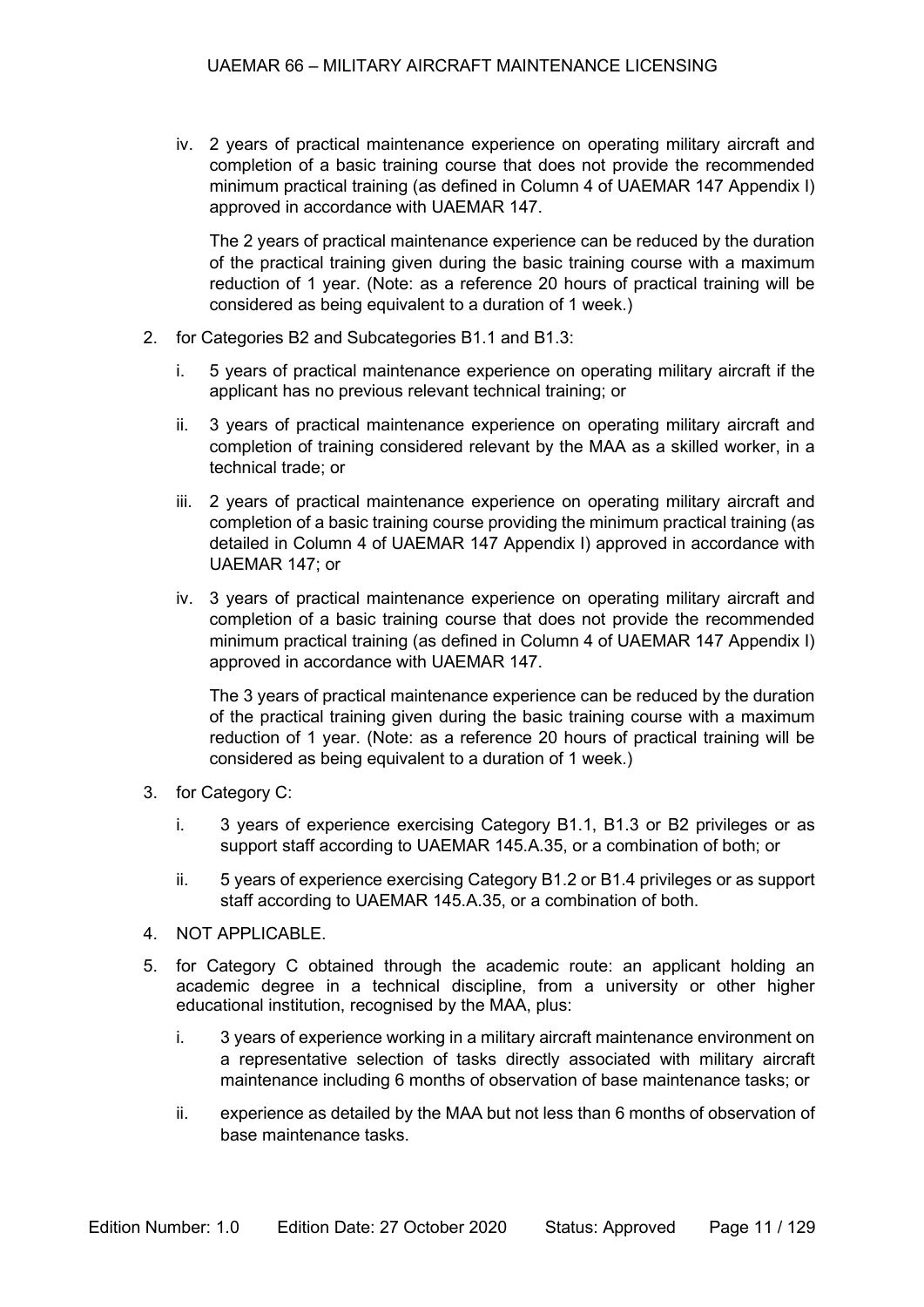- (b) An applicant for an additional category or subcategory to a MAML shall have a minimum aircraft maintenance experience requirement appropriate to the additional category or subcategory of MAML applied for as defined in Appendix IV of this UAEMAR.
- (c) The experience shall be practical and involve a representative cross section of maintenance tasks on aircraft.
- (d) At least 1 year of the required experience shall be recent maintenance experience on aircraft of the category/subcategory for which the initial MAML is sought. For subsequent category/subcategory additions to an existing MAML, the additional recent maintenance experience required may be less than 1 year, but shall be at least 3 months. The required experience shall be dependent upon the difference between the MAML category/subcategory held and applied for. Such additional experience shall be typical of the new MAML category/subcategory sought.  $\triangleright$  AMC
- (e) Notwithstanding paragraph (a), aircraft maintenance experience gained outside a military aircraft maintenance environment may be accepted when such maintenance is equivalent to that required by this UAEMAR as established by the MAA. Additional experience of military aircraft maintenance shall, however, be required to ensure adequate understanding of the military aircraft maintenance environment.  $\triangleright$  AMC
- (f) Experience shall have been acquired within the 10 years preceding the application for a MAML or the addition of a category or subcategory to such a MAML.

# <span id="page-11-0"></span>**66.A.40 Continued validity of the Military Aircraft Maintenance Licence**

#### GM

- (a) The MAML shall be issued for a period of 5 years. It shall remain valid subject to the holder remaining in compliance with the requirements in this UAEMAR and the MAML not being suspended, surrendered or revoked.
- (b) Upon suspension, surrendering or revocation the MAML shall be returned to the MAA.
- (c) Any certification privilege based upon a MAML becomes invalid as soon as the MAML is invalid.
- (d) The MAML is only valid:
	- 1. when issued and/or changed by the MAA; and
	- 2. when the holder has signed the document.
- <span id="page-11-1"></span>(e) If the MAML holder's name, service number or state ID number change, the MAML shall be resubmitted to the MAA within 30 days.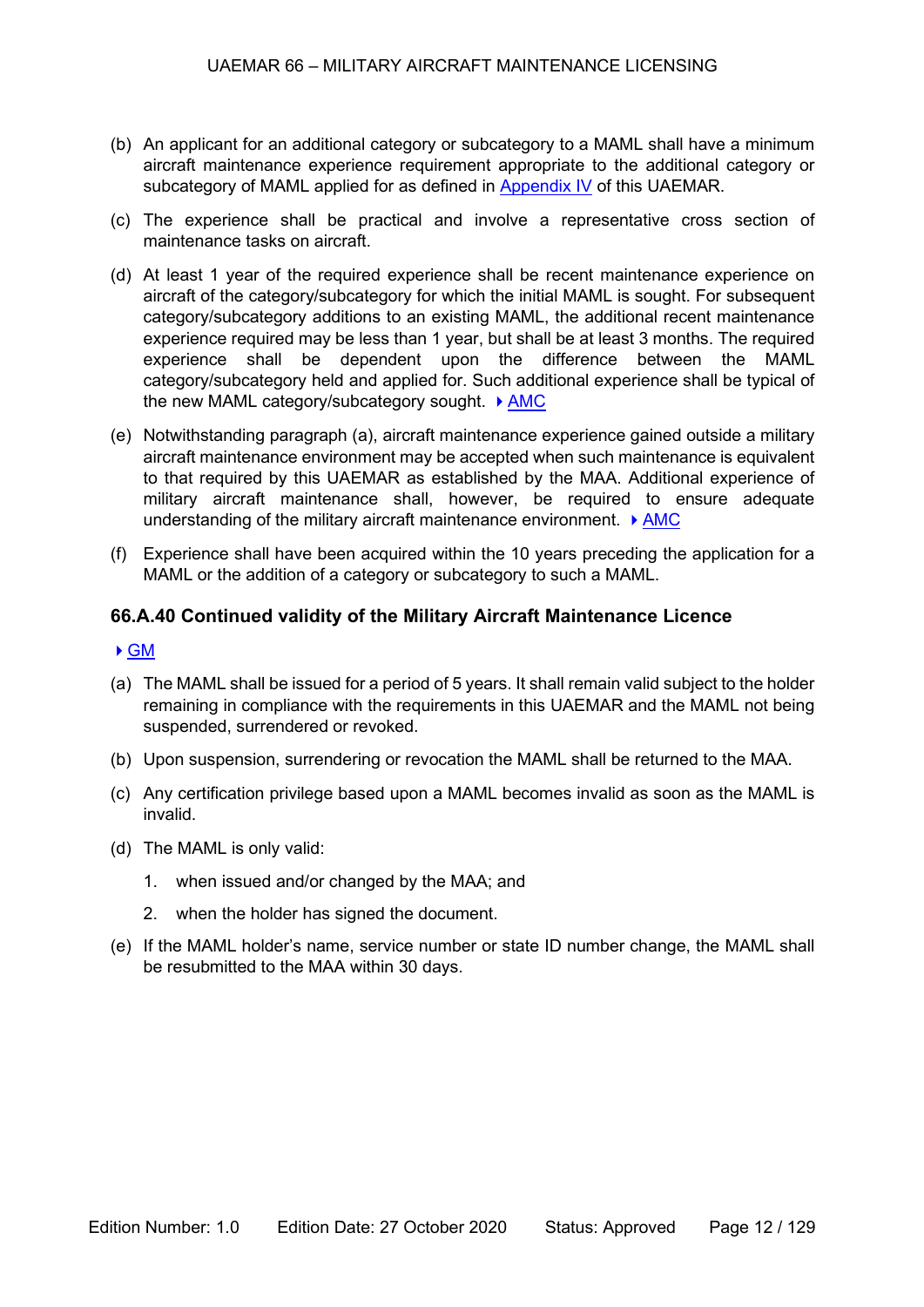# **66.A.45 Military Aircraft Type Ratings**

#### $\rightarrow$  AMC  $\rightarrow$  GM

(a) In order to be entitled to exercise certification privileges on a specific aircraft type, the holder of a MAML shall have his/her MAML endorsed with the relevant Military Aircraft Type Ratings, following satisfactory completion of the relevant Military Aircraft Type Training within an UAEMAR 147 approved MTO.

For Category A, no Military Aircraft Type Rating is required, subject to compliance with the task training requirements of UAEMAR 145.A.35.

- (b) The issuing of a Military Aircraft Type Rating requires the satisfactory completion of the relevant Category B1, B2 or C Military Aircraft Type Training. Where relevant, the MAA may accept an appropriate EASA or equivalent aircraft type rating as evidence of having undertaken a partial or full equivalent to Military Aircraft Type Training.
- (c) In addition to the requirement of point (b), the issuing of the first Military Aircraft Type Rating within a given category/sub-category requires satisfactory completion of the corresponding On the Job Training, as described in Appendix III to UAEMAR 66. Any subsequent Military Aircraft Type Rating within a given category/sub-category may require further On the Job Training as defined by the MAA.
- (d) NOT APPLICABLE.  $\triangleright$  AMC
- (e) NOT APPLICABLE. ▶ AMC
- (f) NOT APPLICABLE.  $\triangleright$  AMC
- (g) NOT APPLICABLE.  $\rightarrow$  AMC

### <span id="page-12-0"></span>**66.A.50 Limitations**

- (a) Limitations introduced on a MAML are exclusions from the certification privileges. If a new Military Aircraft Type Rating is gained, the MAML limitation(s) shall continue to apply to the new Military Aircraft Type Rating.  $\triangleright$  AMC
- (b) NOT APPLICABLE.  $\rightarrow$  AMC
- (c) Any limitation shall be removed upon satisfactory completion of the relevant requirements of UAEMAR 66 or as defined in the applicable conversion report referred to in UAEMAR 66.B.300.

### <span id="page-12-1"></span>**66.A.52 Extensions**

Extensions introduced on a MAML may allow additional certification privileges.  $\triangleright$  AMC

# <span id="page-12-2"></span>**66.A.55 Evidence of qualification**

<span id="page-12-3"></span>Personnel exercising certification privileges as well as support staff shall produce their MAML, as evidence of qualification, within 72 hours upon request by an official of the MAA.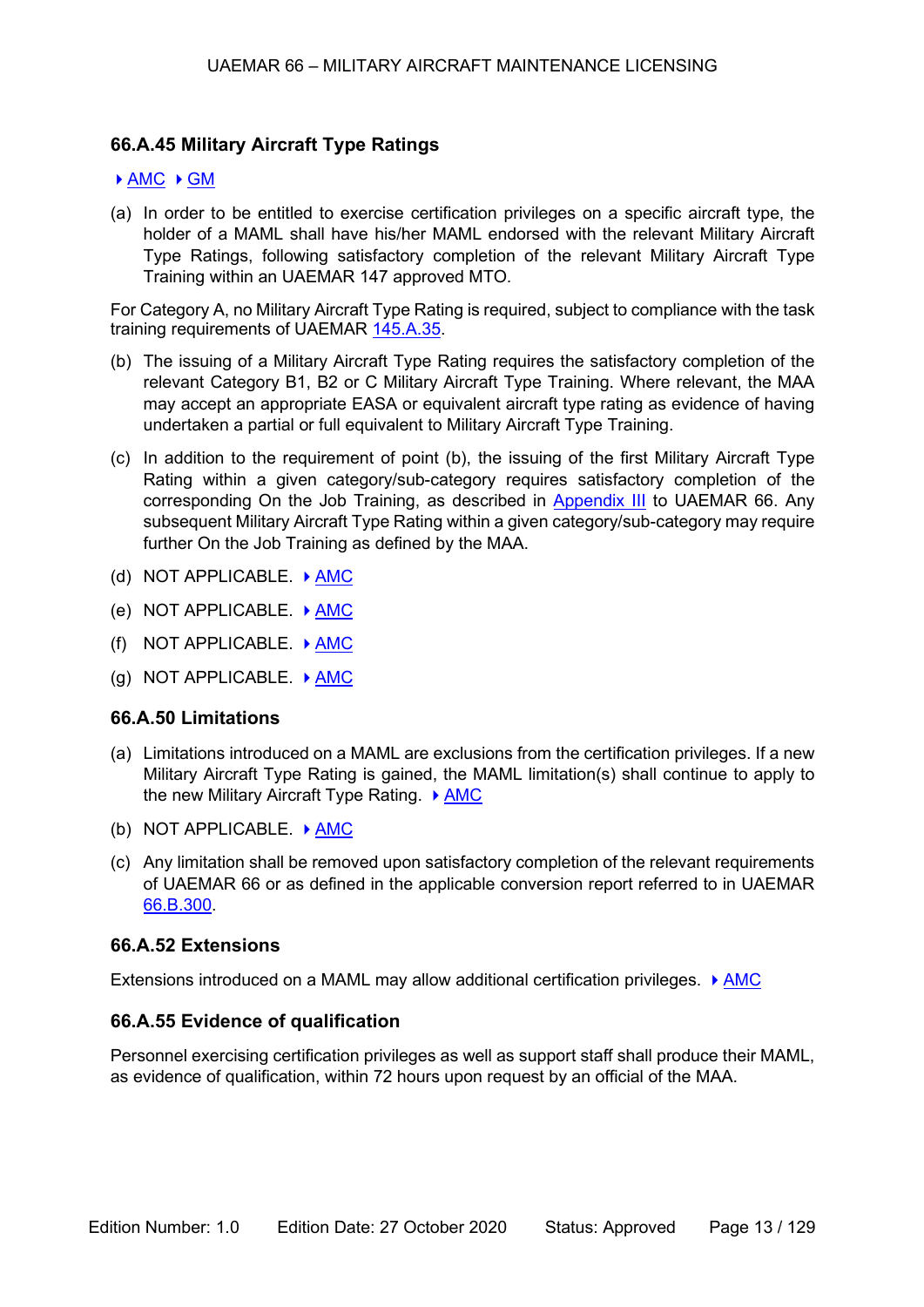## **66.A.70 Conversion provisions**

The holder of a licence or other qualification for the maintenance of aircraft gained prior to, or an individual undergoing a process to gain such a licence or other qualification prior to, a date established in national regulation shall follow the procedures for conversion into a MAML established by the MAA.  $\triangleright$  GM

- (a) NOT APPLICABLE.
- (b) NOT APPLICABLE.
- (c) NOT APPLICABLE.  $\triangleright$  GM
- (d) NOT APPLICABLE.  $\rightarrow$  GM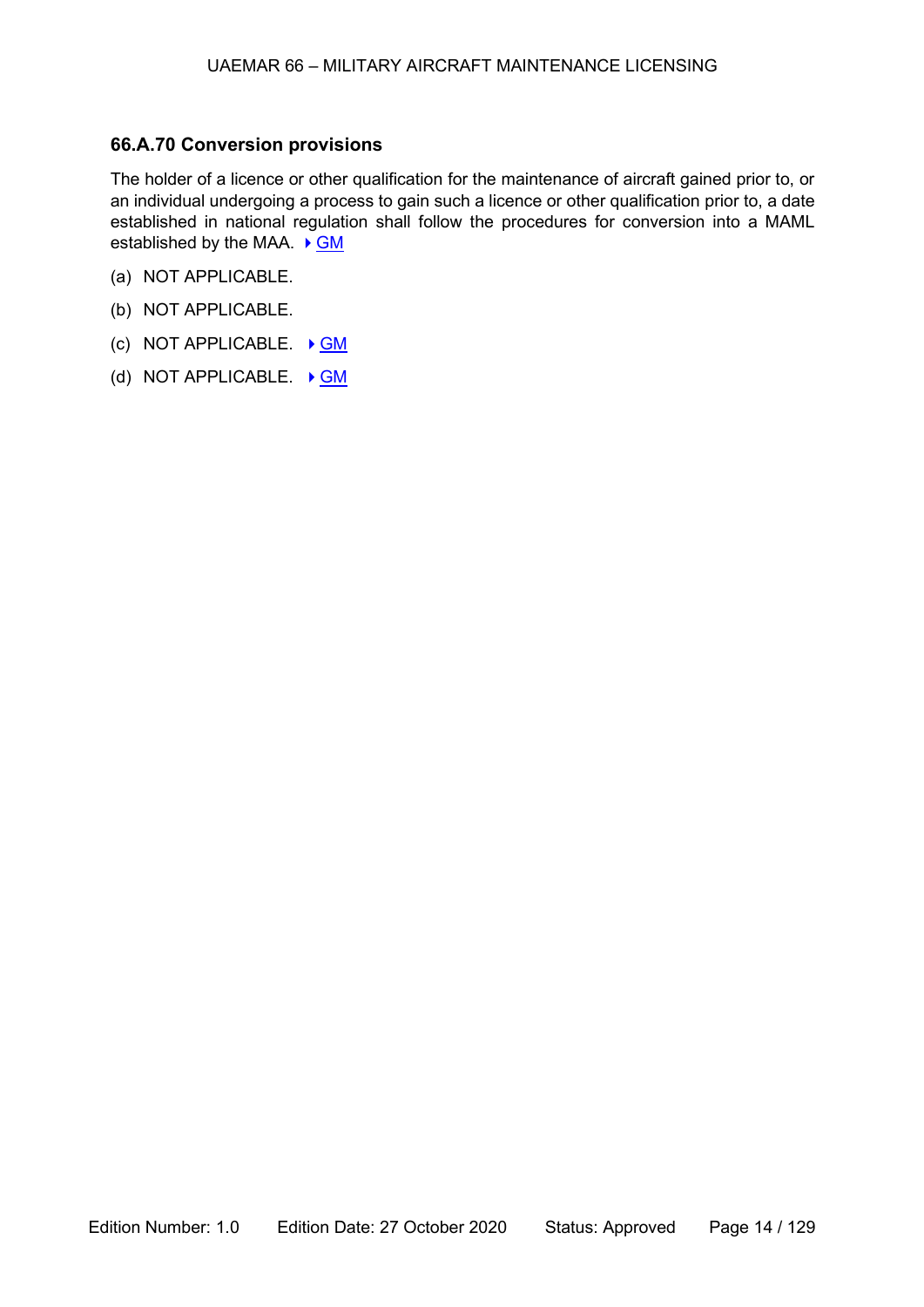# <span id="page-14-0"></span>**SECTION B – PROCEDURES FOR NATIONAL MILITARY AIRWORTHINESS AUTHORITIES**

# <span id="page-14-1"></span>**SUBPART A – GENERAL**

# <span id="page-14-2"></span>**66.B.1 Scope**

This section establishes the procedures including the administrative requirements to be followed by the UAE MAA in charge of the implementation and the enforcement of Section A of UAEMAR 66.

### <span id="page-14-3"></span>**66.B.10 National Military Airworthiness Authority**

(a) General

The MAA is allocated with the responsibilities for the issuance, continuation, change, suspension or revocation of MAMLs.

The MAA shall establish an adequate organisational structure to ensure compliance with UAEMAR 66.

(b) Resources

The MAA shall be appropriately staffed to ensure the implementation of the requirements of UAEMAR 66.

(c) Procedures

The MAA shall establish documented procedures detailing how compliance with UAEMAR 66 is accomplished. These procedures shall be reviewed and amended to ensure continued compliance.

### <span id="page-14-4"></span>**66.B.15 Delegation of licensing activities to another organisation**

- (a) The MAA may delegate licensing activities to a suitable alternative entity to act on its behalf.
- (b) Such an entity may carry out all the functions as described in this Section on behalf of the MAA, subject to adequate assurance and oversight by the MAA.
- <span id="page-14-5"></span>(c) The MAA remains responsible for assuring that all the requirements of this Section are met.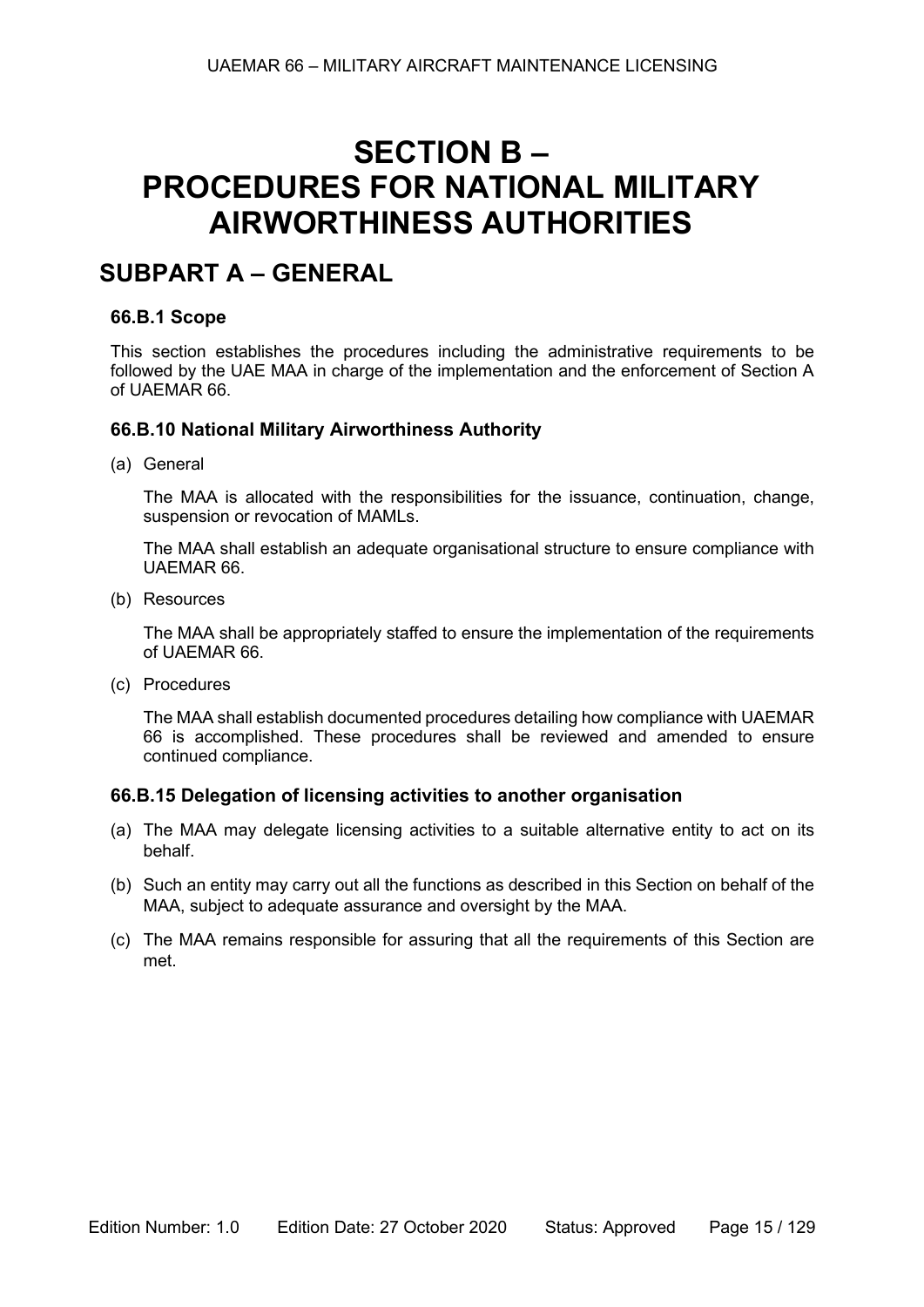## **66.B.20 Record-keeping**

#### $\triangleright$  AMC

- (a) The MAA shall establish a system of record-keeping that allows adequate traceability of the process to issue, change, suspend or revoke each MAML.
- (b) These records shall include for each MAML:
	- 1. the application for a MAML or change to that MAML, including all supporting documentation;
	- 2. a copy of the MAML including any changes;
	- 3. copies of all relevant correspondence;
	- 4. details of any exemption and enforcement actions;
	- 5. any relevant report from other authorities relating to the MAML holder;
	- 6. the records of examinations conducted by the MAA;
	- 7. the applicable conversion report used for conversion;
	- 8. the applicable credit report used for crediting.
- (c) NOT APPLICABLE.
- (d) Records referred to in points 1 through 8 of point (b) shall be kept for a minimum period of 50 years.

### <span id="page-15-0"></span>**66.B.25 Mutual exchange of information**

Mutual exchange of information shall follow the provisions of UAEMAD-R.

- (a) NOT APPLICABLE.
- (b) NOT APPLICABLE.

### <span id="page-15-1"></span>**66.B.30 Exemptions**

All exemptions granted by the MAA shall be recorded and retained by the MAA.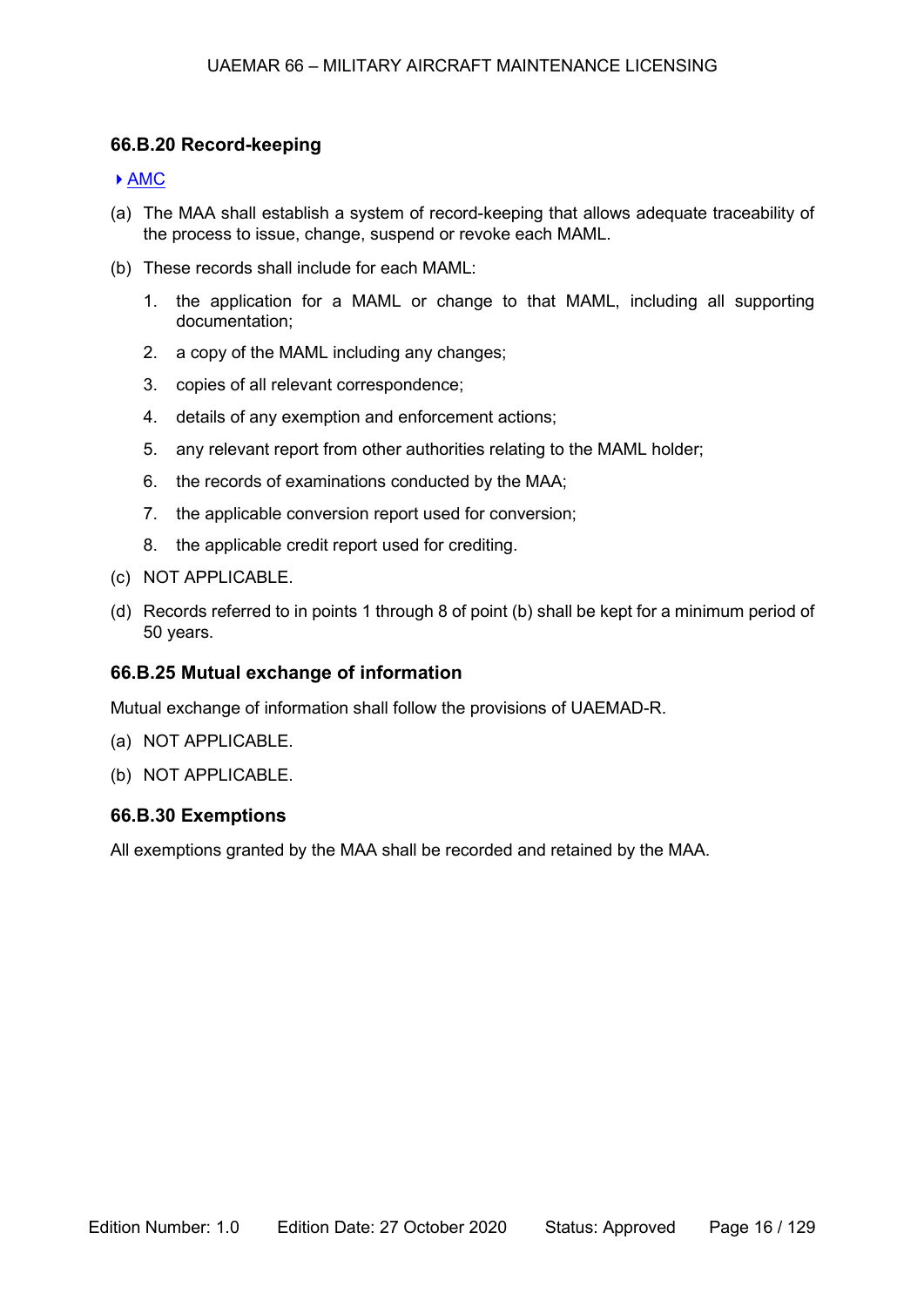# <span id="page-16-0"></span>**SUBPART B – ISSUE OF A MILITARY AIRCRAFT MAINTENANCE LICENCE**

This Subpart provides the procedures to be followed by the MAA to issue or change a MAML.

# <span id="page-16-1"></span>**66.B.100 Procedure for the issue of a MAML by the MAA**

# ▶ AMC

- (a) On receipt of an UAEMAR Form 19 and any supporting documentation, the MAA shall verify it for completeness and ensure that the experience claimed meets the requirement of UAEMAR 66.
- (b) The MAA shall verify an applicant's examination status and/or confirm the validity of any credits to ensure that all required modules of Appendix I have been met as required by UAEMAR 66.
- (c) When having verified the identity and date of birth of the applicant and being satisfied that the applicant meets the standards of knowledge and experience required by UAEMAR 66, the MAA shall issue the relevant MAML to the applicant. The same information shall be kept on MAA records.
- (d) In the case where aircraft types are endorsed at the time of the issuance of the first MAML, the MAA shall verify compliance with UAEMAR 66.B.115.

# <span id="page-16-2"></span>**66.B.105 Preparation for the issue of a MAML via a Maintenance Organisation approved in accordance with UAEMAR 145**

# AMC

- (a) A Maintenance Organisation approved in accordance with UAEMAR 145, when authorised to carry out this activity by the MAA, may
	- 1. prepare the MAML on behalf of the MAA; or
	- 2. make recommendations to the MAA regarding the application from an individual for a MAML so that the MAA may prepare and issue such MAML.
- (b) Maintenance Organisations referred to in point (a) shall ensure compliance with UAEMAR [66.B.100 \(a\) and \(b\).](#page-16-1)
- (c) In all cases, the MAML can only be issued to the applicant by the MAA.

# <span id="page-16-3"></span>**66.B.110 Procedure for the change of a MAML to include an additional basic category or subcategory**

# $\triangleright$  AMC

- (a) At the completion of the procedures specified in [UAEMAR 66.B.100](#page-16-1) or UAEMAR [66.B.105, t](#page-16-2)he MAA shall endorse the additional basic category or subcategory by stamp and signature or reissue the licence.
- (b) The MAA record system shall be changed accordingly.

# <span id="page-16-4"></span>**66.B.115 Procedure for the change of a MAML to include a Military Aircraft Type Rating or to remove limitations**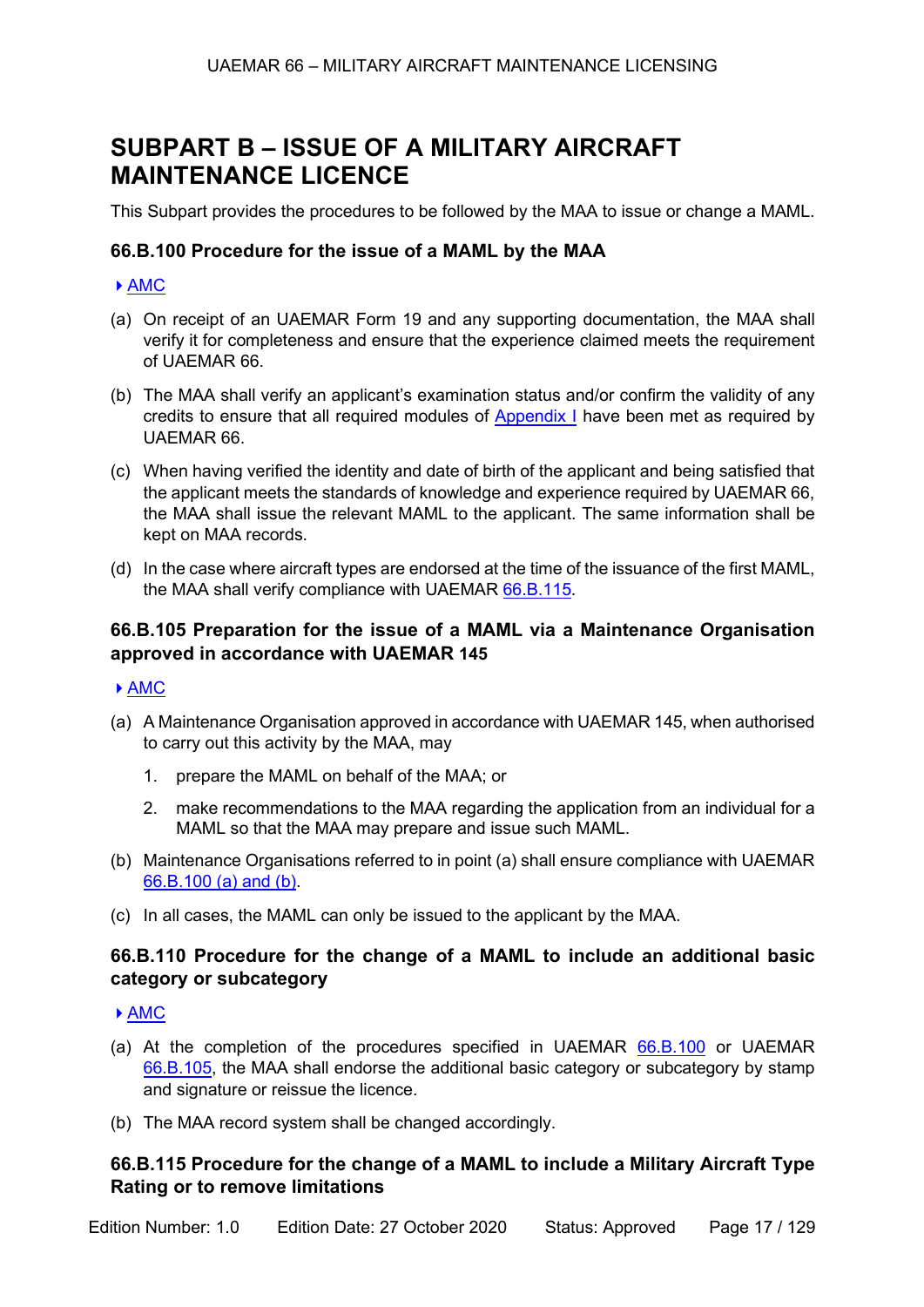### $AMC$

- (a) On receipt of a satisfactory UAEMAR Form 19 and any supporting documentation demonstrating compliance with the requirements of the applicable Military Aircraft Type Rating together with the accompanying MAML, the MAA shall either:
	- 1. endorse the applicant's MAML with the applicable Military Aircraft Type Rating; or
	- 2. reissue the MAML to include the applicable Military Aircraft Type Rating; or
	- 3. remove the applicable limitations in accordance with [UAEMAR 66.A.50.](#page-12-0)

The MAA's corresponding records shall be changed accordingly.

- (b) NOT APPLICABLE.
- (c) NOT APPLICABLE.
- (d) In the case where the Military Aircraft Type Training is not covered by a single course, the MAA shall be satisfied prior to the Military Aircraft Type Rating endorsement that the content and length of the courses fully satisfy the scope of the MAML category and that the interface areas have been appropriately addressed.
- (e) In the case of differences training, the MAA shall be satisfied that the applicant's previous qualification, supplemented by a course approved in accordance with UAEMAR 147, is acceptable for Military Aircraft Type Rating endorsement.
- (f) Compliance with the practical elements shall be demonstrated by the provision of detailed practical training records or a logbook provided by an UAEMAR 145 AMO or, where available, by a training certificate covering the practical training element issued by an UAEMAR 147 MTO.
- (g) Military Aircraft Type Rating endorsement shall use the Military Aircraft Type Ratings specified by the MAA. The MAA shall provide details of all the aircraft types/variants that are covered by each Military Aircraft Type Rating.

## <span id="page-17-0"></span>**66.B.116 Procedure for the change of a MAML to include extensions**

- (a) When granting an extension, the MAA shall ensure that the extension on a MAML results in a level of safety equal to that of the full MAML category. In particular, the MAA shall define and document which education and training is required for any extension.
- (b) On receipt of a satisfactory UAEMAR Form 19 and any supporting documentation, the MAA shall endorse the extension by stamp and signature or reissue the licence.
- (c) The MAA record system shall be changed accordingly.

### <span id="page-17-1"></span>**66.B.120 Procedure for the renewal of a MAML validity**

NOT APPLICABLE. ▶ AMC

### <span id="page-17-2"></span>**66.B.125 Procedure for the conversion of MAMLs including group ratings**

<span id="page-17-3"></span>NOT APPLICABLE.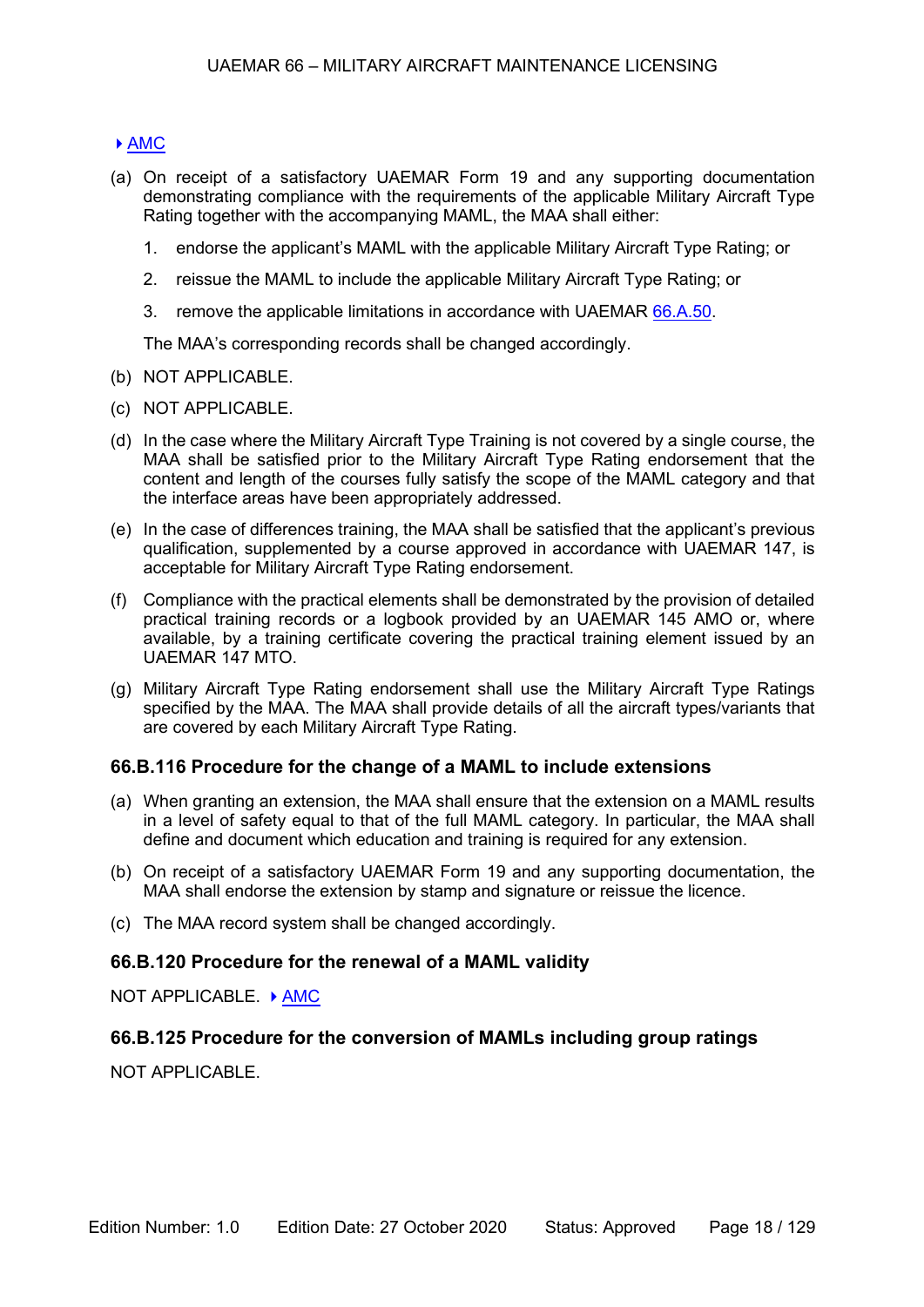# **66.B.130 Procedure for the direct approval of Military Aircraft Type Training**

The MAA may accept Military Aircraft Type Training conducted by a Maintenance Training Organisation approved in accordance with a recognised civil Part 147, following comparison of relevant syllabi against [UAEMAR 66 Appendix](#page-108-0) III knowledge requirements.  $\rightarrow$  AMC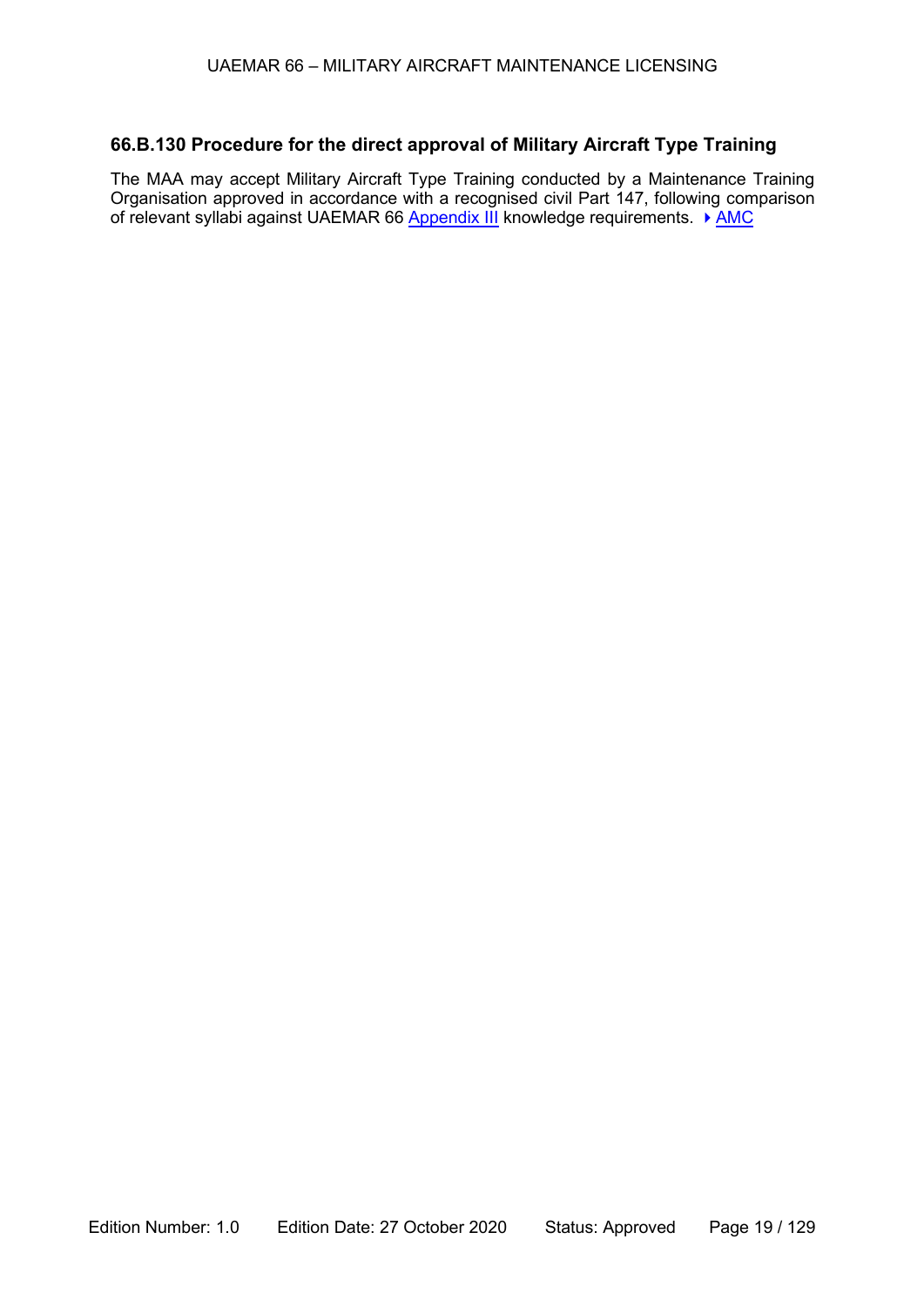# <span id="page-19-0"></span>**SUBPART C – EXAMINATIONS**

This Subpart provides the procedures to be followed for the conduct of examinations.

# <span id="page-19-1"></span>**66.B.200 Examination Standard**

#### $\rightarrow$  AMC  $\rightarrow$  GM

- (a) All examination questions shall be kept in a secure manner prior to an examination, to ensure that candidates will not know which particular questions will form the basis of the examination.
- (b) The MAA shall nominate:
	- 1. persons who control the questions to be used for each examination;
	- 2. examiners who shall be present during all examinations to ensure the integrity of the examination.
- (c) Basic examinations shall follow the standard specified in Appendix I and II.
- (d) Military Aircraft Type Training examinations shall follow the standard specified in Appendix III.
- (e) New essay questions shall be raised at least every 6 months and questions already used withdrawn or rested from use. A record of the questions used shall be retained in the records for reference.
- (f) All examination papers shall be handed out at the start of the examination to the candidate and handed back to the examiner at the end of the allotted examination time period. No examination paper may be removed from the examination room during the allotted examination time period.
- (g) Only the examination paper may be available to the candidate during the examination.
- (h) Examination candidates shall be separated from each other so that they cannot read each other's examination papers. They may not speak to any person other than the examiner.
- (i) Candidates who are proven to be cheating shall be banned from taking any further examination within 12 months of the date of the examination in which they were found cheating, unless the MAA approves otherwise.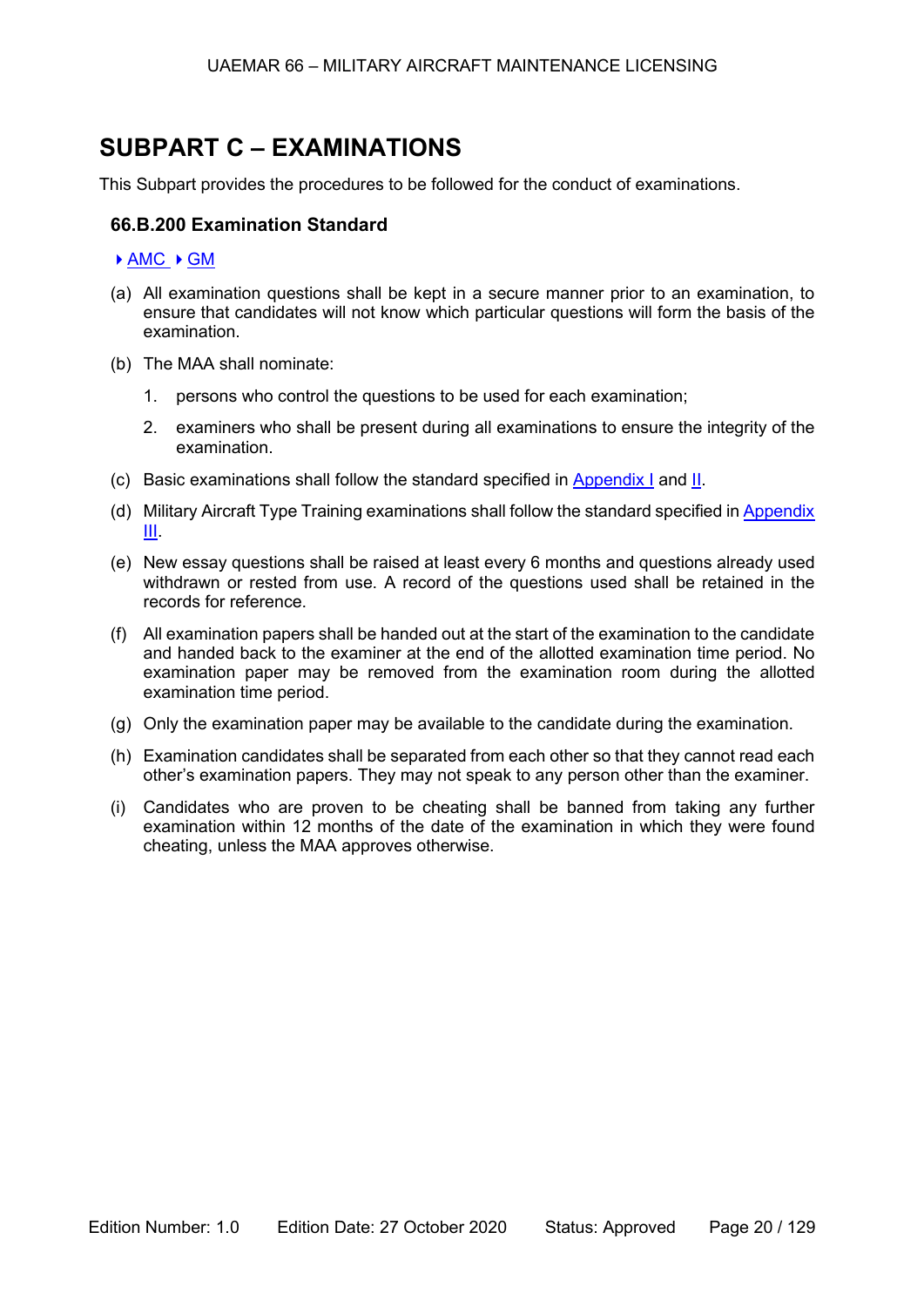# <span id="page-20-0"></span>**SUBPART D – CONVERSION OF LICENCES OR OTHER QUALIFICATIONS INTO A MILITARY AIRCRAFT MAINTENANCE LICENCE**

This Subpart provides the procedures for the conversion of military certifying staff qualifications referred to in [UAEMAR 66.A.70](#page-12-3) into MAMLs.

# <span id="page-20-1"></span>**66.B.300 General**

# GM

- (a) The MAA may only convert its own national licences or other military qualifications, without prejudice to bilateral agreements, considered valid prior to the entry into national regulation of the applicable requirements of UAEMAR 66.
- (b) The MAA may only perform the conversion in accordance with a conversion report established pursuant to [UAEMAR 66.B.305](#page-20-2) or [UAEMAR 66.B.310, a](#page-20-3)s applicable.
- (c) Conversion reports shall be either developed by the MAA or approved by the MAA to ensure compliance with UAEMAR 66.
- (d) Conversion reports together with any change of these shall be kept on record by the MAA in accordance with UAEMAR 66.B.20.

### <span id="page-20-2"></span>**66.B.305 Conversion report for licences or other qualifications**

- (a) The conversion report for licences or other qualifications into a MAML shall describe the scope of each type of qualification, including the associated national licence, if any, the associated privileges and include a copy of the relevant national regulations defining these. ▶ AMC
- (b) The conversion report shall show for each type of qualification referred to in point (a):
	- 1. to which MAML it will be converted; and
	- 2. which limitations/extensions shall be added; and
	- 3. the conditions to remove the limitations, specifying the Appendix I module/subjects on which examination is needed to remove the limitations and obtain a full MAML, or to include an additional (sub-) category. This shall include the modules defined in Appendix III not covered by the national qualification.  $\rightarrow$  GM

# <span id="page-20-3"></span>**66.B.310 Conversion report for Approved Maintenance Organisations authorisations**

This paragraph applies to the issuance of a MAML to maintenance personnel who hold an AMO authorisation allowing them to certify aircraft work but who do not hold a formal national qualification as described in [UAEMAR 66.B.305.](#page-20-2)

(a) For each AMO concerned, the conversion report shall describe the scope of each type of authorisation issued and include a copy of the relevant AMO's procedures for the qualification and the authorisation of certifying staff on which the conversion process is based. ▶ AMC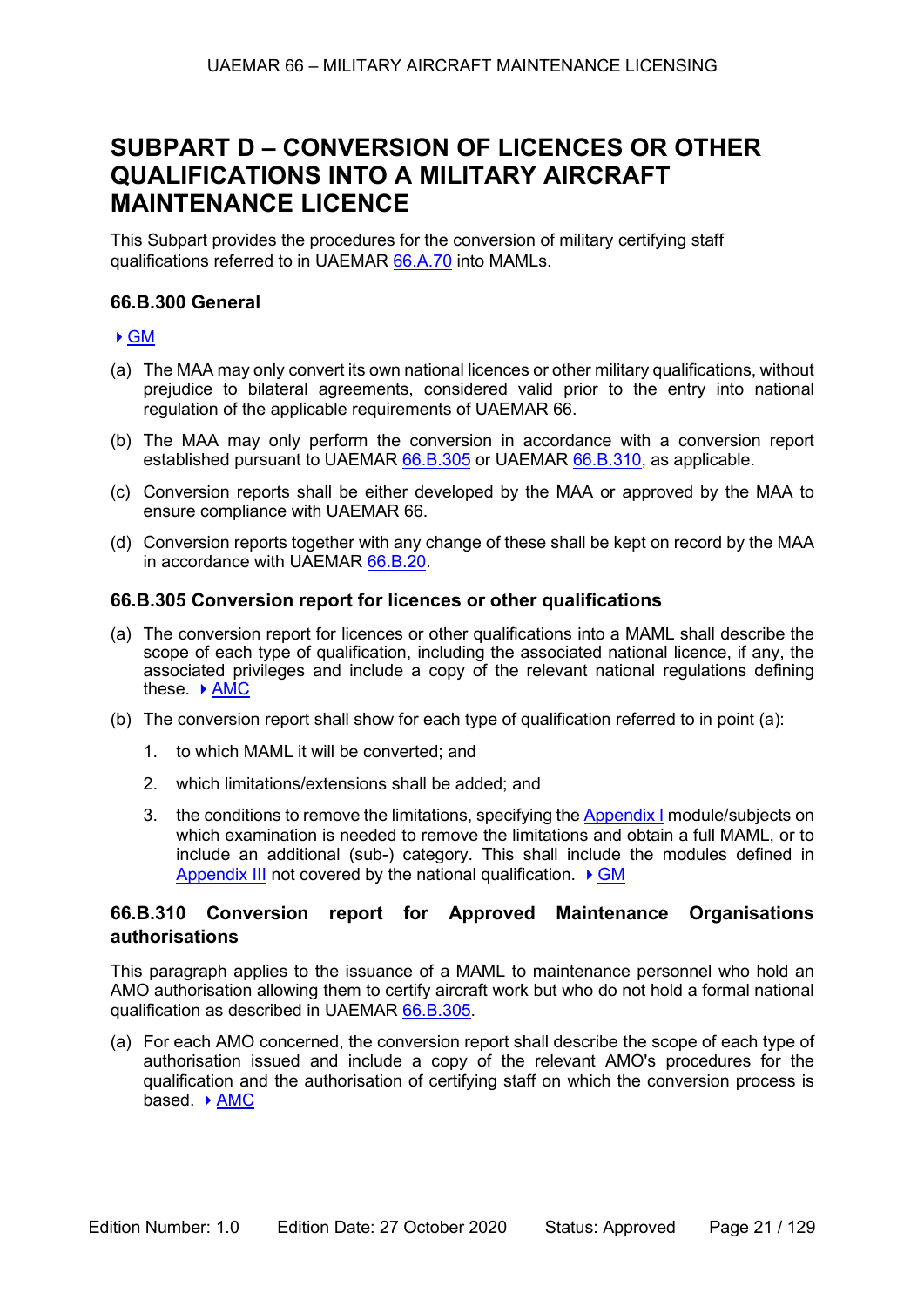- (b) The conversion report shall show for each type of qualification referred to in point (a):
	- 1. to which MAML it will be converted; and
	- 2. which limitations/extensions shall be added; and
	- 3. the conditions to remove the limitations, specifying the Appendix I module/subjects on which examination is needed to remove the limitations and obtain a full MAML, or to include an additional (sub-) category. This shall include the modules defined in Appendix III not covered by the national qualification.  $\triangleright$  GM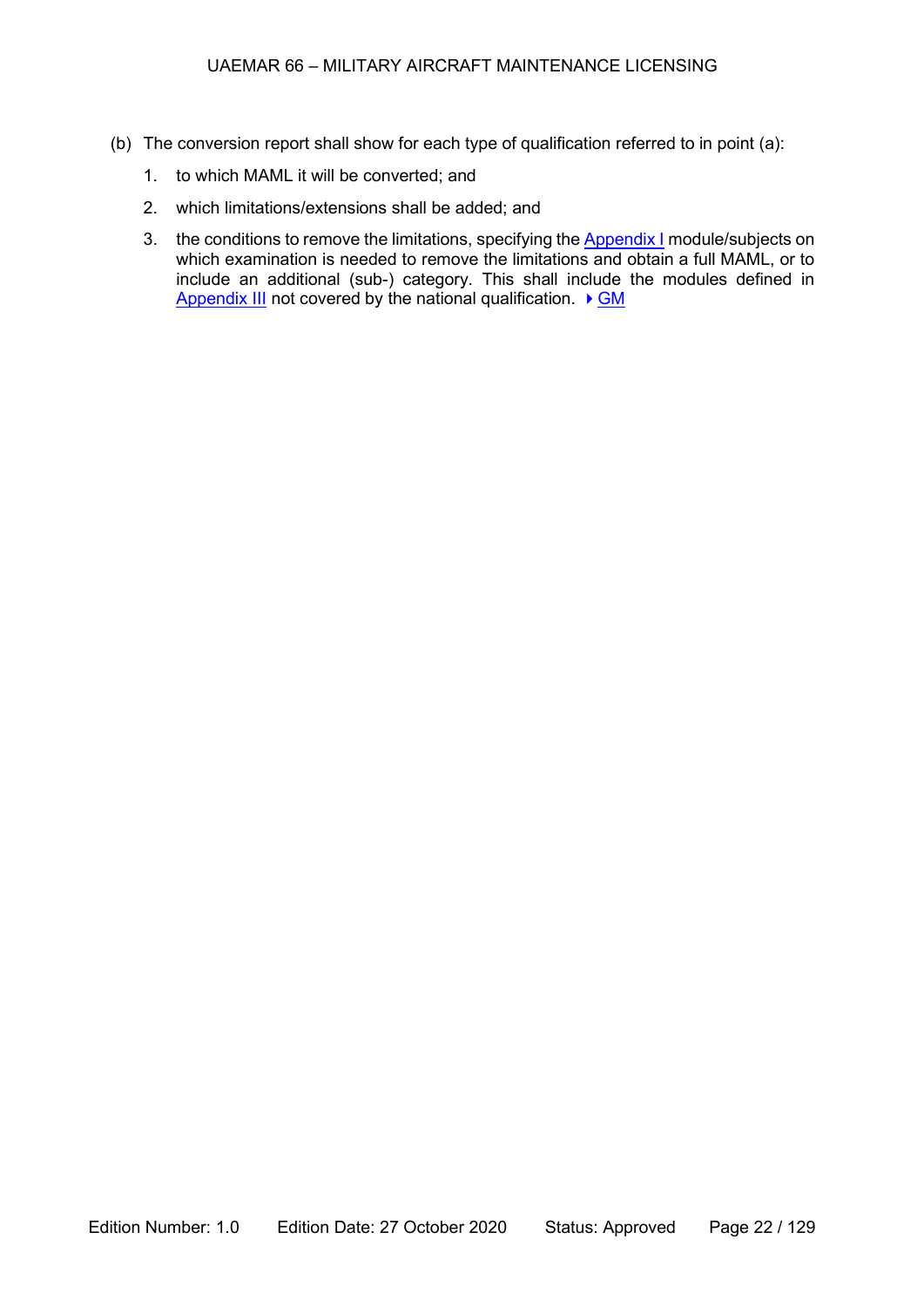# <span id="page-22-0"></span>**SUBPART E – EXAMINATION CREDITS**

This Subpart provides the procedures for granting examination credits referred to in [UAEMAR](#page-7-2) [66.A.25\(c\).](#page-8-0)

### <span id="page-22-1"></span>**66.B.400 General**

- (a) The MAA may only grant credit on the basis of a credit report prepared in accordance with [UAEMAR 66.B.405.](#page-22-2)
- (b) The credit report shall be either developed by the MAA or approved by the MAA to ensure compliance with UAEMAR 66.
- (c) Credit reports together with any change of these shall be dated and kept on record by the MAA in accordance with [UAEMAR 66.B.20.](#page-7-1)

### <span id="page-22-2"></span>**66.B.405 Examination credit report**

- (a) The credit report shall include a comparison between:
	- 1. the modules, sub-modules, subjects and knowledge levels contained in Appendix I, as applicable; and
	- 2. the syllabus of the technical qualification concerned relevant to the particular category being sought.

This comparison shall state if compliance is demonstrated and contain the justifications for each statement.

- (b) Credit for examinations, other than basic knowledge examinations carried out in Maintenance Training Organisations approved in accordance with UAEMAR 147, can only be granted by the MAA.
- (c) No credit can be granted unless there is a statement of compliance against each module and sub-module, stating where, in the technical qualification, the equivalent standard can be found.
- (d) The MAA shall check on a regular basis if changes to the credit report are required due to changes to the national qualification standard or Appendix I. Such changes shall be documented, dated and recorded.  $\triangleright$  AMC

### <span id="page-22-3"></span>**66.B.410 Examination credit validity**

#### GM

- (a) The MAA shall notify the applicant in writing of any credits granted together with the reference to the credit report used.
- (b) Credits shall expire 10 years after they are granted.
- (c) Upon expiration of the credits, the applicant may apply for new credits. The MAA shall continue the validity of the credits for an additional period of 10 years without further consideration if basic knowledge requirements defined in Appendix I have not been changed.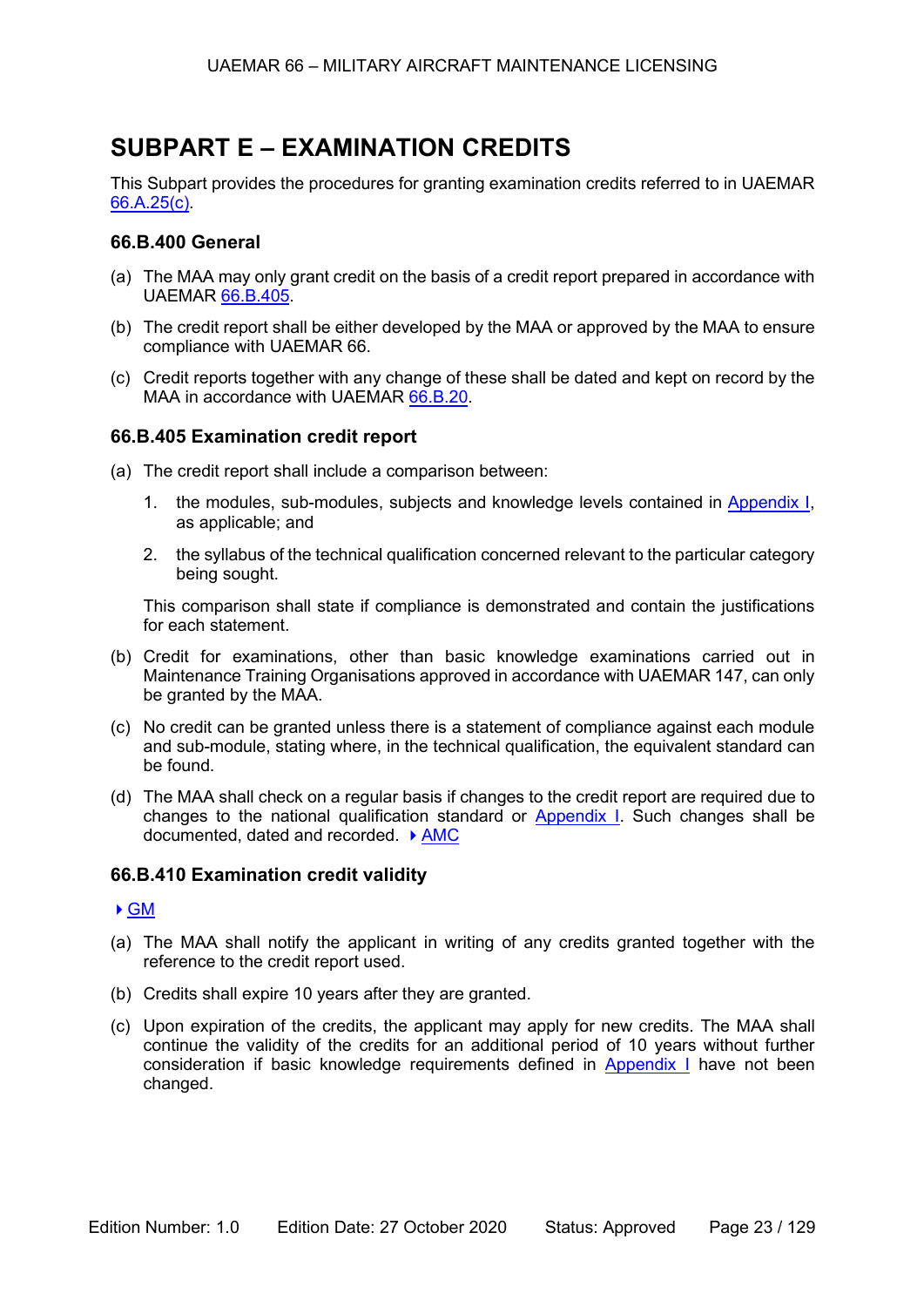# <span id="page-23-0"></span>**SUBPART F – CONTINUING OVERSIGHT**

This Subpart describes the procedures for the continuing oversight of the MAML and in particular for the revocation, suspension or limitation of the MAML.

#### <span id="page-23-1"></span>**66.B.500 Revocation, suspension or limitation of the MAML**

#### GM

The MAA shall suspend, limit or revoke the MAML where it has identified a safety issue or if it has clear evidence that the person has carried out or been involved in one or more of the following activities:

- (a) obtaining the MAML and/or the certification privileges by falsification of documentary evidence;
- (b) failing to carry out requested maintenance combined with failure to report such fact to the organisation or person who requested the maintenance;
- (c) failing to carry out required maintenance resulting from own inspection combined with failure to report such fact to the organisation for which the maintenance was intended to be carried out;
- (d) negligent maintenance;
- (e) falsification of the maintenance record;
- (f) issuing a certificate of release to service for aircraft / components knowing that the maintenance specified on the certificate of release to service for aircraft / components has not been carried out or without verifying that such maintenance has been carried out;
- (g) carrying out maintenance or issuing a certificate of release to service for aircraft / components when adversely affected by alcohol or drugs;
- (h) issuing a certificate of release to service for aircraft / components while not in compliance with UAEMAR M, UAEMAR145 or UAEMAR 66.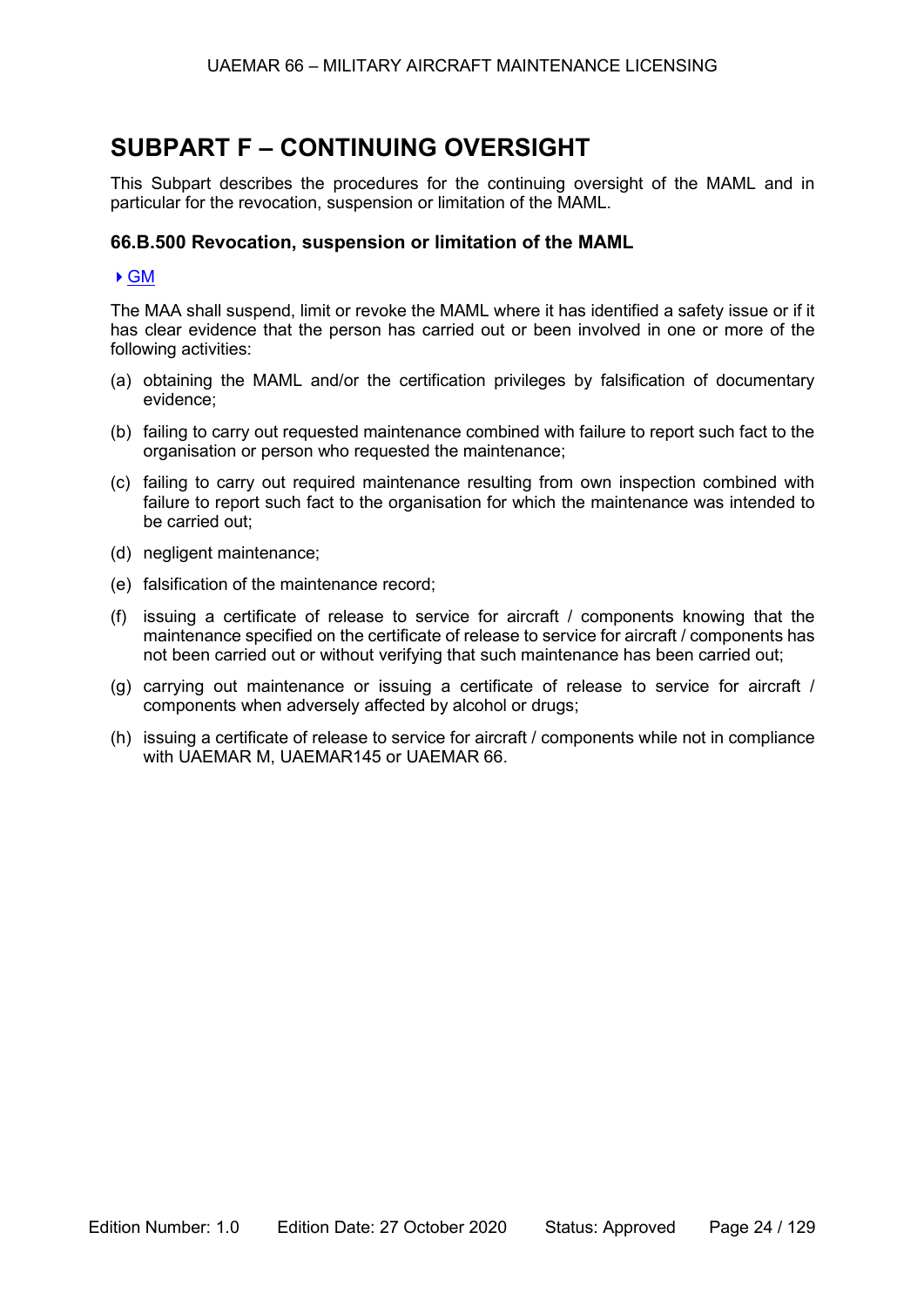# <span id="page-24-0"></span>**APPENDIX I – BASIC KNOWLEDGE REQUIREMENTS**

### **1. Knowledge levels for Category A, B1, B2 and C Military Aircraft Maintenance Licence**

Basic knowledge for Categories A, B1 and B2 are indicated by knowledge levels (1, 2 or 3) against each applicable subject. Except for the Category C obtained by the academic route [\(UAEMAR 66.A.30\(a\)5](#page-9-0) refers), Category C applicants shall meet either the Category B1 or the Category B2 basic knowledge levels.

The knowledge level indicators are defined on 3 levels as follows:

LEVEL 1: A familiarisation with the principal elements of the subject.

Objectives:

- (a) The applicant should be familiar with the basic elements of the subject.
- (b) The applicant should be able to give a simple description of the whole subject, using common words and examples.
- (c) The applicant should be able to use typical terms.
- *LEVEL 2: A general knowledge of the theoretical and practical aspects of the subject and an ability to apply that knowledge.*

Objectives:

- (a) The applicant should be able to understand the theoretical fundamentals of the subject.
- (b) The applicant should be able to give a general description of the subject using, as appropriate, typical examples.
- (c) The applicant should be able to use mathematical formulae in conjunction with physical laws describing the subject.
- (d) The applicant should be able to read and understand sketches, drawings and schematics describing the subject.
- (e) The applicant should be able to apply his knowledge in a practical manner using detailed procedures.
- *LEVEL 3: A detailed knowledge of the theoretical and practical aspects of the subject*  and a capacity to combine and apply the separate elements of knowledge in a logical *and comprehensive manner.*

Objectives:

- (a) The applicant should know the theory of the subject and interrelationships with other subjects.
- (b) The applicant should be able to give a detailed description of the subject using theoretical fundamentals and specific examples.
- (c) The applicant should understand and be able to use mathematical formulae related to the subject.
- (d) The applicant should be able to read, understand and prepare sketches, simple drawings and schematics describing the subject.
- (e) The applicant should be able to apply his knowledge in a practical manner using manufacturer's instructions.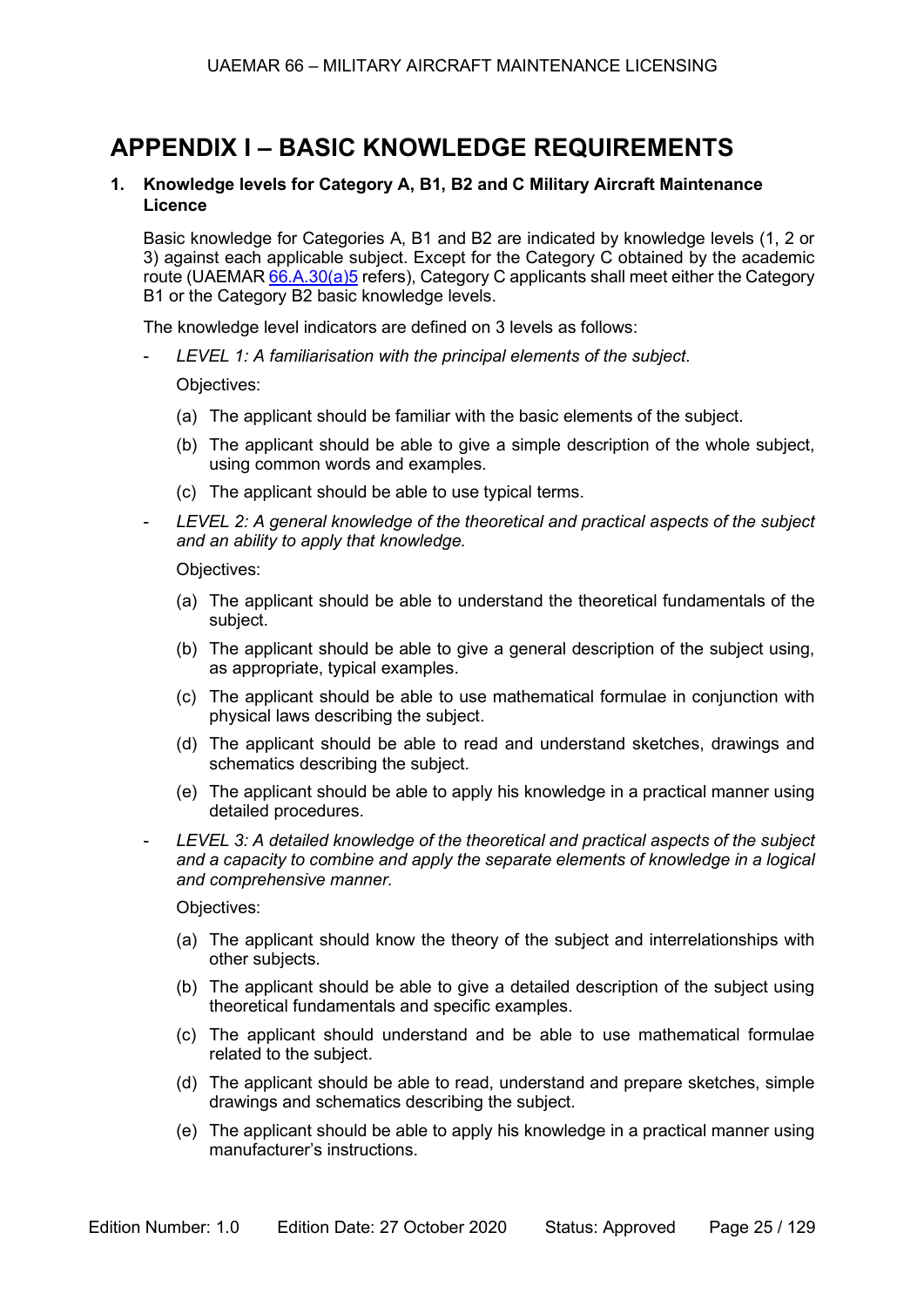(f) The applicant should be able to interpret results from various sources and measurements and apply corrective action where appropriate.

# **2. Modularisation**

Qualification on basic subjects for each MAML category or subcategory should be in accordance with the following matrix, where applicable subjects are indicated by an "X":

|                                                                                | A or B1 aeroplane with:     |                     | A or B1 helicopter with:    | <b>B2</b>           |              |
|--------------------------------------------------------------------------------|-----------------------------|---------------------|-----------------------------|---------------------|--------------|
| Subject module                                                                 | <b>Turbine</b><br>Engine(s) | Piston<br>Engine(s) | <b>Turbine</b><br>Engine(s) | Piston<br>Engine(s) | Avionics     |
| 1<br><b>Mathematics</b>                                                        | $\mathsf{X}$                | X                   | X                           | X                   | X            |
| $\overline{2}$<br>Physics                                                      | X                           | X                   | X                           | X                   | X            |
| 3<br><b>Electrical Fundamentals</b>                                            | X                           | X                   | X                           | X                   | X            |
| <b>Electronic Fundamentals</b>                                                 | $\mathsf{X}$                | X                   | $\mathsf{X}$                | X                   | $\mathsf{X}$ |
| 5<br>Digital Techniques/<br><b>Electronic Instrument</b><br>Systems            | X                           | X                   | X                           | X                   | X            |
| 6<br><b>Materials and Hardware</b>                                             | X                           | X                   | X                           | X                   | X            |
| <b>Maintenance Practices</b>                                                   | X                           | X                   | $\boldsymbol{\mathsf{X}}$   | X                   | X            |
| 8<br><b>Basic Aerodynamics</b>                                                 | X                           | X                   | X                           | X                   | X            |
| g<br><b>Human Factors</b>                                                      | $\mathsf{X}$                | X                   | $\boldsymbol{\mathsf{X}}$   | X                   | X            |
| 10<br><b>Aviation Legislation</b>                                              | X                           | X                   | X                           | X                   | X            |
| 11a<br><b>Turbine Aeroplane</b><br>Aerodynamics, Structures<br>and Systems     | $\pmb{\mathsf{X}}$          |                     |                             |                     |              |
| 11 <sub>b</sub><br>Piston Aeroplane<br>Aerodynamics, Structures<br>and Systems |                             | X                   |                             |                     |              |
| 12<br>Helicopter Aerodynamics,<br><b>Structures and Systems</b>                |                             |                     | X                           | X                   |              |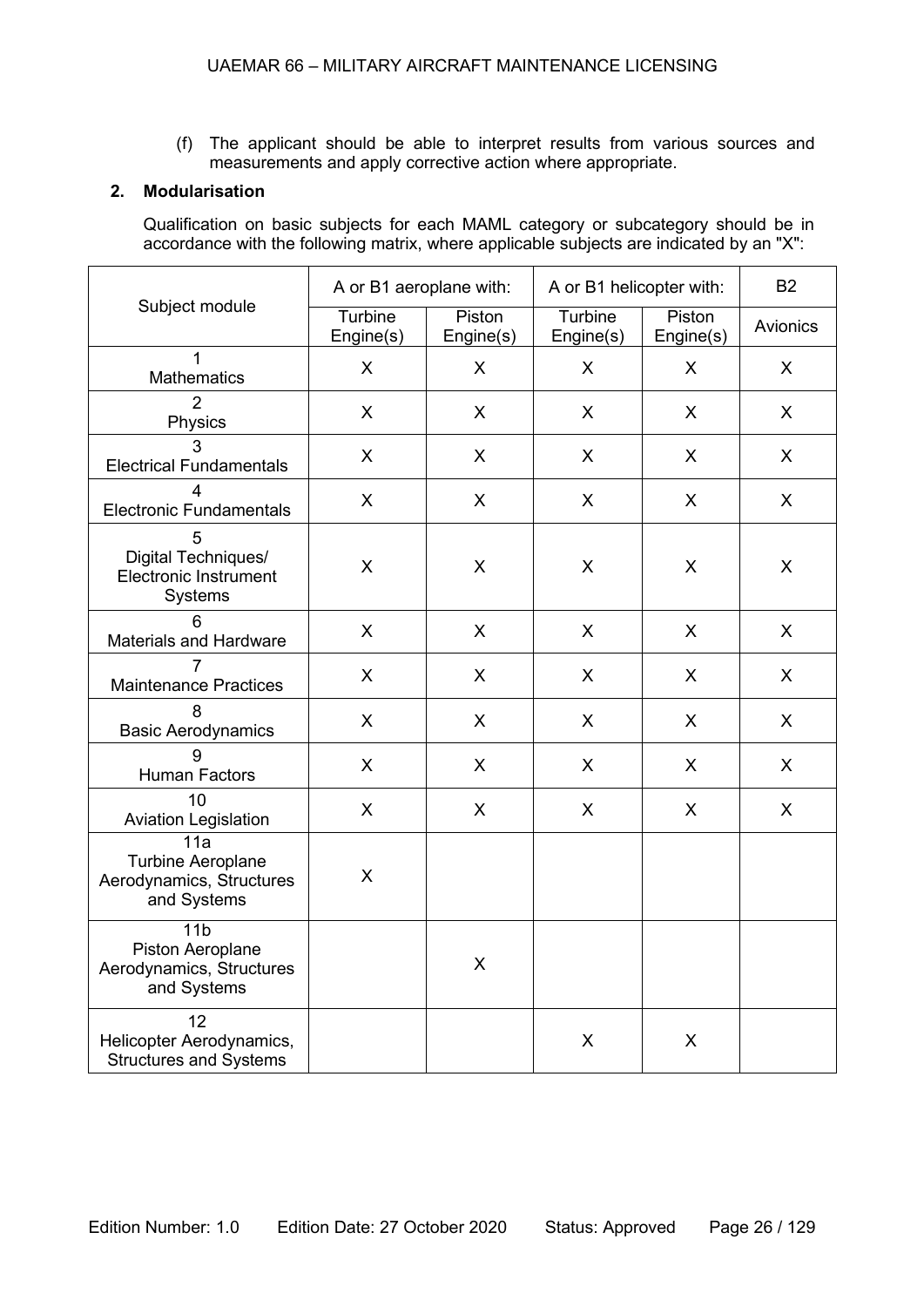#### UAEMAR 66 – MILITARY AIRCRAFT MAINTENANCE LICENSING

|                                                               | A or B1 aeroplane with: |                     | A or B1 helicopter with: | <b>B2</b>           |          |
|---------------------------------------------------------------|-------------------------|---------------------|--------------------------|---------------------|----------|
| Subject module                                                | Turbine<br>Engine(s)    | Piston<br>Engine(s) | Turbine<br>Engine(s)     | Piston<br>Engine(s) | Avionics |
| 13<br>Aircraft Aerodynamics,<br><b>Structures and Systems</b> |                         |                     |                          |                     | X        |
| 14<br>Propulsion                                              |                         |                     |                          |                     | X        |
| 15<br><b>Gas Turbine Engine</b>                               | X                       |                     | X                        |                     |          |
| 16<br>Piston Engine                                           |                         | X                   |                          | X                   |          |
| 17<br>Propeller                                               | $\sf X$                 | X                   |                          |                     |          |
| 50<br><b>Essential Principles of</b><br>Armament              | $\star$                 | $\star$             | $\star$                  | $\star$             | $\star$  |
| 51<br><b>Weapon Stores System</b>                             | $\star$                 | $\star$             | $\star$                  | $\star$             | $\star$  |
| 52<br><b>Operational Attack</b><br>Systems                    | $\star$                 | $\star$             | $\star$                  | $\star$             | $\star$  |
| 53<br>Surveillance and<br>Electronic Warfare                  | $\star$                 | $\star$             | $\star$                  | $\star$             | $\star$  |
| 54<br><b>Crew Safety</b>                                      | $\star$                 | $\star$             | $\star$                  | $\star$             | $\star$  |
| 55<br>Military Communication<br>Systems                       |                         |                     |                          |                     | $^\star$ |

\* - see UAEMAR <u>66.A.25(e)</u> for qualification requirements on Modules 50-55 (militaryspecific systems)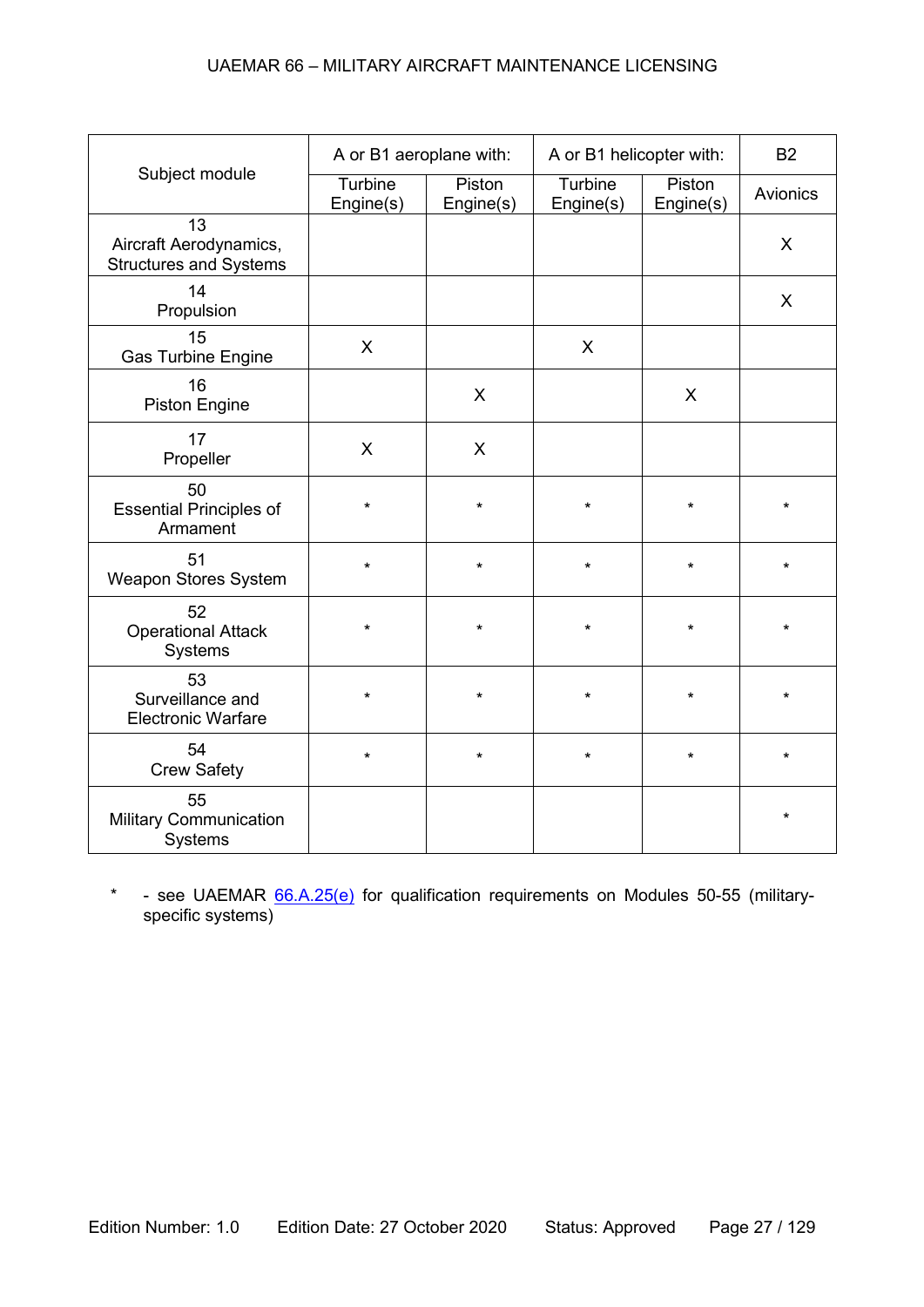| <b>MODULE 1. MATHEMATICS</b> |  |  |  |  |  |  |  |  |  |
|------------------------------|--|--|--|--|--|--|--|--|--|
|------------------------------|--|--|--|--|--|--|--|--|--|

|                                                                                                                                                                                                                                                                                      |                | Level          |                |
|--------------------------------------------------------------------------------------------------------------------------------------------------------------------------------------------------------------------------------------------------------------------------------------|----------------|----------------|----------------|
|                                                                                                                                                                                                                                                                                      | A              | <b>B1</b>      | <b>B2</b>      |
| 1.1 Arithmetic                                                                                                                                                                                                                                                                       |                |                |                |
| Arithmetical terms and signs, methods of multiplication and division,<br>fractions and decimals, factors and multiples, weights, measures<br>and conversion factors, ratio and proportion, averages and<br>percentages, areas and volumes, squares, cubes, square and cube<br>roots. | 1              | $\overline{2}$ | $\overline{2}$ |
| 1.2 Algebra                                                                                                                                                                                                                                                                          |                |                |                |
| (a) Evaluating simple algebraic expressions, addition, subtraction,<br>multiplication and division, use of brackets, simple algebraic<br>fractions;                                                                                                                                  | 1              | 2              | 2              |
| (b) Linear equations and their solutions; Indices and powers,<br>negative and fractional indices; Binary and other applicable<br>numbering systems; Simultaneous equations and second-degree<br>equations with one unknown; logarithms.                                              |                | 1              | 1              |
| 1.2 Geometry                                                                                                                                                                                                                                                                         |                |                |                |
| (a) Simple geometrical constructions;                                                                                                                                                                                                                                                |                | 1              | 1              |
| (b) Graphical representation; nature and uses of graphs, graphs of<br>equations/functions;                                                                                                                                                                                           | $\overline{2}$ | $\overline{2}$ | $\overline{2}$ |
| (c) Simple trigonometry; trigonometrical relationships, use of tables<br>and rectangular and polar coordinates.                                                                                                                                                                      |                | $\overline{2}$ | $\overline{2}$ |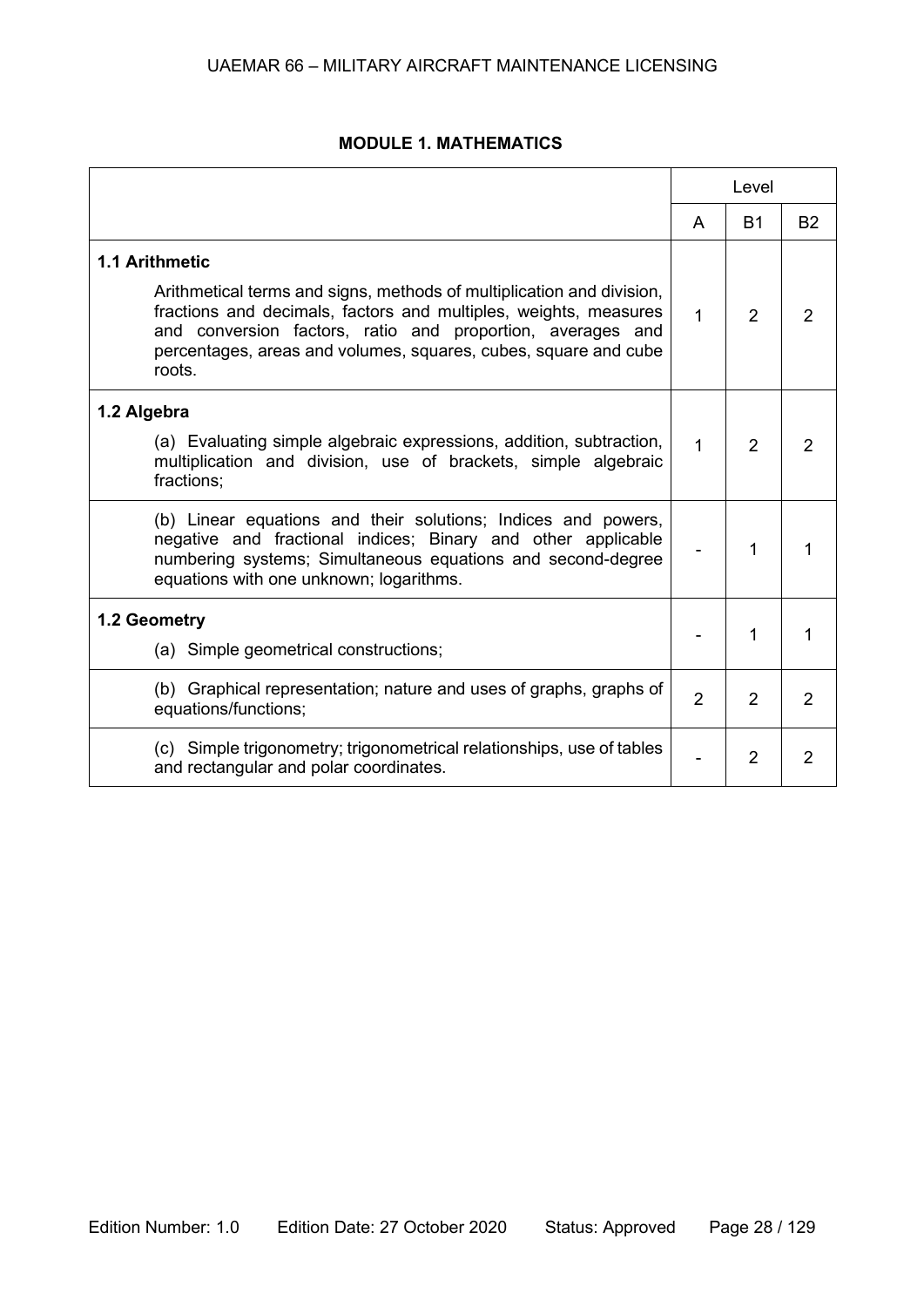|                                                                                                                   |   | Level          |           |
|-------------------------------------------------------------------------------------------------------------------|---|----------------|-----------|
|                                                                                                                   | A | <b>B1</b>      | <b>B2</b> |
| 2.1 Matter                                                                                                        |   |                |           |
| Nature of matter: the chemical elements, structure of atoms,<br>molecules;                                        |   |                |           |
| Chemical compounds;                                                                                               | 1 | 1              | 1         |
| States: solid, liquid and gaseous;                                                                                |   |                |           |
| Changes between states.                                                                                           |   |                |           |
| 2.2 Mechanics                                                                                                     |   |                |           |
| 2.2.1<br><b>Statics</b>                                                                                           |   |                |           |
| Forces, moments and couples, representation as vectors;                                                           |   |                |           |
| Centre of gravity;                                                                                                | 1 | $\overline{2}$ | 1         |
| Elements of theory of stress, strain and elasticity: tension,<br>compression, shear and torsion;                  |   |                |           |
| Nature and properties of solid, fluid and gas;<br>-                                                               |   |                |           |
| Pressure and buoyancy in liquids (barometers).                                                                    |   |                |           |
| 2.2.2<br><b>Kinetics</b>                                                                                          |   |                |           |
| Linear movement: uniform motion in a straight line, motion under<br>constant acceleration (motion under gravity); |   |                |           |
| Rotational movement: uniform circular motion (centrifugal/<br>centripetal forces);                                | 1 | $\overline{2}$ | 1         |
| Periodic motion: pendular movement; Simple theory of vibration,<br>$\blacksquare$<br>harmonics and resonance;     |   |                |           |
| Velocity ratio, mechanical advantage and efficiency.                                                              |   |                |           |
| 2.2.3<br><b>Dynamics</b>                                                                                          |   |                |           |
| (a) Mass;                                                                                                         | 1 | $\overline{2}$ | 1         |
| Force, inertia, work, power, energy (potential, kinetic and<br>total energy), heat, efficiency;                   |   |                |           |
| (b) Momentum, conservation of momentum;                                                                           |   |                |           |
| Impulse;                                                                                                          |   |                |           |
| Gyroscopic principles;                                                                                            | 1 | $\overline{2}$ | 2         |
| Friction: nature and effects, coefficient of friction (rolling<br>resistance).                                    |   |                |           |

## **MODULE 2. PHYSICS**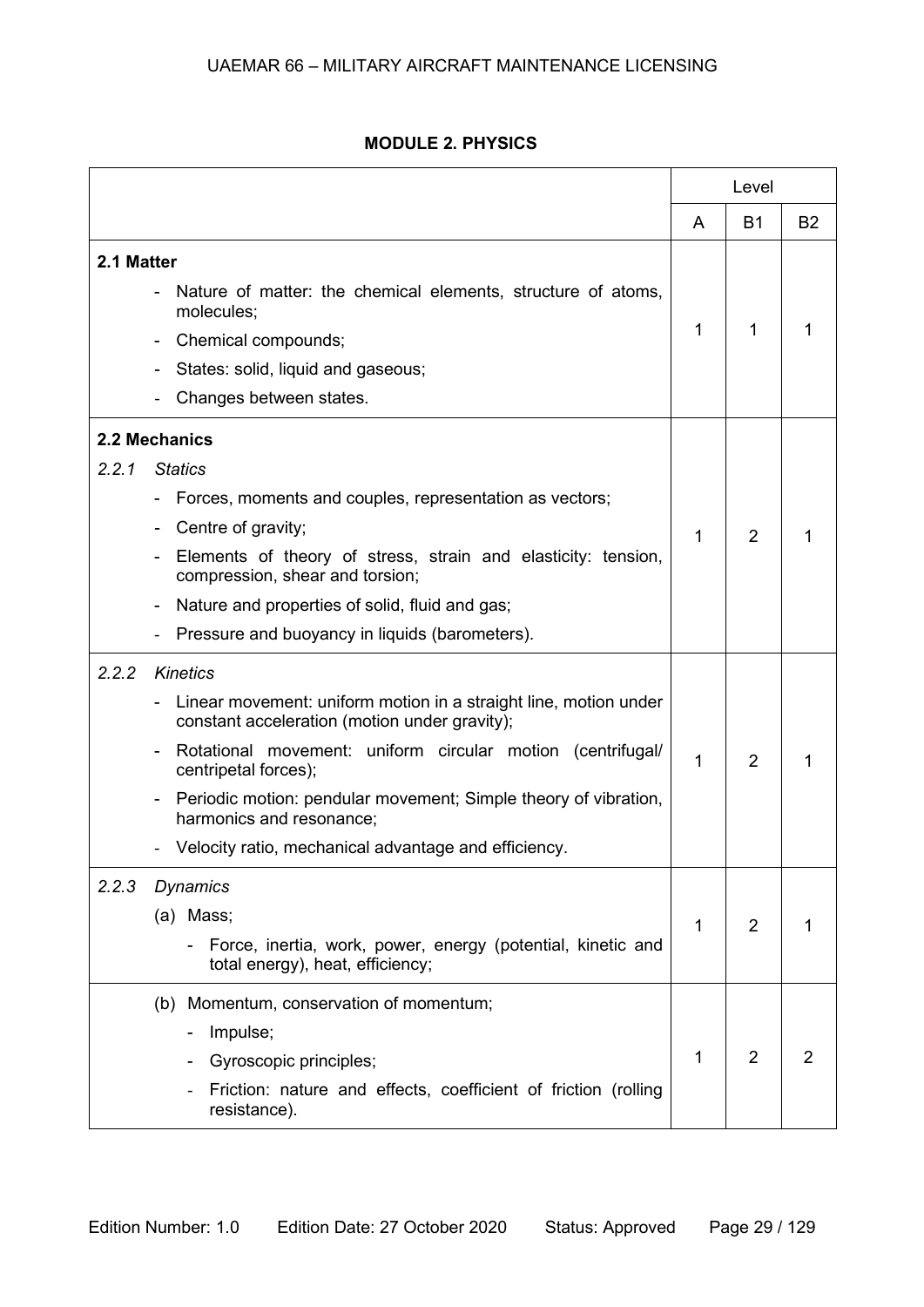### UAEMAR 66 – MILITARY AIRCRAFT MAINTENANCE LICENSING

|       |                                                                                                                                            |                | Level          |                |
|-------|--------------------------------------------------------------------------------------------------------------------------------------------|----------------|----------------|----------------|
|       |                                                                                                                                            | A              | <b>B1</b>      | <b>B2</b>      |
| 2.2.4 | <b>Fluid dynamics</b>                                                                                                                      | $\overline{2}$ | 2              | 2              |
|       | (a) Specific gravity and density;                                                                                                          |                |                |                |
|       | (b) Viscosity, fluid resistance, effects of streamlining;                                                                                  |                |                |                |
|       | Effects of compressibility on fluids;                                                                                                      | 1              | $\overline{2}$ | 1              |
|       | Static, dynamic and total pressure: Bernoulli's Theorem,<br>Venturi effect.                                                                |                |                |                |
|       | 2.3 Thermodynamics                                                                                                                         |                |                |                |
|       | (a) Temperature: thermometers and temperature scales:                                                                                      | $\overline{2}$ | $\overline{2}$ | $\overline{2}$ |
|       | Celsius, Fahrenheit and Kelvin;                                                                                                            |                |                |                |
|       | (b) Heat capacity, specific heat;                                                                                                          |                |                |                |
|       | Heat transfer: convection, radiation and conduction;                                                                                       |                |                |                |
|       | Volumetric expansion;<br>-                                                                                                                 |                |                |                |
|       | First and second law of thermodynamics;                                                                                                    |                |                |                |
|       | Gases: ideal gases laws; specific heat at constant volume<br>and constant pressure, work done by expanding gas;                            |                | $\overline{2}$ | 2              |
|       | Isothermal, adiabatic expansion and compression, engine<br>cycles, constant volume and constant pressure, refrigerators<br>and heat pumps; |                |                |                |
|       | Latent heats of fusion and evaporation, thermal energy, heat<br>$\blacksquare$<br>of combustion.                                           |                |                |                |
|       | 2.4 Optics (Light)                                                                                                                         |                |                |                |
|       | Nature of light; speed of light;                                                                                                           |                | 2              | $\overline{2}$ |
|       | Laws of reflection and refraction: reflection at plane surfaces,<br>reflection by spherical mirrors, refraction, lenses; Fibre optics.     |                |                |                |
|       | 2.5 Wave Motion and Sound                                                                                                                  |                |                |                |
|       | Wave motion: mechanical waves, sinusoidal wave motion,<br>interference phenomena, standing waves;                                          |                | $\overline{2}$ | 2              |
|       | Sound: speed of sound, production of sound, intensity, pitch and<br>quality, Doppler effect.                                               |                |                |                |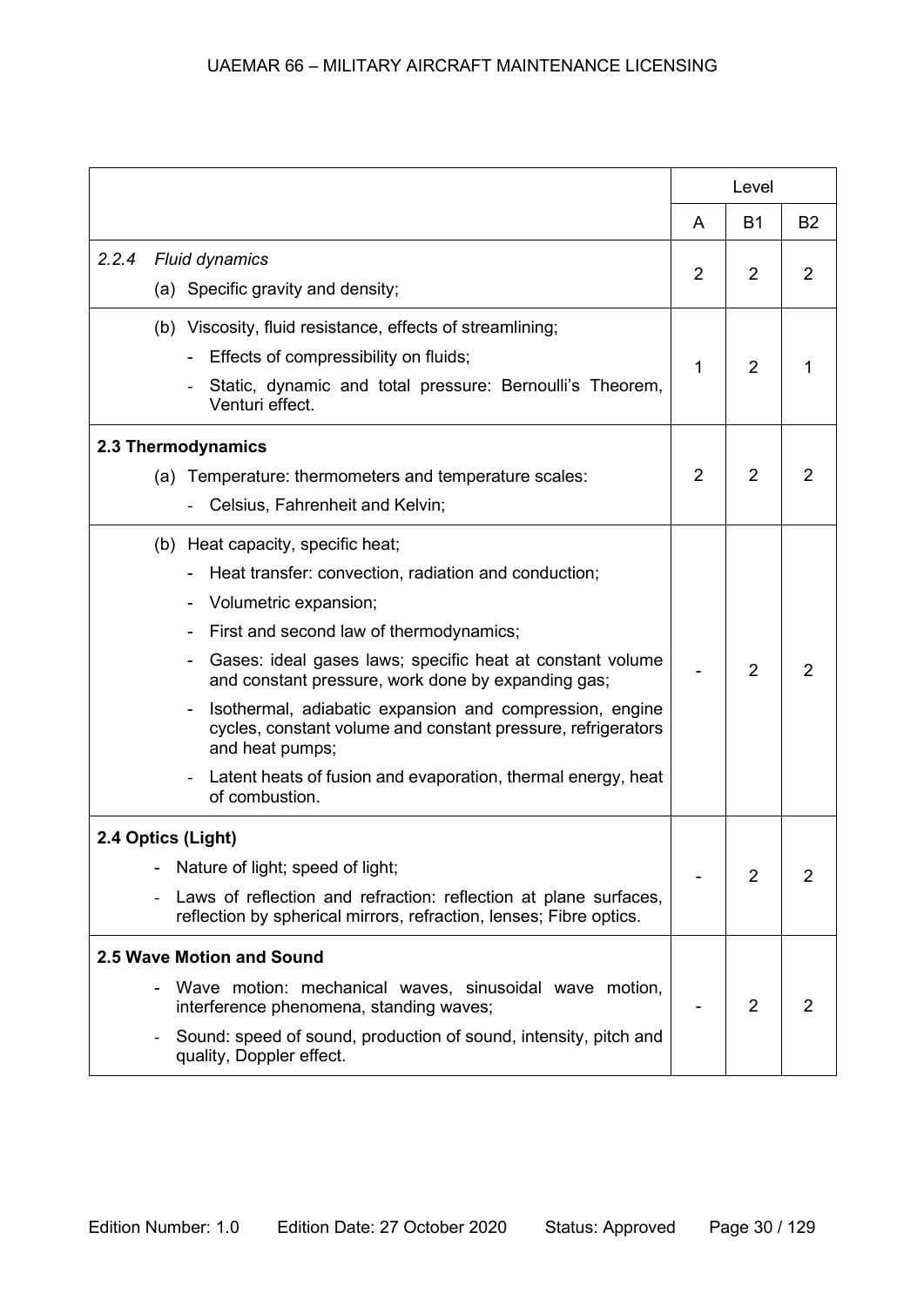|                                                                                                                                                                                                            | Level |                |                |
|------------------------------------------------------------------------------------------------------------------------------------------------------------------------------------------------------------|-------|----------------|----------------|
|                                                                                                                                                                                                            | A     | <b>B1</b>      | <b>B2</b>      |
| 3.1 Electron Theory                                                                                                                                                                                        |       |                |                |
| Structure and distribution of electrical charges within: atoms,<br>molecules, ions, compounds;                                                                                                             | 1     | 1              | 1              |
| Molecular structure of conductors, semiconductors<br>and<br>insulators.                                                                                                                                    |       |                |                |
| 3.2 Static Electricity and Conduction                                                                                                                                                                      |       |                |                |
| Static electricity and distribution of electrostatic charges;                                                                                                                                              |       |                |                |
| Electrostatic laws of attraction and repulsion;                                                                                                                                                            | 1     | $\overline{2}$ | $\overline{2}$ |
| Units of charge, Coulomb's Law;                                                                                                                                                                            |       |                |                |
| Conduction of electricity in solids, liquids, gases and a vacuum.                                                                                                                                          |       |                |                |
| 3.3 Electrical Terminology                                                                                                                                                                                 |       |                |                |
| The following terms, their units and factors affecting them: potential<br>difference, electromotive force, voltage, current, resistance,<br>conductance, charge, conventional current flow, electron flow. | 1     | $\overline{2}$ | 2              |
| 3.4 Generation of Electricity                                                                                                                                                                              |       |                |                |
| Production of electricity by the following methods: light, heat, friction,<br>pressure, chemical action, magnetism and motion.                                                                             | 1     | 1              | 1              |
| 3.5 DC Sources of Electricity                                                                                                                                                                              |       |                |                |
| Construction and basic chemical action of: primary cells,<br>secondary cells, lead acid cells, nickel cadmium cells, Li-ion cells,<br>other alkaline cells;                                                |       |                |                |
| - Cells connected in series and parallel;                                                                                                                                                                  | 1     | $\overline{2}$ | 2              |
| Internal resistance and its effect on a battery;                                                                                                                                                           |       |                |                |
| Construction, materials and operation of thermocouples;                                                                                                                                                    |       |                |                |
| Operation of photo-cells.                                                                                                                                                                                  |       |                |                |
| 3.6 DC Circuits                                                                                                                                                                                            |       |                |                |
| Ohms Law, Kirchoff's Voltage and Current Laws;                                                                                                                                                             |       |                |                |
| Calculations using the above laws to find resistance, voltage and<br>current;                                                                                                                              | 1     | $\overline{2}$ | 2              |
| Significance of the internal resistance of a supply.                                                                                                                                                       |       |                |                |

# **MODULE 3. ELECTRICAL FUNDAMENTALS**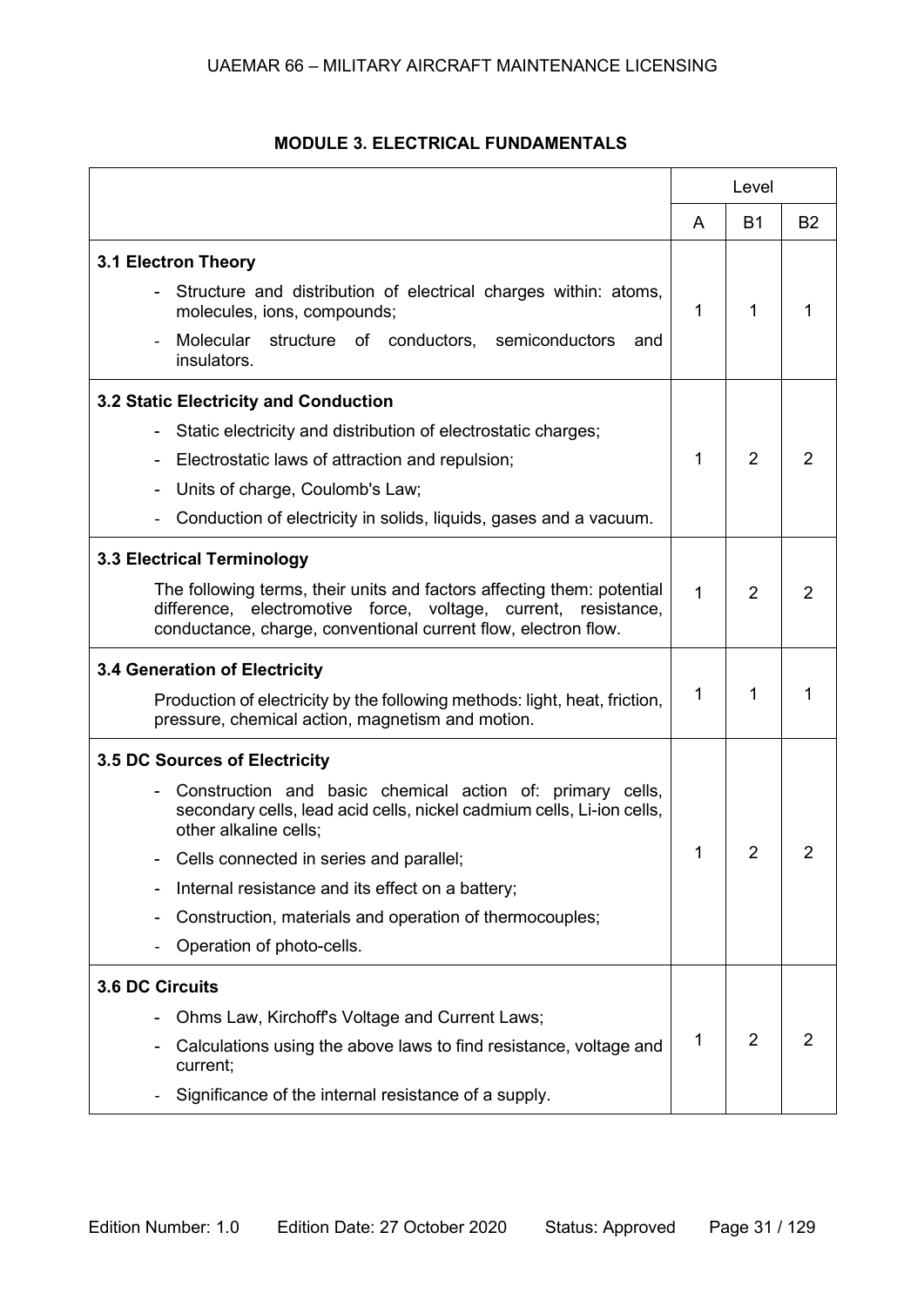|                                                                                                                                                                     | Level |                |                |  |  |  |
|---------------------------------------------------------------------------------------------------------------------------------------------------------------------|-------|----------------|----------------|--|--|--|
|                                                                                                                                                                     | A     | <b>B1</b>      | B <sub>2</sub> |  |  |  |
| 3.7 Resistance/Resistor                                                                                                                                             |       |                |                |  |  |  |
| (a) Resistance and affecting factors;                                                                                                                               |       |                |                |  |  |  |
| Specific resistance;                                                                                                                                                |       |                |                |  |  |  |
| Resistor colour code, values and tolerances, preferred<br>values, wattage ratings;                                                                                  |       | $\overline{2}$ | 2              |  |  |  |
| Resistors in series and parallel;                                                                                                                                   |       |                |                |  |  |  |
| Calculation of total resistance using series, parallel and<br>series parallel combinations;                                                                         |       |                |                |  |  |  |
| Operation and use of potentiometers and rheostats;<br>Operation of Wheatstone Bridge;                                                                               |       |                |                |  |  |  |
| (b) Positive and negative temperature coefficient conductance;                                                                                                      |       |                |                |  |  |  |
| Fixed resistors, stability, tolerance and limitations, methods<br>of construction;                                                                                  |       |                |                |  |  |  |
| Variable resistors, thermistors, voltage dependent resistors;                                                                                                       |       | 1              |                |  |  |  |
| Construction of potentiometers and rheostats;                                                                                                                       |       |                |                |  |  |  |
| Construction of Wheatstone Bridge.                                                                                                                                  |       |                |                |  |  |  |
| 3.8 Power                                                                                                                                                           |       |                |                |  |  |  |
| Power, work and energy (kinetic and potential);                                                                                                                     |       |                |                |  |  |  |
| Dissipation of power by a resistor;                                                                                                                                 |       | $\overline{2}$ | 2              |  |  |  |
| Power formula;                                                                                                                                                      |       |                |                |  |  |  |
| Calculations involving power, work and energy.                                                                                                                      |       |                |                |  |  |  |
| 3.9 Capacitance/Capacitor                                                                                                                                           |       |                |                |  |  |  |
| Operation and function of a capacitor;                                                                                                                              |       |                |                |  |  |  |
| Factors affecting capacitance area of plates, distance between<br>plates, number of plates, dielectric and dielectric constant,<br>working voltage, voltage rating; |       |                |                |  |  |  |
| Capacitor types, construction and function;                                                                                                                         |       | $\overline{2}$ | 2              |  |  |  |
| Capacitor colour coding;                                                                                                                                            |       |                |                |  |  |  |
| Calculations of capacitance and voltage in series and parallel<br>circuits;                                                                                         |       |                |                |  |  |  |
| Exponential charge and discharge of a capacitor, time constants;                                                                                                    |       |                |                |  |  |  |
| Testing of capacitors.                                                                                                                                              |       |                |                |  |  |  |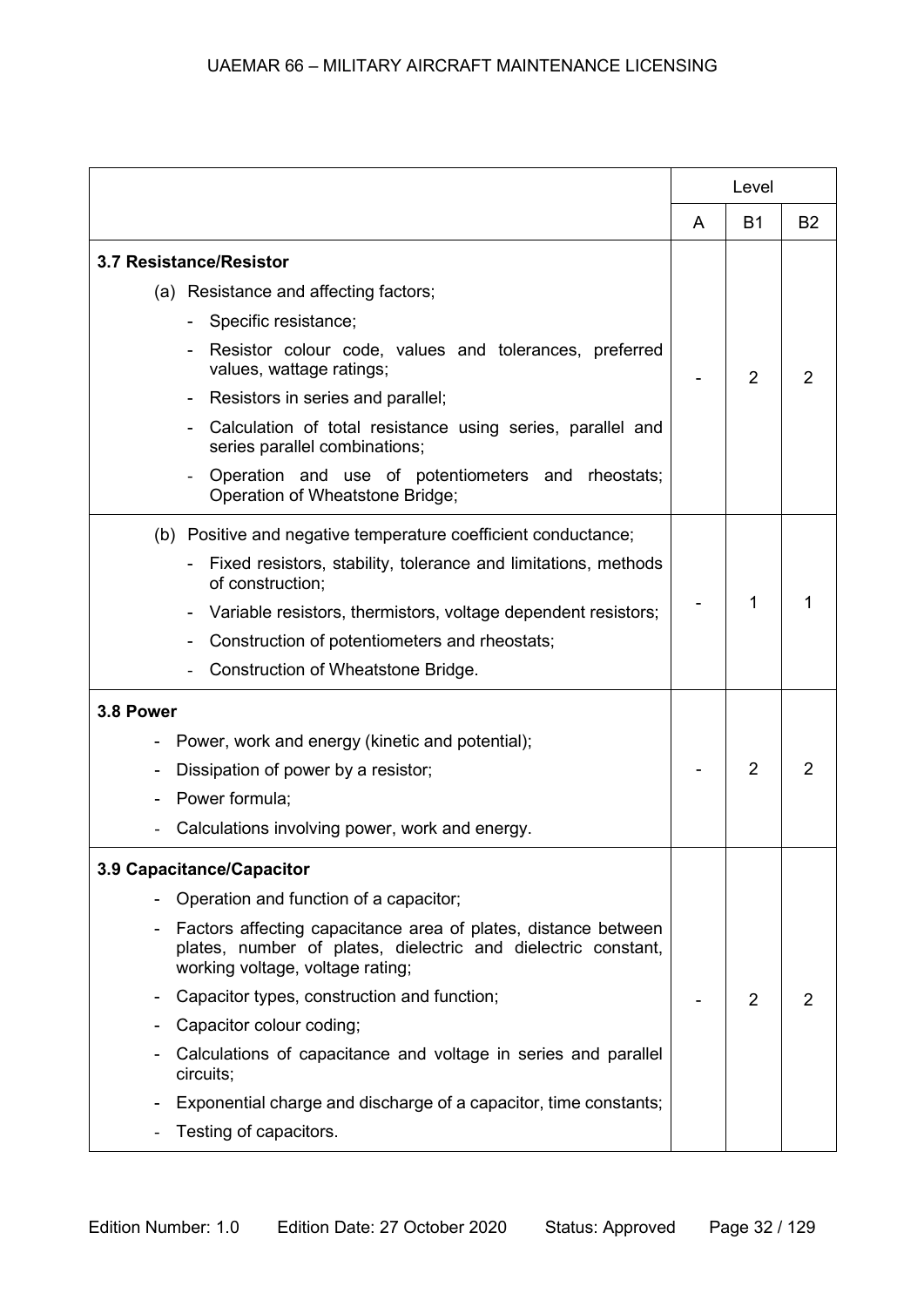|                                                                                                                                                                                                                                                                                                                                                                                                                                                                                                                                                                                                                                                                                                                                     | Level |                |                |
|-------------------------------------------------------------------------------------------------------------------------------------------------------------------------------------------------------------------------------------------------------------------------------------------------------------------------------------------------------------------------------------------------------------------------------------------------------------------------------------------------------------------------------------------------------------------------------------------------------------------------------------------------------------------------------------------------------------------------------------|-------|----------------|----------------|
|                                                                                                                                                                                                                                                                                                                                                                                                                                                                                                                                                                                                                                                                                                                                     | A     | <b>B1</b>      | <b>B2</b>      |
| 3.10 Magnetism<br>(a) Theory of magnetism;<br>Properties of a magnet;<br>Action of a magnet suspended in the Earth's magnetic field;<br>Magnetisation and demagnetisation;<br>Magnetic shielding;<br>Various types of magnetic material;<br>Electromagnets construction and principles of operation;<br>Hand clasp rules to determine: magnetic field around current<br>carrying conductor;                                                                                                                                                                                                                                                                                                                                         |       | $\overline{2}$ | 2              |
| Magnetomotive force, field strength, magnetic flux density,<br>(b)<br>permeability, hysteresis loop, retentivity, coercive force reluctance,<br>saturation point, eddy currents;<br>Precautions for care and storage of magnets.                                                                                                                                                                                                                                                                                                                                                                                                                                                                                                    |       | $\overline{2}$ | 2              |
| 3.11 Inductance/Inductor<br>Faraday's Law;<br>Action of inducing a voltage in a conductor moving in a magnetic<br>field;<br>Induction principles;<br>Effects of the following on the magnitude of an induced voltage:<br>magnetic field strength, rate of change of flux, number of<br>conductor turns;<br>Mutual induction;<br>The effect the rate of change of primary current and mutual<br>inductance has on induced voltage;<br>Factors affecting mutual inductance: number of turns in coil,<br>physical size of coil, permeability of coil, position of coils with<br>respect to each other;<br>Lenz's Law and polarity determining rules;<br>Back EMF, self-induction;<br>Saturation point;<br>Principle uses of inductors. |       | 2              | $\overline{2}$ |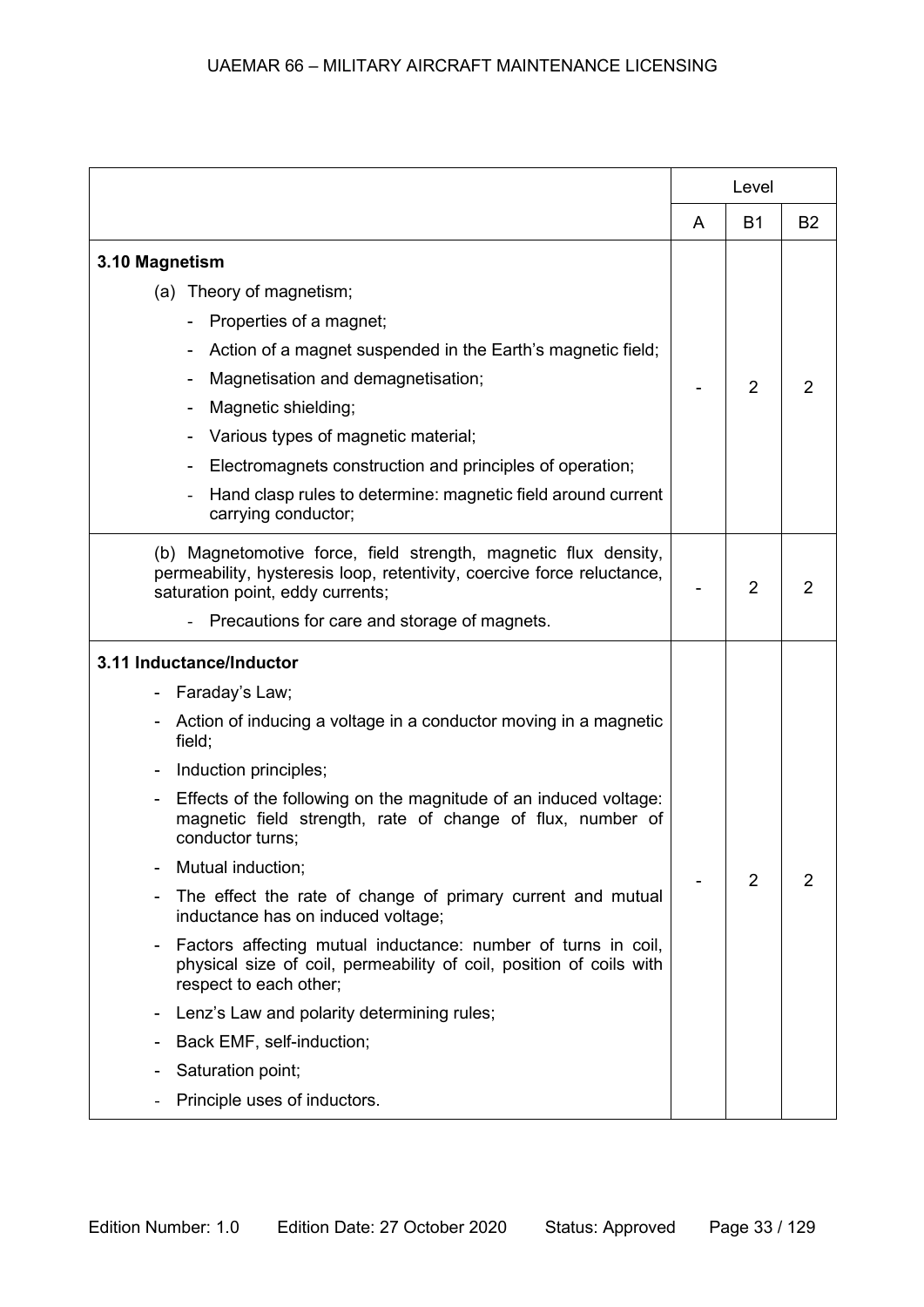|                                                                                                                                                                | Level |                |           |  |  |
|----------------------------------------------------------------------------------------------------------------------------------------------------------------|-------|----------------|-----------|--|--|
|                                                                                                                                                                | A     | B1             | <b>B2</b> |  |  |
| 3.12 DC Motor/Generator Theory                                                                                                                                 |       |                |           |  |  |
| Basic motor and generator theory;                                                                                                                              |       |                |           |  |  |
| Construction and purpose of components in DC generator;                                                                                                        |       |                |           |  |  |
| Operation of, and factors affecting output and direction of current<br>flow in DC generators;                                                                  |       | $\overline{2}$ | 2         |  |  |
| Operation of, and factors affecting output power, torque, speed<br>and direction of rotation of DC motors;                                                     |       |                |           |  |  |
| Series wound, shunt wound and compound motors;                                                                                                                 |       |                |           |  |  |
| <b>Starter Generator construction.</b>                                                                                                                         |       |                |           |  |  |
| 3.13 AC Theory                                                                                                                                                 |       |                |           |  |  |
| Sinusoidal waveform: phase, period, frequency, cycle;                                                                                                          |       |                |           |  |  |
| Instantaneous, average, root mean square, peak, peak to peak<br>current values and calculations of these values, in relation to<br>voltage, current and power; | 1     | $\overline{2}$ | 2         |  |  |
| Triangular/Square waves;                                                                                                                                       |       |                |           |  |  |
| Single/3 phase principles.                                                                                                                                     |       |                |           |  |  |
| 3.14 Resistive (R), Capacitive (C) and Inductive (L) Circuits                                                                                                  |       |                |           |  |  |
| - Phase relationship of voltage and current in L, C and R circuits,<br>parallel, series and series parallel;                                                   |       |                |           |  |  |
| Power dissipation in L, C and R circuits;                                                                                                                      |       | $\overline{2}$ | 2         |  |  |
| Impedance, phase angle, power factor and current calculations;                                                                                                 |       |                |           |  |  |
| True power, apparent power and reactive power calculations.                                                                                                    |       |                |           |  |  |
| <b>3.15 Transformers</b>                                                                                                                                       |       |                |           |  |  |
| Transformer construction principles and operation;                                                                                                             |       |                |           |  |  |
| Transformer losses and methods for overcoming them;                                                                                                            |       |                |           |  |  |
| Transformer action under load and no-load conditions;                                                                                                          |       |                |           |  |  |
| Power transfer, efficiency, polarity markings;                                                                                                                 |       | $\overline{2}$ | 2         |  |  |
| Calculation of line and phase voltages and currents;                                                                                                           |       |                |           |  |  |
| Calculation of power in a three phase system;                                                                                                                  |       |                |           |  |  |
| Primary and Secondary current, voltage, turns ratio, power,<br>efficiency; Auto transformers.                                                                  |       |                |           |  |  |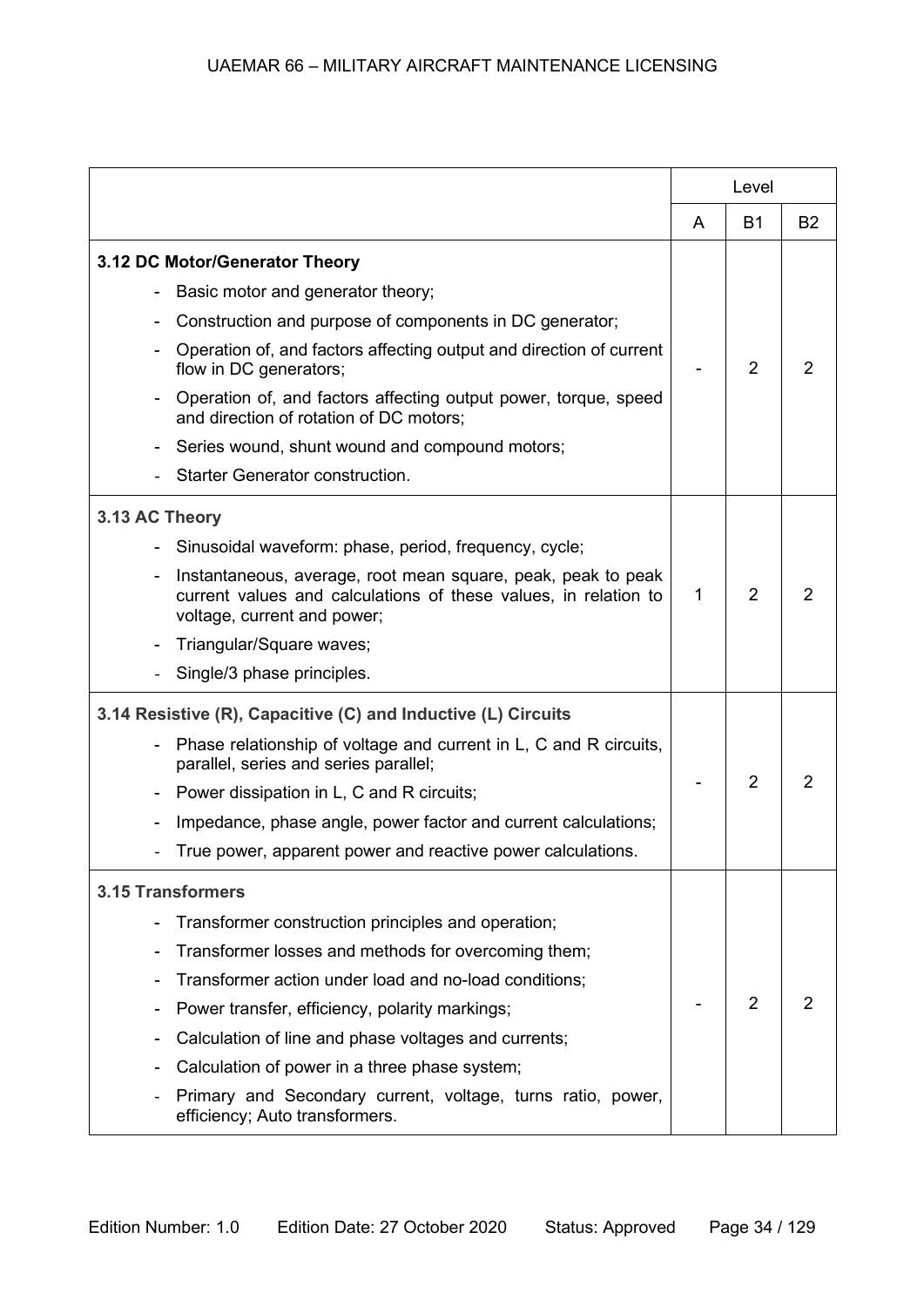|                                                                                                                                       | Level |                |                |
|---------------------------------------------------------------------------------------------------------------------------------------|-------|----------------|----------------|
|                                                                                                                                       | A     | <b>B1</b>      | B <sub>2</sub> |
| 3.16 Filters                                                                                                                          |       |                |                |
| Operation, application and uses of the following filters: low pass,<br>high pass, band pass, band stop.                               |       | 1              |                |
| <b>3.17 AC Generators</b>                                                                                                             |       |                |                |
| Rotation of loop in a magnetic field and waveform produced;                                                                           |       |                |                |
| Operation and construction of revolving armature and revolving<br>field type AC generators;                                           |       | $\overline{2}$ | 2              |
| Single phase, two phase and three phase alternators;                                                                                  |       |                |                |
| Three phase star and delta connections advantages and uses;                                                                           |       |                |                |
| Permanent Magnet Generators.                                                                                                          |       |                |                |
| 3.18 AC Motors                                                                                                                        |       |                |                |
| Construction, principles of operation and characteristics of: AC<br>Ξ.<br>synchronous and induction motors both single and polyphase; |       | $\overline{2}$ | 2              |
| Methods of speed control and direction of rotation;                                                                                   |       |                |                |
| Methods of producing a rotating field: capacitor, inductor, shaded<br>or split pole.                                                  |       |                |                |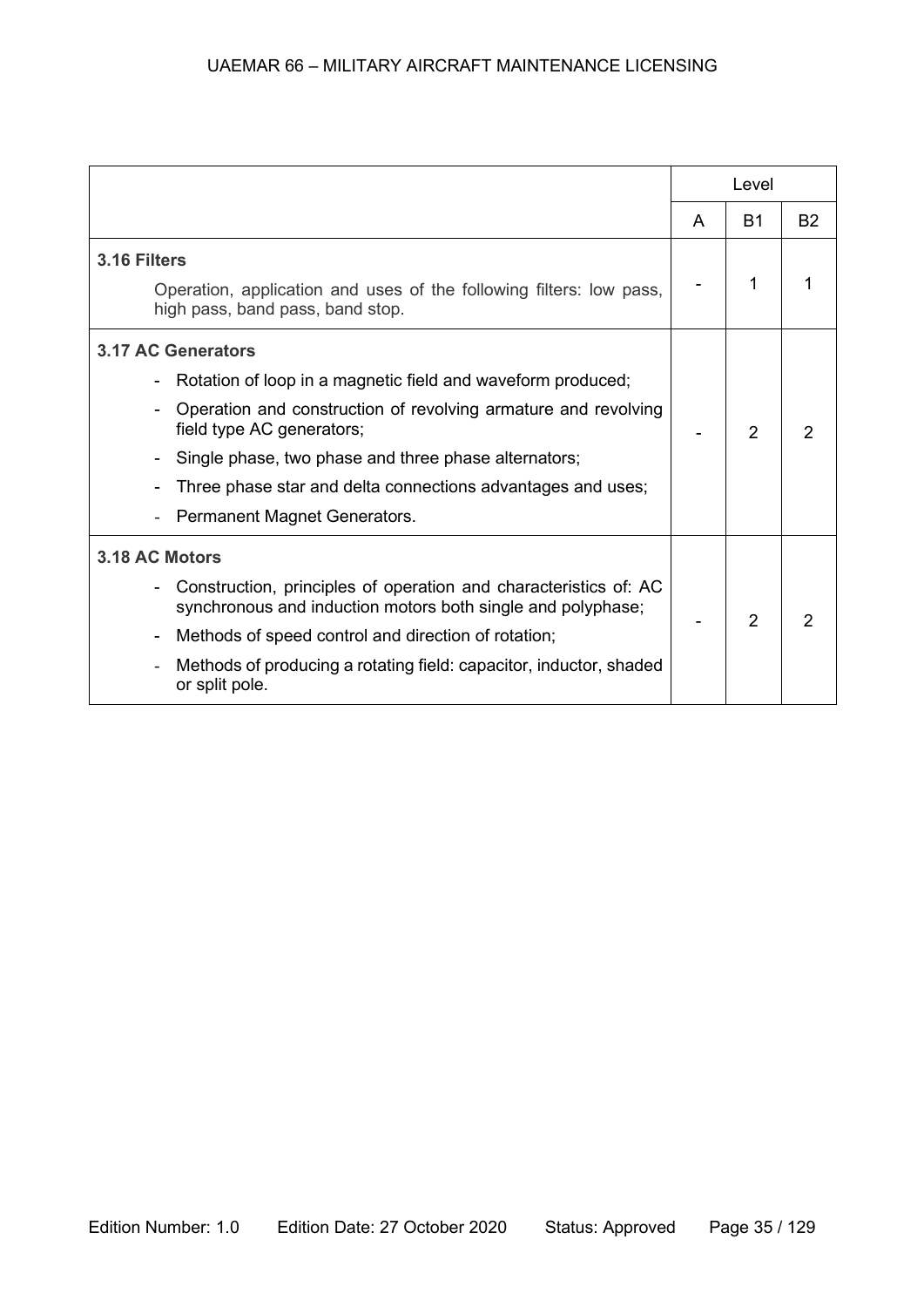|                           |               |                                                                                                                                                                                                                                            | Level |                |                |
|---------------------------|---------------|--------------------------------------------------------------------------------------------------------------------------------------------------------------------------------------------------------------------------------------------|-------|----------------|----------------|
|                           |               |                                                                                                                                                                                                                                            | A     | <b>B1</b>      | B <sub>2</sub> |
| <b>4.1 Semiconductors</b> |               |                                                                                                                                                                                                                                            |       |                |                |
| 4.1.1                     | <b>Diodes</b> |                                                                                                                                                                                                                                            |       |                |                |
|                           |               | (a) Diode symbols;                                                                                                                                                                                                                         |       |                |                |
|                           |               | - Diode characteristics and properties;                                                                                                                                                                                                    |       |                |                |
|                           |               | - Diodes in series and parallel;                                                                                                                                                                                                           |       | $\overline{2}$ | $\overline{2}$ |
|                           |               | Main characteristics and use of silicon controlled rectifiers<br>(thyristors), light emitting diode, photo conductive diode,<br>varistor, rectifier diodes;                                                                                |       |                |                |
|                           |               | - Functional testing of diodes;                                                                                                                                                                                                            |       |                |                |
|                           |               | (b) Materials, electron configuration, electrical properties;                                                                                                                                                                              |       |                |                |
|                           |               | - P and N type materials: effects of impurities on conduction,<br>majority and minority characters;                                                                                                                                        |       |                |                |
|                           | ٠             | PN junction in a semiconductor, development of a potential<br>across a PN junction in unbiased, forward biased and<br>reverse biased conditions;                                                                                           |       |                |                |
|                           |               | Diode parameters: peak inverse voltage, maximum forward<br>current, temperature, frequency, leakage current, power<br>dissipation;                                                                                                         |       |                | $\overline{2}$ |
|                           |               | Operation and function of diodes in the following circuits:<br>clippers, clampers, full and half wave rectifiers, bridge<br>rectifiers, voltage doublers and triplers;                                                                     |       |                |                |
|                           |               | Detailed operation and characteristics of the following<br>devices: silicon-controlled rectifier (thyristor), light emitting<br>diode, Schottky diode, photo conductive diode, varactor<br>diode, varistor, rectifier diodes, Zener diode. |       |                |                |
| 4.1.2                     |               | <b>Transistors</b>                                                                                                                                                                                                                         |       |                |                |
|                           | (a)           | Transistor symbols;                                                                                                                                                                                                                        |       |                |                |
|                           |               | Component description and orientation;                                                                                                                                                                                                     |       | 1              | 2              |
|                           |               | Transistor characteristics and properties;                                                                                                                                                                                                 |       |                |                |

## **MODULE 4. ELECTRONIC FUNDAMENTALS**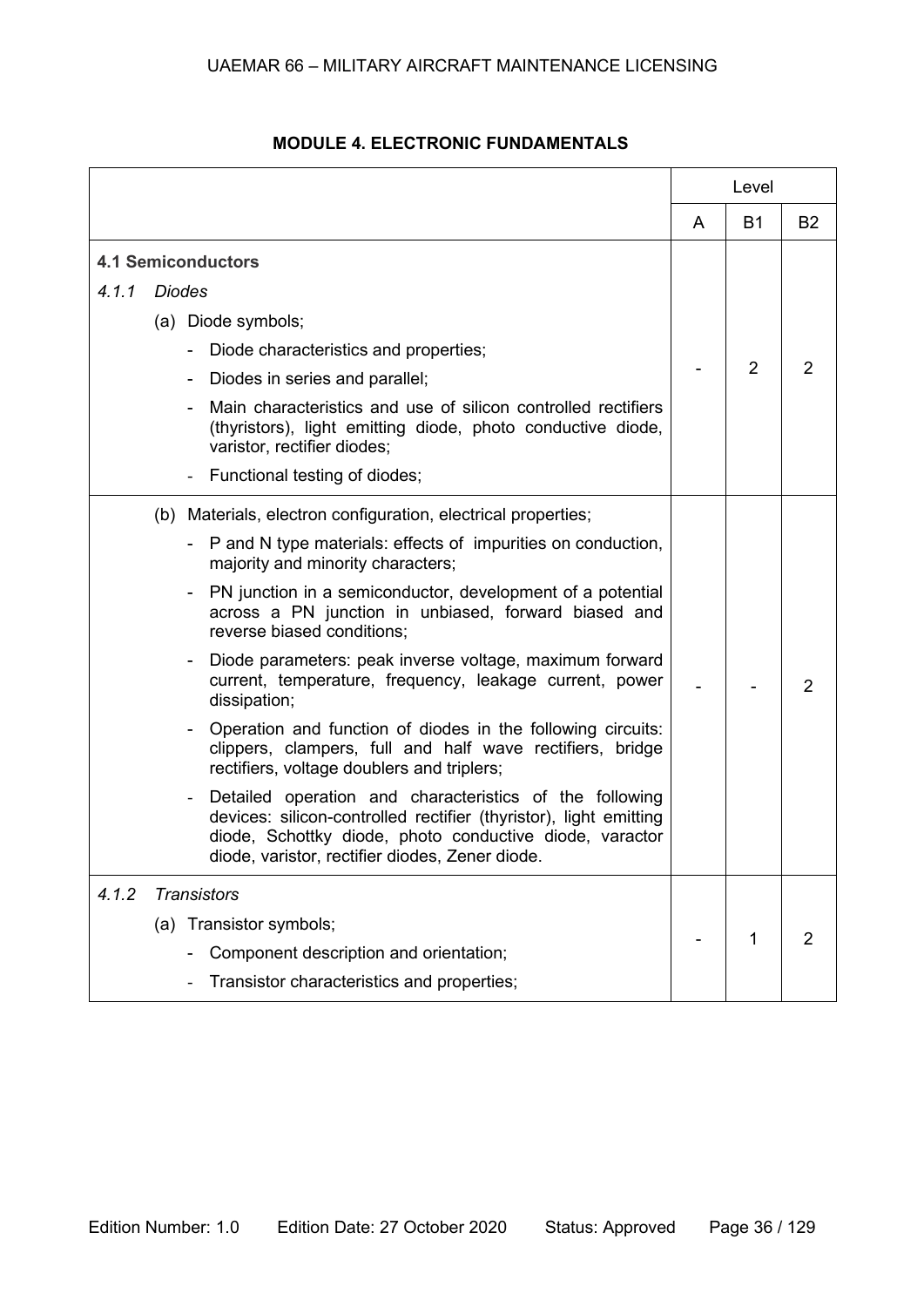|                                                                                                                                                                                                                                                                                                                                                                                                                                                                |   | Level     |                |
|----------------------------------------------------------------------------------------------------------------------------------------------------------------------------------------------------------------------------------------------------------------------------------------------------------------------------------------------------------------------------------------------------------------------------------------------------------------|---|-----------|----------------|
|                                                                                                                                                                                                                                                                                                                                                                                                                                                                | A | <b>B1</b> | <b>B2</b>      |
| (b) Construction and operation of PNP and NPN transistors;<br>Base, collector and emitter configurations;<br>Testing of transistors;<br>Basic appreciation of other transistor types and their uses;<br>Application of transistors: classes of amplifier (A, B, C);<br>Simple circuits including: bias, decoupling, feedback and<br>stabilisation;<br>Multistage circuit principles: cascades, push-pull, oscillators,<br>multi-vibrators, flip-flop circuits. |   |           | 2              |
| 4.1.3 Integrated Circuits<br>(a) Description and operation of logic circuits and<br>linear<br>circuits/operational amplifiers;                                                                                                                                                                                                                                                                                                                                 |   | 1         |                |
| (b) Description and operation of logic circuits and linear circuits;<br>Introduction to operation and function of an operational<br>amplifier used as: integrator, differentiator, voltage follower,<br>comparator;<br>Operation and amplifier stages<br>methods:<br>connecting<br>capacitive, inductive (transformer),<br>inductive<br>resistive<br>resistive (IR), direct;<br>Advantages and disadvantages of positive and negative<br>feedback.             |   |           | 2              |
| <b>4.2 Printed Circuit Boards</b><br>Description and use of printed circuit boards.                                                                                                                                                                                                                                                                                                                                                                            |   | 1         | $\overline{2}$ |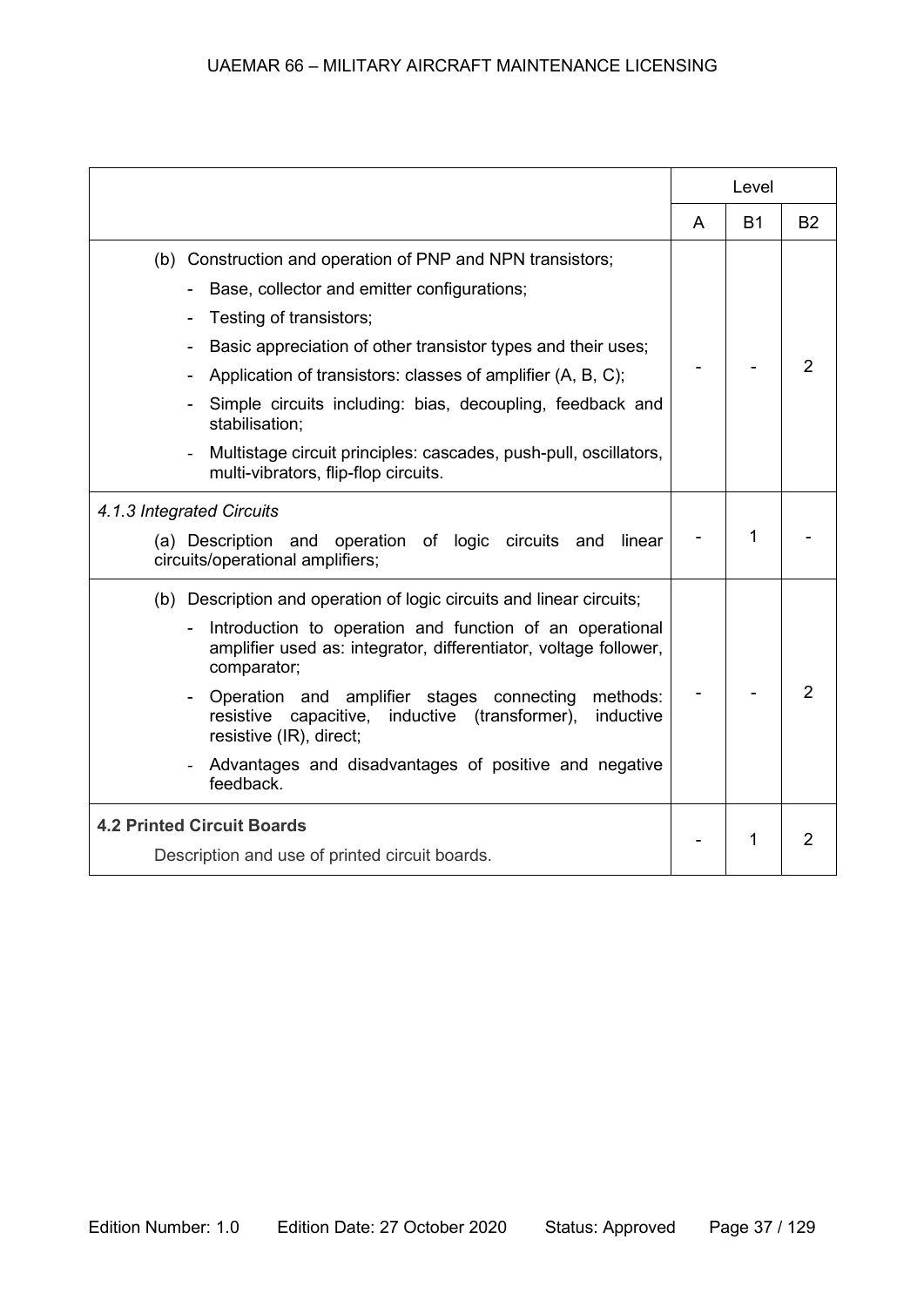|                                                                                                                                                                                                                                       | Level |    |                |
|---------------------------------------------------------------------------------------------------------------------------------------------------------------------------------------------------------------------------------------|-------|----|----------------|
|                                                                                                                                                                                                                                       | A     | B1 | B <sub>2</sub> |
| <b>4.3 Servomechanisms</b>                                                                                                                                                                                                            |       |    |                |
| (a) Understanding of the following terms: Open and closed loop<br>systems, feedback, follow up, analogue transducers;                                                                                                                 |       |    |                |
| - Principles of operation and use of the following synchro<br>system components/features: resolvers, differential, control<br>and torque, transformers, inductance and capacitance<br>transmitters;                                   |       | 1  |                |
| (b) Understanding of the following terms: Open and closed loop,<br>follow up, servomechanism, analogue, transducer, null, damping,<br>feedback, deadband;                                                                             |       |    |                |
| - Construction operation and use of the following synchro<br>system components: resolvers, differential, control and<br>torque, E and I transformers, inductance transmitters,<br>capacitance transmitters, synchronous transmitters; |       |    | 2              |
| Servomechanism defects, reversal of synchro leads,<br>hunting.                                                                                                                                                                        |       |    |                |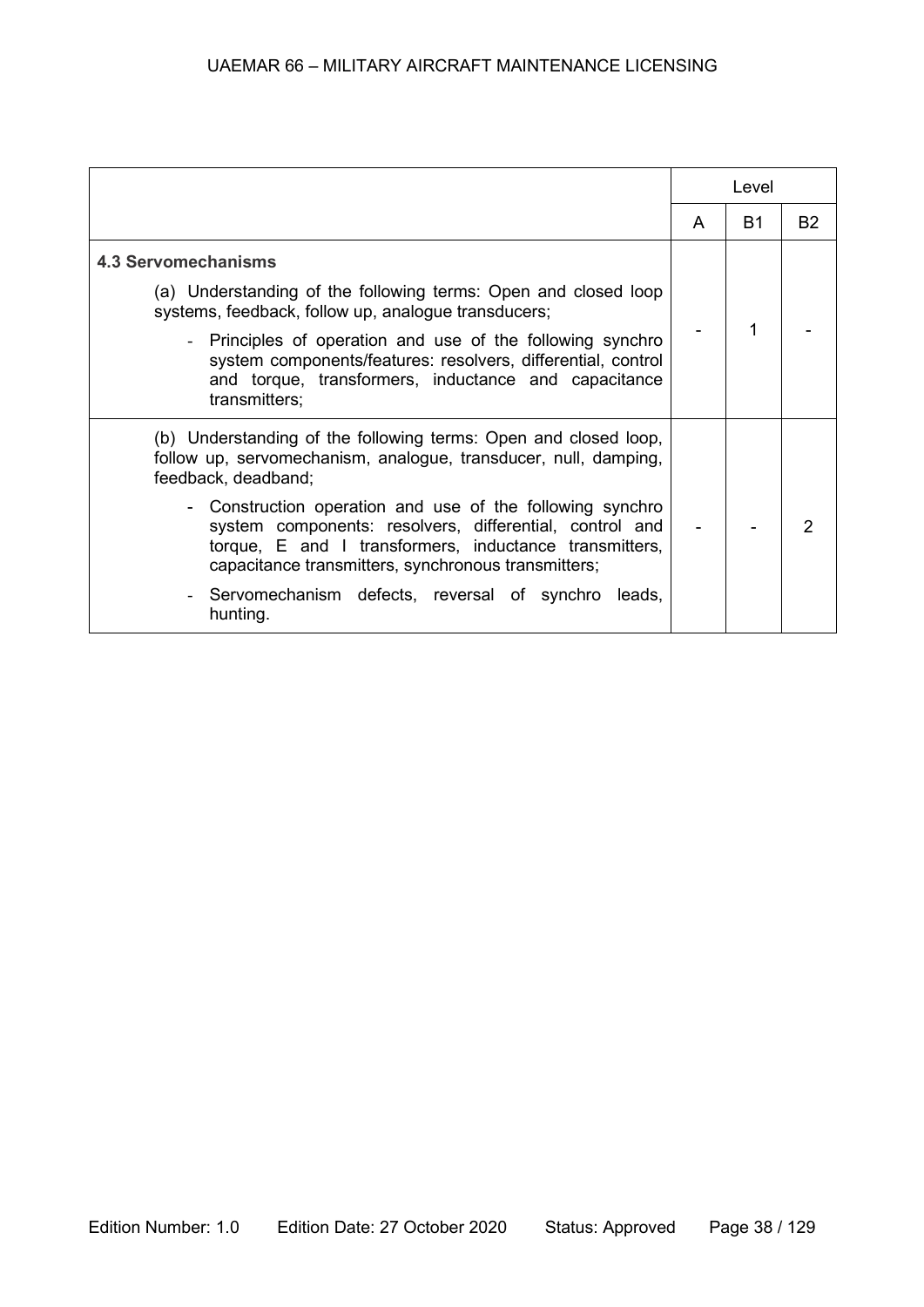|                                                                                                                                               |   | Level          |                |
|-----------------------------------------------------------------------------------------------------------------------------------------------|---|----------------|----------------|
|                                                                                                                                               | A | <b>B1</b>      | <b>B2</b>      |
| <b>5.1 Electronic Instrument Systems</b>                                                                                                      |   |                |                |
| Typical systems arrangements and cockpit layout of electronic<br>instrument systems.                                                          | 1 | $\overline{2}$ | 3              |
| <b>5.2 Numbering Systems</b>                                                                                                                  |   |                |                |
| Numbering systems: binary, octal and hexadecimal;                                                                                             |   | 1              | $\overline{2}$ |
| Demonstration of conversions between the decimal and binary,<br>octal and hexadecimal systems and vice versa.                                 |   |                |                |
| 5.3 Data Conversion                                                                                                                           |   |                |                |
| Analogue Data, Digital Data;                                                                                                                  |   |                |                |
| Operation and application of analogue to digital, and digital to<br>analogue converters, inputs and outputs, limitations of various<br>types. |   | 1              | $\overline{2}$ |
| 5.4 Data Buses                                                                                                                                |   |                |                |
| Operation of data buses in aircraft systems, including knowledge<br>of ARINC and other specifications;                                        |   | $\overline{2}$ | $\overline{2}$ |
| Aircraft Network/Ethernet.                                                                                                                    |   |                |                |
| <b>5.5 Logic Circuits</b>                                                                                                                     |   |                |                |
| (a) Identification of common logic gate symbols, tables and<br>equivalent circuits;                                                           |   | 2              | 2              |
| Applications used for aircraft systems, schematic diagrams;                                                                                   |   |                |                |
| (b) Interpretation of logic diagrams.                                                                                                         |   |                | $\overline{2}$ |

## **MODULE 5. DIGITAL TECHNIQUES/ELECTRONIC INSTRUMENT SYSTEMS**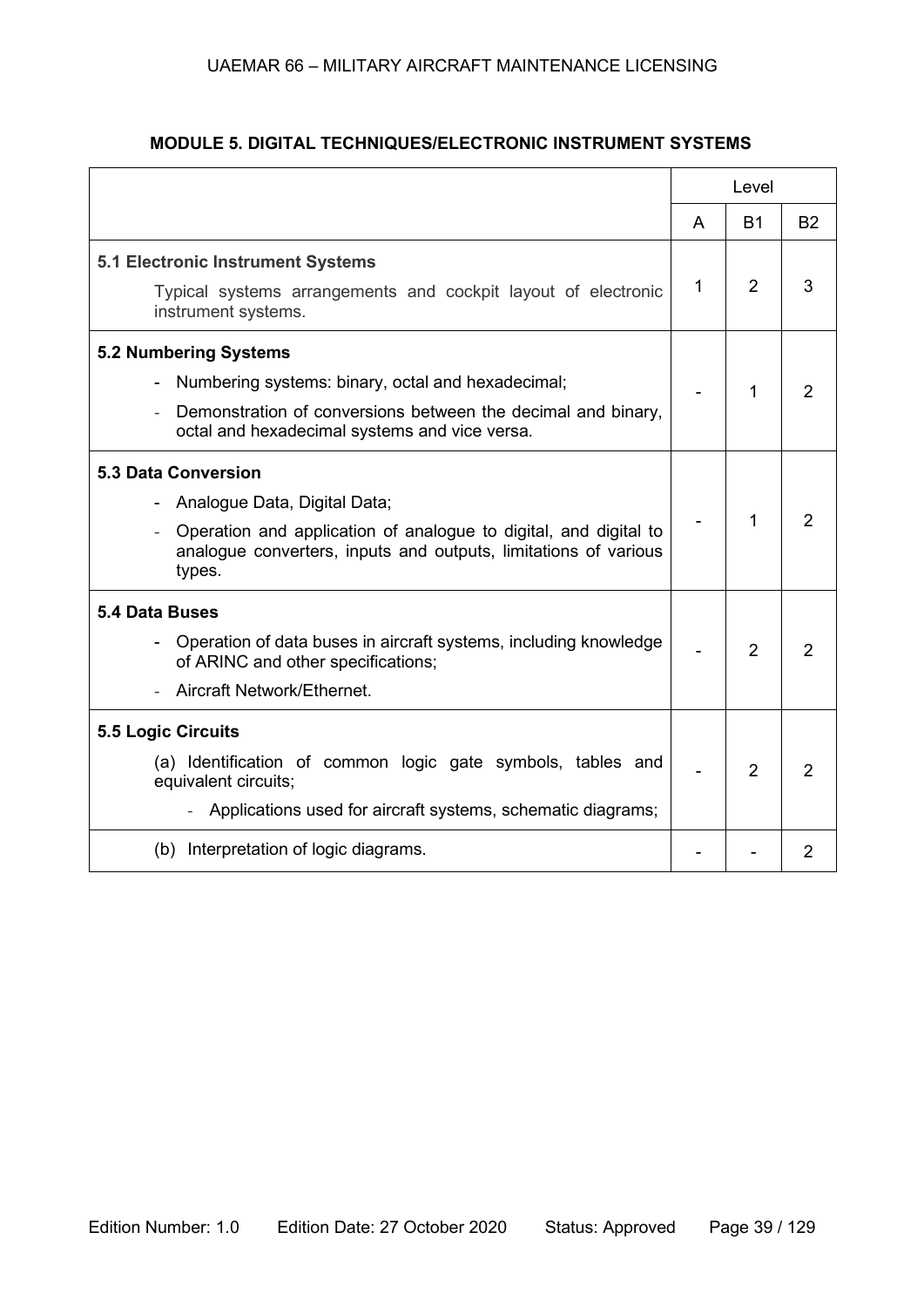|                                                                                                                                                                                                                                      |             | Level          |                |
|--------------------------------------------------------------------------------------------------------------------------------------------------------------------------------------------------------------------------------------|-------------|----------------|----------------|
|                                                                                                                                                                                                                                      | A           | <b>B1</b>      | <b>B2</b>      |
| 5.6 Basic Computer Structure                                                                                                                                                                                                         |             |                |                |
| (a) terminology (including bit, byte, software, hardware, CPU, IC,<br>and various memory devices such as RAM, ROM, PROM);                                                                                                            | $\mathbf 1$ | $\overline{2}$ |                |
| Computer technology (as applied in aircraft systems);                                                                                                                                                                                |             |                |                |
| (b) Computer related terminology; Operation, layout and interface<br>of the major components in a micro-computer including their<br>associated bus systems; Information contained in single and multi-<br>address instruction words; |             |                |                |
| - Memory associated terms;                                                                                                                                                                                                           |             |                | $\overline{2}$ |
| - Operation of typical memory devices;                                                                                                                                                                                               |             |                |                |
| - Operation, advantages and disadvantages of the various<br>data storage systems.                                                                                                                                                    |             |                |                |
| <b>5.7 Microprocessors</b>                                                                                                                                                                                                           |             |                |                |
| - Functions performed and overall operation of a microprocessor;                                                                                                                                                                     |             |                |                |
| Basic operation of each of the following microprocessor<br>elements: control and processing unit, clock, register, arithmetic<br>logic unit.                                                                                         |             |                | 2              |
| <b>5.8 Integrated Circuits</b>                                                                                                                                                                                                       |             |                |                |
| Operation and use of encoders and decoders;                                                                                                                                                                                          |             |                | 2              |
| - Function of encoder types;                                                                                                                                                                                                         |             |                |                |
| Uses of medium, large and very large scale integration.                                                                                                                                                                              |             |                |                |
| 5.9 Multiplexing                                                                                                                                                                                                                     |             |                |                |
| Operation, application and identification in logic diagrams of<br>multiplexers and demultiplexers.                                                                                                                                   |             |                | 2              |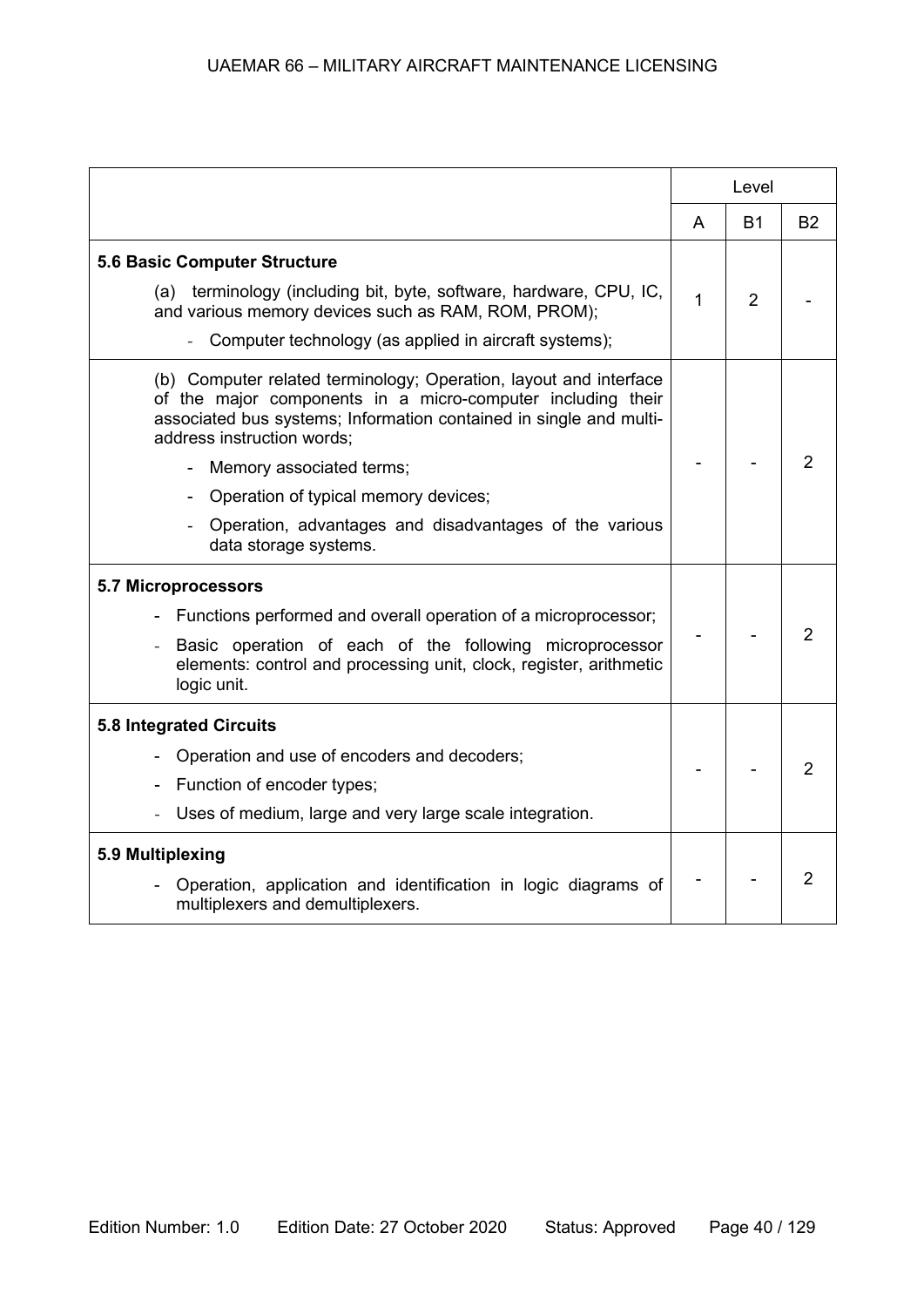|                                                                                                                                                                   |   | Level          |                |
|-------------------------------------------------------------------------------------------------------------------------------------------------------------------|---|----------------|----------------|
|                                                                                                                                                                   | A | <b>B1</b>      | <b>B2</b>      |
| 5.10 Fibre Optics                                                                                                                                                 |   |                |                |
| - Advantages and disadvantages of fibre optic data transmission<br>over electrical wire propagation;                                                              |   |                |                |
| - Fibre optic data bus;                                                                                                                                           |   |                |                |
| - Fibre optic related terms;                                                                                                                                      |   | 1              | 2              |
| Terminations;                                                                                                                                                     |   |                |                |
| Couplers, control terminals, remote terminals;                                                                                                                    |   |                |                |
| Application of fibre optics in aircraft systems.                                                                                                                  |   |                |                |
| <b>5.11 Electronic Displays</b>                                                                                                                                   |   |                |                |
| Principles of operation of common types of displays used in modern<br>aircraft, including Cathode Ray Tubes, Light Emitting Diodes and<br>Liquid Crystal Display. |   | $\overline{2}$ | 2              |
| <b>5.12 Electrostatic Sensitive Devices</b>                                                                                                                       |   |                |                |
| Special handling of components sensitive to electrostatic<br>discharges;                                                                                          | 1 | $\overline{2}$ | $\overline{2}$ |
| - Awareness of risks and possible damage, component and<br>personnel anti-static protection devices.                                                              |   |                |                |
| 5.13 Software Management Control                                                                                                                                  |   | $\overline{2}$ | $\overline{2}$ |
| Awareness of restrictions, airworthiness requirements and possible<br>effects of unapproved changes<br>catastrophic<br>to software<br>programmes.                 |   |                |                |
| 5.14 Electromagnetic Environment                                                                                                                                  |   |                |                |
| Influence of the following phenomena on maintenance practices<br>for electronic system:                                                                           |   |                |                |
| <b>EMC-Electromagnetic Compatibility</b>                                                                                                                          |   | $\overline{2}$ | $\overline{2}$ |
| <b>EMI-Electromagnetic Interference</b>                                                                                                                           |   |                |                |
| <b>HIRF-High Intensity Radiated Field</b>                                                                                                                         |   |                |                |
| Lightning/lightning protection.                                                                                                                                   |   |                |                |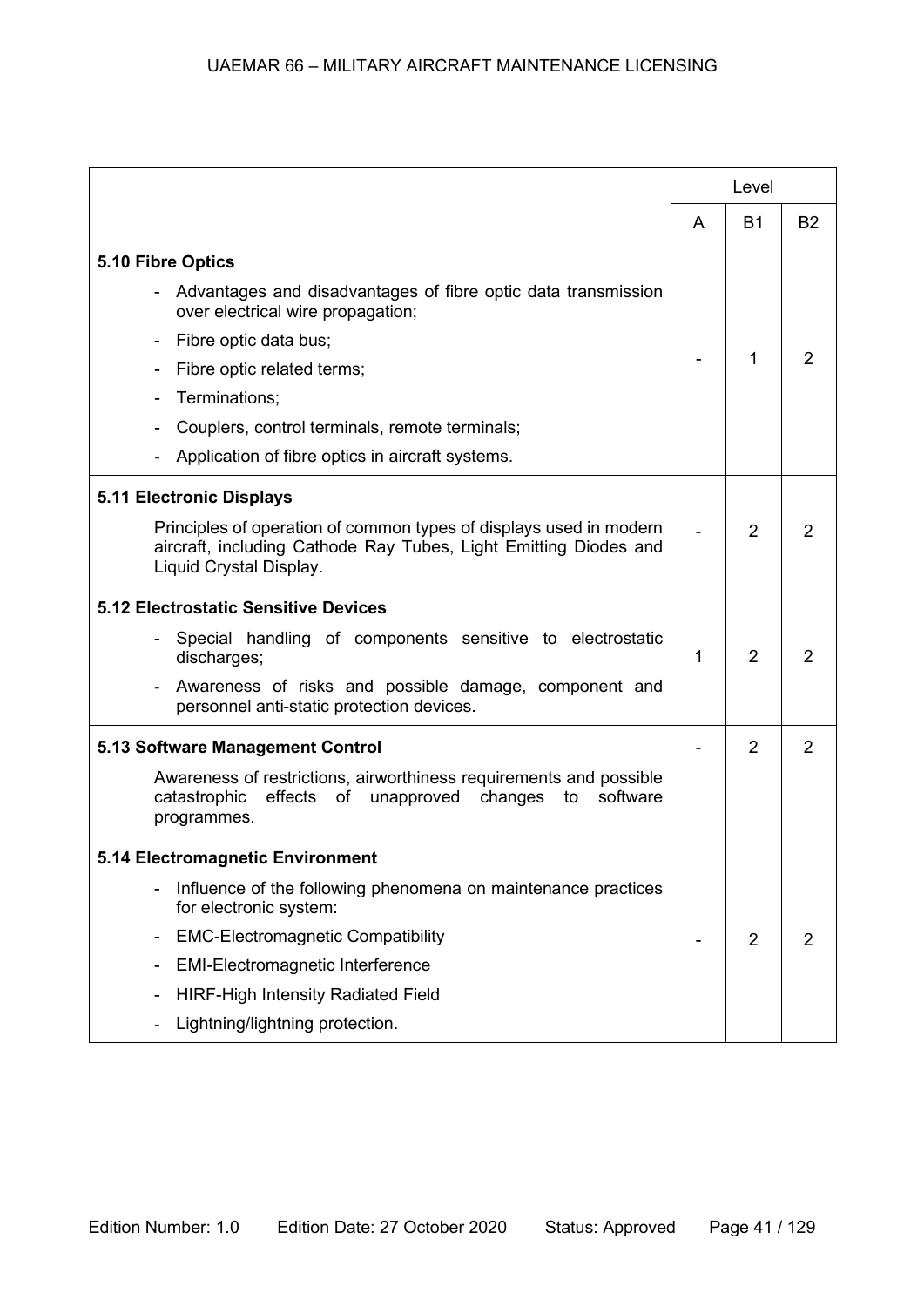|                                                                                                                                                          | Level |    |           |
|----------------------------------------------------------------------------------------------------------------------------------------------------------|-------|----|-----------|
|                                                                                                                                                          | A     | B1 | <b>B2</b> |
| 5.15 Typical Electronic/Digital Aircraft Systems                                                                                                         |       |    |           |
| General arrangement of typical electronic/digital aircraft systems<br>$\overline{\phantom{a}}$<br>and associated BITE (Built In Test Equipment) such as: |       |    |           |
| ACARS-ARINC Communication and<br>Addressing<br>and<br>$\bigcap$<br><b>Reporting System</b>                                                               |       |    |           |
| EICAS-Engine Indication and Crew Alerting System<br>$\circ$                                                                                              |       |    |           |
| FBW-Fly-by-Wire<br>$\circ$                                                                                                                               |       |    |           |
| <b>FMS-Flight Management System</b><br>$\circ$                                                                                                           |       |    |           |
| <b>IRS-Inertial Reference System</b><br>$\circ$                                                                                                          |       | 2  | 2         |
| <b>ECAM-Electronic Centralised Aircraft Monitoring</b><br>$\Omega$                                                                                       |       |    |           |
| <b>EFIS-Electronic Flight Instrument System</b><br>$\circ$                                                                                               |       |    |           |
| <b>GPS-Global Positioning System</b><br>$\Omega$                                                                                                         |       |    |           |
| <b>TCAS-Traffic Alert Collision Avoidance System</b><br>$\Omega$                                                                                         |       |    |           |
| <b>Integrated Modular Avionics</b><br>$\circ$                                                                                                            |       |    |           |
| <b>Cabin Systems</b><br>$\circ$                                                                                                                          |       |    |           |
| Information Systems.<br>$\circ$                                                                                                                          |       |    |           |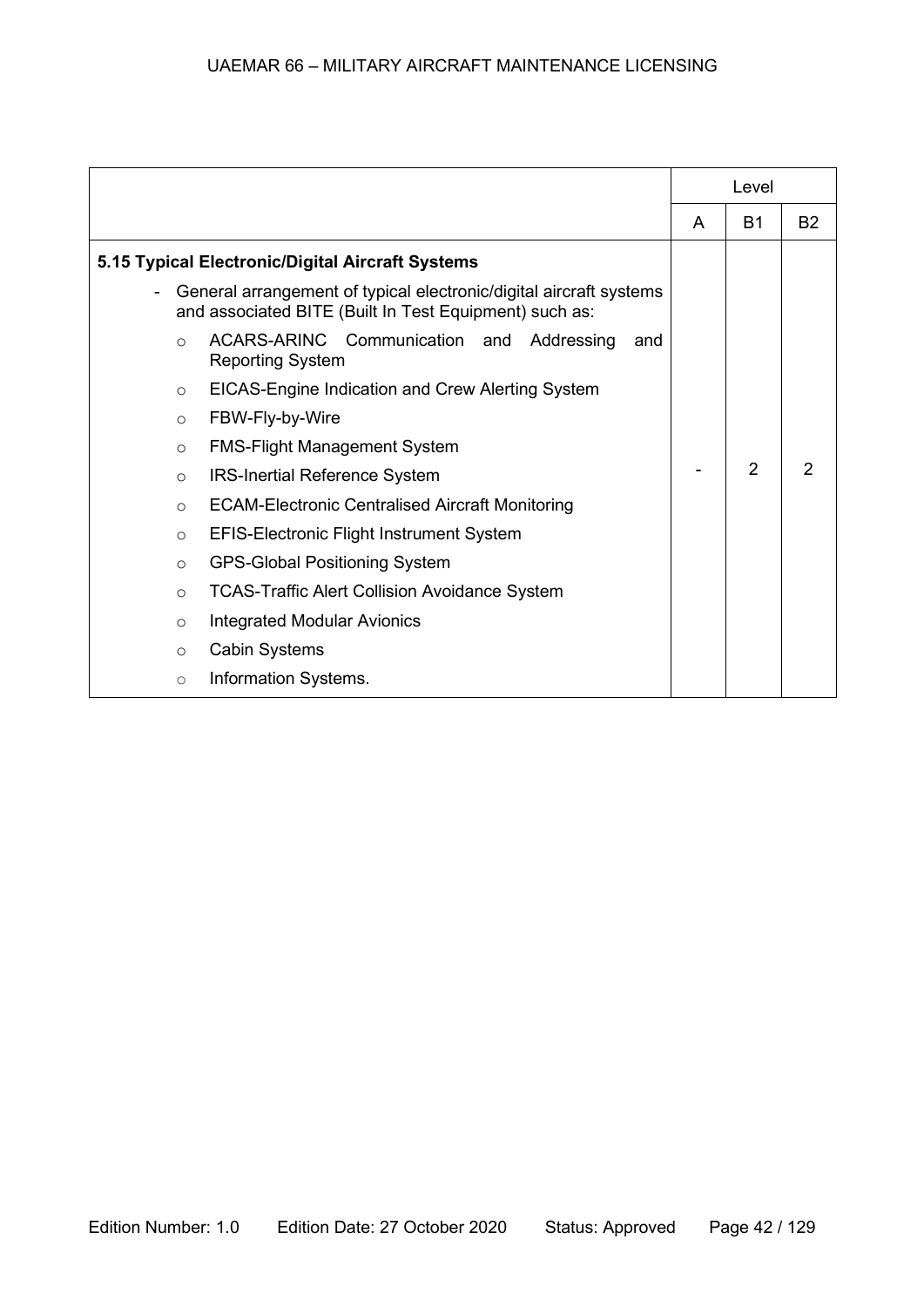|       |                                                                                                                                                                         | Level |                |                |
|-------|-------------------------------------------------------------------------------------------------------------------------------------------------------------------------|-------|----------------|----------------|
|       |                                                                                                                                                                         | A     | <b>B1</b>      | B <sub>2</sub> |
|       | 6.1 Aircraft Materials - Ferrous                                                                                                                                        |       |                |                |
|       | (a) Characteristics, properties and identification of common alloy<br>steels used in aircraft;                                                                          | 1     | $\overline{2}$ | 1              |
|       | Heat treatment and application of alloy steels;                                                                                                                         |       |                |                |
|       | (b) Testing of ferrous materials for hardness, tensile strength,<br>fatigue strength and impact resistance.                                                             |       | 1              | 1              |
|       | 6.2 Aircraft Materials - Non-Ferrous                                                                                                                                    |       |                |                |
|       | (a) Characteristics, properties and identification of common non-<br>ferrous materials used in aircraft;                                                                | 1     | $\overline{2}$ | 1              |
|       | Heat treatment and application of non-ferrous materials;                                                                                                                |       |                |                |
|       | (b) Testing of non-ferrous materials for hardness, tensile strength,<br>fatigue strength and impact resistance.                                                         |       | 1              | 1              |
|       | 6.3 Aircraft Materials – Composite and Non-Metallic                                                                                                                     |       |                |                |
| 6.3.1 | Composite and non-metallic other than wood and fabric                                                                                                                   |       |                |                |
|       | (a) Characteristics, properties and identification of common<br>composite and non-metallic materials, other than wood, used in<br>aircraft; Sealant and bonding agents; | 1     | $\overline{2}$ | 2              |
|       | (b) The detection of defects/deterioration in composite and non-<br>metallic material; Repair of composite and non-metallic material.                                   | 1     | $\overline{2}$ |                |
| 6.3.2 | <b>Wooden structures</b>                                                                                                                                                |       |                |                |
|       | Construction methods of wooden airframe structures;                                                                                                                     |       |                |                |
|       | Characteristics, properties and types of wood and glue used in<br>aeroplanes;                                                                                           |       |                |                |
|       | Preservation and maintenance of wooden structure;                                                                                                                       |       |                |                |
|       | Types of defects in wood material and wooden structures;                                                                                                                |       |                |                |
|       | The detection of defects in wooden structure;                                                                                                                           |       |                |                |
|       | Repair of wooden structure.                                                                                                                                             |       |                |                |

### **MODULE 6. MATERIALS AND HARDWARE**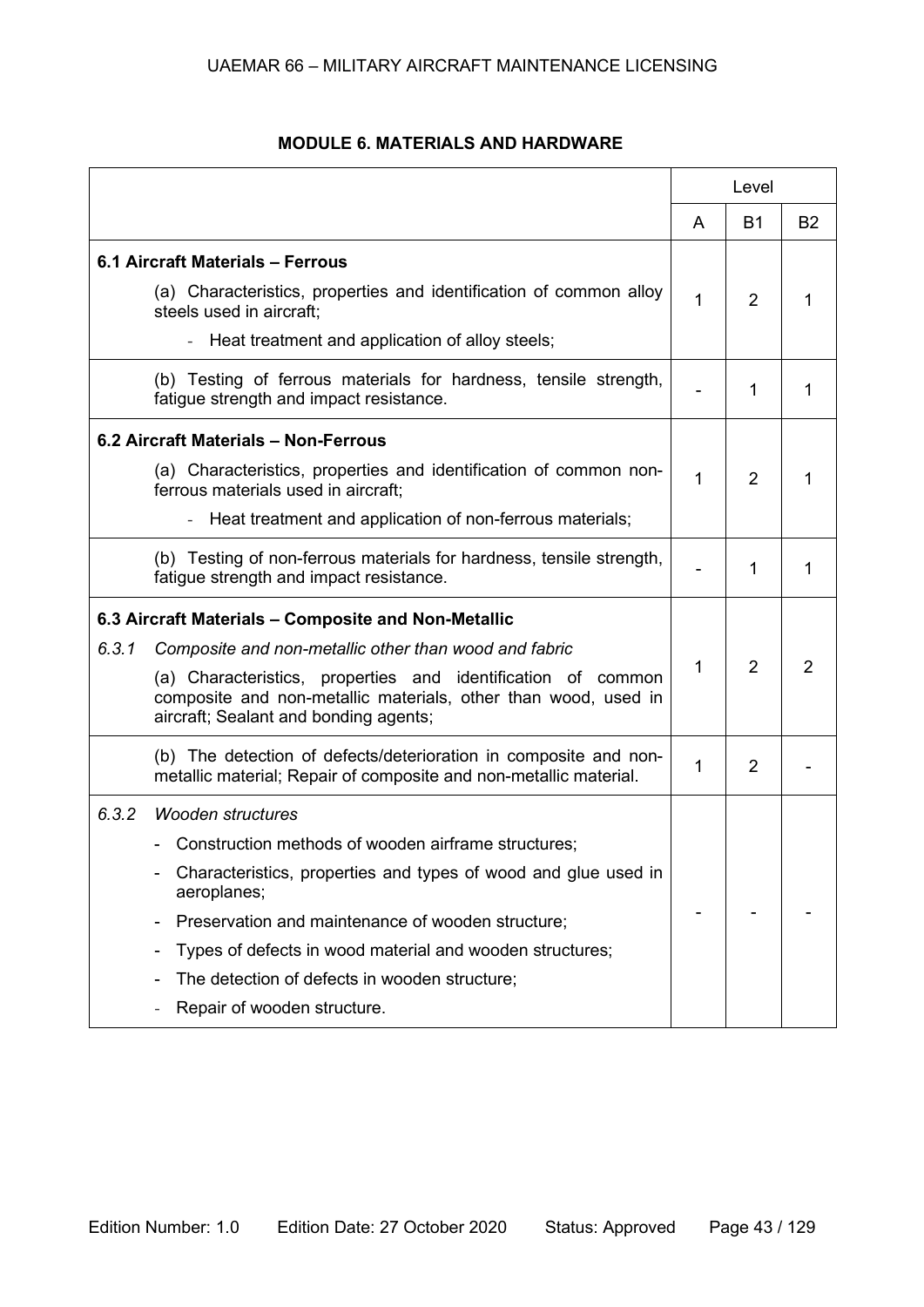|       |                                                                                                                                                                                                   | Level          |                |                |
|-------|---------------------------------------------------------------------------------------------------------------------------------------------------------------------------------------------------|----------------|----------------|----------------|
|       |                                                                                                                                                                                                   | A              | <b>B1</b>      | <b>B2</b>      |
| 6.3.3 | <b>Fabric covering</b><br>Characteristics, properties and types of fabrics used in<br>aeroplanes;<br>Inspections methods for fabric;<br>Types of defects in fabric;<br>Repair of fabric covering. |                |                |                |
|       | <b>6.4 Corrosion</b>                                                                                                                                                                              |                |                |                |
|       | (a) Chemical fundamentals;<br>Formation by, galvanic action process, microbiological,<br>stress;                                                                                                  | 1              | 1              |                |
|       | (b) Types of corrosion and their identification;                                                                                                                                                  |                |                |                |
|       | Causes of corrosion;                                                                                                                                                                              | $\overline{2}$ | 3              | 2              |
|       | Material types, susceptibility to corrosion.                                                                                                                                                      |                |                |                |
|       | <b>6.5 Fasteners</b>                                                                                                                                                                              |                |                |                |
| 6.5.1 | <b>Screw threads</b>                                                                                                                                                                              |                | $\overline{2}$ |                |
|       | Screw nomenclature;                                                                                                                                                                               | $\overline{2}$ |                | 2              |
|       | Thread forms, dimensions and tolerances for standard threads<br>used in aircraft;                                                                                                                 |                |                |                |
|       | Measuring screw threads.                                                                                                                                                                          |                |                |                |
| 6.5.2 | <b>Bolts, studs and screws</b>                                                                                                                                                                    |                |                |                |
|       | - Bolt types: specification, identification and marking of aircraft<br>bolts, international standards;                                                                                            |                |                |                |
|       | Nuts: self-locking, anchor, standard types;                                                                                                                                                       | $\overline{2}$ | $\overline{2}$ | 2              |
|       | Machine screws: aircraft specifications;                                                                                                                                                          |                |                |                |
|       | Studs: types and uses, insertion and removal;                                                                                                                                                     |                |                |                |
|       | Self-tapping screws, dowels.                                                                                                                                                                      |                |                |                |
| 6.5.3 | Locking devices                                                                                                                                                                                   |                |                |                |
|       | Tab and spring washers, locking plates, split pins, pal-nuts, wire<br>locking, quick release fasteners, keys, circlips, cotter pins.                                                              | $\overline{2}$ | $\overline{2}$ | $\overline{2}$ |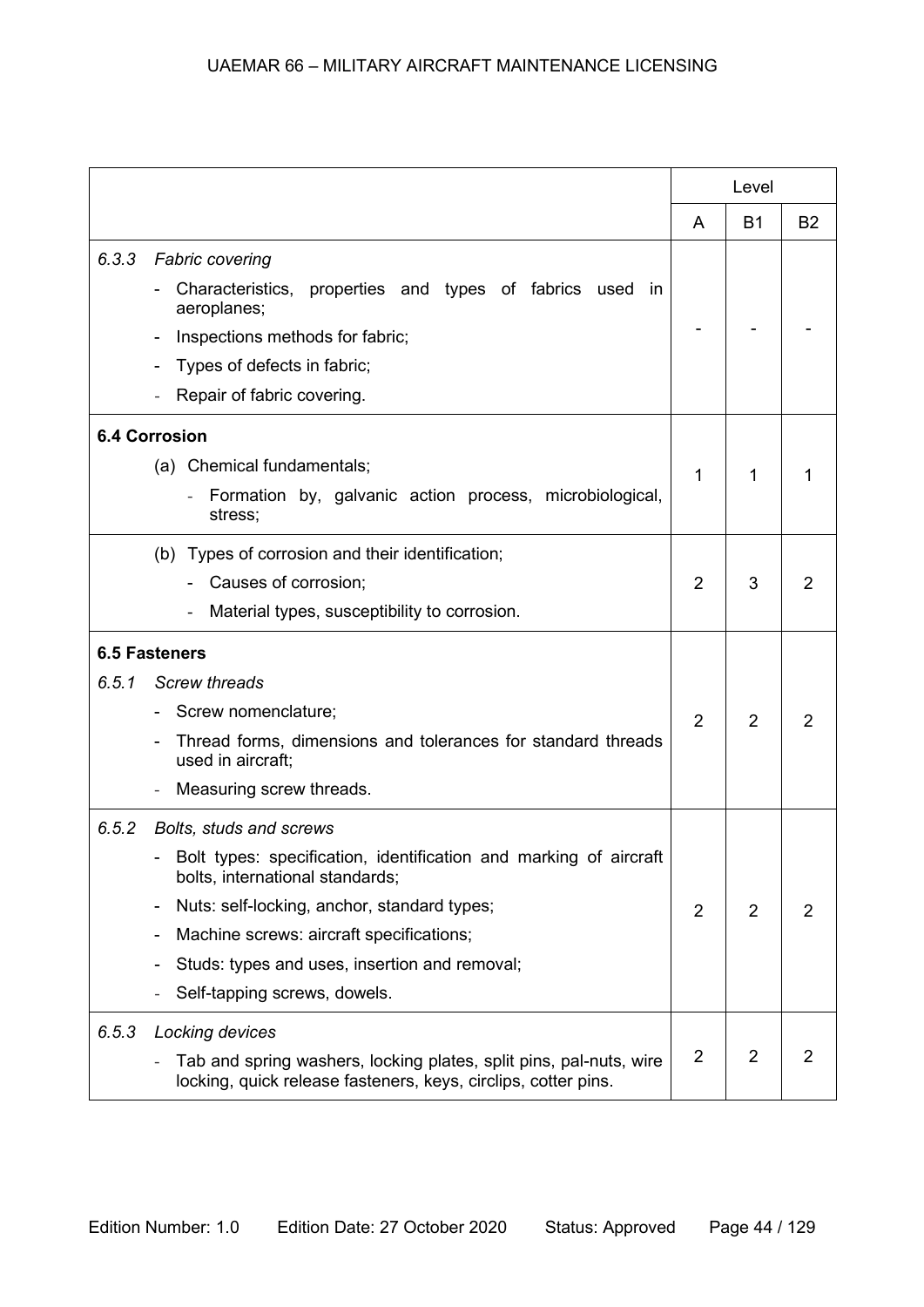|                                                                                                                    | Level          |                |                |
|--------------------------------------------------------------------------------------------------------------------|----------------|----------------|----------------|
|                                                                                                                    | A              | <b>B1</b>      | <b>B2</b>      |
| 6.5.4<br>Aircraft rivets                                                                                           |                |                |                |
| Types of solid and blind rivets: specifications and identification,<br>heat treatment.                             | 1              | 2              | 1              |
| <b>6.6 Pipes and Unions</b>                                                                                        |                |                |                |
| (a) Identification of, and types of rigid and flexible pipes and their<br>connectors used in aircraft;             | $\overline{2}$ | $\overline{2}$ | $\overline{2}$ |
| (b) Standard unions for aircraft hydraulic, fuel, oil, pneumatic and<br>air system pipes.                          | $\overline{2}$ | 2              | 1              |
| <b>6.7 Springs</b>                                                                                                 |                |                |                |
| Types of springs, materials, characteristics and applications.                                                     | 1              | $\overline{2}$ | 1              |
| <b>6.8 Bearings</b>                                                                                                |                |                |                |
| Purpose of bearings, loads, material, construction;                                                                | 1              | $\overline{2}$ | $\overline{2}$ |
| Types of bearings and their application.                                                                           |                |                |                |
| <b>6.9 Transmissions</b>                                                                                           |                |                |                |
| Gear types and their application;                                                                                  |                |                |                |
| - Gear ratios, reduction and multiplication gear systems, driven<br>and driving gears, idler gears, mesh patterns; | 1              | $\overline{2}$ | $\overline{2}$ |
| Belts and pulleys, chains and sprockets.                                                                           |                |                |                |
| <b>6.10 Control Cables</b>                                                                                         |                |                |                |
| Types of cables;                                                                                                   |                |                |                |
| End fittings, turnbuckles and compensation devices;                                                                |                |                |                |
| Pulleys and cable system components;                                                                               | 1              | $\overline{2}$ |                |
| Bowden cables;                                                                                                     |                |                |                |
| Aircraft flexible control systems.                                                                                 |                |                |                |
| <b>6.11 Electrical Cables and Connectors</b>                                                                       |                |                |                |
| Cable types, construction and characteristics;                                                                     |                |                |                |
| High tension and co-axial cables;                                                                                  | 1              | $\overline{2}$ | 2              |
| Crimping;                                                                                                          |                |                |                |
| Connector types, pins, plugs, sockets, insulators, current and<br>voltage rating, coupling, identification codes.  |                |                |                |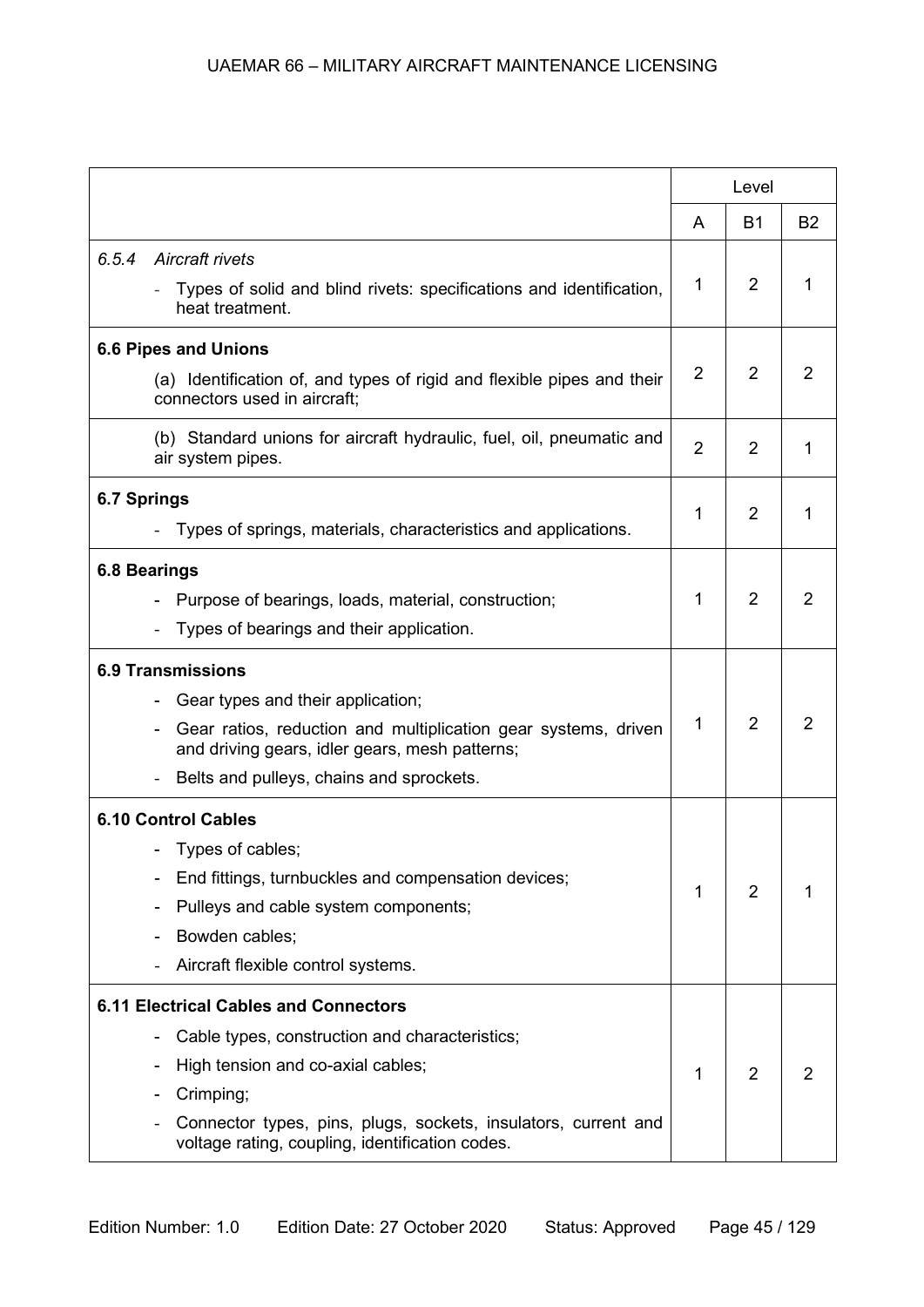|                                                                                                                                                                                      | Level |                |                |
|--------------------------------------------------------------------------------------------------------------------------------------------------------------------------------------|-------|----------------|----------------|
|                                                                                                                                                                                      | A     | <b>B1</b>      | <b>B2</b>      |
| 7.1 Safety Precautions-Aircraft and Workshop                                                                                                                                         |       |                |                |
| Aspects of safe working practices including precautions to take<br>when working with electricity, gases especially oxygen, oils and<br>chemicals;                                    | 3     | 3              | 3              |
| Also, instruction in the remedial action to be taken in the event of<br>a fire or another accident with one or more of these hazards<br>including knowledge on extinguishing agents. |       |                |                |
| <b>7.2 Workshop Practices</b>                                                                                                                                                        |       |                |                |
| Care of tools, control of tools, use of workshop materials;                                                                                                                          |       |                |                |
| of<br>Dimensions, allowances and<br>tolerances,<br>standards<br>workmanship;                                                                                                         | 3     | 3              | 3              |
| Calibration of tools and equipment, calibration standards.                                                                                                                           |       |                |                |
| 7.3 Tools                                                                                                                                                                            |       |                |                |
| Common hand tool types;                                                                                                                                                              |       |                |                |
| Common power tool types;                                                                                                                                                             | 3     | 3              | 3              |
| Operation and use of precision measuring tools;                                                                                                                                      |       |                |                |
| Lubrication equipment and methods;                                                                                                                                                   |       |                |                |
| Operation, function and use of electrical general test equipment.                                                                                                                    |       |                |                |
| 7.4 Avionic General Test Equipment                                                                                                                                                   |       |                |                |
| Operation, function and use of avionic general test equipment.                                                                                                                       |       | 2              | 3              |
| 7.5 Engineering Drawings, Diagrams and Standards                                                                                                                                     |       |                |                |
| Drawing types and diagrams, their symbols, dimensions,<br>tolerances and projections;                                                                                                |       |                |                |
| Identifying title block information;                                                                                                                                                 |       |                |                |
| Microfilm, microfiche and computerised presentations;                                                                                                                                |       |                |                |
| Specification 100 of the Air Transport Association (ATA) of<br>America;                                                                                                              | 1     | $\overline{2}$ | $\overline{2}$ |
| Specification S1000D;                                                                                                                                                                |       |                |                |
| Aeronautical and other applicable standards including ISO, AN,<br>MS, NAS and MIL;                                                                                                   |       |                |                |
| Wiring diagrams and schematic diagrams.                                                                                                                                              |       |                |                |

## **MODULE 7. MAINTENANCE PRACTICES**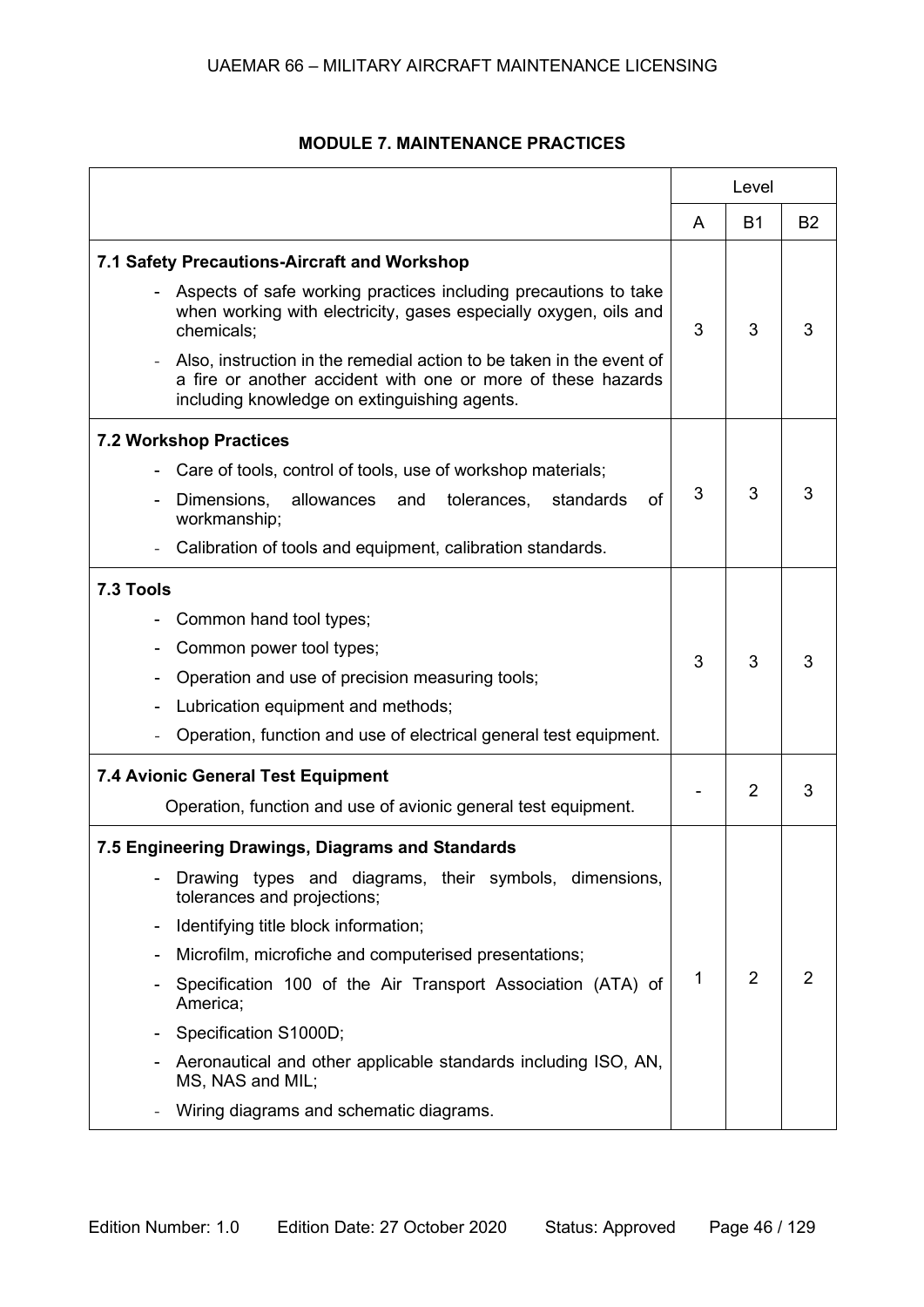|                                                                                                                                                                                                                                                                                                                                                                                                                                                                                                                                                                                                                                                   |   | Level          |                |
|---------------------------------------------------------------------------------------------------------------------------------------------------------------------------------------------------------------------------------------------------------------------------------------------------------------------------------------------------------------------------------------------------------------------------------------------------------------------------------------------------------------------------------------------------------------------------------------------------------------------------------------------------|---|----------------|----------------|
|                                                                                                                                                                                                                                                                                                                                                                                                                                                                                                                                                                                                                                                   | A | <b>B1</b>      | B <sub>2</sub> |
| <b>7.6 Fits and Clearances</b><br>Drill sizes for bolt holes, classes of fits;<br>Common system of fits and clearances;<br>Schedule of fits and clearances for aircraft and engines;<br>Limits for bow, twist and wear;<br>Standard methods for checking shafts, bearings and other parts.                                                                                                                                                                                                                                                                                                                                                        | 1 | $\overline{2}$ | 1              |
| 7.7 Electrical Wiring Interconnection System (EWIS)<br>Continuity, insulation and bonding techniques and testing;<br>Use of crimp tools: hand and hydraulic operated;<br>Testing of crimp joints;<br>Connector pin removal and insertion;<br>Co-axial cables: testing and installation precautions;<br>Identification of wire types, their inspection criteria and damage<br>tolerance;<br>Wiring protection techniques: Cable looming and loom support,<br>cable clamps, protective sleeving techniques including heat<br>shrink wrapping, shielding;<br>EWIS installations, inspection, repair,<br>maintenance<br>and<br>cleanliness standards. | 1 | 3              | 3              |
| 7.8 Riveting<br>Riveted joints, rivet spacing and pitch;<br>Tools used for riveting and dimpling;<br>Inspection of riveted joints.                                                                                                                                                                                                                                                                                                                                                                                                                                                                                                                | 1 | 2              |                |
| 7.9 Pipes and Hoses<br>Bending and belling/flaring aircraft pipes;<br>Inspection and testing of aircraft pipes and hoses;<br>Installation and clamping of pipes.                                                                                                                                                                                                                                                                                                                                                                                                                                                                                  | 1 | $\overline{2}$ |                |
| 7.10 Springs<br>Inspection and testing of springs.                                                                                                                                                                                                                                                                                                                                                                                                                                                                                                                                                                                                | 1 | $\overline{2}$ |                |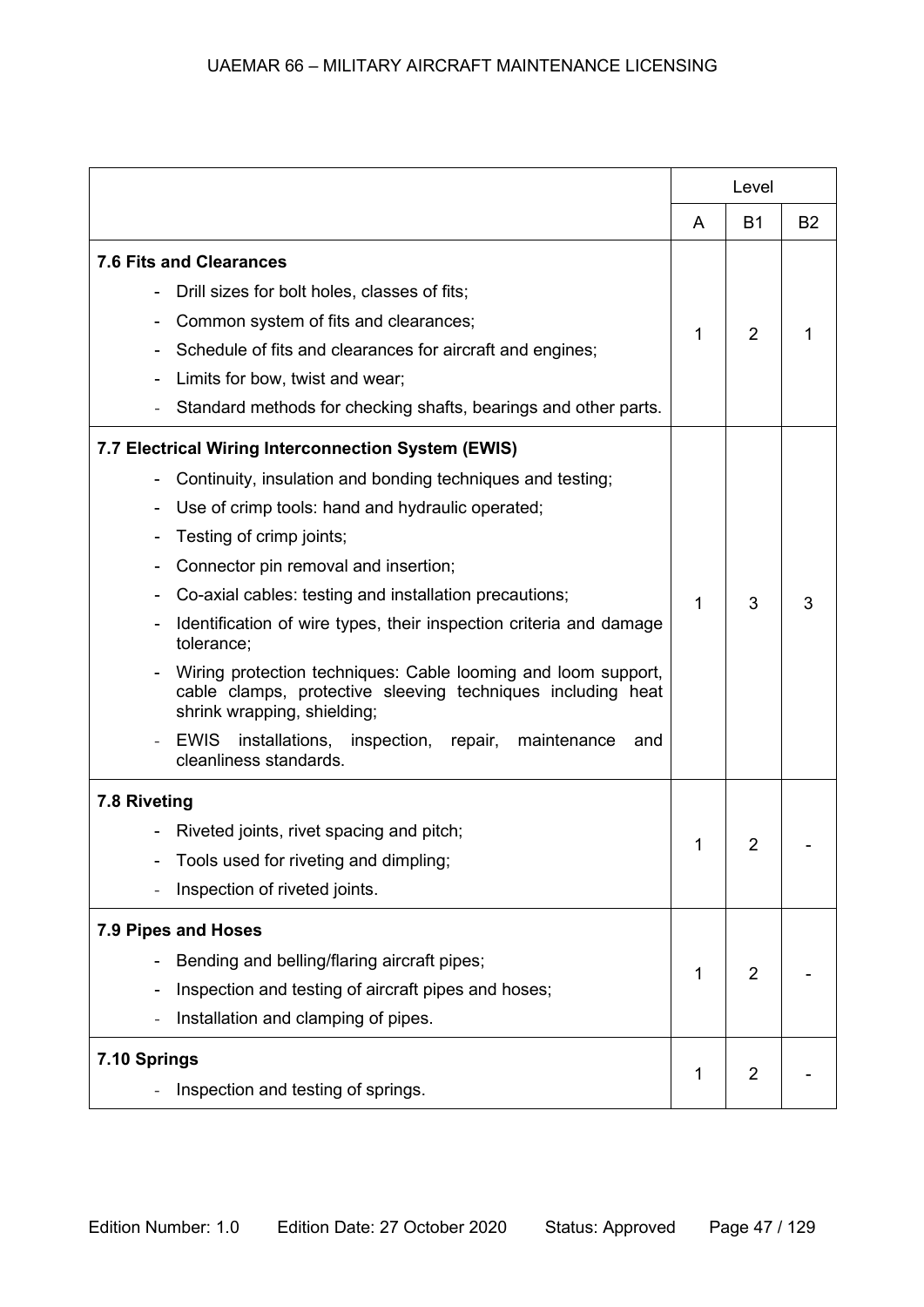|                                                                  | Level |                |           |
|------------------------------------------------------------------|-------|----------------|-----------|
|                                                                  | A     | B1             | <b>B2</b> |
| 7.11 Bearings                                                    |       |                |           |
| Testing, cleaning and inspection of bearings;                    | 1     | $\overline{2}$ |           |
| Lubrication requirements of bearings;                            |       |                |           |
| Defects in bearings and their causes.                            |       |                |           |
| <b>7.12 Transmissions</b>                                        |       |                |           |
| Inspection of gears, backlash;                                   | 1     | 2              |           |
| Inspection of belts and pulleys, chains and sprockets;           |       |                |           |
| Inspection of screw jacks, lever devices, push-pull rod systems. |       |                |           |
| 7.13 Control Cables                                              |       |                |           |
| Swaging of end fittings;                                         |       |                |           |
| Inspection and testing of control cables;                        | 1     | 2              |           |
| Bowden cables; aircraft flexible control systems.                |       |                |           |
| 7.14 Material handling                                           |       |                |           |
| 7.14.1 Sheet Metal                                               |       |                |           |
| Marking out and calculation of bend allowance;                   |       | $\overline{2}$ |           |
| Sheet metal working, including bending and forming;              |       |                |           |
| Inspection of sheet metal work.                                  |       |                |           |
| 7.14.2 Composite and non-metallic                                |       |                |           |
| Bonding practices;                                               |       |                |           |
| Environmental conditions;                                        |       | 2              |           |
| Inspection methods.                                              |       |                |           |
| 7.15 Welding, Brazing, Soldering and Bonding                     |       |                |           |
| (a) Soldering methods; inspection of soldered joints;            |       | 2              | 2         |
| (b) Welding and brazing methods;                                 |       |                |           |
| Inspection of welded and brazed joints;                          |       | $\overline{2}$ |           |
| Bonding methods and inspection of bonded joints.                 |       |                |           |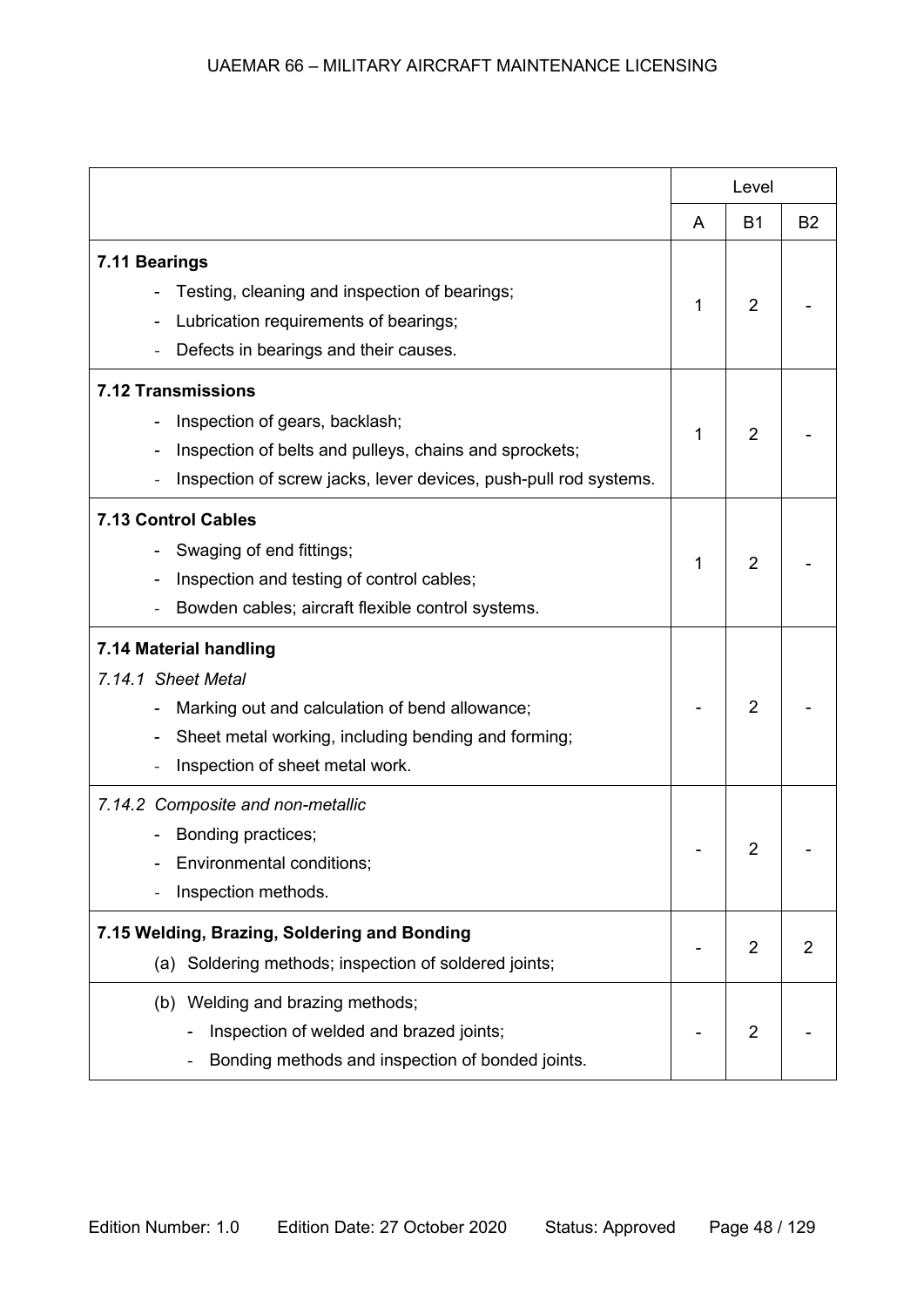|                                                                                                                                  | Level          |                |                |
|----------------------------------------------------------------------------------------------------------------------------------|----------------|----------------|----------------|
|                                                                                                                                  | A              | <b>B1</b>      | <b>B2</b>      |
| 7.16 Aircraft Weight and Balance                                                                                                 |                |                |                |
| (a) Centre of Gravity/Balance limits calculation:                                                                                |                | $\overline{2}$ | 2              |
| Use of relevant documents;                                                                                                       |                |                |                |
| (b) Preparation of aircraft for weighing;                                                                                        |                |                |                |
| Aircraft weighing.                                                                                                               |                | $\overline{2}$ |                |
| 7.17 Aircraft Handling and Storage                                                                                               |                |                |                |
| Aircraft taxiing/towing and associated safety precautions;                                                                       |                |                |                |
| Aircraft jacking, chocking, securing and associated safety<br>precautions;                                                       |                |                |                |
| Aircraft storage methods;                                                                                                        | $\overline{2}$ | $\overline{2}$ | 2              |
| Refuelling/defuelling procedures;                                                                                                |                |                |                |
| De-icing/anti-icing procedures;                                                                                                  |                |                |                |
| Electrical, hydraulic and pneumatic ground supplies;                                                                             |                |                |                |
| Effects of environmental conditions on aircraft handling and<br>operation.                                                       |                |                |                |
| 7.18 Disassembly, Inspection, Repair and Assembly Techniques                                                                     |                |                |                |
| (a) Types of defects and visual inspection techniques;                                                                           | $\overline{2}$ | 3              | 3              |
| Corrosion removal, assessment and reprotection;                                                                                  |                |                |                |
| (b) General repair methods, Structural Repair Manual;                                                                            |                |                |                |
| Ageing, fatigue and corrosion control programmes;                                                                                |                | $\overline{2}$ |                |
| (c) Non-destructive inspection techniques including, penetrant,<br>radiographic, eddy current, ultrasonic and boroscope methods; |                | $\overline{2}$ | 1              |
| Disassembly and re-assembly techniques;<br>(d)                                                                                   | $\overline{2}$ | $\overline{2}$ | $\overline{2}$ |
| Trouble shooting techniques.<br>(e)                                                                                              |                | 2              | $\overline{2}$ |
| <b>7.19 Abnormal Events</b>                                                                                                      |                |                |                |
| Inspections following lightning strikes and HIRF penetration;<br>(a)                                                             | $\overline{2}$ | 2              | $\overline{2}$ |
| Inspections following abnormal events such as heavy landings<br>(b)<br>and flight through turbulence.                            | $\overline{2}$ | 2              |                |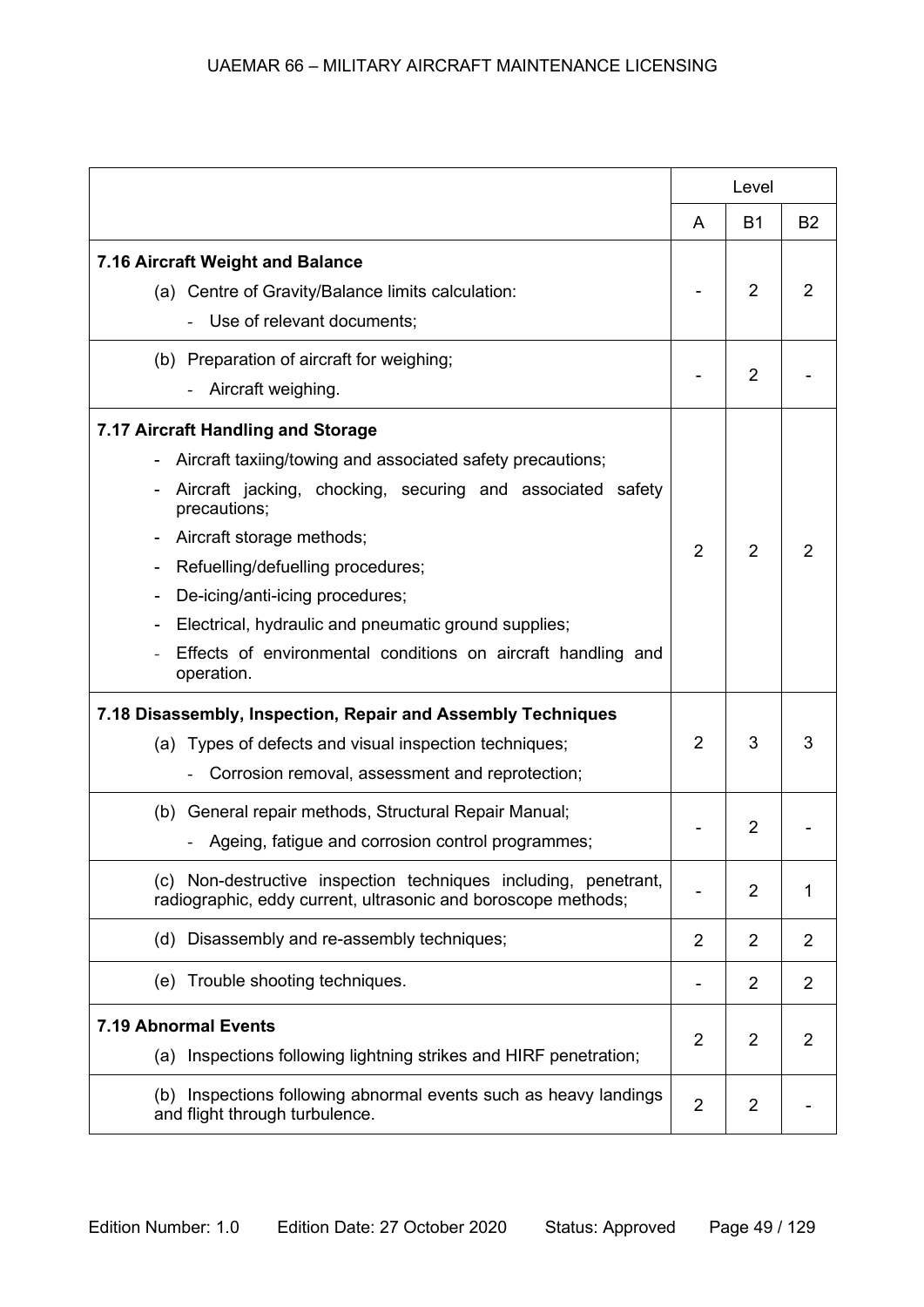|                                                                           |   | Level     |           |
|---------------------------------------------------------------------------|---|-----------|-----------|
|                                                                           | A | <b>B1</b> | <b>B2</b> |
| <b>7.20 Maintenance Procedures</b>                                        |   |           |           |
| Maintenance planning;                                                     |   |           |           |
| Modification procedures;                                                  |   |           |           |
| Stores procedures;                                                        |   |           |           |
| Certification/release procedures;                                         | 1 | 2         |           |
| Interface with aircraft operation;                                        |   |           |           |
| Maintenance Inspection/Quality Control/Quality Assurance;                 |   |           |           |
| Additional maintenance procedures;                                        |   |           |           |
| Control of life limited components.                                       |   |           |           |
| <b>7.21 Armament Safety</b>                                               |   |           |           |
| Safety principles and elements with armed aircraft, ammunitions;          | 2 | 2         | 2         |
| Safety aspects of canopy, ejection seat and other pyrotechnic<br>devices. |   |           |           |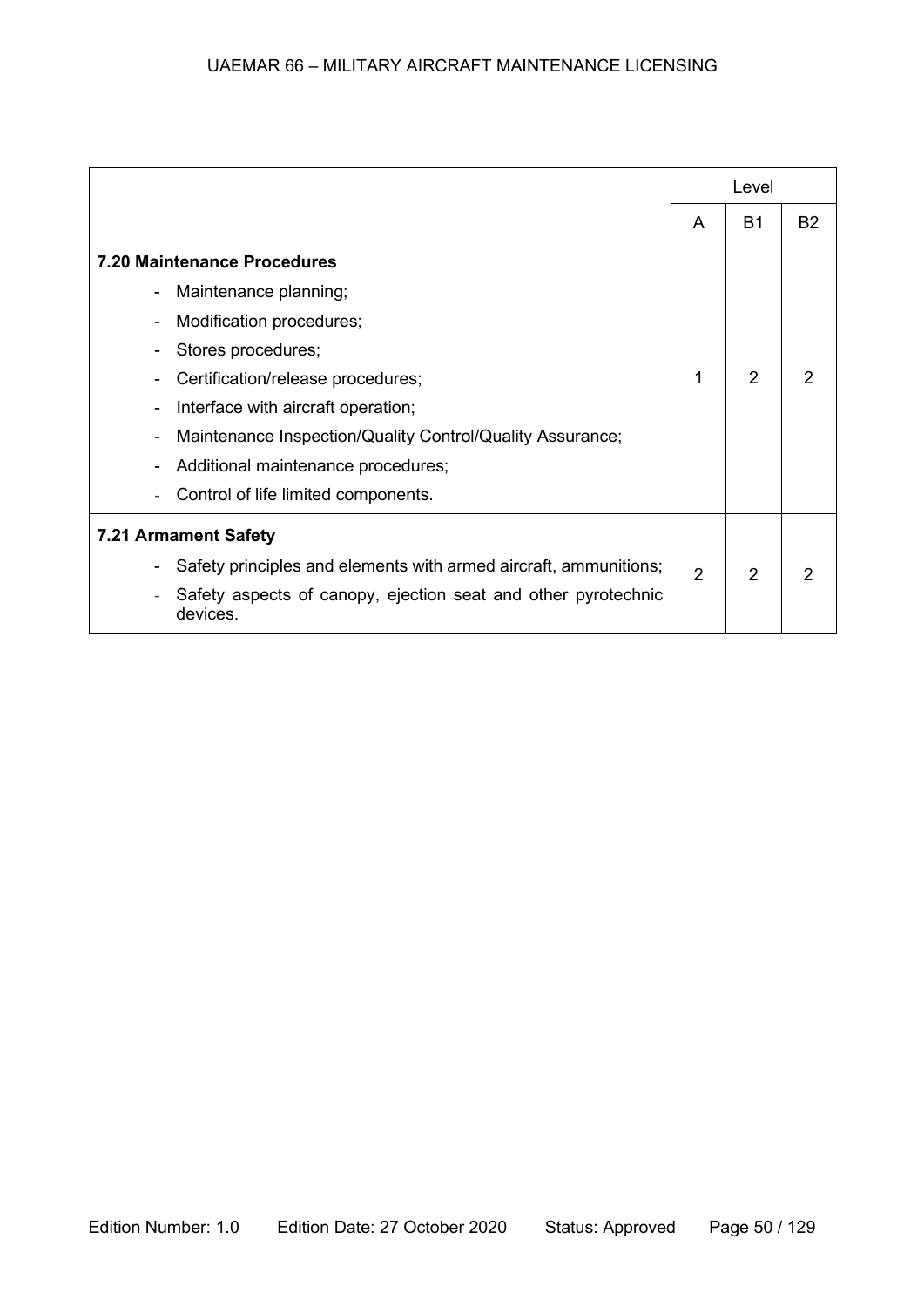|                                                                                                                                                                                                           |              | Level          |                |
|-----------------------------------------------------------------------------------------------------------------------------------------------------------------------------------------------------------|--------------|----------------|----------------|
|                                                                                                                                                                                                           | A            | B1             | B <sub>2</sub> |
| 8.1 Physics of the Atmosphere                                                                                                                                                                             |              |                |                |
| International<br>Standard<br>(ISA), application<br>Atmosphere<br>to<br>aerodynamics.                                                                                                                      | 1            | $\overline{2}$ | $\overline{2}$ |
| 8.2 Aerodynamics                                                                                                                                                                                          |              |                |                |
| Airflow around a body;                                                                                                                                                                                    |              |                |                |
| - Boundary layer, laminar and turbulent flow, free stream flow,<br>relative airflow, upwash and downwash, vortices, stagnation;                                                                           |              |                |                |
| The terms: camber, chord, mean aerodynamic chord, profile<br>(parasite) drag, induced drag, centre of pressure, angle of attack,<br>wash in and wash out, fineness ratio, wing shape and aspect<br>ratio; | $\mathbf{1}$ | $\overline{2}$ | $\mathcal{P}$  |
| Thrust, Weight, Aerodynamic Resultant;                                                                                                                                                                    |              |                |                |
| Generation of Lift and Drag: Angle of Attack, Lift coefficient, Drag<br>$\blacksquare$<br>coefficient, polar curve, stall;                                                                                |              |                |                |
| Aerofoil contamination including ice, snow, frost.                                                                                                                                                        |              |                |                |
| 8.3 Theory of Flight                                                                                                                                                                                      |              |                |                |
| Relationship between lift, weight, thrust and drag;                                                                                                                                                       |              |                |                |
| Glide ratio;<br>$\sim$                                                                                                                                                                                    |              |                |                |
| Steady state flights, performance;                                                                                                                                                                        | 1            | $\overline{2}$ | 2              |
| Theory of the turn;                                                                                                                                                                                       |              |                |                |
| Influence of load factor: stall, flight envelope and structural<br>limitations;                                                                                                                           |              |                |                |
| Lift augmentation.                                                                                                                                                                                        |              |                |                |
| 8.4 Flight Stability and Dynamics                                                                                                                                                                         |              |                |                |
| Longitudinal, lateral and directional stability (active and passive).                                                                                                                                     | 1            | 2              | $\overline{2}$ |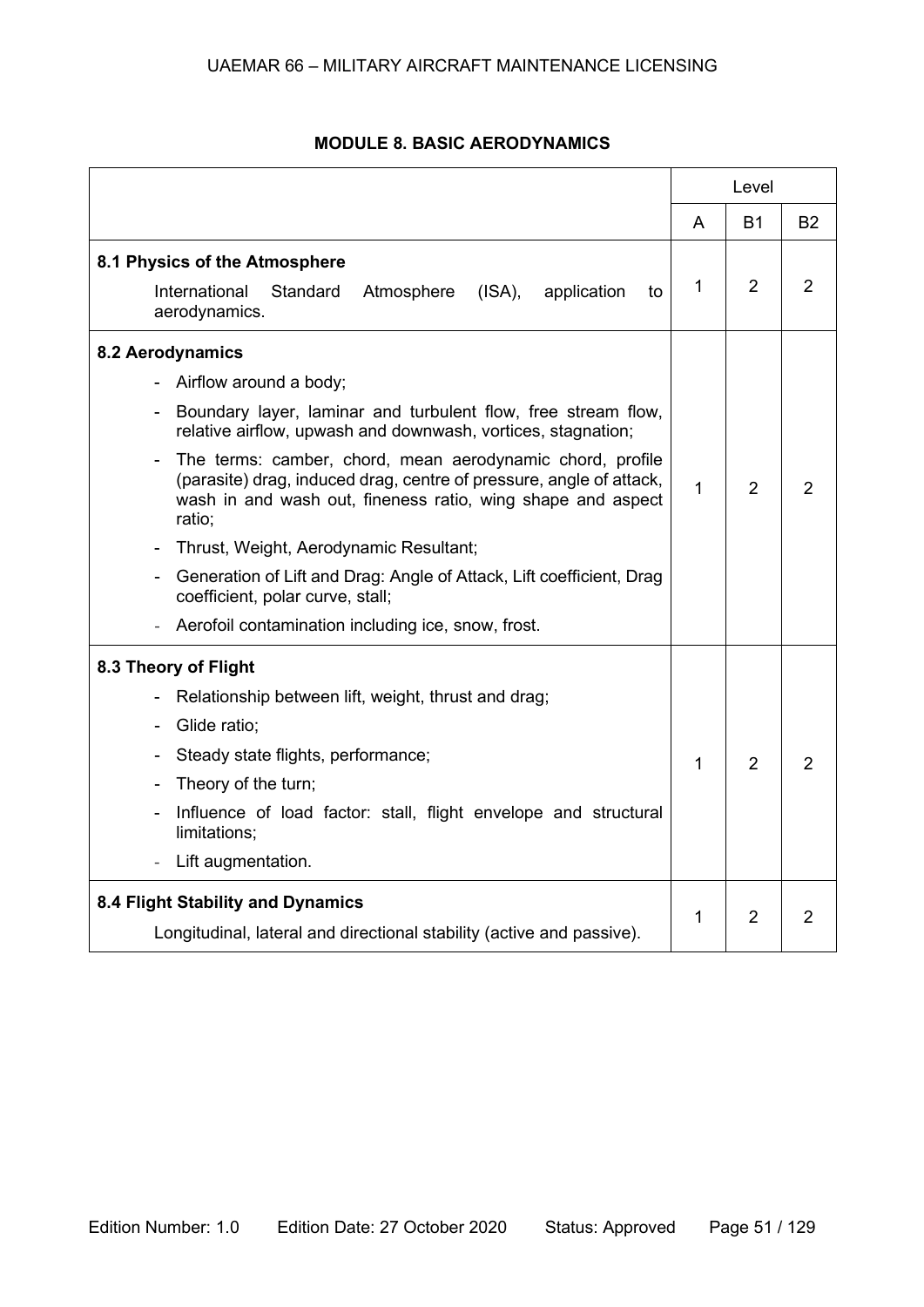|                                                      | Level          |                |                |
|------------------------------------------------------|----------------|----------------|----------------|
|                                                      | A              | <b>B1</b>      | B <sub>2</sub> |
| 9.1 General                                          |                |                |                |
| The need to take human factors into account;         | 1              | $\overline{2}$ | 2              |
| Incidents attributable to human factors/human error; |                |                |                |
| "Murphy's" law.                                      |                |                |                |
| 9.2 Human Performance and Limitations                |                |                |                |
| Vision; Hearing; Information processing;             |                |                |                |
| Attention and perception;                            | 1              | $\overline{2}$ | 2              |
| Memory;                                              |                |                |                |
| Claustrophobia and physical access.                  |                |                |                |
| 9.3 Social Psychology                                |                |                |                |
| Responsibility: individual and group;                |                |                |                |
| Motivation and de-motivation;                        |                |                |                |
| Peer pressure;                                       | 1              | 1              |                |
| "Culture" issues;                                    |                |                |                |
| Team working;                                        |                |                |                |
| Management, supervision and leadership;              |                |                |                |
| Military environment and other military factors.     |                |                |                |
| 9.4 Factors Affecting Performance                    |                |                |                |
| Fitness/health;                                      |                |                |                |
| Stress: domestic and work related;                   |                |                |                |
| Time pressure and deadlines;                         | $\overline{2}$ | $\overline{2}$ | $\overline{2}$ |
| Workload: overload and underload;<br>٠               |                |                |                |
| Sleep and fatigue, shiftwork;                        |                |                |                |
| Alcohol, medication, drug abuse.                     |                |                |                |

#### **MODULE 9. HUMAN FACTORS**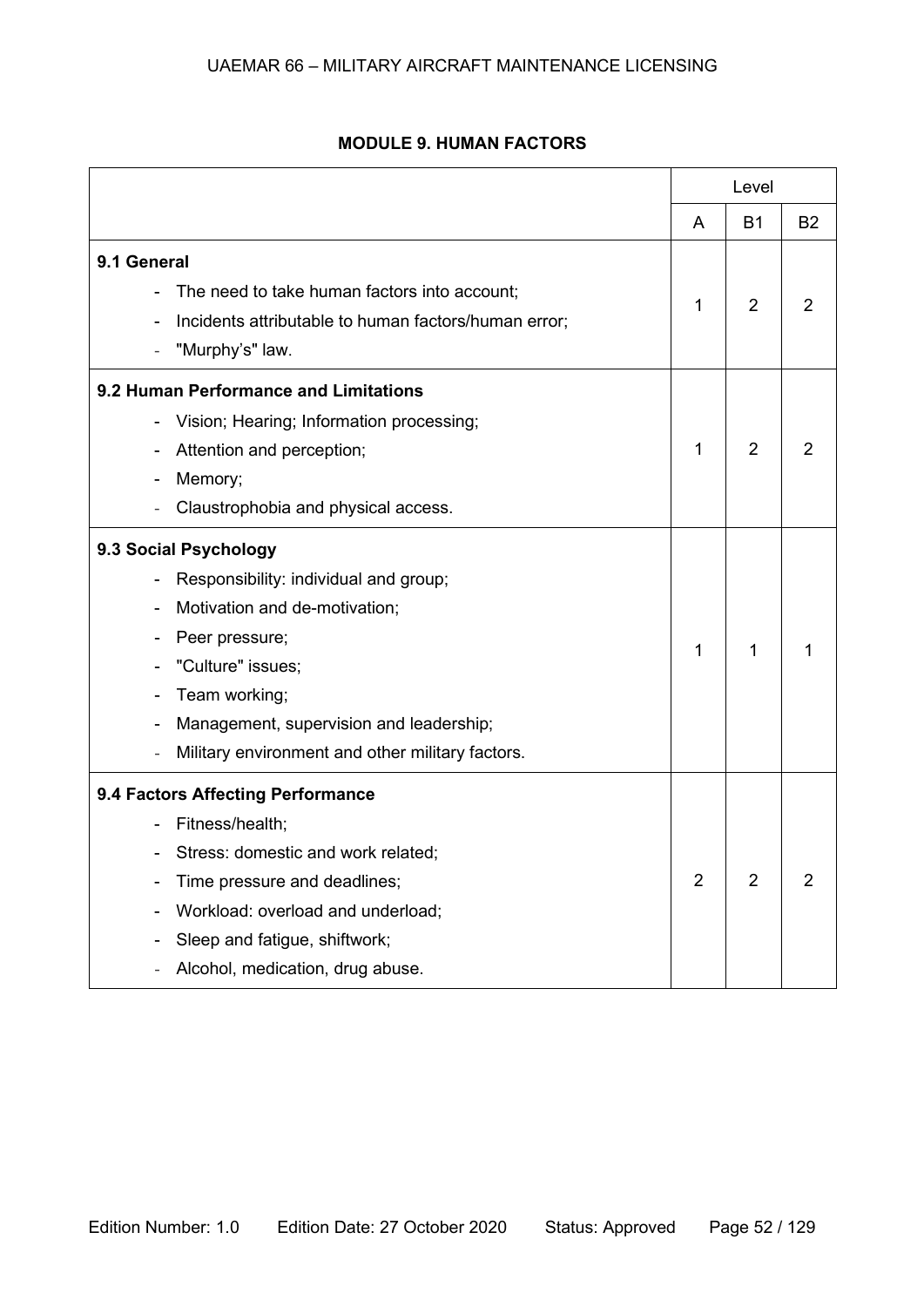#### UAEMAR 66 – MILITARY AIRCRAFT MAINTENANCE LICENSING

|                                               | Level          |                |                |
|-----------------------------------------------|----------------|----------------|----------------|
|                                               | A              | <b>B1</b>      | <b>B2</b>      |
| 9.5 Physical Environment                      |                |                |                |
| Noise and fumes;                              |                |                |                |
| Illumination;                                 | 1              | 1              |                |
| Climate and temperature;                      |                |                |                |
| Motion and vibration;<br>۰                    |                |                |                |
| Military Working environments.                |                |                |                |
| 9.6 Tasks                                     |                |                |                |
| Physical work;<br>$\blacksquare$              |                |                |                |
| Repetitive tasks;                             | 1              | 1              | 1              |
| Visual inspection;                            |                |                |                |
| Complex systems.                              |                |                |                |
| 9.7 Communication                             |                |                |                |
| Within and between teams;                     |                |                |                |
| Work logging and recording;<br>$\blacksquare$ | $\overline{2}$ | $\overline{2}$ | $\overline{2}$ |
| Keeping up to date, currency;<br>٠            |                |                |                |
| Dissemination of information.                 |                |                |                |
| 9.8 Human Error                               |                |                |                |
| Error models and theories;                    |                |                |                |
| Types of error in maintenance tasks;          | 1              | $\overline{2}$ | 2              |
| Implications of errors (i.e. accidents);      |                |                |                |
| Avoiding and managing errors.                 |                |                |                |
| 9.9 Hazards in the Workplace                  |                |                |                |
| Recognising and avoiding hazards;             | $\overline{2}$ | 2              | 2              |
| Dealing with emergencies.                     |                |                |                |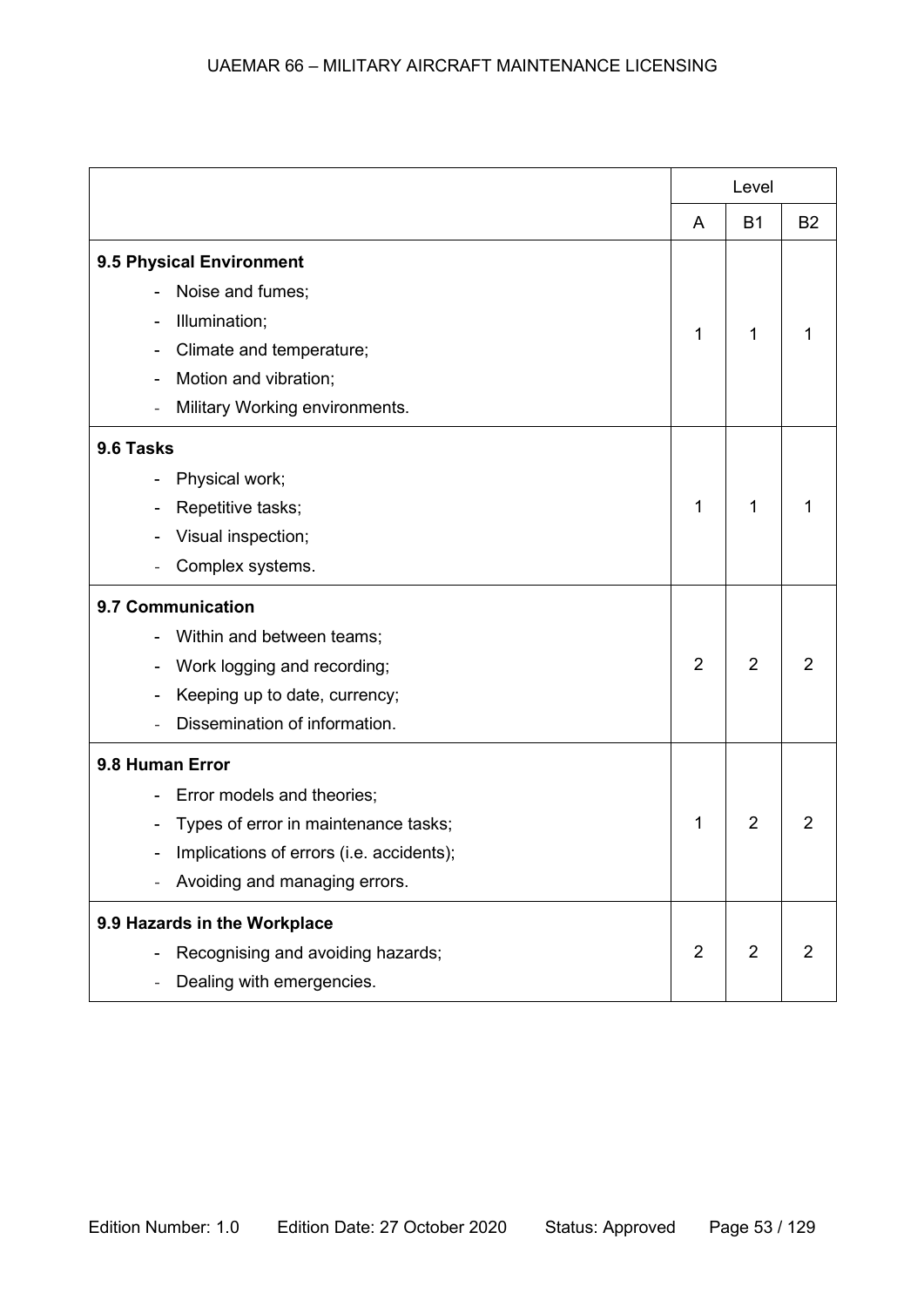|                                                                                                                                                                                                                                                      | Level          |                |                |
|------------------------------------------------------------------------------------------------------------------------------------------------------------------------------------------------------------------------------------------------------|----------------|----------------|----------------|
|                                                                                                                                                                                                                                                      | A              | <b>B1</b>      | <b>B2</b>      |
| <b>10.1 Regulatory Framework</b>                                                                                                                                                                                                                     |                |                |                |
| Military/State Organisation:                                                                                                                                                                                                                         | 1              | 1              | 1              |
| Role of the National Military Airworthiness Authority;                                                                                                                                                                                               |                |                |                |
| Introduction to the national military airworthiness regulations.                                                                                                                                                                                     |                |                |                |
| 10.2 Certifying Staff - Maintenance                                                                                                                                                                                                                  | $\overline{2}$ | $\overline{2}$ | $\overline{2}$ |
| Understanding of MAML and Certifying staff regulation.                                                                                                                                                                                               |                |                |                |
| 10.3 Approved Maintenance Organisations                                                                                                                                                                                                              | $\overline{2}$ | $\overline{2}$ | $\overline{2}$ |
| Understanding of UAEMAR 145.                                                                                                                                                                                                                         |                |                |                |
| 10.4 Air operations                                                                                                                                                                                                                                  |                |                |                |
| Operating Authority's responsibilities, in particular regarding<br>continuing airworthiness and maintenance;                                                                                                                                         |                |                |                |
| Aircraft Maintenance Programme;                                                                                                                                                                                                                      | 1              | $\overline{2}$ | 2              |
| MEL/CDL or National equivalent;                                                                                                                                                                                                                      |                |                |                |
| Documents to be carried on board;                                                                                                                                                                                                                    |                |                |                |
| Aircraft placarding (markings).                                                                                                                                                                                                                      |                |                |                |
| 10.5 Certification of aircraft, parts and appliances                                                                                                                                                                                                 |                |                |                |
| (a) General;                                                                                                                                                                                                                                         |                | 1              |                |
| General understanding of UAEMAR 21 and airworthiness<br>codes/criteria;                                                                                                                                                                              |                |                |                |
| (b) Documents;                                                                                                                                                                                                                                       |                | 1              |                |
| Type-Certificates;<br>Military<br>Military<br>Restricted<br>Type-<br>Certificates; Military Supplemental Type-Certificates; Military<br>Certificates Of Airworthiness; Military Restricted Certificates<br>Of Airworthiness; Military Permit To Fly; |                |                |                |
| National Certificate of Registration;                                                                                                                                                                                                                |                |                |                |
| Weight & Balance;                                                                                                                                                                                                                                    |                |                |                |
| National Noise Certificate if required.                                                                                                                                                                                                              |                | 1              | 1              |

# **MODULE 10. AVIATION LEGISLATION**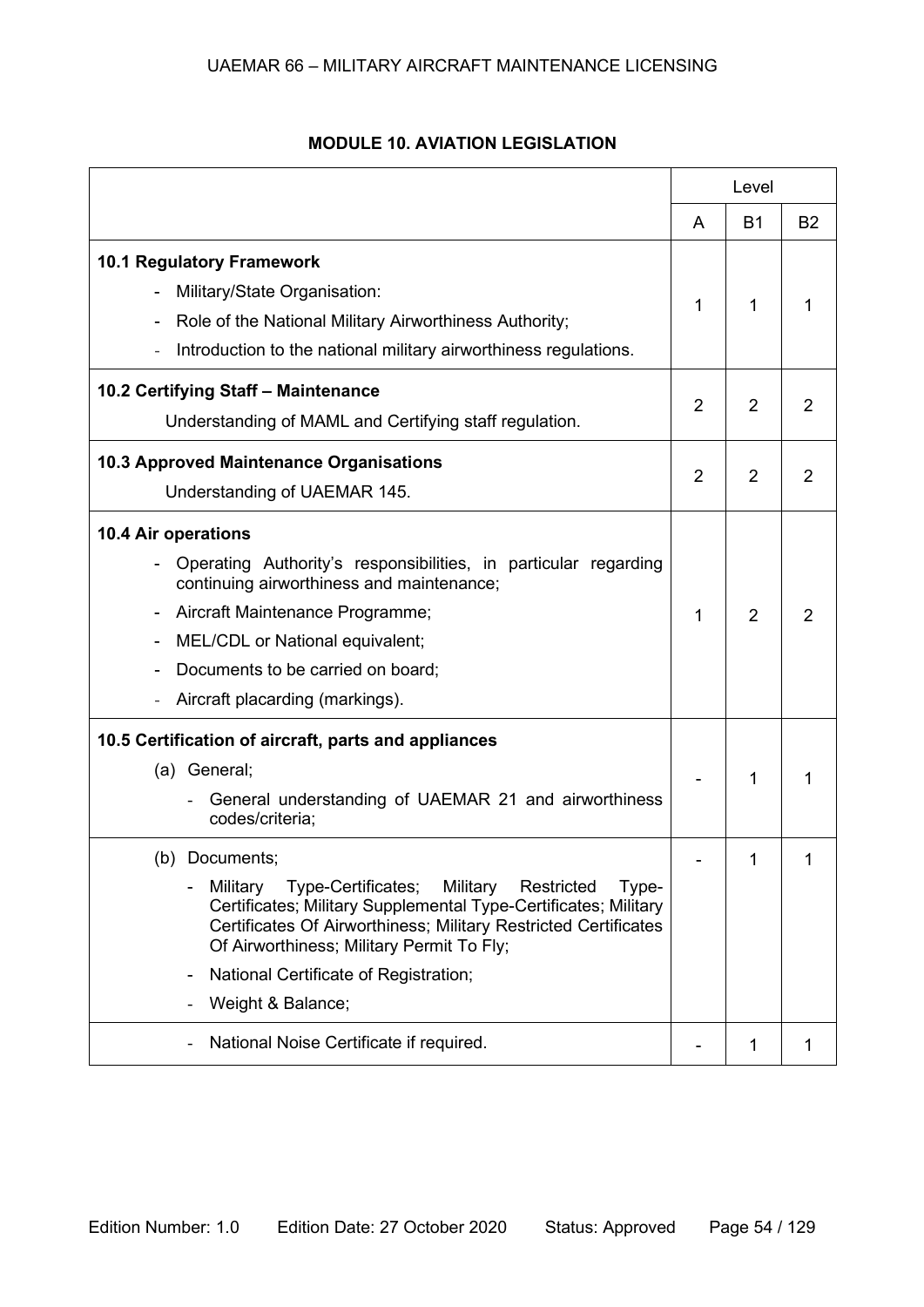|                                                                                                                         |                | Level          |                |
|-------------------------------------------------------------------------------------------------------------------------|----------------|----------------|----------------|
|                                                                                                                         | A              | B1             | B <sub>2</sub> |
| 10.6 Continuing airworthiness                                                                                           |                |                |                |
| Understanding of UAEMAR 21 provisions related to continuing<br>airworthiness;                                           | 1              | 1              | 1              |
| Understanding of UAEMAR M.                                                                                              | $\overline{2}$ | 2              | 2              |
| <b>10.7 Applicable Requirements</b>                                                                                     |                |                |                |
| Maintenance<br>(a) Maintenance<br>Programmes,<br>checks<br>and<br>inspections;                                          |                |                |                |
| Airworthiness Directives;                                                                                               |                |                |                |
| Service Bulletins, manufacturers' service information;                                                                  | 1              | $\overline{2}$ | 2              |
| Modifications and repairs;                                                                                              |                |                |                |
| Maintenance<br>documentation:<br>maintenance<br>manuals,<br>structural repair manual, illustrated parts catalogue, etc; |                |                |                |
| Master Minimum Equipment Lists, Minimum Equipment List<br>and Dispatch Deviation Lists or National equivalent;          |                |                |                |
| (b) Continuing airworthiness;                                                                                           |                |                |                |
| Minimum equipment requirements - Test flights;                                                                          |                | 1              |                |
| Maintenance and dispatch requirements.                                                                                  |                |                |                |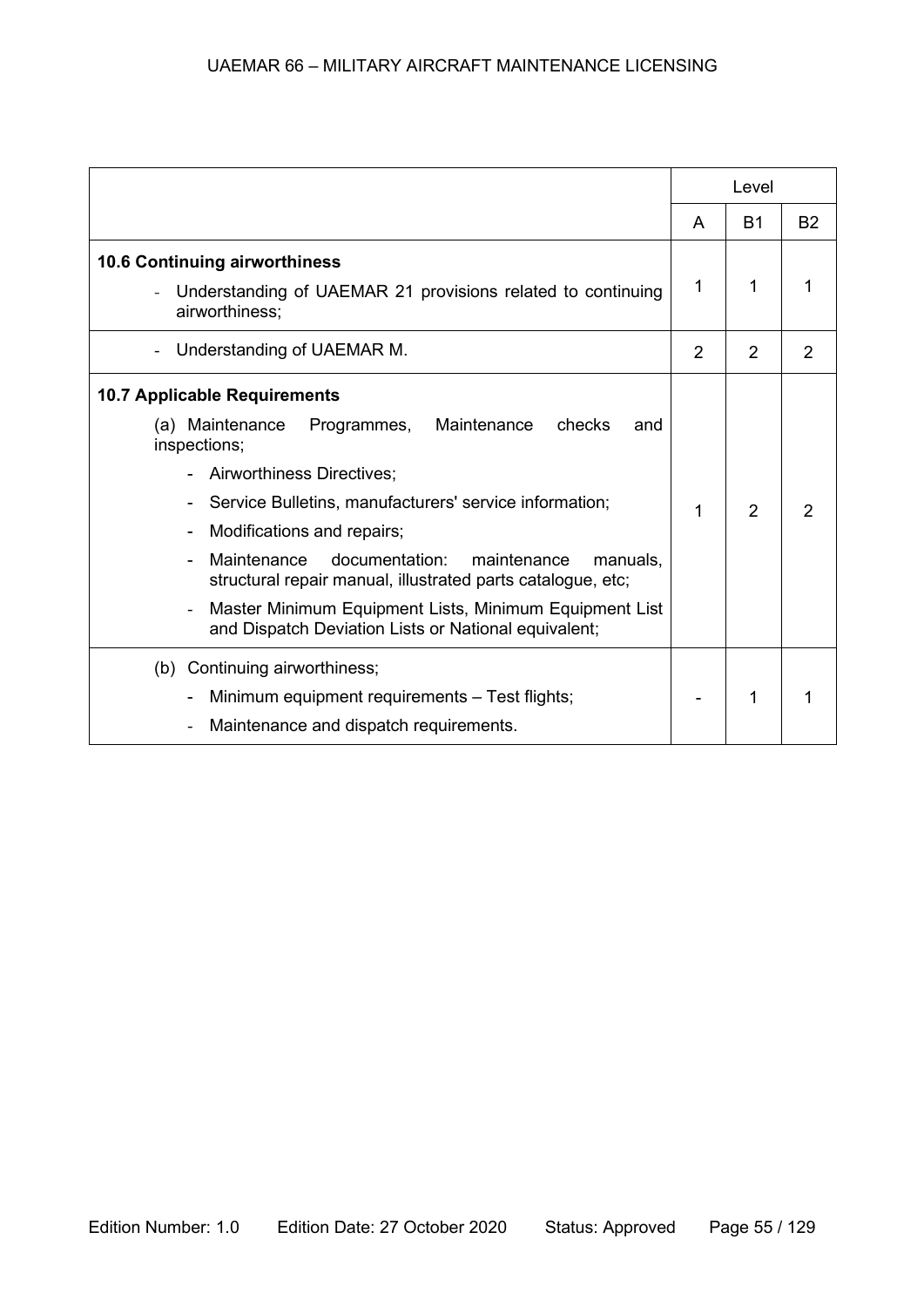|  | <b>MODULE 11A. TURBINE AEROPLANE AERODYNAMICS, STRUCTURES AND SYSTEMS</b> |  |  |  |
|--|---------------------------------------------------------------------------|--|--|--|
|--|---------------------------------------------------------------------------|--|--|--|

|                                                                                                                                                                            |                | Level       |
|----------------------------------------------------------------------------------------------------------------------------------------------------------------------------|----------------|-------------|
|                                                                                                                                                                            | A <sub>1</sub> | <b>B1.1</b> |
| 11.1 Theory of Flight                                                                                                                                                      |                |             |
| 11.1.1. Aeroplane Aerodynamics and Flight Controls                                                                                                                         |                |             |
| Operation and effect of:                                                                                                                                                   |                |             |
| roll control: ailerons and spoilers,<br>$\circ$                                                                                                                            |                |             |
| pitch control: elevators, stabilators, variable incidence stabilisers<br>$\circ$<br>and canards,                                                                           |                |             |
| yaw control, rudder limiters;<br>$\circ$                                                                                                                                   |                |             |
| Control using elevons, ruddervators;                                                                                                                                       |                |             |
| High lift devices, slots, slats, flaps, flaperons;                                                                                                                         | 1              | 2           |
| Drag inducing devices, spoilers, lift dumpers, speed brakes;                                                                                                               |                |             |
| Effects of wing fences, saw tooth leading edges;                                                                                                                           |                |             |
| Boundary layer control using, vortex generators, stall wedges or leading<br>edge devices;                                                                                  |                |             |
| Operation and effect of trim tabs, balance and anti-balance (leading)<br>tabs, servo tabs, spring tabs, mass balance, control surface bias,<br>aerodynamic balance panels; |                |             |
| Effects of external stores;                                                                                                                                                |                |             |
| 11.1.2. High Speed Flight                                                                                                                                                  |                |             |
| Speed of sound, subsonic flight, transonic flight, supersonic flight;                                                                                                      |                |             |
| Mach number, critical Mach number, compressibility buffet, shock wave,<br>۰<br>aerodynamic heating, area rule;                                                             | 1              | 2           |
| Factors affecting airflow in engine intakes of high speed aircraft;                                                                                                        |                |             |
| Effects of sweepback on critical Mach number;                                                                                                                              |                |             |
| Effects of external stores.                                                                                                                                                |                |             |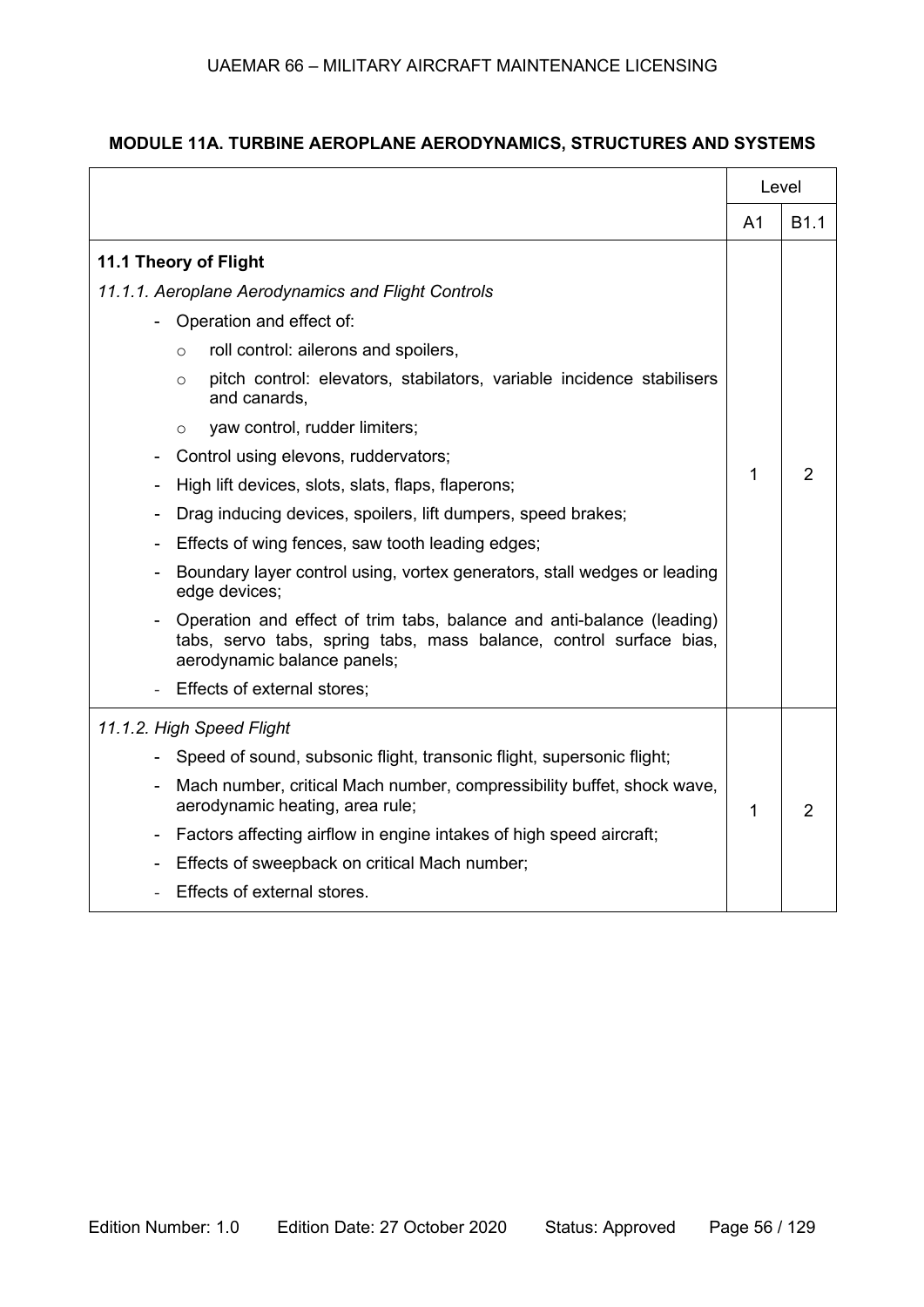|                                                                                                                                                                                                                                                                         |                | Level       |
|-------------------------------------------------------------------------------------------------------------------------------------------------------------------------------------------------------------------------------------------------------------------------|----------------|-------------|
|                                                                                                                                                                                                                                                                         | A <sub>1</sub> | <b>B1.1</b> |
| 11.2 Airframe Structures - General Concepts                                                                                                                                                                                                                             |                |             |
| (a) Airworthiness requirements for structural strength/integrity;                                                                                                                                                                                                       |                |             |
| Structural classification, primary, secondary and tertiary;<br>۰                                                                                                                                                                                                        |                |             |
| Fail safe, safe life, damage tolerance concepts;<br>$\blacksquare$                                                                                                                                                                                                      |                |             |
| Zonal and station identification systems;<br>Ξ.                                                                                                                                                                                                                         |                |             |
| Stress, strain, bending, compression, shear, torsion, tension, hoop<br>stress, fatigue;                                                                                                                                                                                 | $\overline{2}$ | 2           |
| Drains and ventilation provisions;                                                                                                                                                                                                                                      |                |             |
| System installation provisions;                                                                                                                                                                                                                                         |                |             |
| Lightning strike protection provision;<br>-                                                                                                                                                                                                                             |                |             |
| Aircraft bonding;                                                                                                                                                                                                                                                       |                |             |
| (b) Construction methods of: stressed skin fuselage, formers, stringers,<br>longerons, bulkheads, frames, doublers, struts, ties, beams, floor<br>structures, reinforcement, methods of skinning, anti-corrosive protection,<br>wing, empennage and engine attachments; |                |             |
| Structure assembly techniques: riveting, bolting, bonding;                                                                                                                                                                                                              | 1              | 2           |
| Methods of surface protection, such as chromating, anodising,<br>۰<br>painting;                                                                                                                                                                                         |                |             |
| Surface cleaning;<br>Ξ.                                                                                                                                                                                                                                                 |                |             |
| Airframe symmetry: methods of alignment and symmetry checks.                                                                                                                                                                                                            |                |             |
| 11.3 Airframe Structures - Aeroplanes                                                                                                                                                                                                                                   |                |             |
| 11.3.1 Fuselage (System 52/53/56)                                                                                                                                                                                                                                       |                |             |
| Construction and pressurisation sealing;                                                                                                                                                                                                                                |                |             |
| Wing, stabiliser, pylon and undercarriage attachments;                                                                                                                                                                                                                  |                |             |
| Seat installation and cargo loading system;                                                                                                                                                                                                                             | 1              | 2           |
| Doors and emergency exits: construction, mechanisms, operation and<br>safety devices;                                                                                                                                                                                   |                |             |
| Windows and windscreen construction and mechanisms;                                                                                                                                                                                                                     |                |             |
| Canopy construction and mechanism;                                                                                                                                                                                                                                      |                |             |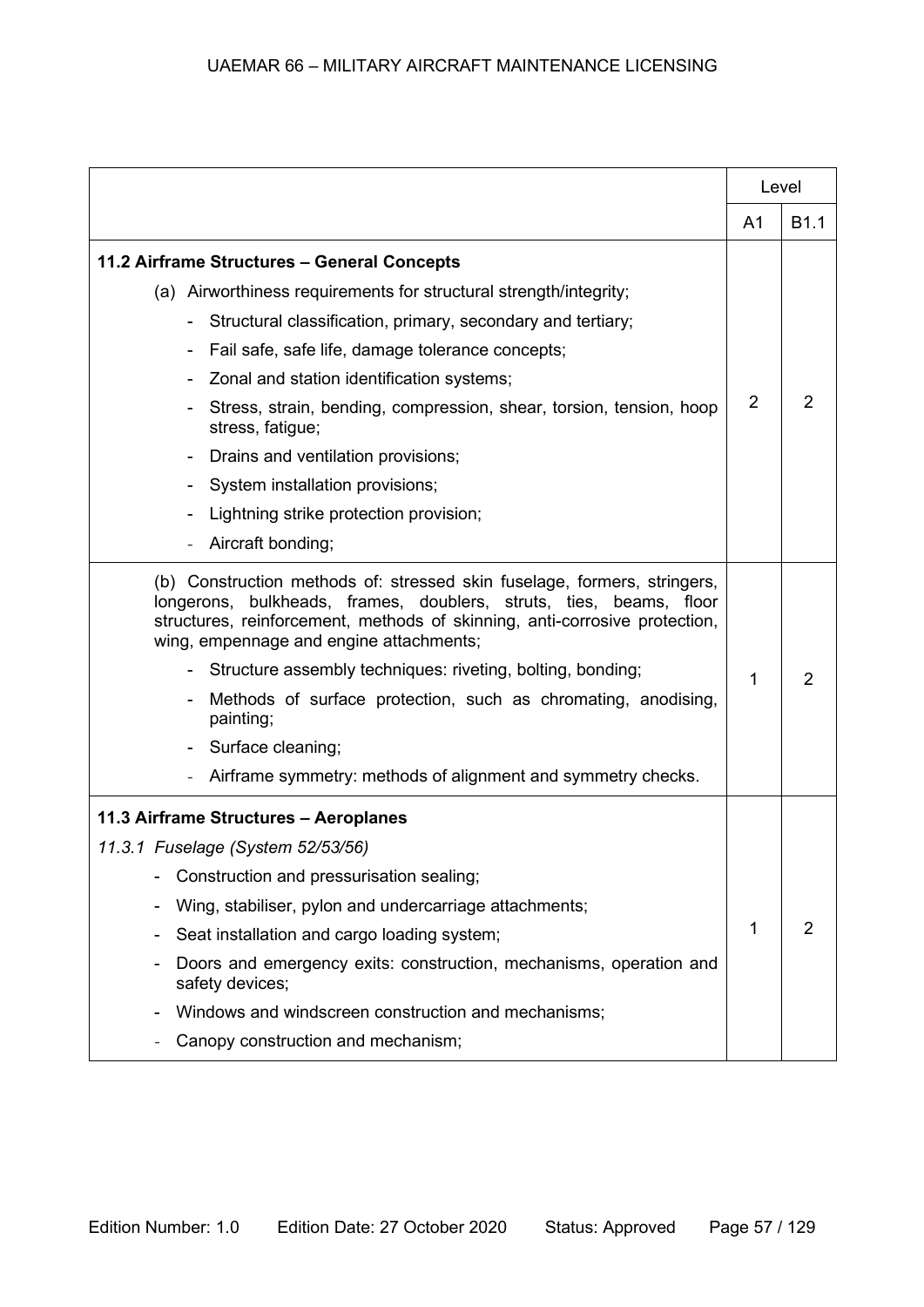|                                                                      |                | Level          |
|----------------------------------------------------------------------|----------------|----------------|
|                                                                      | A <sub>1</sub> | <b>B1.1</b>    |
| 11.3.2 Wings (System 57)                                             |                |                |
| Construction;                                                        |                | $\overline{2}$ |
| Fuel storage;                                                        | 1              |                |
| Landing gear, pylon, control surface and high lift/drag attachments; |                |                |
| 11.3.3 Stabilisers (System 55)                                       |                |                |
| Construction;                                                        | 1              | $\overline{2}$ |
| Control surface attachment;                                          |                |                |
| 11.3.4 Flight Control Surfaces (System 55/57)                        |                |                |
| Construction and attachment;                                         | 1              | $\overline{2}$ |
| Balancing - mass and aerodynamic;                                    |                |                |
| 11.3.5 Nacelles/Pylons (System 54)                                   |                |                |
| Nacelles/Pylons:                                                     |                |                |
| Construction,<br>$\circ$                                             | 1              | 2              |
| Firewalls,<br>$\circ$                                                |                |                |
| Engine mounts.<br>$\circ$                                            |                |                |
| 11.4 Air Conditioning and Cabin Pressurisation (System 21)           |                |                |
| 11.4.1 Air supply                                                    | 1              | $\overline{2}$ |
| Sources of air supply including engine bleed, APU and ground cart;   |                |                |
| 11.4.2 Air Conditioning                                              |                |                |
| Air conditioning systems;                                            |                |                |
| Air cycle and vapour cycle machines;                                 | 1              | 3              |
| Distribution systems;                                                |                |                |
| Flow, temperature and humidity control system;                       |                |                |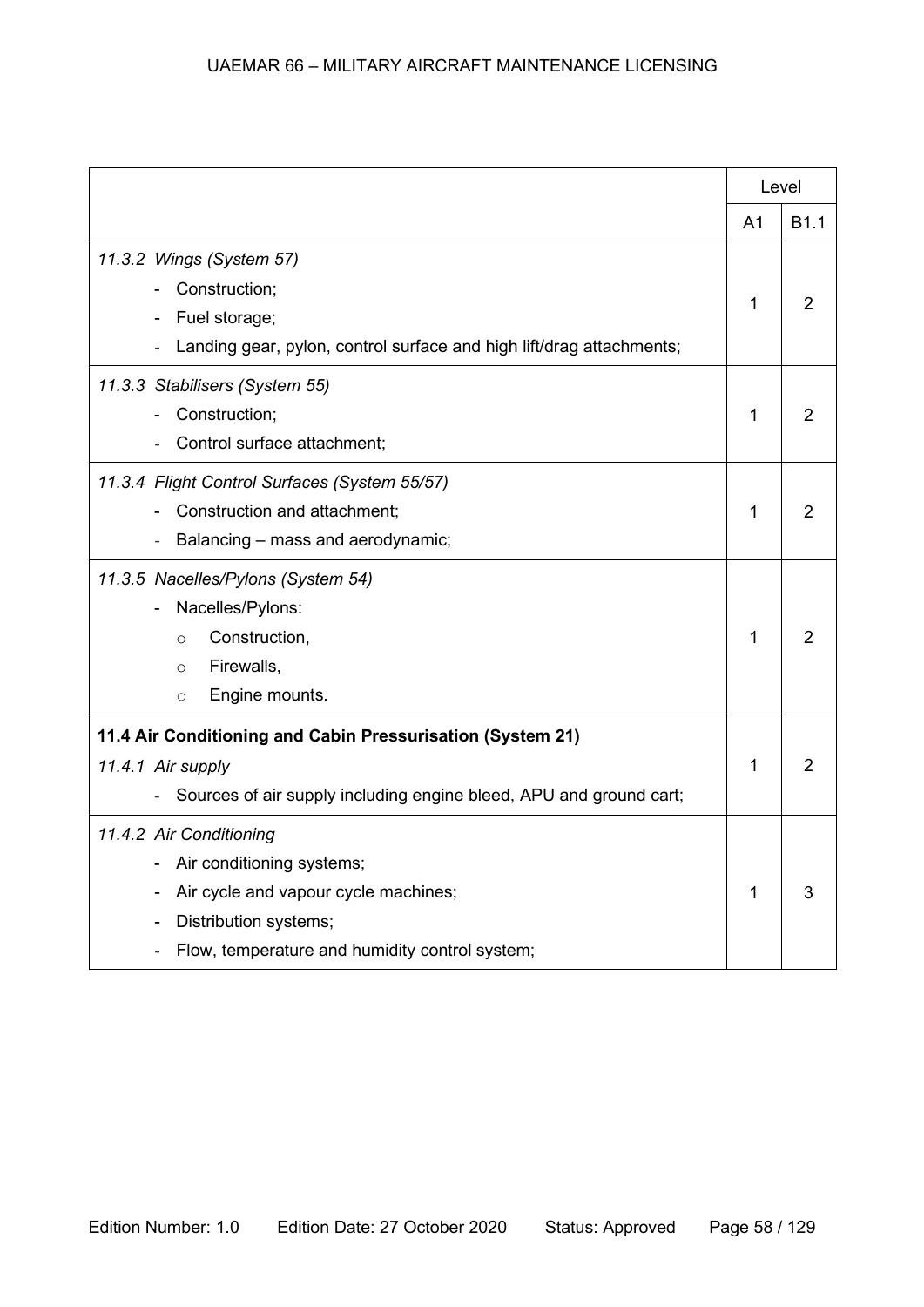|                                                                                                                                                       | Level          |             |
|-------------------------------------------------------------------------------------------------------------------------------------------------------|----------------|-------------|
|                                                                                                                                                       | A <sub>1</sub> | <b>B1.1</b> |
| 11.4.3 Pressurisation                                                                                                                                 |                |             |
| Pressurisation systems;                                                                                                                               | 1              | 3           |
| Control and indication including control and safety valves;                                                                                           |                |             |
| Cabin pressure controllers;                                                                                                                           |                |             |
| Canopy seal, anti-g system;                                                                                                                           | 1              | 2           |
| 11.4.4 Safety and warning devices                                                                                                                     |                |             |
| Protection and warning devices.                                                                                                                       | 1              | 3           |
| 11.5 Instruments/Avionic Systems                                                                                                                      |                |             |
| 11.5.1 Instrument Systems (System 31)                                                                                                                 |                |             |
| Pitot static: altimeter, air speed indicator, vertical speed indicator;                                                                               |                |             |
| Gyroscopic: artificial horizon, attitude director, direction indicator,<br>horizontal situation indicator, turn and slip indicator, turn coordinator; | 1              | 2           |
| Compasses: direct reading, remote reading;                                                                                                            |                |             |
| Angle of attack indication, stall warning systems;                                                                                                    |                |             |
| Glass cockpit;                                                                                                                                        |                |             |
| Other aircraft system indication.                                                                                                                     |                |             |
| 11.5.2 Avionic Systems                                                                                                                                |                |             |
| Fundamentals of system lay-outs and operation of:                                                                                                     |                |             |
| Auto Flight (System 22),<br>$\circ$                                                                                                                   | 1              | 1           |
| Communications (System 23),<br>$\circ$                                                                                                                |                |             |
| Navigation Systems (System 34).<br>O                                                                                                                  |                |             |
| 11.6 Electrical Power (System 24)                                                                                                                     |                |             |
| Batteries Installation and Operation;                                                                                                                 |                |             |
| DC power generation;                                                                                                                                  |                |             |
| AC power generation;                                                                                                                                  |                |             |
| Emergency power generation;                                                                                                                           | 1              | 3           |
| Voltage regulation;                                                                                                                                   |                |             |
| Power distribution;                                                                                                                                   |                |             |
| Inverters, transformers, rectifiers; Circuit protection;                                                                                              |                |             |
| External/Ground power.                                                                                                                                |                |             |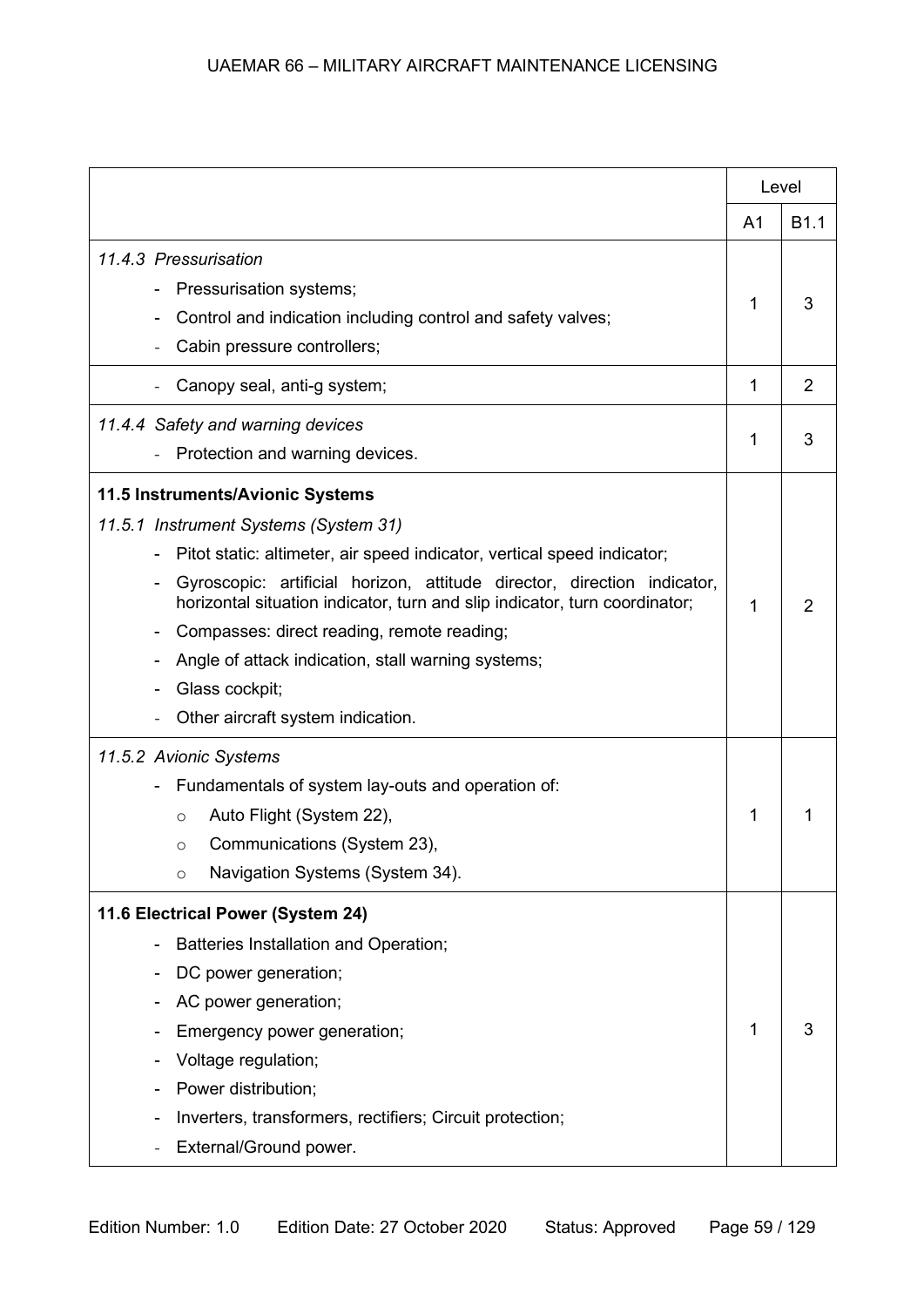|                                                                                                                                                        | Level          |                |
|--------------------------------------------------------------------------------------------------------------------------------------------------------|----------------|----------------|
|                                                                                                                                                        | A <sub>1</sub> | <b>B1.1</b>    |
| 11.7 Equipment and Furnishings (System 25)                                                                                                             |                |                |
| (a) Emergency equipment requirements;                                                                                                                  | $\overline{2}$ | $\overline{2}$ |
| Seats, harnesses and belts;                                                                                                                            |                |                |
| (b) Cabin lay-out;                                                                                                                                     |                |                |
| Equipment lay-out;                                                                                                                                     |                |                |
| Cabin Furnishing installation;                                                                                                                         | 1              | 1              |
| Cargo handling and retention equipment;                                                                                                                |                |                |
| Airstairs.                                                                                                                                             |                |                |
| 11.8 Fire Protection (System 26)                                                                                                                       |                |                |
| (a) Fire and smoke detection and warning systems;                                                                                                      | 1              | 3              |
| Fire extinguishing systems;<br>$\blacksquare$                                                                                                          |                |                |
| System tests;                                                                                                                                          |                |                |
| (b) Portable fire extinguisher.                                                                                                                        | 1              | 1              |
| 11.9 Flight Controls (System 27)                                                                                                                       |                |                |
| Primary controls: aileron, elevator, rudder, spoiler;                                                                                                  |                |                |
| Trim control;                                                                                                                                          |                |                |
| Active load control;                                                                                                                                   |                |                |
| High lift devices;                                                                                                                                     | 1              | 3              |
| Lift dump, speed brakes;                                                                                                                               |                |                |
| System operation: manual, hydraulic, pneumatic, electrical, fly-by-wire;<br>Artificial feel, Yaw damper, Mach trim, rudder limiter, gust lock systems; |                |                |
| Balancing and rigging;                                                                                                                                 |                |                |
| Stall protection/warning system.                                                                                                                       |                |                |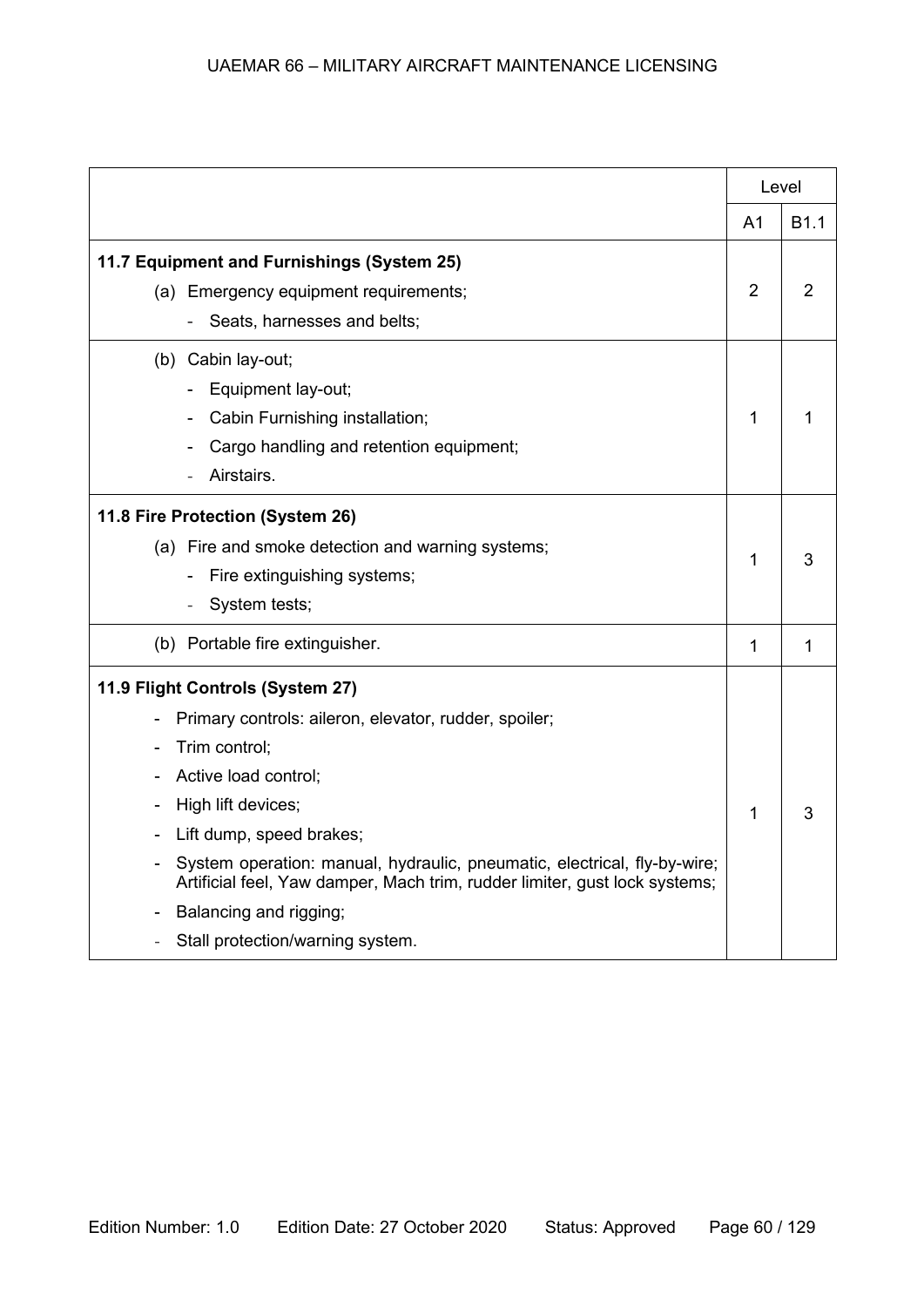|                                                                  | Level          |             |
|------------------------------------------------------------------|----------------|-------------|
|                                                                  | A <sub>1</sub> | <b>B1.1</b> |
| 11.10 Fuel Systems (System 28)                                   |                |             |
| System lay-out;                                                  |                |             |
| Fuel tanks;                                                      |                |             |
| Supply systems;                                                  |                |             |
| Dumping, venting and draining;                                   | 1              | 3           |
| Cross-feed and transfer;                                         |                |             |
| Indications and warnings;                                        |                |             |
| Refuelling and defuelling including Air to Air Refuelling (AAR); |                |             |
| Longitudinal balance fuel systems including during AAR.          |                |             |
| 11.11 Hydraulic Power (System 29)                                |                |             |
| System lay-out;                                                  |                |             |
| Hydraulic fluids;                                                |                |             |
| Hydraulic reservoirs and accumulators;                           |                |             |
| Pressure generation: electric, mechanical, pneumatic;            |                |             |
| Emergency pressure generation;                                   | 1              | 3           |
| Filters;                                                         |                |             |
| Pressure Control;                                                |                |             |
| Power distribution;                                              |                |             |
| Indication and warning systems;                                  |                |             |
| Interface with other systems.                                    |                |             |
| 11.12 Ice and Rain Protection (System 30)                        |                |             |
| Ice formation, classification and detection;                     |                |             |
| Anti-icing systems: electrical, hot air and chemical;            |                |             |
| De-icing systems: electrical, hot air, pneumatic and chemical;   | 1              | 3           |
| Rain repellent;                                                  |                |             |
| Probe and drain heating;                                         |                |             |
| Wiper systems.                                                   |                |             |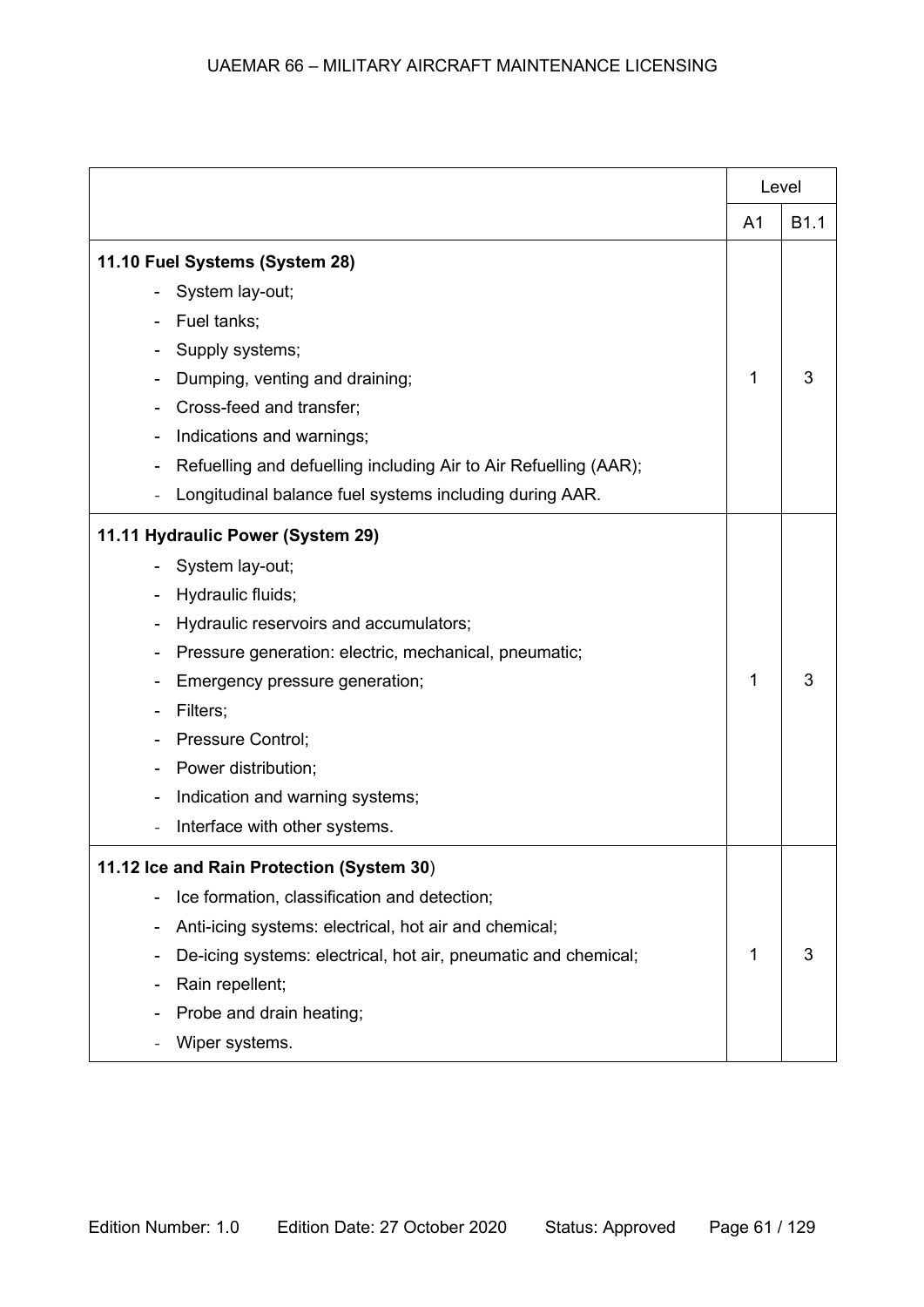|                                                                         | Level          |             |
|-------------------------------------------------------------------------|----------------|-------------|
|                                                                         | A <sub>1</sub> | <b>B1.1</b> |
| 11.13 Landing Gear (System 32)                                          |                |             |
| Construction, shock absorbing;                                          |                |             |
| Extension and retraction systems: normal and emergency;                 |                |             |
| Indications and warning;                                                |                |             |
| Wheels, brakes, antiskid and auto-braking;                              | $\overline{2}$ | 3           |
| Tyres;                                                                  |                |             |
| Steering;                                                               |                |             |
| Air-ground sensing;                                                     |                |             |
| Drag-chute and Arresting hook/landing assistance equipment.             | 1              | 1           |
| 11.14 Lights (System 33)                                                |                |             |
| External: navigation, anti-collision, landing, taxiing, ice, formation; |                |             |
| Internal: cabin, cockpit, cargo, Night Vision Devices;                  | $\overline{2}$ | 3           |
| Emergency.                                                              |                |             |
| 11.15 Oxygen (System 35)                                                |                |             |
| System lay-out: cockpit, cabin;                                         |                |             |
| Sources, storage, charging and distribution;                            | 1              | 3           |
| Supply regulation;                                                      |                |             |
| Indications and warnings.                                               |                |             |
| 11.16 Pneumatic/Vacuum (System 36)                                      |                |             |
| System lay-out;                                                         |                |             |
| Sources: engine/APU, compressors, reservoirs, ground supply;            |                |             |
| Pressure control;                                                       | 1              | 3           |
| Distribution;                                                           |                |             |
| Indications and warnings;                                               |                |             |
| Interfaces with other systems.                                          |                |             |
| 11.17 Water/Waste (System 38)                                           |                |             |
| Water system lay-out, supply, distribution, servicing and draining;     |                |             |
| Toilet system lay-out, flushing and servicing;                          |                |             |
| Corrosion aspects.                                                      |                |             |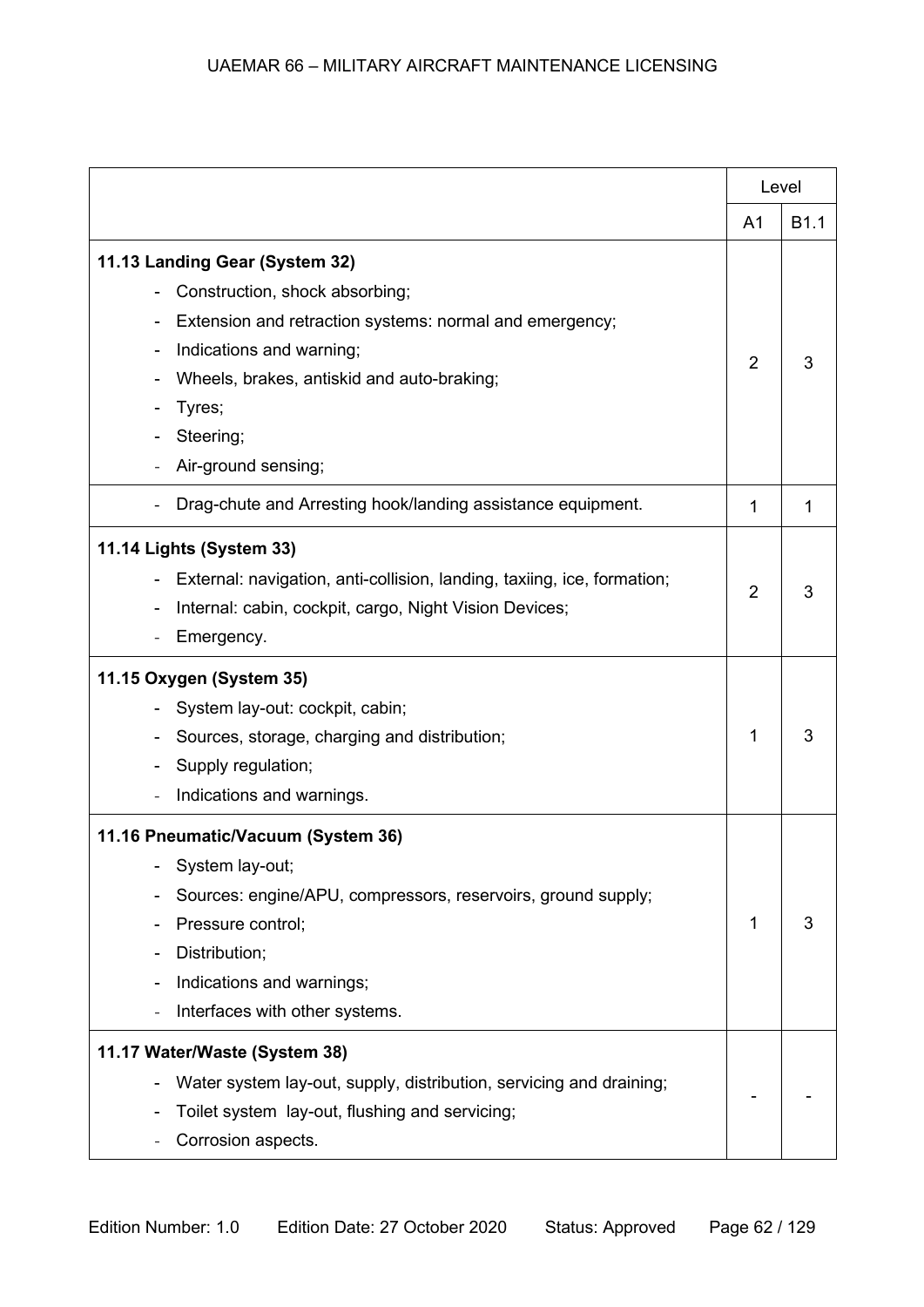|                                                                                                                                                                                                                                                                                                                                                                                                                                                                                   | Level          |                |
|-----------------------------------------------------------------------------------------------------------------------------------------------------------------------------------------------------------------------------------------------------------------------------------------------------------------------------------------------------------------------------------------------------------------------------------------------------------------------------------|----------------|----------------|
|                                                                                                                                                                                                                                                                                                                                                                                                                                                                                   | A <sub>1</sub> | <b>B1.1</b>    |
| 11.18 On Board Maintenance Systems (System 45)<br>- Central maintenance computers;                                                                                                                                                                                                                                                                                                                                                                                                |                |                |
| Data loading system;<br>Electronic library system;                                                                                                                                                                                                                                                                                                                                                                                                                                | 1              | 2              |
| Printing;                                                                                                                                                                                                                                                                                                                                                                                                                                                                         |                |                |
| Structure monitoring (damage tolerance monitoring).                                                                                                                                                                                                                                                                                                                                                                                                                               |                |                |
| 11.19 Integrated Modular Avionics (System 42)                                                                                                                                                                                                                                                                                                                                                                                                                                     |                |                |
| - Functions that may be typically integrated in the Integrated Modular<br>Avionic (IMA) modules are, among others:                                                                                                                                                                                                                                                                                                                                                                |                |                |
| Bleed Management, Air Pressure Control, Air Ventilation and Control,<br>Avionics and Cockpit Ventilation Control, Temperature Control, Air<br>Traffic Communication, Avionics Communication Router, Electrical Load<br>Management, Circuit Breaker Monitoring, Electrical System BITE, Fuel<br>Management, Braking Control, Steering Control, Landing Gear<br>Extension and Retraction, Tyre Pressure Indication, Oleo Pressure<br>Indication, Brake Temperature Monitoring, etc; | 1              | $\overline{2}$ |
| Core System;                                                                                                                                                                                                                                                                                                                                                                                                                                                                      |                |                |
| Network Components.                                                                                                                                                                                                                                                                                                                                                                                                                                                               |                |                |
| 11.20 Cabin Systems (System 44)                                                                                                                                                                                                                                                                                                                                                                                                                                                   |                |                |
| The units and components which provide a means of communication<br>within the aircraft (Cabin Intercommunication Data System) and between<br>the aircraft cabin and ground stations (Cabin Network Service). Includes<br>voice, data, and video transmissions.                                                                                                                                                                                                                    |                |                |
| The Cabin Intercommunication Data System provides an interface<br>between cockpit/cabin crew and cabin systems. These systems support<br>data exchange of the different related LRU's and they are typically<br>operated via Crew Panels.                                                                                                                                                                                                                                         |                |                |
| The Cabin Network Service typically consists of a server, typically<br>interfacing with, among others, the Data/Radio Communication System;                                                                                                                                                                                                                                                                                                                                       | 1              | 2              |
| The Cabin Network Service may host functions such as access to pre-<br>departure/departure reports;                                                                                                                                                                                                                                                                                                                                                                               |                |                |
| Cabin Core System;                                                                                                                                                                                                                                                                                                                                                                                                                                                                |                |                |
| <b>External Communication System;</b>                                                                                                                                                                                                                                                                                                                                                                                                                                             |                |                |
| Cabin Monitoring System;                                                                                                                                                                                                                                                                                                                                                                                                                                                          |                |                |
| Miscellaneous Cabin System.                                                                                                                                                                                                                                                                                                                                                                                                                                                       |                |                |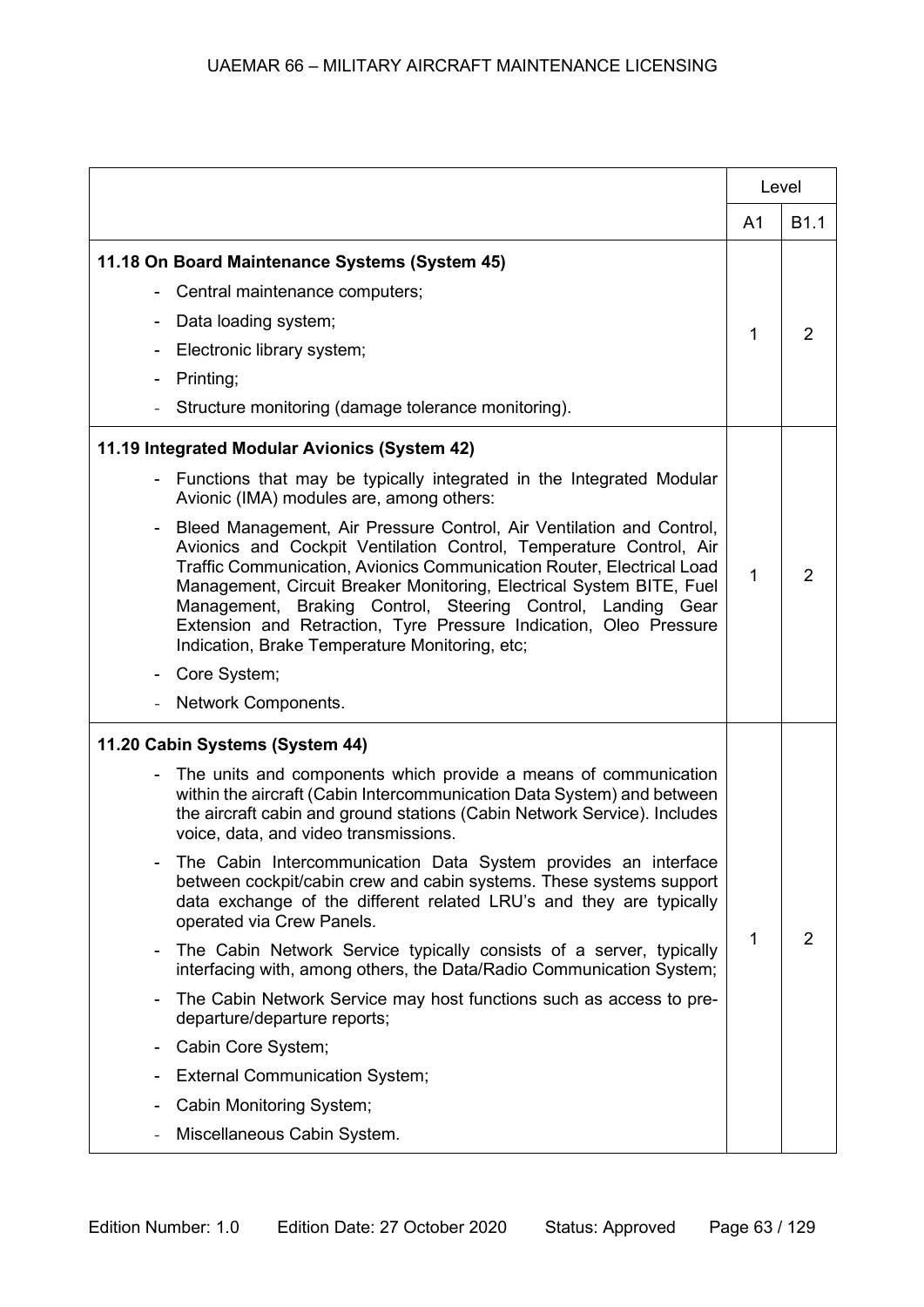|                                                                                                                                                                                                                                                                                                                                                                                                                                                                                     | Level |               |
|-------------------------------------------------------------------------------------------------------------------------------------------------------------------------------------------------------------------------------------------------------------------------------------------------------------------------------------------------------------------------------------------------------------------------------------------------------------------------------------|-------|---------------|
|                                                                                                                                                                                                                                                                                                                                                                                                                                                                                     | A1    | <b>B1.1</b>   |
| 11.21 Information Systems (System 46)                                                                                                                                                                                                                                                                                                                                                                                                                                               |       |               |
| The units and components which furnish a means of storing, updating<br>and retrieving digital information traditionally provided on paper,<br>microfilm or microfiche. Includes units that are dedicated to the<br>information storage and retrieval function such as the electronic library<br>mass storage and controller. Does not include units or components<br>installed for other uses and shared with other systems, such as flight<br>deck printer or general use display. |       |               |
| Typical examples include Air Traffic and Information Management<br>$\blacksquare$<br><b>Systems and Network Server Systems;</b>                                                                                                                                                                                                                                                                                                                                                     | 1     | $\mathcal{P}$ |
| The Cabin Network Service typically consists of a server, typically<br>$\overline{\phantom{a}}$<br>interfacing with, among others, the Data/Radio Communication System;                                                                                                                                                                                                                                                                                                             |       |               |
| Aircraft General Information System;                                                                                                                                                                                                                                                                                                                                                                                                                                                |       |               |
| <b>Flight Deck Information System;</b>                                                                                                                                                                                                                                                                                                                                                                                                                                              |       |               |
| Maintenance Information System;<br>۰                                                                                                                                                                                                                                                                                                                                                                                                                                                |       |               |
| Passenger Cabin Information System;<br>۰                                                                                                                                                                                                                                                                                                                                                                                                                                            |       |               |
| Miscellaneous Information System.                                                                                                                                                                                                                                                                                                                                                                                                                                                   |       |               |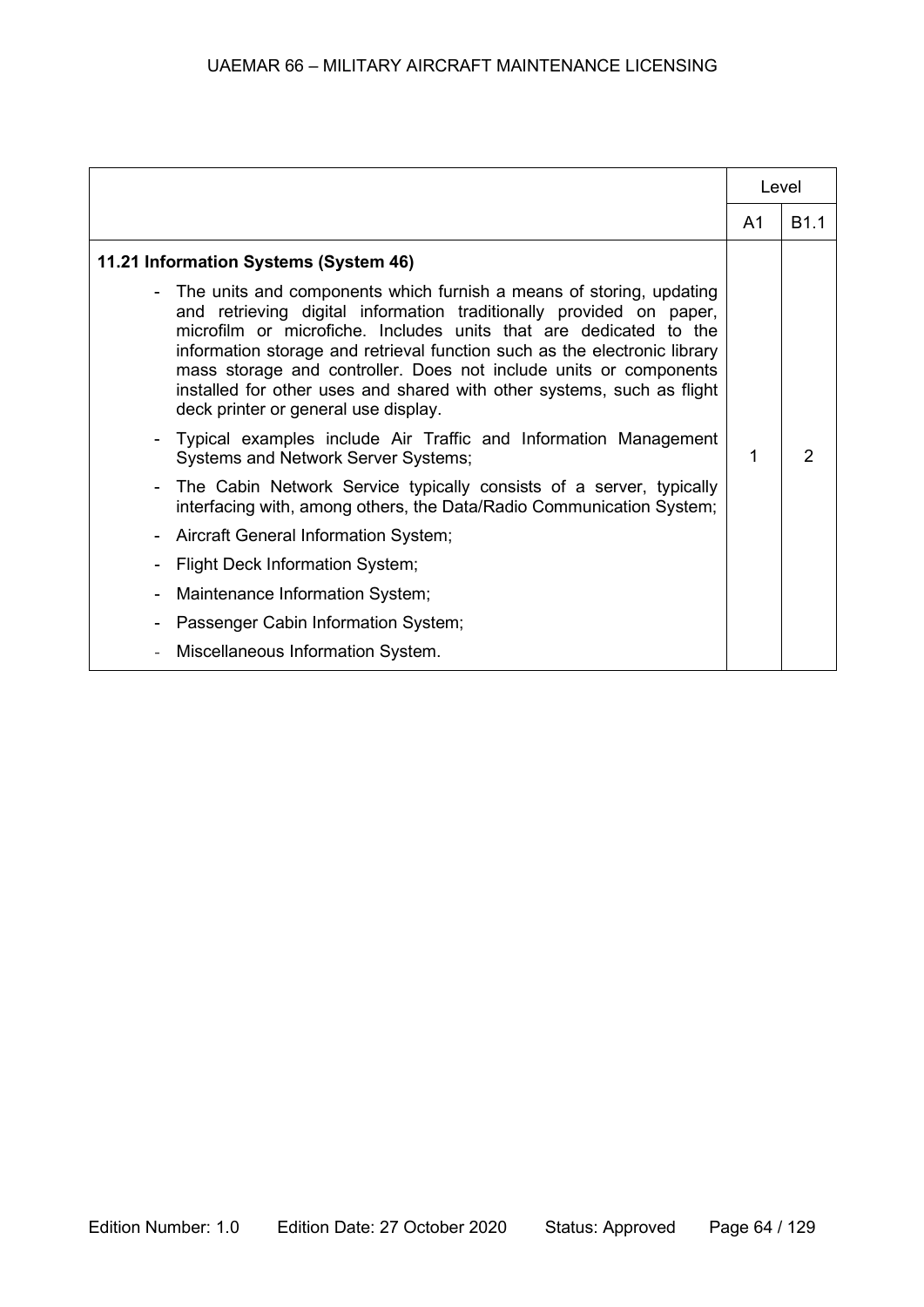# **MODULE 11B. PISTON AEROPLANE AERODYNAMICS, STRUCTURES AND SYSTEMS**

|                                                                                                                                                                                                                                                                                                                                                                                                                                                                                                                                                                                                                                                                                                                                                                                                                                       | Level          |                  |
|---------------------------------------------------------------------------------------------------------------------------------------------------------------------------------------------------------------------------------------------------------------------------------------------------------------------------------------------------------------------------------------------------------------------------------------------------------------------------------------------------------------------------------------------------------------------------------------------------------------------------------------------------------------------------------------------------------------------------------------------------------------------------------------------------------------------------------------|----------------|------------------|
|                                                                                                                                                                                                                                                                                                                                                                                                                                                                                                                                                                                                                                                                                                                                                                                                                                       | A2             | B <sub>1.2</sub> |
| 11.1 Theory of Flight<br>11.1.1. Aeroplane Aerodynamics and Flight Controls<br>Operation and effect of:<br>roll control: ailerons and spoilers,<br>$\circ$<br>pitch control: elevators, stabilators, variable incidence stabilisers<br>$\circ$<br>and canards,<br>yaw control, rudder limiters;<br>$\circ$<br>Control using elevons, ruddervators;<br>High lift devices, slots, slats, flaps, flaperons;<br>Drag inducing devices, spoilers, lift dumpers, speed brakes;<br>Effects of wing fences, saw tooth leading edges;<br>Boundary layer control using, vortex generators, stall wedges or leading<br>edge devices;<br>Operation and effect of trim tabs, balance and antibalance (leading) tabs,<br>servo tabs, spring tabs, mass balance, control surface bias, aerodynamic<br>balance panels;<br>Effects of external stores; | 1              | 2                |
| 11.1.2. High Speed Flight - N/A                                                                                                                                                                                                                                                                                                                                                                                                                                                                                                                                                                                                                                                                                                                                                                                                       |                |                  |
| 11.2 Airframe Structures - General Concepts<br>(a) Airworthiness requirements for structural strength/integrity;<br>Structural classification, primary, secondary and tertiary;<br>- Fail safe, safe life, damage tolerance concepts;<br>Zonal and station identification systems;<br>Stress, strain, bending, compression, shear, torsion, tension, hoop<br>stress, fatigue;<br>Drains and ventilation provisions;<br>System installation provisions;<br>Lightning strike protection provision;<br>Aircraft bonding;                                                                                                                                                                                                                                                                                                                 | $\overline{2}$ | 2                |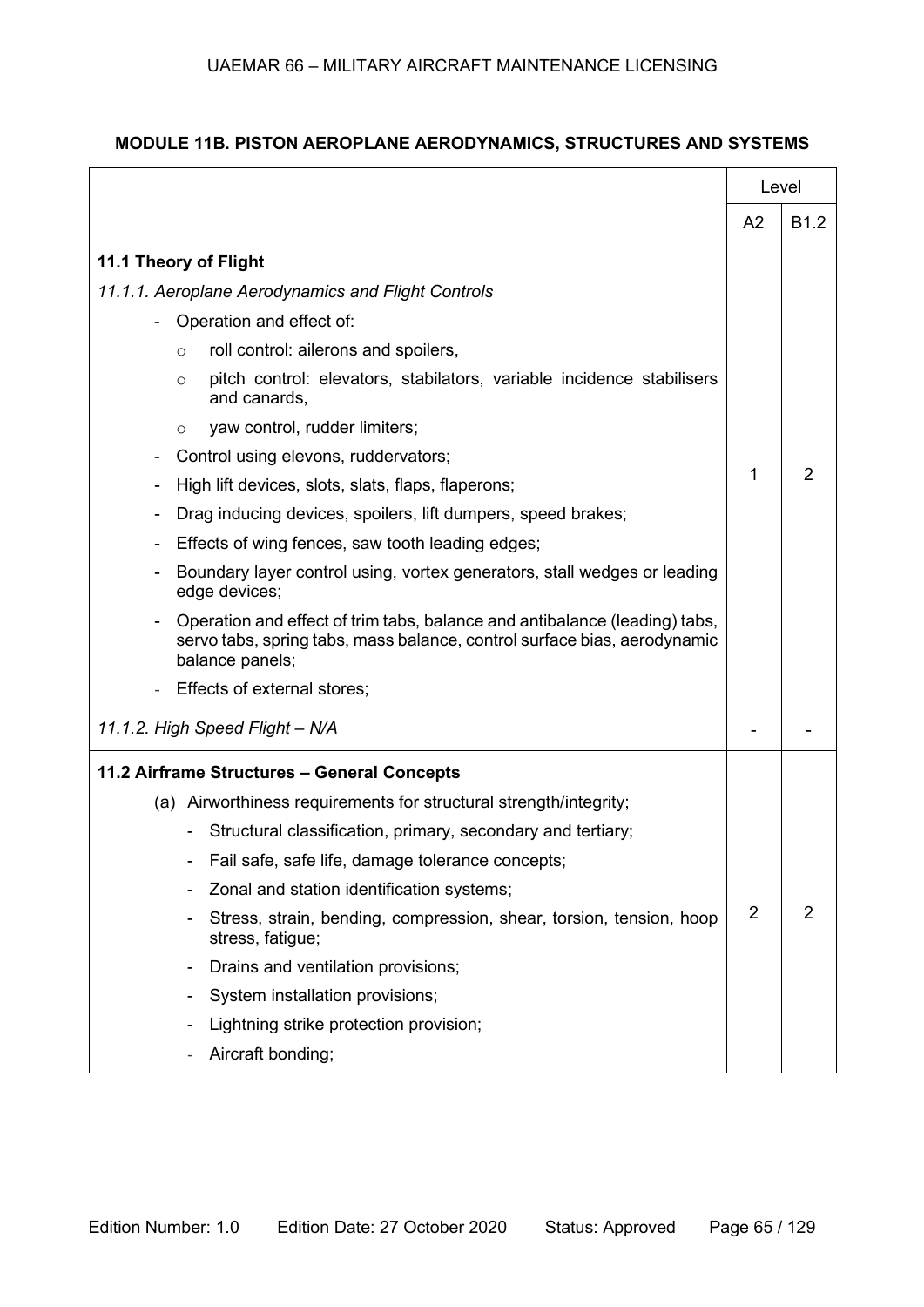|                                                                                                                                                                                                                                                                                                                                                                                                                                            | Level |                  |
|--------------------------------------------------------------------------------------------------------------------------------------------------------------------------------------------------------------------------------------------------------------------------------------------------------------------------------------------------------------------------------------------------------------------------------------------|-------|------------------|
|                                                                                                                                                                                                                                                                                                                                                                                                                                            | A2    | B <sub>1.2</sub> |
| (b) Construction methods of: stressed skin fuselage, formers, stringers,<br>longerons, bulkheads, frames, doublers, struts, ties, beams, floor<br>structures, reinforcement, methods of skinning, anti-corrosive protection,<br>wing, empennage and engine attachments;<br>Structure assembly techniques: riveting, bolting, bonding;<br>Methods of surface protection, such as chromating, anodising,<br>painting;<br>- Surface cleaning; | 1     | 2                |
| Airframe symmetry: methods of alignment and symmetry checks.                                                                                                                                                                                                                                                                                                                                                                               |       |                  |
| 11.3 Airframe Structures - Aeroplanes<br>11.3.1 Fuselage (System 52/53/56)<br>- Construction and pressurisation sealing;<br>- Wing, tail-plane, pylon and undercarriage attachments;<br>Seat installation;<br>Doors and emergency exits: construction and operation;<br>Windows and windscreen attachment;<br>Canopy construction and mechanism.                                                                                           | 1     | 2                |
| 11.3.2 Wings (System 57)<br>Construction;<br>Fuel storage;<br>Landing gear, pylon, control surface and high lift/drag attachments;                                                                                                                                                                                                                                                                                                         | 1     | 2                |
| 11.3.3 Stabilisers (System 55)<br>Construction;<br>Control surface attachment;                                                                                                                                                                                                                                                                                                                                                             | 1     | $\overline{2}$   |
| 11.3.4 Flight Control Surfaces (System 55/57)<br>Construction and attachment;<br>Balancing - mass and aerodynamic;                                                                                                                                                                                                                                                                                                                         | 1     | 2                |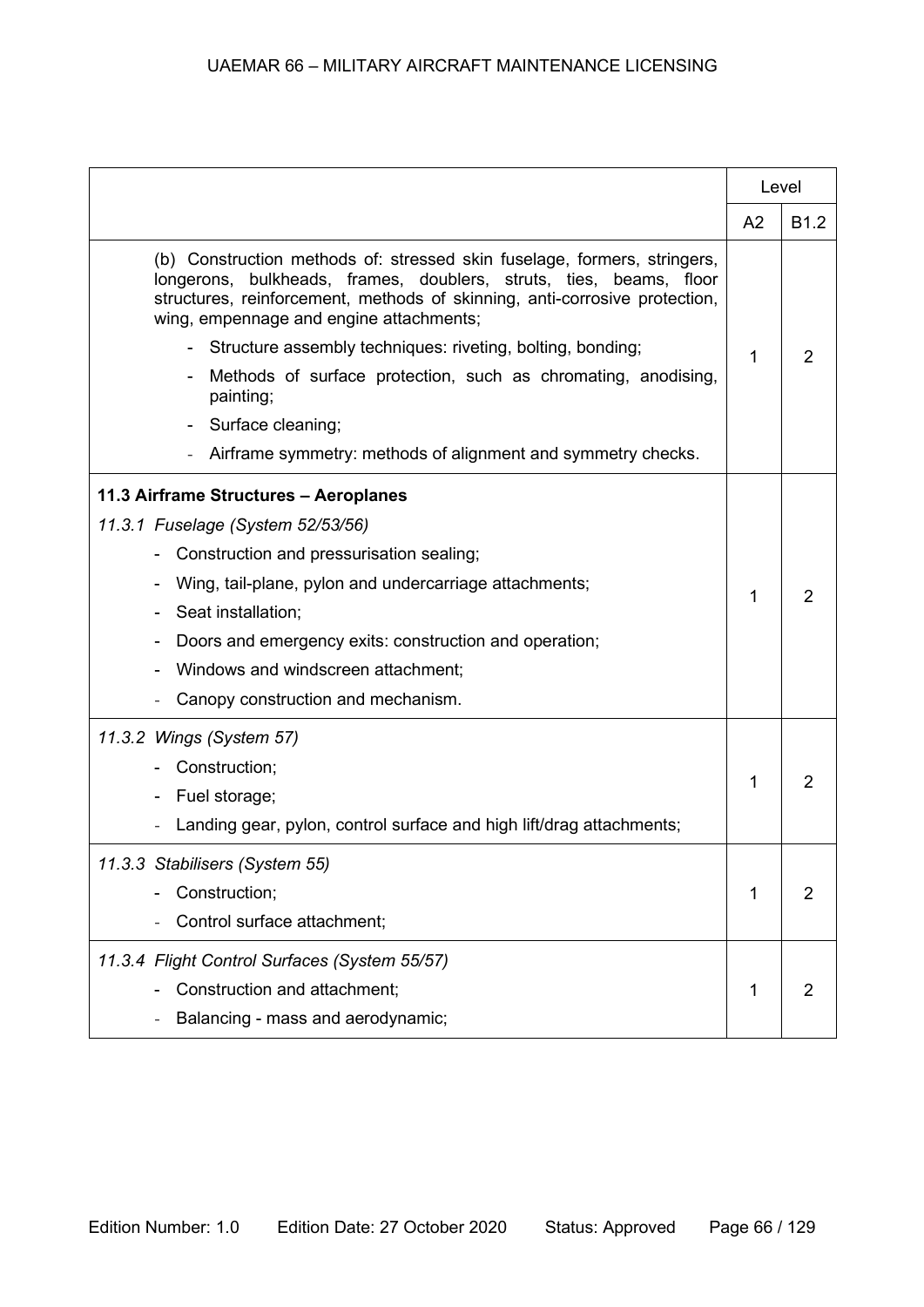|                                                                                                                                                       | Level |                  |
|-------------------------------------------------------------------------------------------------------------------------------------------------------|-------|------------------|
|                                                                                                                                                       | A2    | B <sub>1.2</sub> |
| 11.3.5 Nacelles/Pylons (System 54)                                                                                                                    |       |                  |
| Nacelles/Pylons:                                                                                                                                      |       |                  |
| Construction,<br>$\circ$                                                                                                                              | 1     | 2                |
| Firewalls,<br>$\circ$                                                                                                                                 |       |                  |
| Engine mounts.<br>$\circlearrowright$                                                                                                                 |       |                  |
| 11.4 Air Conditioning and Cabin Pressurisation (System 21)                                                                                            |       |                  |
| Pressurisation and air conditioning systems;                                                                                                          | 1     | 3                |
| Cabin pressure controllers, protection and warning devices;                                                                                           |       |                  |
| Heating systems.                                                                                                                                      |       |                  |
| 11.5 Instruments/Avionic Systems                                                                                                                      |       |                  |
| 11.5.1 Instrument Systems (System 31)                                                                                                                 |       |                  |
| Pitot static: altimeter, air speed indicator, vertical speed indicator;                                                                               |       |                  |
| Gyroscopic: artificial horizon, attitude director, direction indicator,<br>horizontal situation indicator, turn and slip indicator, turn coordinator; | 1     | 2                |
| Compasses: direct reading, remote reading;                                                                                                            |       |                  |
| Angle of attack indication, stall warning systems;                                                                                                    |       |                  |
| Glass cockpit;                                                                                                                                        |       |                  |
| Other aircraft system indication.                                                                                                                     |       |                  |
| 11.5.2 Avionic Systems                                                                                                                                |       |                  |
| Fundamentals of system lay-outs and operation of:                                                                                                     |       |                  |
| Auto Flight (System 22),<br>$\circ$                                                                                                                   | 1     | 1                |
| Communications (System 23),<br>$\circ$                                                                                                                |       |                  |
| Navigation Systems (System 34).<br>$\circ$                                                                                                            |       |                  |
| 11.6 Electrical Power (System 24)                                                                                                                     |       |                  |
| Batteries Installation and Operation;                                                                                                                 |       |                  |
| DC power generation;                                                                                                                                  |       |                  |
| Voltage regulation;                                                                                                                                   | 1     | 3                |
| Power distribution;                                                                                                                                   |       |                  |
| Circuit protection;                                                                                                                                   |       |                  |
| Inverters, transformers.                                                                                                                              |       |                  |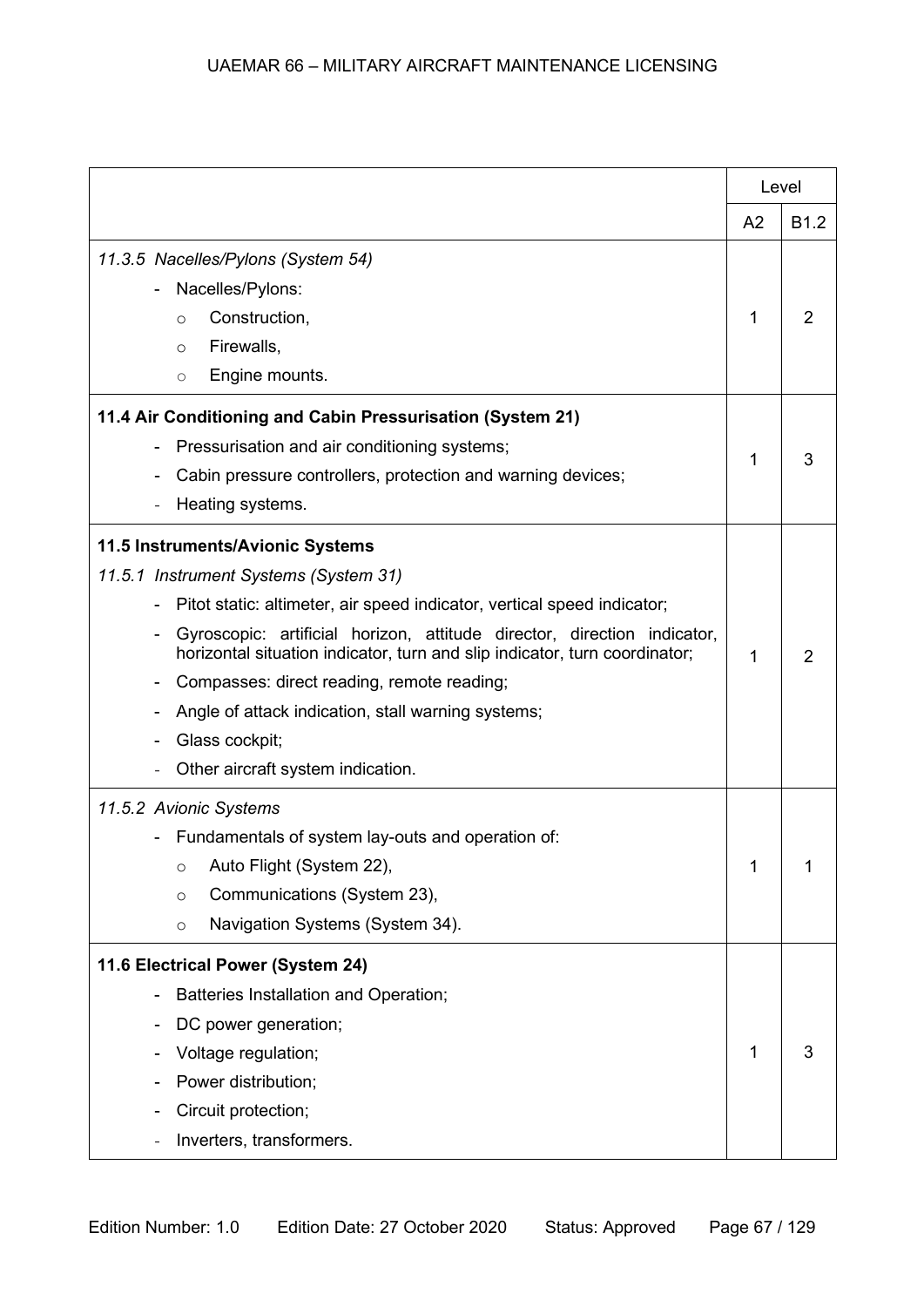|                                                       | Level          |                |
|-------------------------------------------------------|----------------|----------------|
|                                                       | A2             | B1.2           |
| 11.7 Equipment and Furnishings (System 25)            |                |                |
| (a) Emergency equipment requirements;                 | $\overline{2}$ | $\overline{2}$ |
| Seats, harnesses and belts;                           |                |                |
| (b) Cargo handling and retention equipment; Airstairs | 1              | $\mathbf{1}$   |
| 11.8 Fire Protection (System 26)                      |                |                |
| (a) Fire and smoke detection and warning systems;     | 1              | 3              |
| Fire extinguishing systems;                           |                |                |
| System tests;                                         |                |                |
| (b) Portable fire extinguisher.                       | 1              | 3              |
| 11.9 Flight Controls (System 27)                      |                |                |
| Primary controls: aileron, elevator, rudder, spoiler; |                |                |
| Trim tabs;                                            |                |                |
| High lift devices;                                    | 1              | 3              |
| System operation: manual;                             |                |                |
| Gust locks;                                           |                |                |
| Balancing and rigging;                                |                |                |
| Stall warning system.                                 |                |                |
| 11.10 Fuel Systems (System 28)                        |                |                |
| System lay-out;                                       |                |                |
| Fuel tanks;                                           |                |                |
| Supply systems;                                       | 1              | 3              |
| Cross-feed and transfer;                              |                |                |
| Indications and warnings;                             |                |                |
| Refueling and defueling.                              |                |                |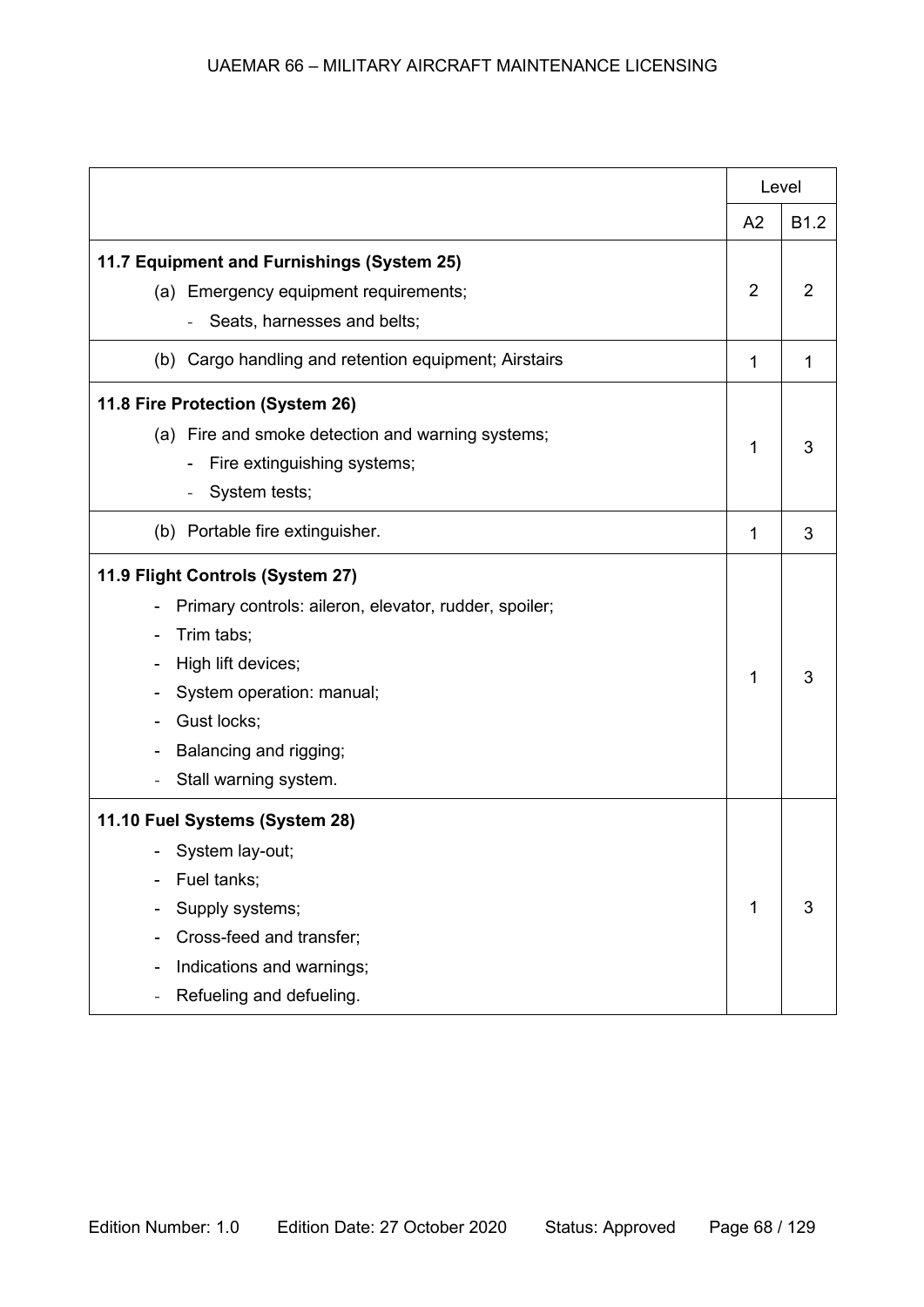|                                                                         | Level          |                  |
|-------------------------------------------------------------------------|----------------|------------------|
|                                                                         | A2             | B <sub>1.2</sub> |
| 11.11 Hydraulic Power (System 29)                                       |                |                  |
| System lay-out;                                                         |                |                  |
| Hydraulic fluids;                                                       |                |                  |
| Hydraulic reservoirs and accumulators;                                  |                |                  |
| Pressure generation: electric, mechanical;                              | 1              | З                |
| Filters;                                                                |                |                  |
| Pressure Control;                                                       |                |                  |
| Power distribution;                                                     |                |                  |
| Indication and warning systems.                                         |                |                  |
| 11.12 Ice and Rain Protection (System 30)                               |                |                  |
| Ice formation, classification and detection;                            |                |                  |
| De-icing systems: electrical, hot air, pneumatic and chemical;          | 1              | 3                |
| Probe and drain heating;                                                |                |                  |
| Wiper systems.                                                          |                |                  |
| 11.13 Landing Gear (System 32)                                          |                |                  |
| Construction, shock absorbing;                                          |                |                  |
| Extension and retraction systems: normal and emergency;                 |                |                  |
| Indications and warning;                                                | $\overline{2}$ | 3                |
| Wheels, brakes, antiskid and auto-braking;                              |                |                  |
| Tyres;                                                                  |                |                  |
| Steering;                                                               |                |                  |
| Air-ground sensing.                                                     |                |                  |
| 11.14 Lights (System 33)                                                |                |                  |
| External: navigation, anti-collision, landing, taxiing, ice, formation; | $\overline{2}$ | 3                |
| Internal: cabin, cockpit, cargo;                                        |                |                  |
| Emergency.                                                              |                |                  |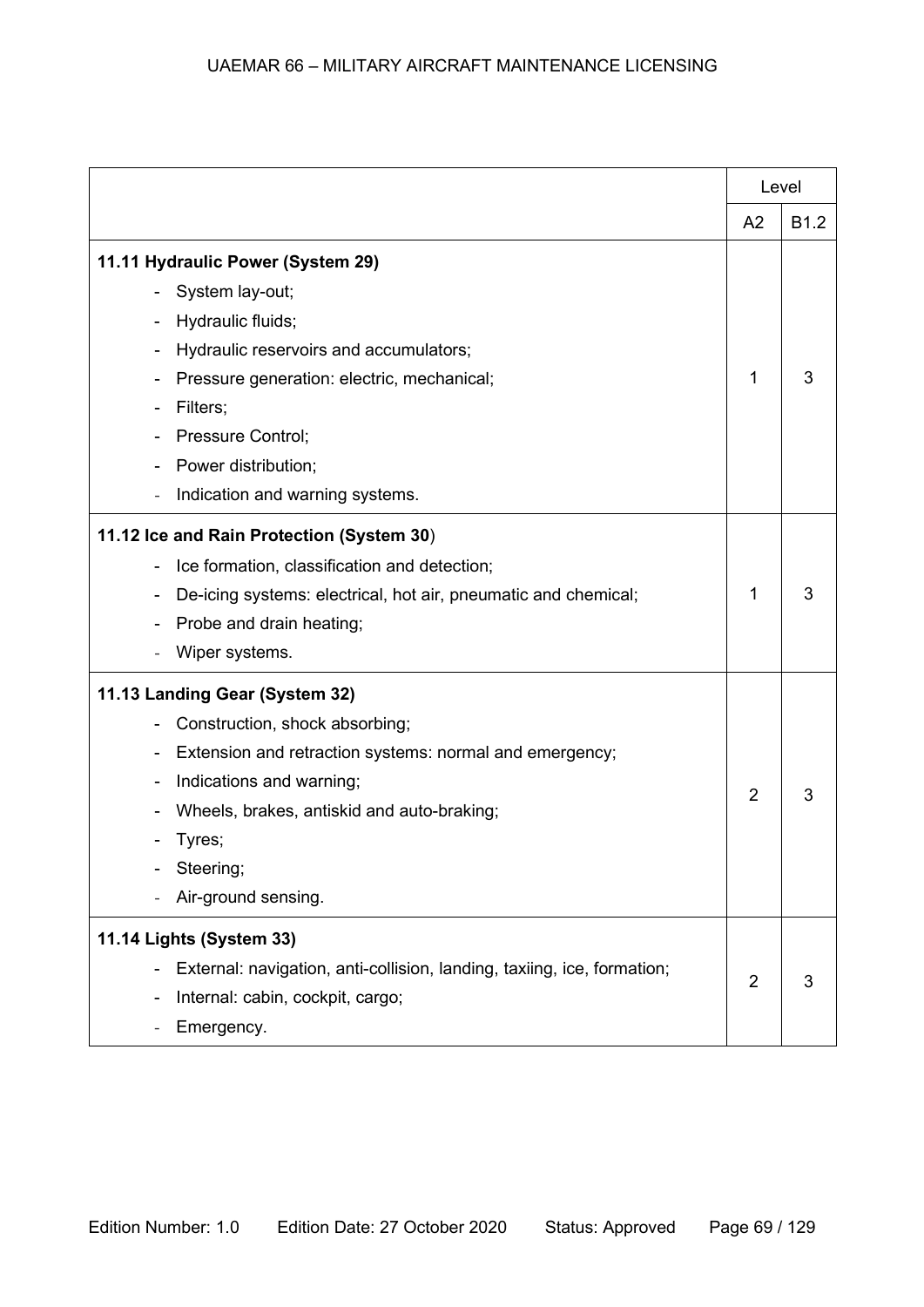|                                                                     | Level |                  |
|---------------------------------------------------------------------|-------|------------------|
|                                                                     | A2    | B <sub>1.2</sub> |
| 11.15 Oxygen (System 35)                                            |       |                  |
| System lay-out: cockpit, cabin;                                     |       |                  |
| Sources, storage, charging and distribution;                        | 1     | 3                |
| Supply regulation;                                                  |       |                  |
| Indications and warnings.                                           |       |                  |
| 11.16 Pneumatic/Vacuum (System 36)                                  |       |                  |
| System lay-out;                                                     |       |                  |
| Sources: engine/APU, compressors, reservoirs, ground supply;        |       |                  |
| Pressure control;                                                   | 1     | 3                |
| Distribution;                                                       |       |                  |
| Indications and warnings;                                           |       |                  |
| Interfaces with other systems.                                      |       |                  |
| 11.17 Water/Waste (System 38)                                       |       |                  |
| Water system lay-out, supply, distribution, servicing and draining; |       |                  |
| Toilet system lay-out, flushing and servicing;                      |       |                  |
| Corrosion aspects.                                                  |       |                  |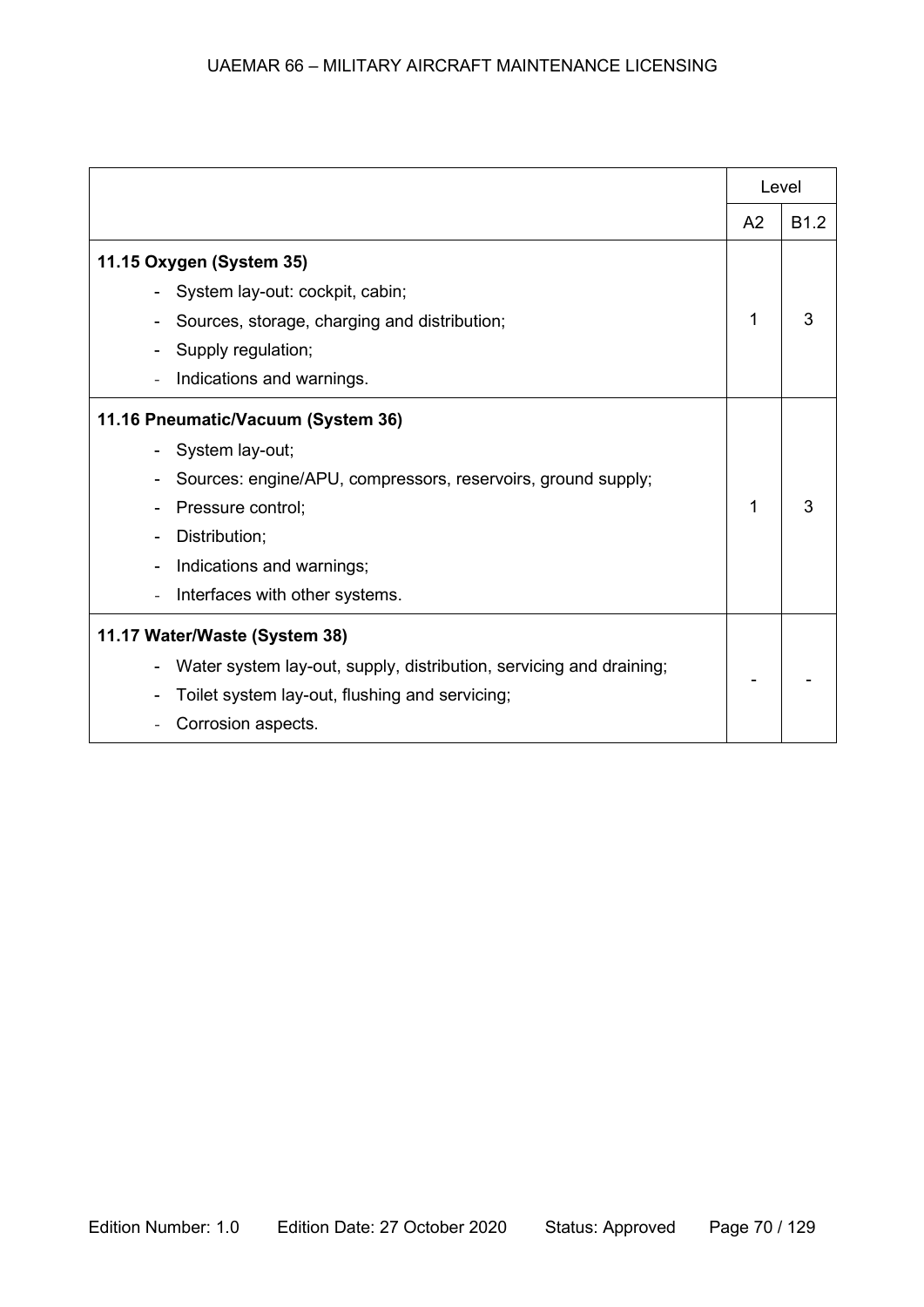|                                                                      | Level                |                                 |
|----------------------------------------------------------------------|----------------------|---------------------------------|
|                                                                      | A <sub>3</sub><br>A4 | B <sub>1.3</sub><br><b>B1.4</b> |
| 12.1 Theory of Flight - Rotary Wing Aerodynamics                     |                      |                                 |
| Terminology;                                                         |                      |                                 |
| Effects of gyroscopic precession;                                    |                      |                                 |
| Torque reaction and directional control;                             |                      |                                 |
| Dissymmetry of lift, Blade tip stall;                                | 1                    | $\overline{2}$                  |
| Translating tendency and its correction;                             |                      |                                 |
| Coriolis effect and compensation;                                    |                      |                                 |
| Vortex ring state, power settling, overpitching;                     |                      |                                 |
| Auto-rotation;                                                       |                      |                                 |
| Ground effect.                                                       |                      |                                 |
| 12.2 Flight Control Systems                                          |                      |                                 |
| Cyclic control;                                                      |                      |                                 |
| Collective control;                                                  |                      |                                 |
| Swashplate;                                                          |                      |                                 |
| Yaw control: Anti-Torque Control, Tail rotor, bleed air;             |                      |                                 |
| Main Rotor Head: Design and Operation features;                      | 2                    | 3                               |
| Blade Dampers: Function and construction;                            |                      |                                 |
| Rotor Blades: Main and tail rotor blade construction and attachment; |                      |                                 |
| Trim control, fixed and adjustable stabilisers;                      |                      |                                 |
| System operation: manual, hydraulic, electrical and fly-by-wire;     |                      |                                 |
| Artificial feel;                                                     |                      |                                 |
| Balancing and rigging.                                               |                      |                                 |
| 12.3 Blade Tracking and Vibration Analysis                           |                      |                                 |
| Rotor alignment;                                                     |                      |                                 |
| Main and tail rotor tracking;                                        | 1                    | 3                               |
| Static and dynamic balancing;                                        |                      |                                 |
| Vibration types, vibration reduction methods;                        |                      |                                 |
| Ground resonance.                                                    |                      |                                 |

# **MODULE 12. HELICOPTER AERODYNAMICS, STRUCTURES AND SYSTEMS**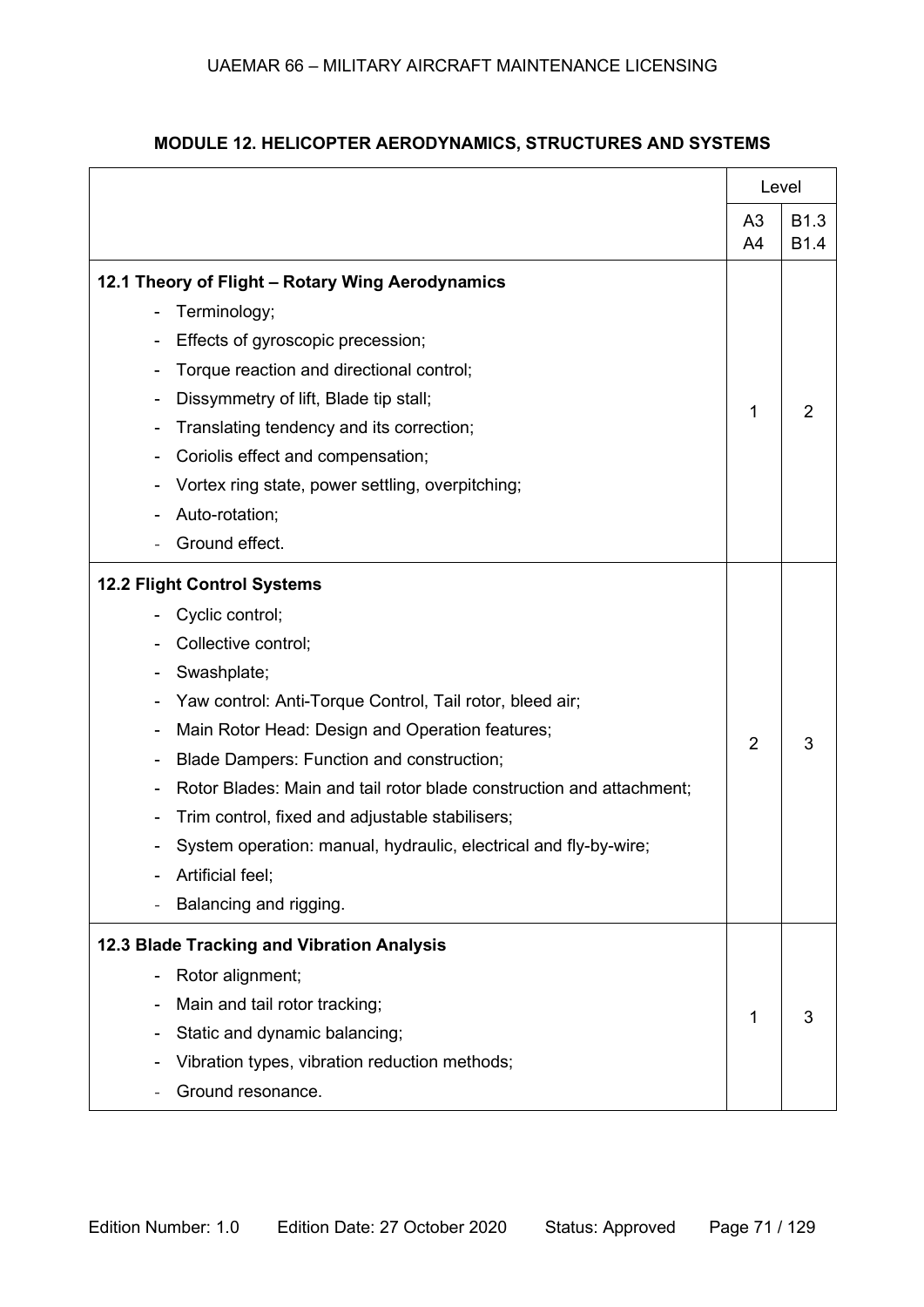|                                                                                                                                                                                                                                       | Level                |                            |
|---------------------------------------------------------------------------------------------------------------------------------------------------------------------------------------------------------------------------------------|----------------------|----------------------------|
|                                                                                                                                                                                                                                       | A <sub>3</sub><br>A4 | <b>B1.3</b><br><b>B1.4</b> |
| <b>12.4 Transmission</b>                                                                                                                                                                                                              |                      |                            |
| Gear boxes, main and tail rotors;                                                                                                                                                                                                     |                      |                            |
| Clutches, free wheel units and rotor brake;                                                                                                                                                                                           | 1                    | 3                          |
| Tail rotor drive shafts, flexible couplings, bearings, vibration dampers and<br>bearing hangers.                                                                                                                                      |                      |                            |
| <b>12.5 Airframe Structures</b>                                                                                                                                                                                                       |                      |                            |
| (a) Airworthiness requirements for structural strength/integrity;                                                                                                                                                                     |                      |                            |
| Structural classification, primary, secondary and tertiary;<br>۰                                                                                                                                                                      |                      |                            |
| Fail safe, safe life, damage tolerance concepts;                                                                                                                                                                                      |                      |                            |
| Zonal and station identification systems;<br>$\blacksquare$                                                                                                                                                                           | $\overline{2}$       | 2                          |
| Stress, strain, bending, compression, shear, torsion, tension, hoop<br>stress, fatigue;                                                                                                                                               |                      |                            |
| Drains and ventilation provisions;                                                                                                                                                                                                    |                      |                            |
| System installation provisions;                                                                                                                                                                                                       |                      |                            |
| Lightning strike protection provision;                                                                                                                                                                                                |                      |                            |
| (b) Construction methods of: stressed skin fuselage, formers, stringers,<br>longerons, bulkheads, frames, doublers, struts, ties, beams, floor<br>reinforcement, methods of skinning and anti-corrosive<br>structures,<br>protection; |                      |                            |
| Pylon, stabiliser and undercarriage attachments;                                                                                                                                                                                      |                      |                            |
| Seat installation;                                                                                                                                                                                                                    |                      |                            |
| Doors: construction, mechanisms, operation and safety devices;                                                                                                                                                                        |                      |                            |
| Windows and windscreen construction;                                                                                                                                                                                                  |                      |                            |
| Fuel storage;                                                                                                                                                                                                                         | 1                    | $\overline{2}$             |
| Firewalls;                                                                                                                                                                                                                            |                      |                            |
| Engine mounts;                                                                                                                                                                                                                        |                      |                            |
| Structure assembly techniques: riveting, bolting, bonding;                                                                                                                                                                            |                      |                            |
| Methods of surface protection, such as chromating, anodising,<br>painting;                                                                                                                                                            |                      |                            |
| Surface cleaning;                                                                                                                                                                                                                     |                      |                            |
| Airframe symmetry: methods of alignment and symmetry checks.                                                                                                                                                                          |                      |                            |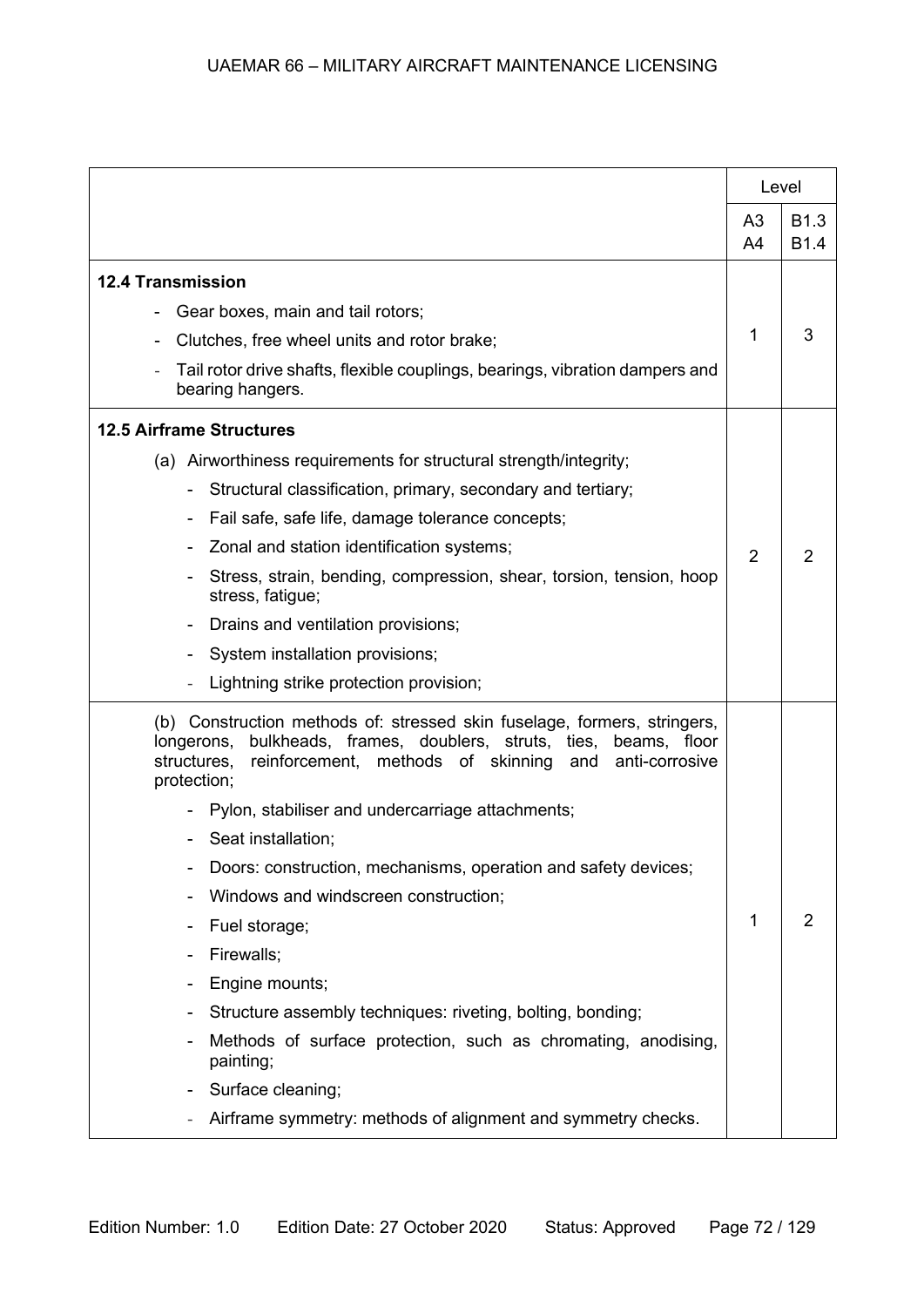|                                                                                                                                                       |                      | Level                      |
|-------------------------------------------------------------------------------------------------------------------------------------------------------|----------------------|----------------------------|
|                                                                                                                                                       | A <sub>3</sub><br>A4 | <b>B1.3</b><br><b>B1.4</b> |
| 12.6 Air Conditioning (System 21)                                                                                                                     |                      |                            |
| 12.6.1 Air supply                                                                                                                                     | 1                    | 2                          |
| Sources of air supply including engine bleed and ground cart;                                                                                         |                      |                            |
| 12.6.2 Air Conditioning                                                                                                                               |                      |                            |
| Air conditioning systems;                                                                                                                             |                      |                            |
| Distribution systems;                                                                                                                                 | 1                    | 3                          |
| Flow, temperature and humidity control system;                                                                                                        |                      |                            |
| Protection and warning devices.                                                                                                                       |                      |                            |
| 12.7 Instruments/Avionic Systems                                                                                                                      |                      |                            |
| 12.7.1 Instrument Systems (System 31)                                                                                                                 |                      |                            |
| Pitot static: altimeter, air speed indicator, vertical speed indicator;                                                                               |                      |                            |
| Gyroscopic: artificial horizon, attitude director, direction indicator,<br>horizontal situation indicator, turn and slip indicator, turn coordinator; | 1                    | $\overline{2}$             |
| Compasses: direct reading, remote reading;                                                                                                            |                      |                            |
| Vibration indicating systems; HUMS;                                                                                                                   |                      |                            |
| Glass cockpit;                                                                                                                                        |                      |                            |
| Other aircraft system indication.                                                                                                                     |                      |                            |
| 12.7.2 Avionic Systems                                                                                                                                |                      |                            |
| Fundamentals of system layouts and operation of:                                                                                                      |                      |                            |
| Auto Flight (System 22);                                                                                                                              | 1                    | 1                          |
| Communications (System 23);                                                                                                                           |                      |                            |
| Navigation Systems (System 34).                                                                                                                       |                      |                            |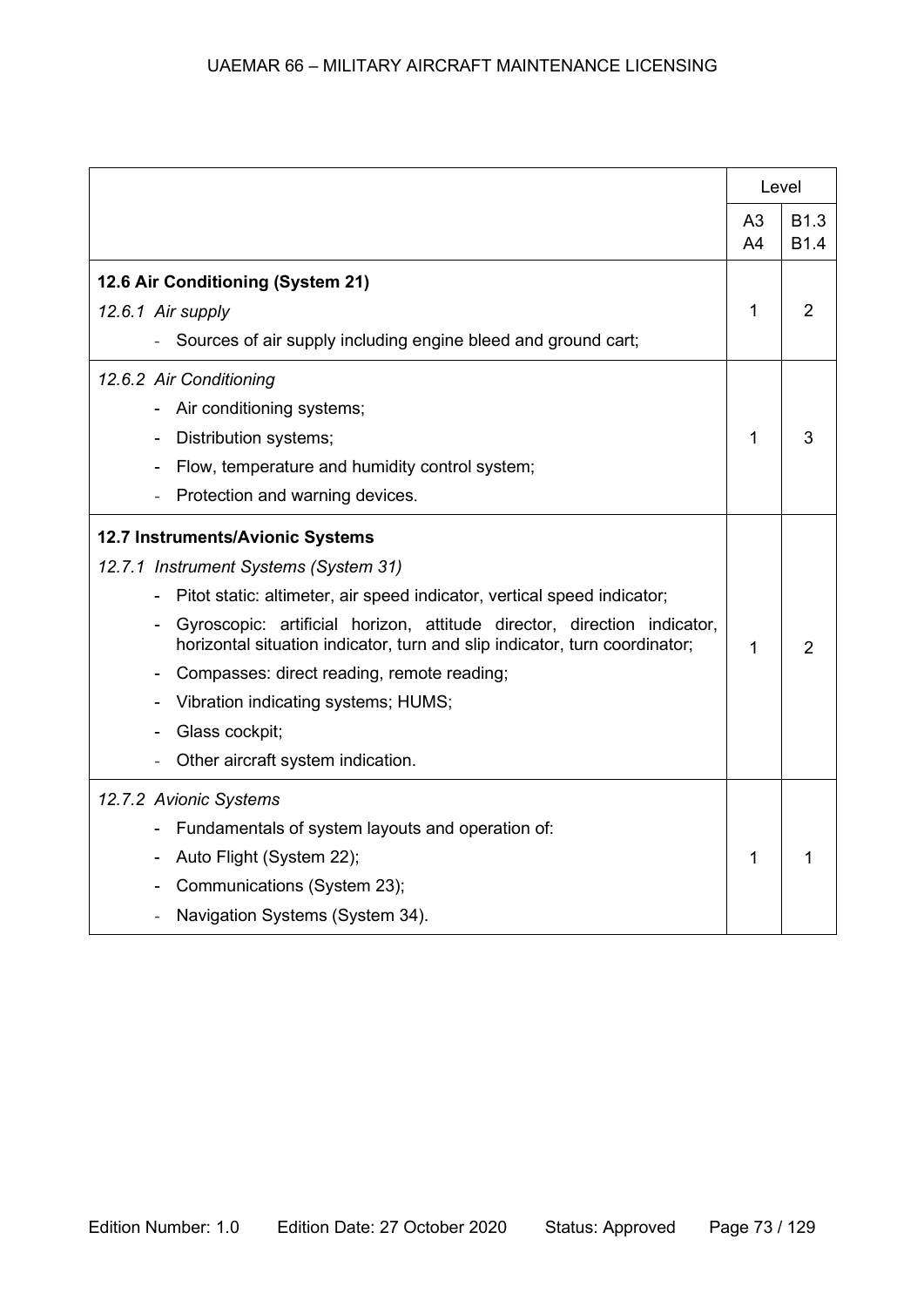|                                                                          |                      | Level                      |
|--------------------------------------------------------------------------|----------------------|----------------------------|
|                                                                          | A <sub>3</sub><br>A4 | <b>B1.3</b><br><b>B1.4</b> |
| 12.8 Electrical Power (System 24)                                        |                      |                            |
| Batteries Installation and Operation;                                    |                      |                            |
| DC power generation, AC power generation;                                |                      |                            |
| Emergency power generation;                                              | 1                    | 3                          |
| Voltage regulation, Circuit protection;                                  |                      |                            |
| Power distribution;                                                      |                      |                            |
| Inverters, transformers, rectifiers                                      |                      |                            |
| External/Ground power.                                                   |                      |                            |
| 12.9 Equipment and Furnishings (System 25)                               |                      |                            |
| (a) Emergency equipment requirements;                                    | $\overline{2}$       | 2                          |
| Seats, harnesses and belts;                                              |                      |                            |
| Lifting systems;                                                         |                      |                            |
| (b) Emergency flotation systems; Cargo handling and retention equipment. | 1                    | $\mathbf{1}$               |
| 12.10 Fire Protection (System 26)                                        |                      |                            |
| Fire and smoke detection and warning systems;                            | 1                    | 3                          |
| Fire extinguishing systems;                                              |                      |                            |
| System tests.                                                            |                      |                            |
| 12.11 Fuel Systems (System 28)                                           |                      |                            |
| System lay-out;                                                          |                      |                            |
| Fuel tanks;                                                              |                      |                            |
| Supply systems;                                                          | 1                    | 3                          |
| Dumping, venting and draining;                                           |                      |                            |
| Cross-feed and transfer;                                                 |                      |                            |
| Indications and warnings;                                                |                      |                            |
| Refueling and defueling.                                                 |                      |                            |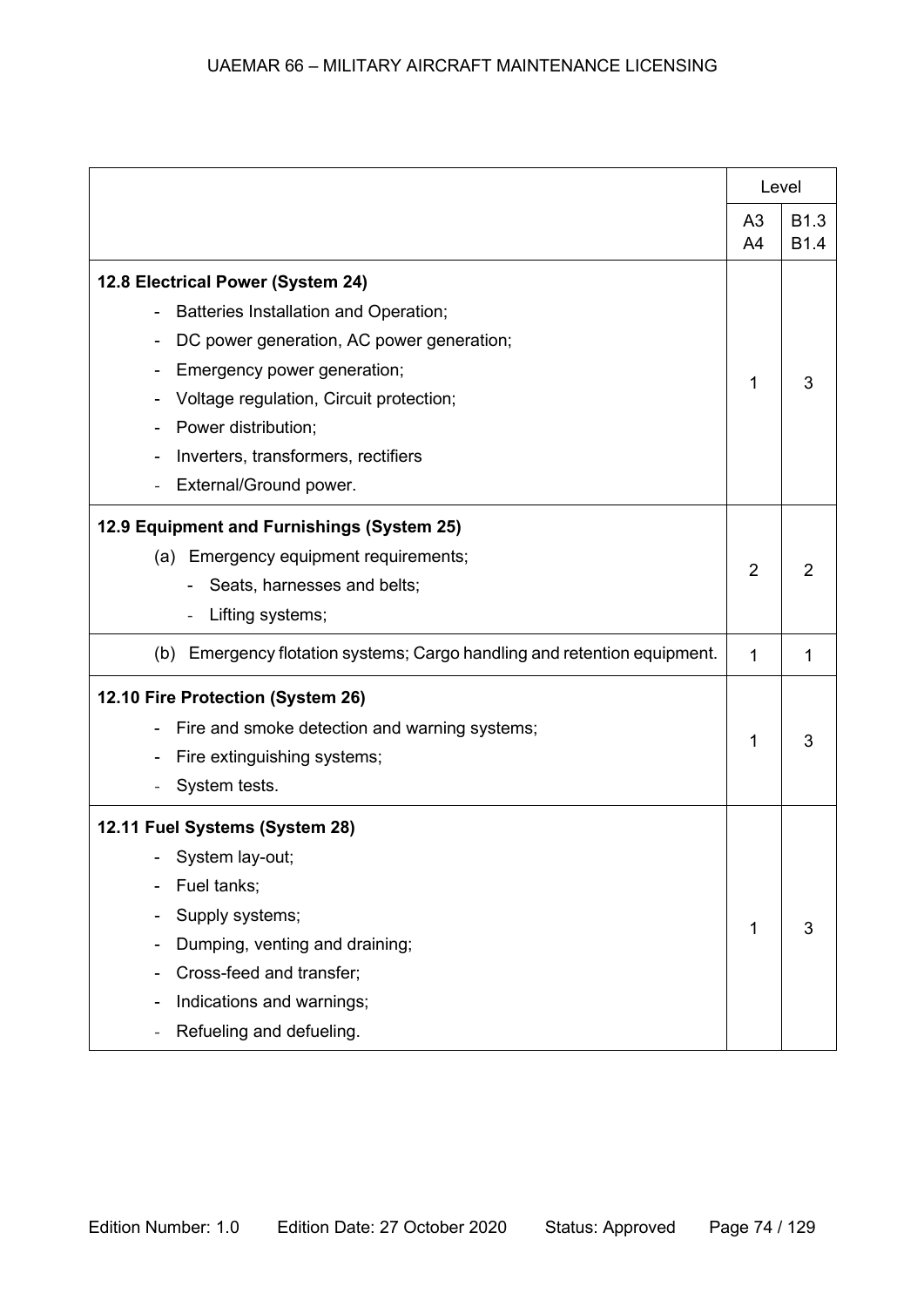|                                                                    |                | Level            |
|--------------------------------------------------------------------|----------------|------------------|
|                                                                    | A <sub>3</sub> | <b>B1.3</b>      |
|                                                                    | A4             | B <sub>1.4</sub> |
| 12.12 Hydraulic Power (System 29)                                  |                |                  |
| - System lay-out;                                                  |                |                  |
| Hydraulic fluids;                                                  |                |                  |
| Hydraulic reservoirs and accumulators;                             |                |                  |
| Pressure generation: electric, mechanical, pneumatic;              |                |                  |
| Emergency pressure generation;                                     | 1              | 3                |
| Filters;                                                           |                |                  |
| Pressure Control;                                                  |                |                  |
| Power distribution;                                                |                |                  |
| Indication and warning systems;                                    |                |                  |
| Interface with other systems.                                      |                |                  |
| 12.13 Ice and Rain Protection (System 30)                          |                |                  |
| Ice formation, classification and detection;                       |                |                  |
| Anti-icing and De-icing systems: electrical, hot air and chemical; | 1              | 3                |
| Rain repellent and removal;                                        |                |                  |
| Probe and drain heating;                                           |                |                  |
| Wiper system.                                                      |                |                  |
| 12.14 Landing Gear (System 32)                                     |                |                  |
| Construction, shock absorbing;                                     |                |                  |
| Extension and retraction systems: normal and emergency;            |                |                  |
| Indications and warning;                                           | $\overline{2}$ | 3                |
| Wheels, Tyres, brakes;                                             |                |                  |
| Steering;                                                          |                |                  |
| Air-ground sensing;                                                |                |                  |
| Skids, floats.                                                     |                |                  |
| 12.15 Lights (System 33)                                           |                |                  |
| External: navigation, landing, taxiing, ice, formation;            | $\overline{2}$ | 3                |
| Internal: cabin, cockpit, cargo, Night Vision Devices' Lighting;   |                |                  |
| Emergency.                                                         |                |                  |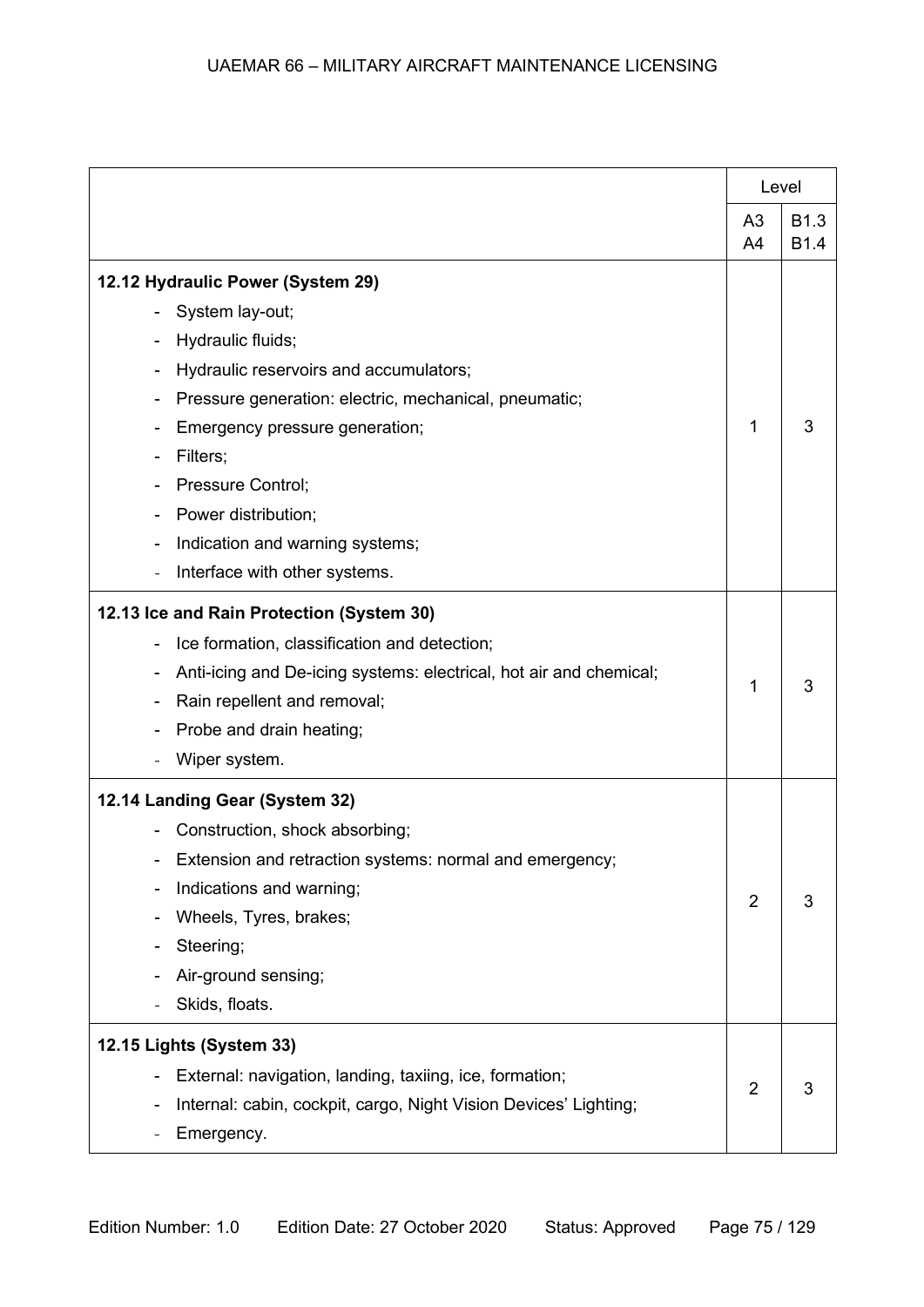|                                                                                                                                                                                                                                                                                                                                                                                                                                                                                     |                | Level          |
|-------------------------------------------------------------------------------------------------------------------------------------------------------------------------------------------------------------------------------------------------------------------------------------------------------------------------------------------------------------------------------------------------------------------------------------------------------------------------------------|----------------|----------------|
|                                                                                                                                                                                                                                                                                                                                                                                                                                                                                     | A <sub>3</sub> | <b>B1.3</b>    |
|                                                                                                                                                                                                                                                                                                                                                                                                                                                                                     | A4             | <b>B1.4</b>    |
| 12.16 Pneumatic/Vacuum (System 36)                                                                                                                                                                                                                                                                                                                                                                                                                                                  |                |                |
| - System lay-out;                                                                                                                                                                                                                                                                                                                                                                                                                                                                   |                |                |
| - Sources: engine/APU, compressors, reservoirs, ground supply;                                                                                                                                                                                                                                                                                                                                                                                                                      |                |                |
| - Pressure control;                                                                                                                                                                                                                                                                                                                                                                                                                                                                 | 1              | 3              |
| - Distribution;                                                                                                                                                                                                                                                                                                                                                                                                                                                                     |                |                |
| - Indications and warnings;                                                                                                                                                                                                                                                                                                                                                                                                                                                         |                |                |
| Interfaces with other systems.                                                                                                                                                                                                                                                                                                                                                                                                                                                      |                |                |
| 12.17 Integrated Modular Avionics (System 42)                                                                                                                                                                                                                                                                                                                                                                                                                                       |                |                |
| - Functions that may be typically integrated in the Integrated Modular<br>Avionic (IMA) modules are, among others:                                                                                                                                                                                                                                                                                                                                                                  |                |                |
| - Bleed Management, Air Pressure Control, Air Ventilation and Control,<br>Avionics and Cockpit Ventilation Control, Temperature Control, Air<br>Traffic Communication, Avionics Communication Router, Electrical Load<br>Management, Circuit Breaker Monitoring, Electrical System BITE, Fuel<br>Management, Braking Control, Steering Control, Landing Gear<br>Extension and Retraction, Tyre Pressure Indication, Oleo Pressure<br>Indication, Brake Temperature Monitoring, etc; | 1              | $\overline{2}$ |
| - Core System;                                                                                                                                                                                                                                                                                                                                                                                                                                                                      |                |                |
| Network Components.                                                                                                                                                                                                                                                                                                                                                                                                                                                                 |                |                |
| 12.18 On Board Maintenance Systems (System 45)                                                                                                                                                                                                                                                                                                                                                                                                                                      |                |                |
| Central maintenance computers;                                                                                                                                                                                                                                                                                                                                                                                                                                                      |                |                |
| Data loading system;                                                                                                                                                                                                                                                                                                                                                                                                                                                                |                |                |
| - Electronic library system;                                                                                                                                                                                                                                                                                                                                                                                                                                                        | 1              | 2              |
| Printing;                                                                                                                                                                                                                                                                                                                                                                                                                                                                           |                |                |
| Structure monitoring (damage tolerance monitoring).                                                                                                                                                                                                                                                                                                                                                                                                                                 |                |                |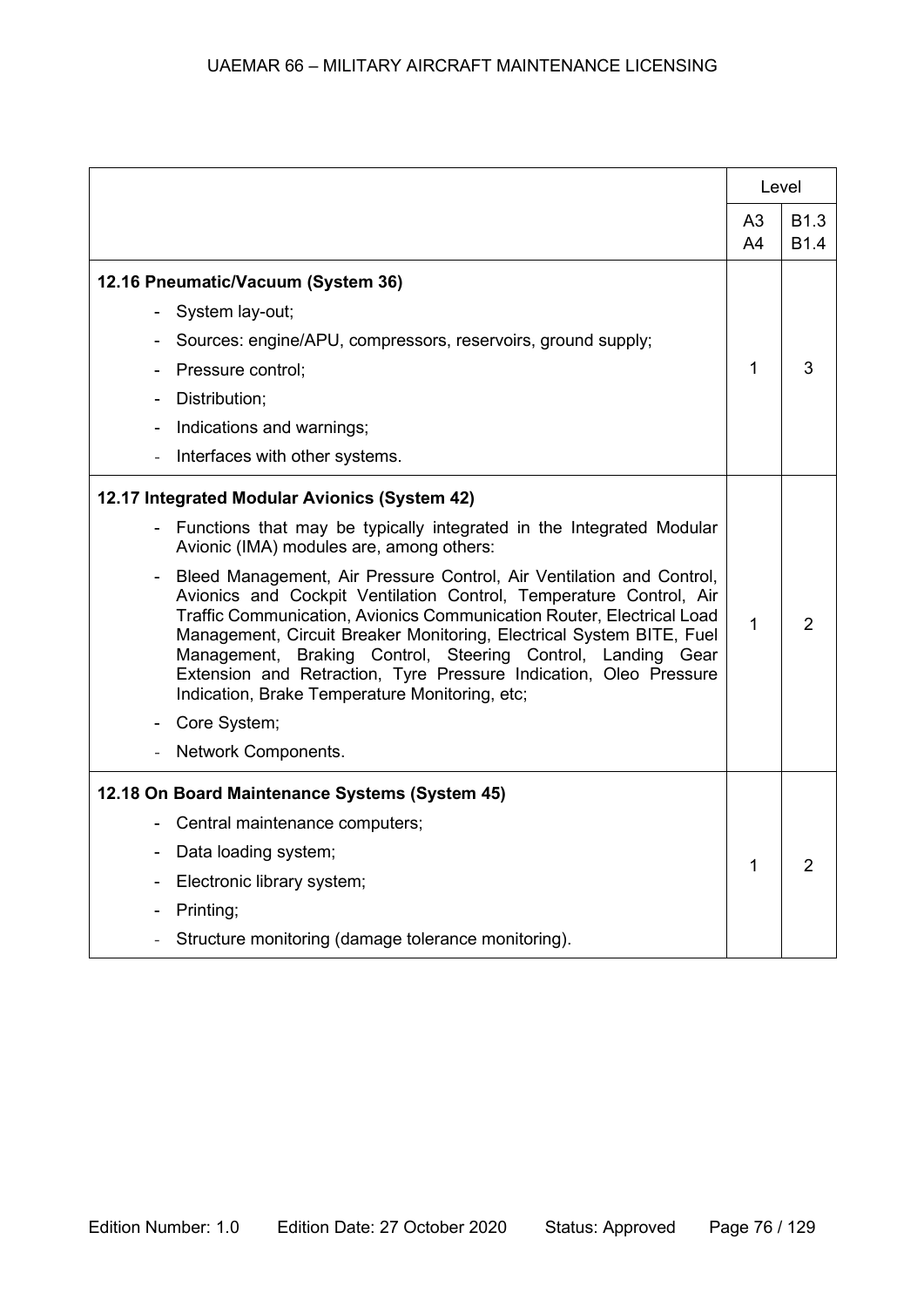|                                                                                                                                                                                                                                                                                                                                                                                                                                                                                                       | Level          |                  |
|-------------------------------------------------------------------------------------------------------------------------------------------------------------------------------------------------------------------------------------------------------------------------------------------------------------------------------------------------------------------------------------------------------------------------------------------------------------------------------------------------------|----------------|------------------|
|                                                                                                                                                                                                                                                                                                                                                                                                                                                                                                       | A <sub>3</sub> | <b>B1.3</b>      |
|                                                                                                                                                                                                                                                                                                                                                                                                                                                                                                       | A4             | B <sub>1.4</sub> |
| 12.19 Information Systems (System 46)                                                                                                                                                                                                                                                                                                                                                                                                                                                                 |                |                  |
| The units and components which furnish a means of storing, updating<br>$\blacksquare$<br>and retrieving digital information traditionally provided on paper,<br>microfilm or microfiche. Includes units that are dedicated to the<br>information storage and retrieval function such as the electronic library<br>mass storage and controller. Does not include units or components<br>installed for other uses and shared with other systems, such as flight<br>deck printer or general use display. |                |                  |
| Typical examples include Air Traffic and Information Management<br><b>Systems and Network Server Systems;</b>                                                                                                                                                                                                                                                                                                                                                                                         | 1              | 2                |
| Aircraft General Information System;<br>$\qquad \qquad \blacksquare$                                                                                                                                                                                                                                                                                                                                                                                                                                  |                |                  |
| <b>Flight Deck Information System;</b><br>$\blacksquare$                                                                                                                                                                                                                                                                                                                                                                                                                                              |                |                  |
| Maintenance Information System;<br>۰                                                                                                                                                                                                                                                                                                                                                                                                                                                                  |                |                  |
| Passenger Cabin Information System;<br>۰                                                                                                                                                                                                                                                                                                                                                                                                                                                              |                |                  |
| Miscellaneous Information System.                                                                                                                                                                                                                                                                                                                                                                                                                                                                     |                |                  |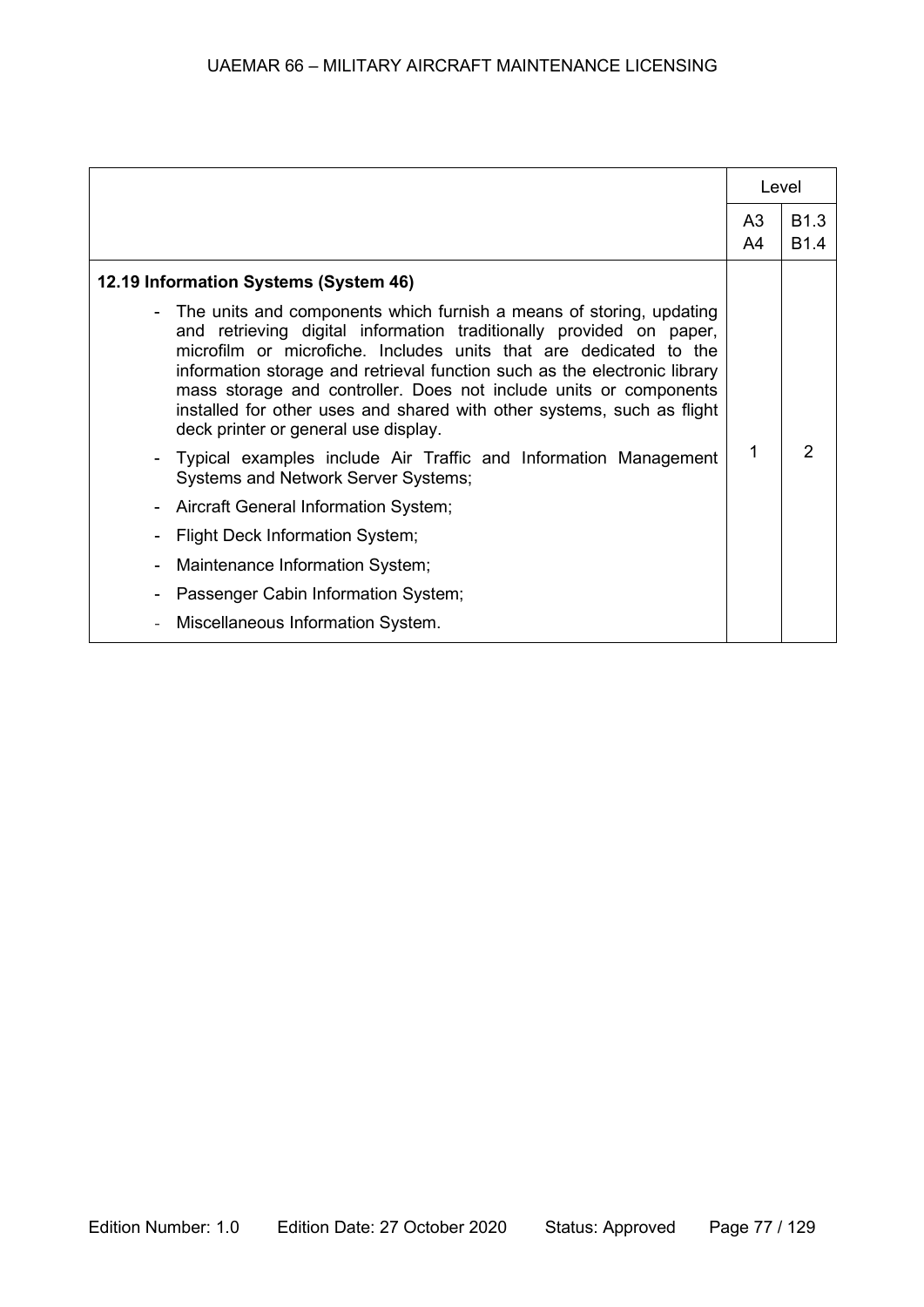|                                                                                                             | Level          |
|-------------------------------------------------------------------------------------------------------------|----------------|
|                                                                                                             | B <sub>2</sub> |
| 13.1 Theory of Flight                                                                                       |                |
| (a) Aeroplane Aerodynamics and Flight Controls                                                              |                |
| Operation and effect of:                                                                                    |                |
| roll control: ailerons and spoilers,<br>$\circ$                                                             |                |
| pitch control: elevators, stabilators, variable incidence stabilisers and<br>$\circ$<br>canards,            | 1              |
| yaw control, rudder limiters;<br>$\Omega$                                                                   |                |
| Control using elevons, ruddervators;                                                                        |                |
| High lift devices: slots, slats, flaps;                                                                     |                |
| Drag inducing devices: spoilers, lift dumpers, speed brakes;                                                |                |
| Operation and effect of trim tabs, servo tabs, control surface bias;                                        |                |
| (b) High Speed Flight                                                                                       |                |
| Speed of sound, subsonic flight, transonic flight, supersonic flight; Mach<br>number, critical Mach number; | 1              |
| (c) Rotary Wing Aerodynamics                                                                                |                |
| Terminology;                                                                                                | 1              |
| Operation and effect of cyclic, collective and anti-torque controls.                                        |                |
| 13.2 Structures - General Concepts                                                                          | 1              |
| (a) Fundamentals of structural systems;                                                                     |                |
| (b) Zonal and station identification systems;                                                               |                |
| Electrical bonding;                                                                                         | $\overline{2}$ |
| Lightning strike protection provision.                                                                      |                |

# **MODULE 13. AIRCRAFT AERODYNAMICS, STRUCTURES AND SYSTEMS**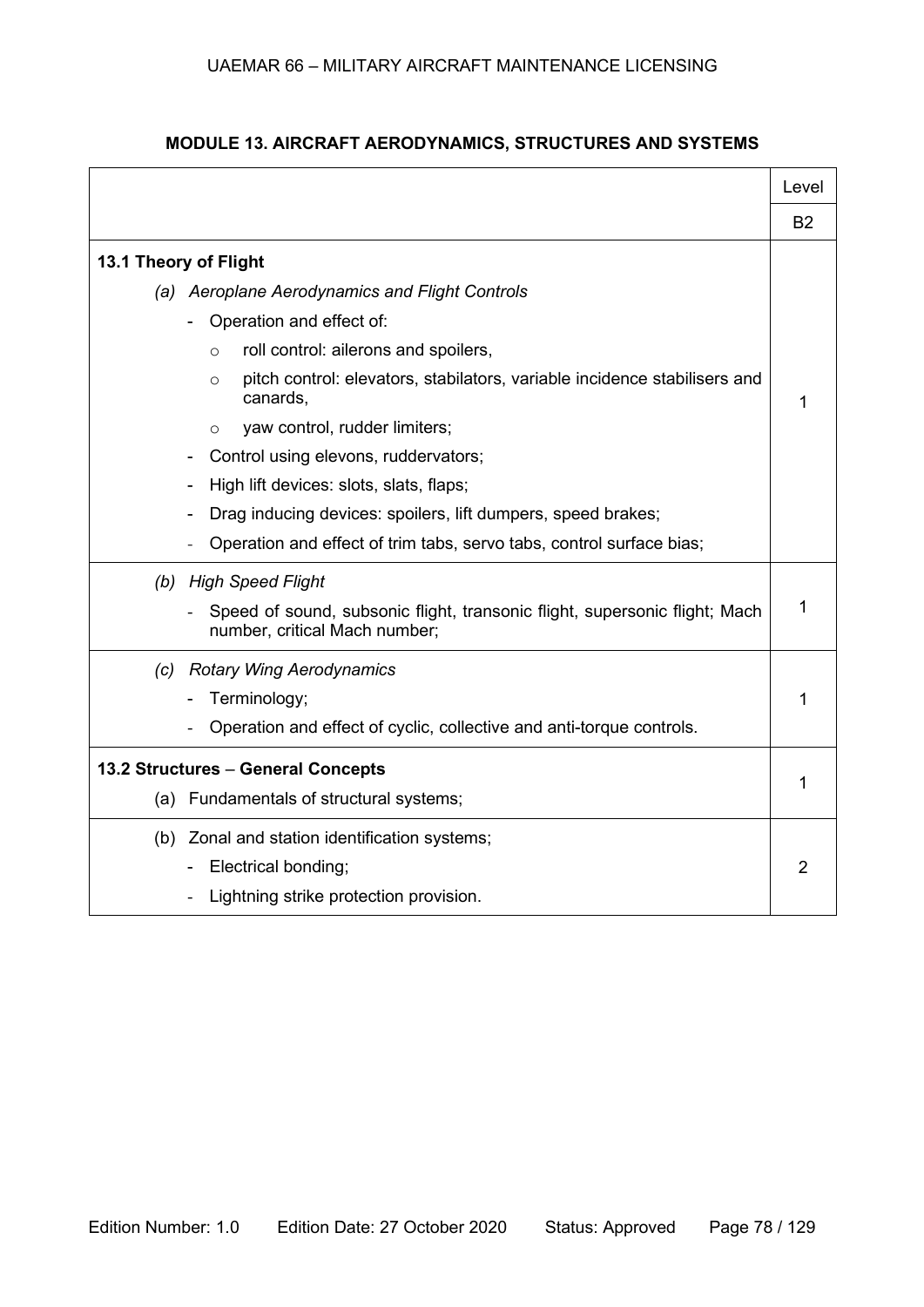|                                                                                                                                                             | Level     |
|-------------------------------------------------------------------------------------------------------------------------------------------------------------|-----------|
|                                                                                                                                                             | <b>B2</b> |
| 13.3 Autoflight (System 22)                                                                                                                                 |           |
| Fundamentals of automatic flight control including working principles and<br>$\blacksquare$<br>current terminology;                                         |           |
| Command signal processing;<br>$\blacksquare$                                                                                                                |           |
| Modes of operation: roll, pitch and yaw channels;                                                                                                           |           |
| Yaw dampers;                                                                                                                                                | 3         |
| Stability Augmentation System in helicopters;                                                                                                               |           |
| Automatic trim control;                                                                                                                                     |           |
| Autopilot navigation aids interface;                                                                                                                        |           |
| Autothrottle systems;                                                                                                                                       |           |
| Automatic Landing Systems: principles and categories, modes of operation,<br>approach, glideslope, land, go-around, system monitors and failure conditions. |           |
| 13.4 Communication/Navigation (System 23/34)                                                                                                                |           |
| (a) Fundamentals of radio wave propagation, antennas, transmission lines,<br>communication, receiver and transmitter;                                       | 3         |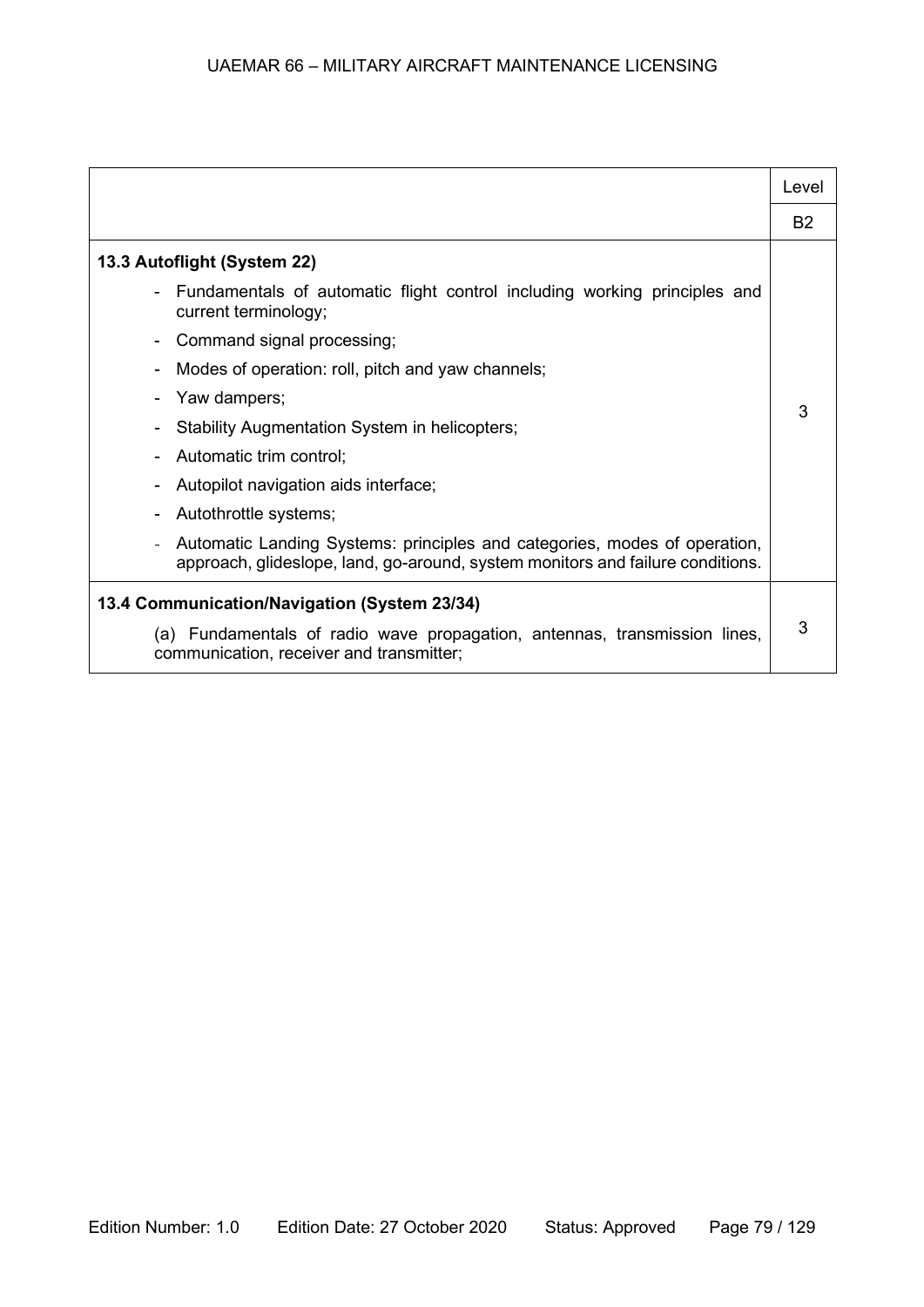|                                                                                                                                                    | Level     |
|----------------------------------------------------------------------------------------------------------------------------------------------------|-----------|
|                                                                                                                                                    | <b>B2</b> |
| (b) Working principles of following systems:                                                                                                       |           |
| Very High Frequency (VHF) communication,                                                                                                           |           |
| High Frequency (HF) communication,                                                                                                                 |           |
| Audio,                                                                                                                                             |           |
| Emergency Locator Transmitters (ELT),                                                                                                              |           |
| Cockpit Voice Recorder (CVR),                                                                                                                      |           |
| Very High Frequency omnidirectional range (VOR),                                                                                                   |           |
| Tactical air navigation system (TACAN),                                                                                                            |           |
| Automatic Direction Finding (ADF),                                                                                                                 |           |
| Instrument Landing System (ILS),                                                                                                                   |           |
| Flight Director systems, Distance Measuring Equipment (DME),                                                                                       |           |
| Doppler navigation,                                                                                                                                | 3         |
| Area navigation, RNAV systems,                                                                                                                     |           |
| Flight Management Systems(FMS),                                                                                                                    |           |
| Global Positioning System (GPS), Global Navigation Satellite Systems<br>(GNSS), GNSS Landing System (GLS), Transponder Landing System<br>$(TLS)$ , |           |
| Inertial Navigation System (INS),                                                                                                                  |           |
| Air Traffic Control transponder, secondary surveillance radar,                                                                                     |           |
| Traffic Alert and Collision Avoidance System (TCAS),                                                                                               |           |
| Weather avoidance radar,                                                                                                                           |           |
| Radio altimeter,                                                                                                                                   |           |
| Data-link communication and reporting;                                                                                                             |           |
| Microwave Landing System (MLS),                                                                                                                    |           |
| Very Low Frequency and hyperbolic navigation (VLF/Omega).                                                                                          |           |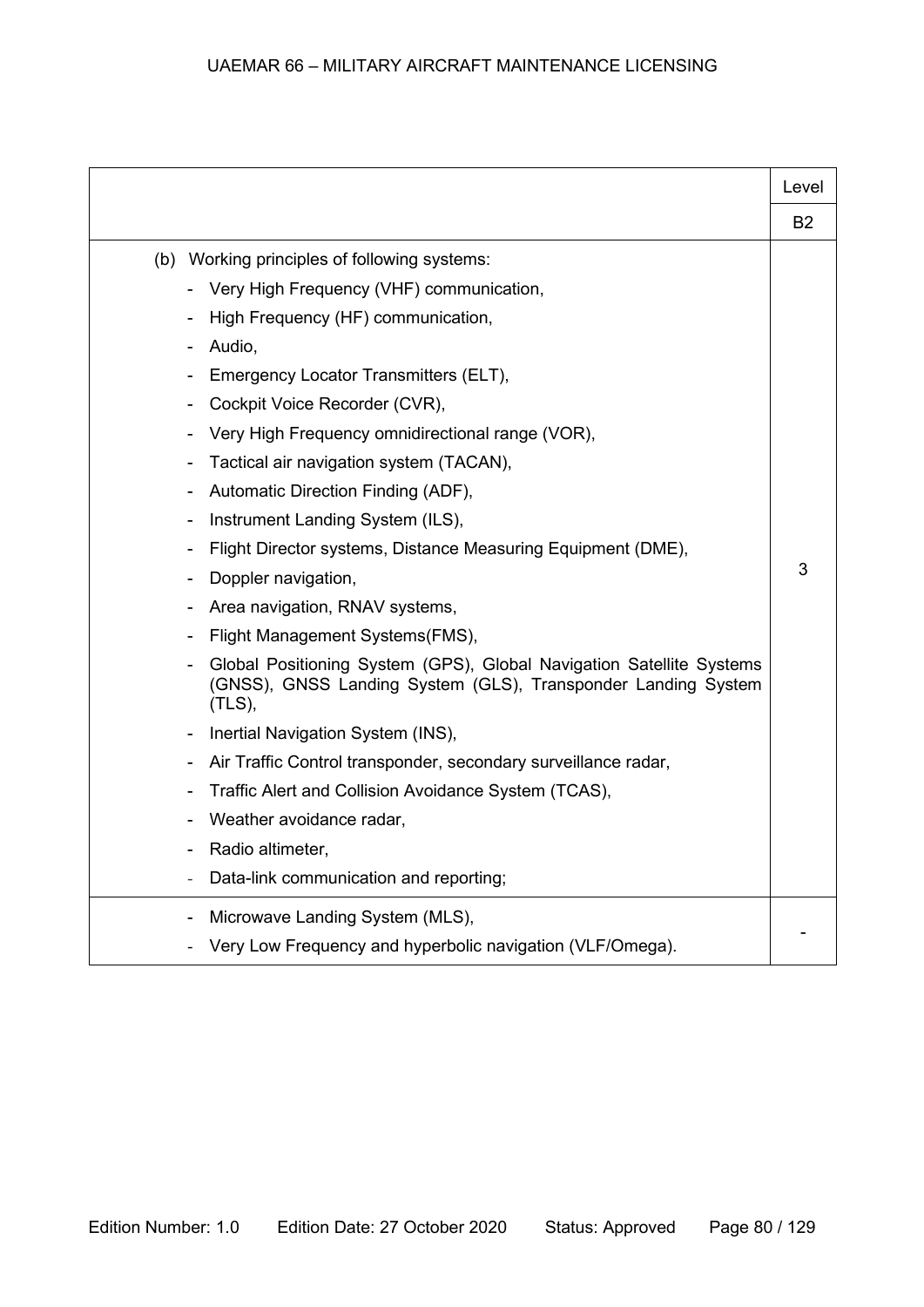|                                                                     | Level     |
|---------------------------------------------------------------------|-----------|
|                                                                     | <b>B2</b> |
| 13.5 Electrical Power (System 24)                                   |           |
| Batteries Installation and Operation;                               |           |
| DC power generation;                                                |           |
| AC power generation;                                                |           |
| Emergency power generation;                                         | 3         |
| Voltage regulation;                                                 |           |
| Power distribution;                                                 |           |
| Inverters, transformers, rectifiers;                                |           |
| Circuit protection;                                                 |           |
| External/Ground power.                                              |           |
| 13.6 Equipment and Furnishings (System 25)                          |           |
| (a) Electronic emergency equipment requirements;                    | 3         |
| (b) Cabin entertainment equipment.                                  |           |
| 13.7 Flight Controls (System 27)                                    |           |
| (a) Primary controls: aileron, elevator, rudder, spoiler;           |           |
| Trim control;                                                       |           |
| Active load control;                                                |           |
| High lift devices;                                                  | 2         |
| Lift dump, speed brakes;                                            |           |
| System operation: manual, hydraulic, pneumatic;                     |           |
| Artificial feel, Yaw damper, Mach trim, rudder limiter, gust locks; |           |
| Stall protection systems;                                           |           |
| (b) System operation: electrical, fly-by-wire.                      | 3         |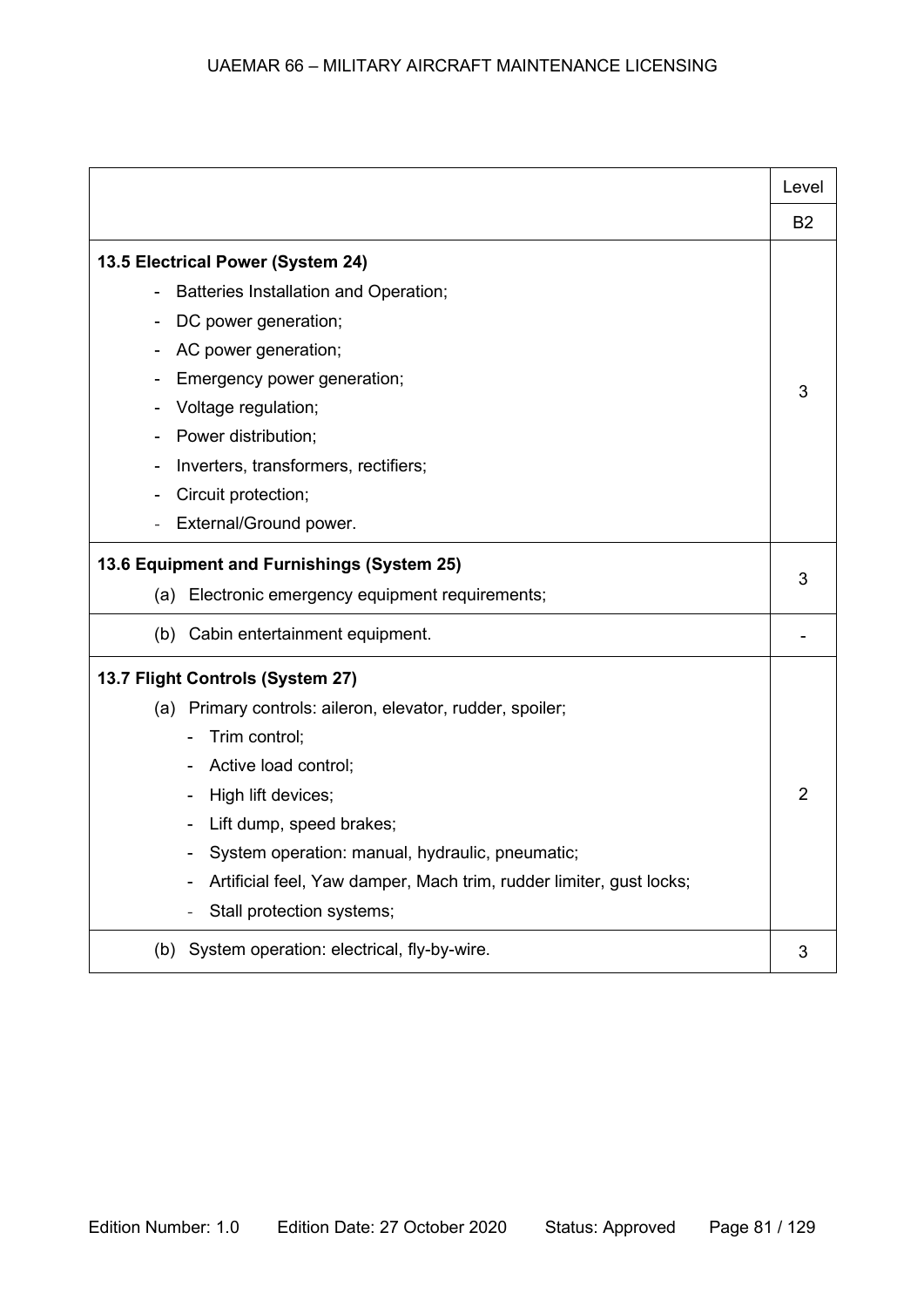|                                                                                                | Level     |
|------------------------------------------------------------------------------------------------|-----------|
|                                                                                                | <b>B2</b> |
| 13.8 Instruments (System 31)                                                                   |           |
| Classification;                                                                                |           |
| Atmosphere;                                                                                    |           |
| Terminology;                                                                                   |           |
| Pressure measuring devices and systems;                                                        |           |
| Pitot static systems;                                                                          |           |
| Altimeters;                                                                                    |           |
| Vertical speed indicators;                                                                     |           |
| Airspeed indicators;                                                                           |           |
| Machmeters;                                                                                    |           |
| Altitude reporting/alerting systems;                                                           |           |
| Air data computers;                                                                            |           |
| Instrument pneumatic systems;                                                                  |           |
| Direct reading pressure and temperature gauges;                                                |           |
| Temperature indicating systems;                                                                | 3         |
| Fuel quantity indicating systems;                                                              |           |
| Gyroscopic principles;                                                                         |           |
| Artificial horizons;                                                                           |           |
| Slip indicators;                                                                               |           |
| Directional gyros;                                                                             |           |
| Ground Proximity Warning Systems/Terrain Awareness Warning Systems;                            |           |
| Compass systems;                                                                               |           |
| <b>Flight Data Recording systems;</b>                                                          |           |
| Electronic Flight Instrument Systems;                                                          |           |
| Instrument warning systems including master warning systems and centralised<br>warning panels; |           |
| Stall warning systems and angle of attack indicating systems;                                  |           |
| Vibration measurement and indication;                                                          |           |
| Glass cockpit.                                                                                 |           |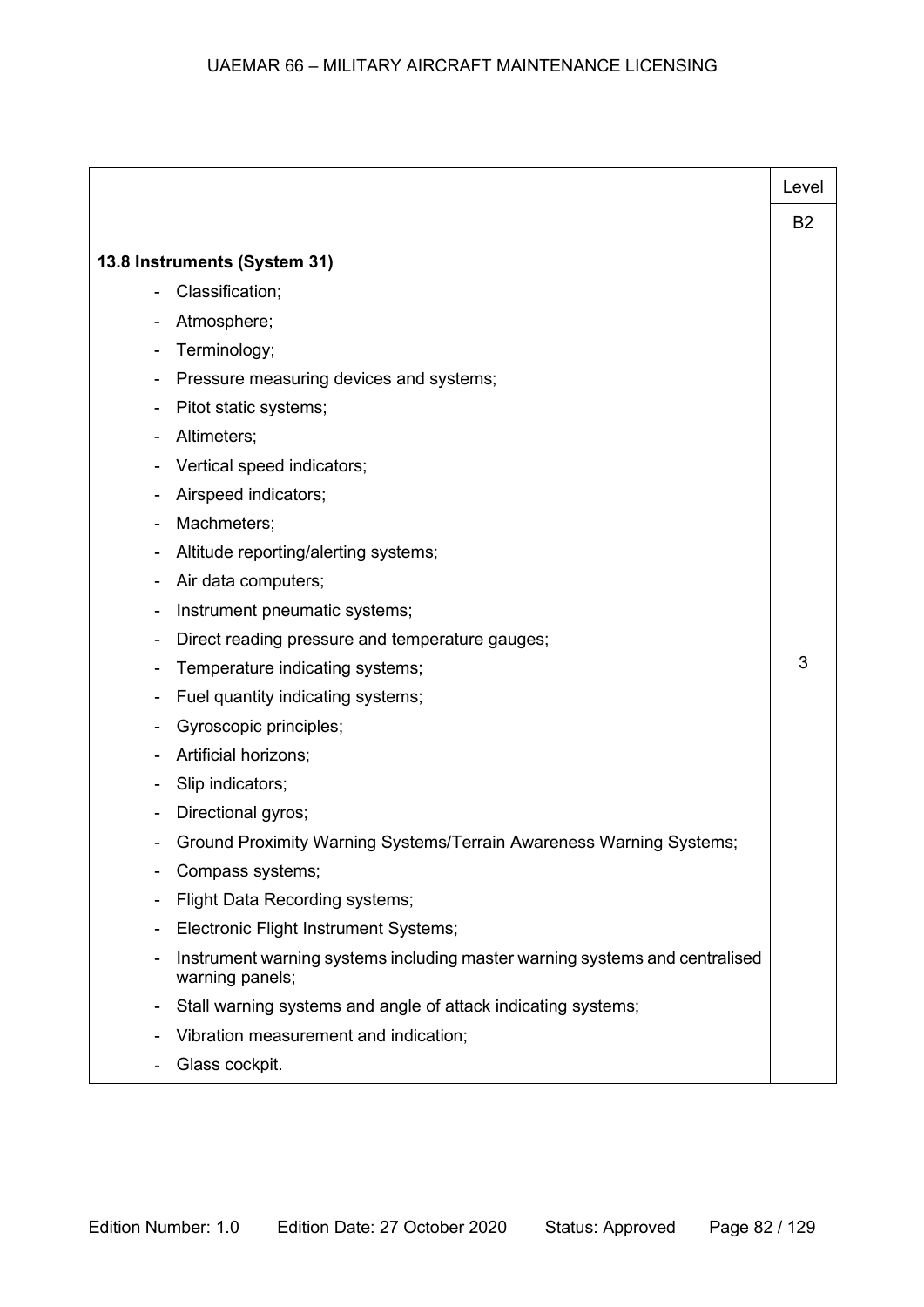|                                                                                                                                                                      | Level          |
|----------------------------------------------------------------------------------------------------------------------------------------------------------------------|----------------|
|                                                                                                                                                                      | <b>B2</b>      |
| 13.9 Lights (System 33)<br>External: navigation, landing, taxiing, ice, formation;<br>Internal: cabin, cockpit, cargo, Night Vision Devices' Lighting;<br>Emergency. | 3              |
| 13.10 On Board Maintenance Systems (System 45)                                                                                                                       |                |
| Central maintenance computers;<br>Data loading system;<br>Electronic library system;<br>Printing;<br>Structure monitoring (damage tolerance monitoring).             | 3              |
| 13.11 Air Conditioning and Cabin Pressurisation (System 21)<br>13.11.1. Air supply<br>Sources of air supply including engine bleed, APU and ground cart;             | $\overline{2}$ |
| 13.11.2. Air Conditioning<br>Distribution systems;                                                                                                                   | 1              |
| Air conditioning systems;                                                                                                                                            | $\overline{2}$ |
| Air cycle and vapour cycle machines;<br>Flow, temperature and humidity control system;                                                                               | 3              |
| 13.11.3. Pressurisation<br>Pressurisation systems;<br>Control and indication including control and safety valves;<br>Cabin pressure controllers;                     | 3              |
| Canopy seal and anti-g system;                                                                                                                                       | 1              |
| 13.11.4. Safety and warning devices<br>Protection and warning devices.                                                                                               | 3              |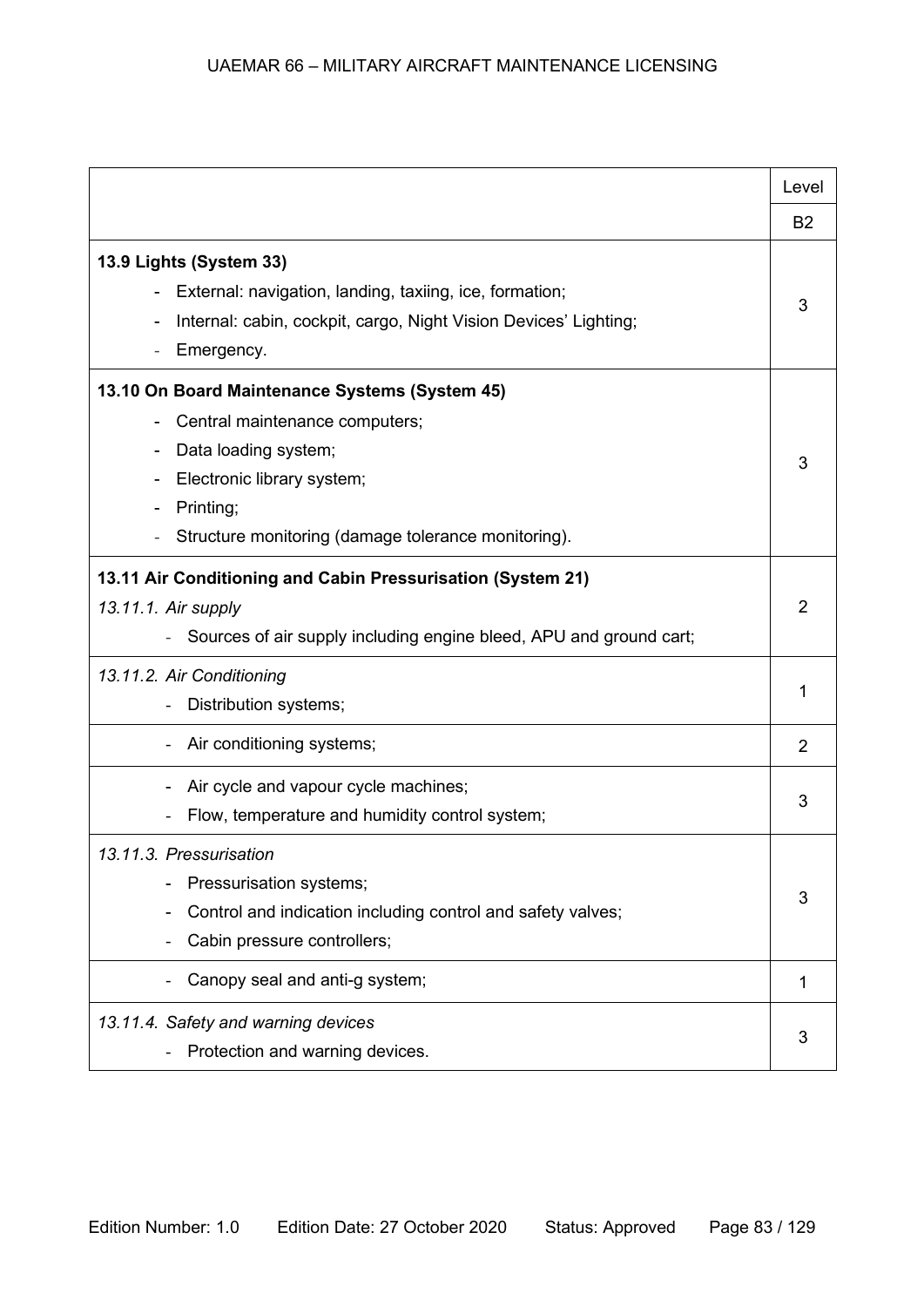|     |                                                         | Level          |
|-----|---------------------------------------------------------|----------------|
|     |                                                         | <b>B2</b>      |
|     | 13.12 Fire Protection (System 26)                       |                |
| (a) | Fire and smoke detection and warning systems;           |                |
|     | Fire extinguishing systems;                             | 3              |
|     | System tests;                                           |                |
|     | (b) Portable fire extinguisher.                         | 1              |
|     | 13.13 Fuel Systems (System 28)                          |                |
|     | (a) System lay-out;                                     |                |
|     | Fuel tanks;                                             | 1              |
|     | Supply systems;                                         |                |
|     | Dumping, venting and draining;                          |                |
|     | (b) Cross-feed and transfer;                            |                |
|     | Refueling and defueling including AAR;                  | $\overline{2}$ |
| (c) | Longitudinal balance fuel systems;                      |                |
|     | Indications and warnings.                               | 3              |
|     | 13.14 Hydraulic Power (System 29)                       |                |
|     | (a) System lay-out;                                     |                |
|     | Hydraulic fluids;                                       | 1              |
|     | Hydraulic reservoirs and accumulators;                  |                |
|     | Filters;                                                |                |
|     | Power distribution;                                     |                |
|     | (b) Pressure control;                                   |                |
|     | Pressure generation: electrical, mechanical, pneumatic; |                |
|     | Emergency pressure generation;                          | 3              |
|     | Indication and warning systems;                         |                |
|     | Interface with other systems.                           |                |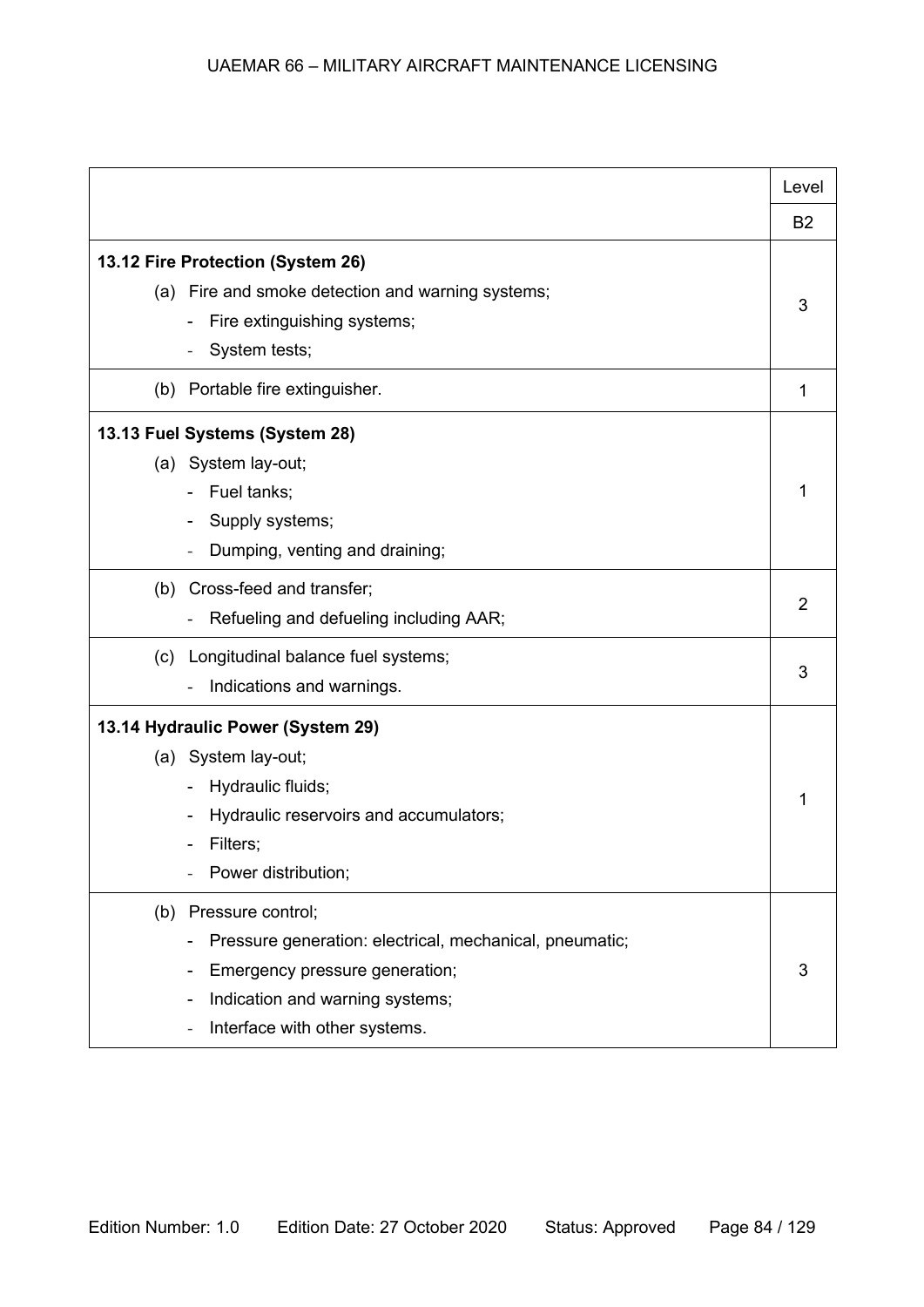|                                                                    | Level          |
|--------------------------------------------------------------------|----------------|
|                                                                    | <b>B2</b>      |
| 13.15 Ice and Rain Protection (System 30)                          |                |
| (a) Rain repellent;                                                | 1              |
| Wiper Systems;                                                     |                |
| Ice formation, classification and detection;<br>(b)                | $\overline{2}$ |
| Anti-icing systems: electrical, hot air and chemical;              |                |
| De-icing systems: electrical, hot air, pneumatic, chemical;<br>(c) |                |
| Probe and drain heating.                                           | 3              |
| 13.16 Landing Gear (System 32)                                     |                |
| (a) Construction, shock absorbing;                                 | 1              |
| Tyres;                                                             |                |
| (b) Extension and retraction systems: normal and emergency;        |                |
| Indications and warnings;                                          |                |
| Wheels, brakes, antiskid and autobraking;                          | 3              |
| Steering;                                                          |                |
| Air-ground sensing.                                                |                |
| 13.17 Oxygen (System 35)                                           |                |
| System lay-out: cockpit, cabin;                                    |                |
| Sources, storage, charging and distribution;                       | 3              |
| Supply regulation;                                                 |                |
| Indications and warnings.                                          |                |
| 13.18 Pneumatic/Vacuum (System 36)                                 | 1              |
| Distribution;<br>(a)                                               |                |
| (b) System lay-out;                                                | 2              |
| Sources: engine/APU, compressors, reservoirs, ground supply;       |                |
| (c) Pressure control;                                              |                |
| Indications and warnings;                                          | 3              |
| Interfaces with other systems.                                     |                |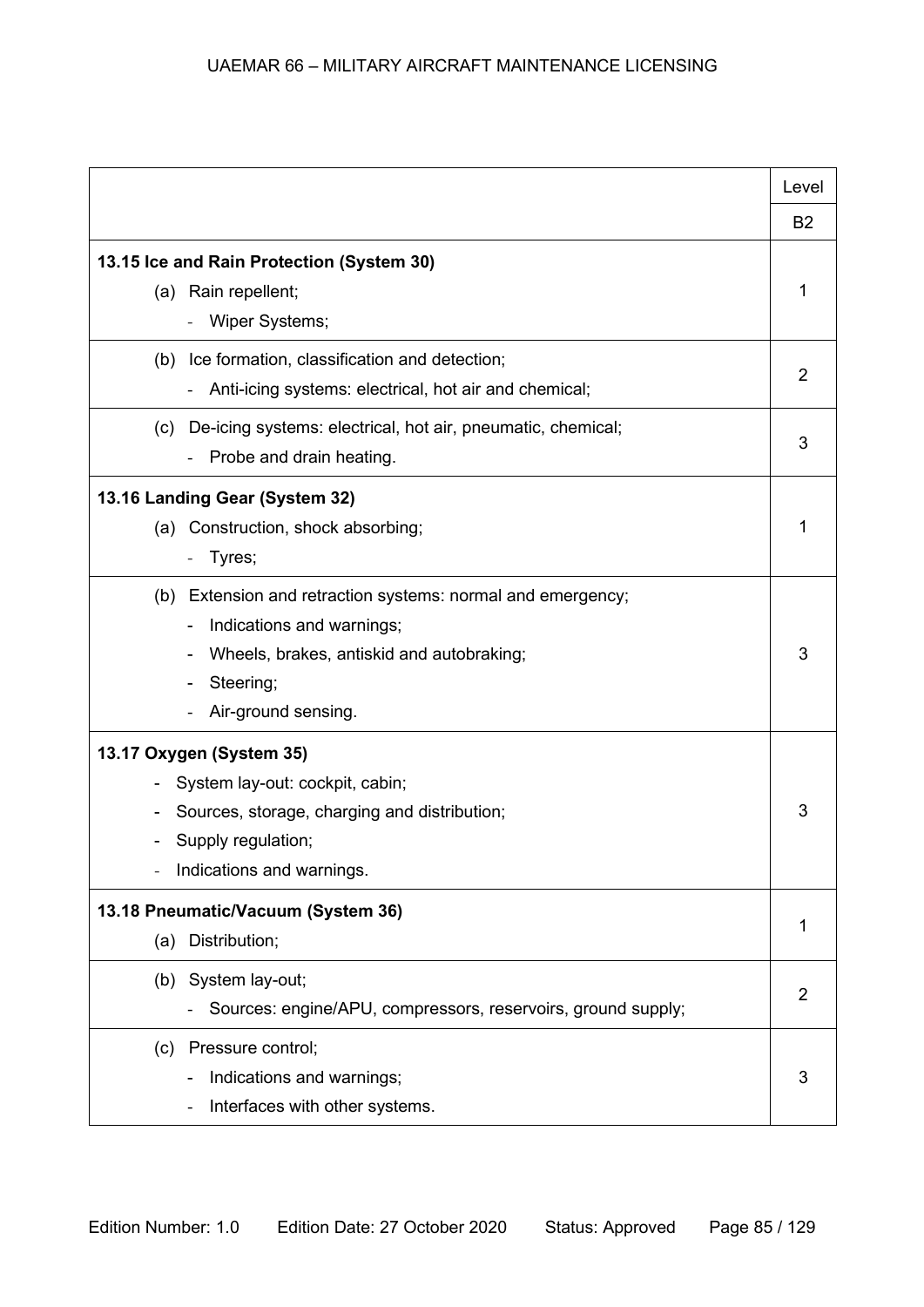|                                                                                                                                                                                                                                                                                                                                                                                                                                                                                                           | Level     |
|-----------------------------------------------------------------------------------------------------------------------------------------------------------------------------------------------------------------------------------------------------------------------------------------------------------------------------------------------------------------------------------------------------------------------------------------------------------------------------------------------------------|-----------|
|                                                                                                                                                                                                                                                                                                                                                                                                                                                                                                           | <b>B2</b> |
| 13.19 Water/Waste (System 38)<br>Water system lay-out, supply, distribution, servicing and draining;<br>Toilet system lay-out, flushing and servicing.<br>$\overline{\phantom{a}}$                                                                                                                                                                                                                                                                                                                        |           |
| 13.20 Integrated Modular Avionics (System 42)                                                                                                                                                                                                                                                                                                                                                                                                                                                             |           |
| - Functions that may be typically integrated in the Integrated Modular Avionic<br>(IMA) modules are, among others:                                                                                                                                                                                                                                                                                                                                                                                        |           |
| Bleed Management, Air Pressure Control, Air Ventilation and Control, Avionics<br>Cockpit Ventilation Control, Temperature Control,<br>Air<br>and<br>Traffic<br>Communication<br>Communication,<br>Avionics<br>Router.<br>Electrical<br>Load<br>Management, Circuit Breaker Monitoring, Electrical System BITE, Fuel<br>Management, Braking Control, Steering Control, Landing Gear Extension and<br>Retraction, Tyre Pressure Indication, Oleo Pressure Indication, Brake<br>Temperature Monitoring, etc; | 3         |
| - Core System;                                                                                                                                                                                                                                                                                                                                                                                                                                                                                            |           |
| Network Components.                                                                                                                                                                                                                                                                                                                                                                                                                                                                                       |           |
| 13.21 Cabin Systems (System 44)                                                                                                                                                                                                                                                                                                                                                                                                                                                                           |           |
| The units and components which provide a means of communication within<br>the aircraft (Cabin Intercommunication Data System) and between the aircraft<br>cabin and ground stations (Cabin Network Service). Includes voice, data<br>transmissions.                                                                                                                                                                                                                                                       |           |
| The Cabin Intercommunication Data System provides an interface between<br>cockpit/cabin crew and cabin systems. These systems support data exchange<br>of the different related LRU's and they are typically operated via Crew Panels.                                                                                                                                                                                                                                                                    | 3         |
| The Cabin Network Service typically consists of a server, typically interfacing<br>with, among others, the Data/Radio Communication System;                                                                                                                                                                                                                                                                                                                                                               |           |
| The Cabin Network Service may host functions such as access to pre-<br>departure/departure reports;                                                                                                                                                                                                                                                                                                                                                                                                       |           |
| <b>External Communication System;</b>                                                                                                                                                                                                                                                                                                                                                                                                                                                                     |           |
| Cabin Monitoring System;                                                                                                                                                                                                                                                                                                                                                                                                                                                                                  |           |
| Miscellaneous Cabin System.                                                                                                                                                                                                                                                                                                                                                                                                                                                                               |           |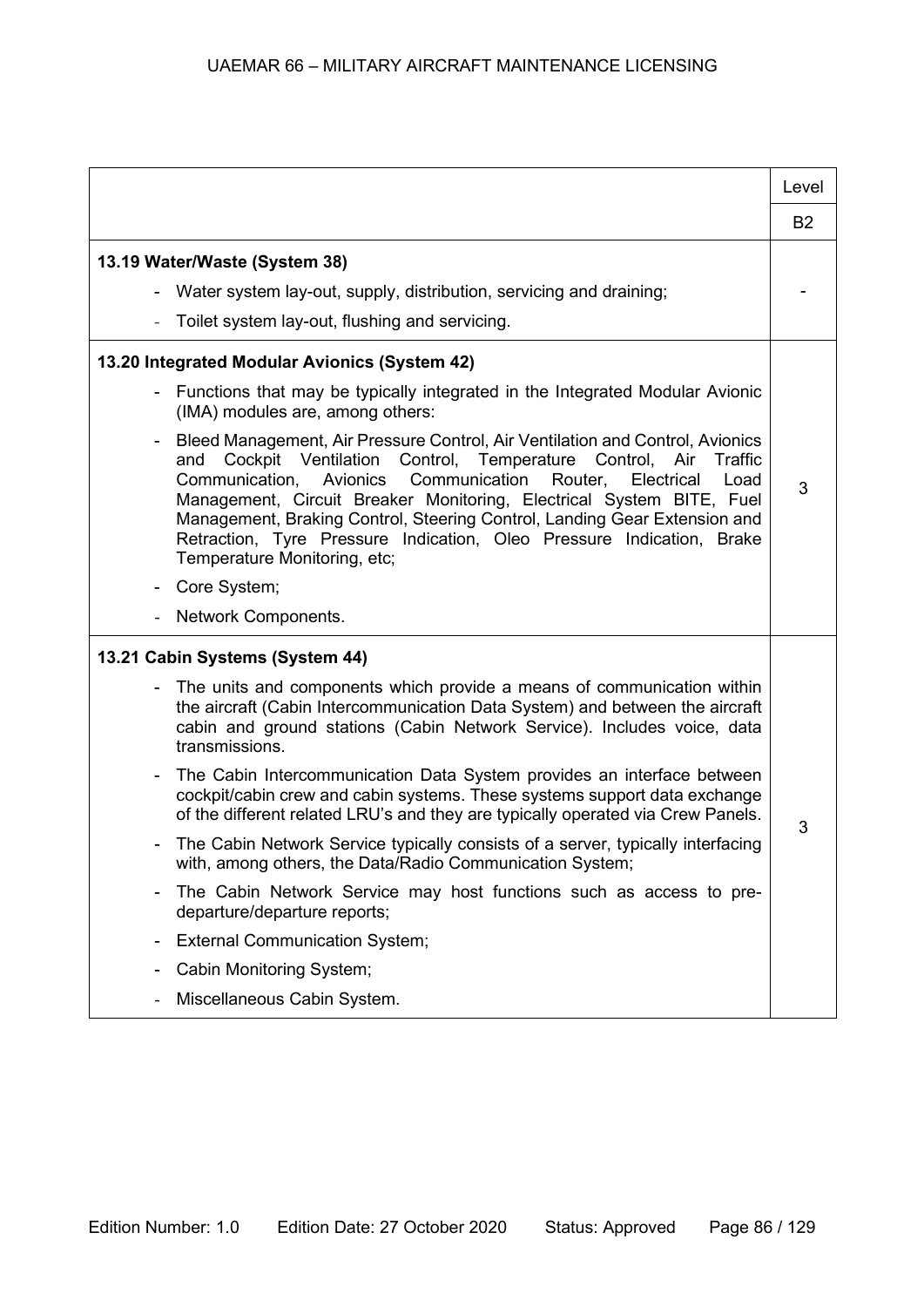|                                                                                                                                                                                                                                                                                                                                                                                                                                                                                    | Level          |
|------------------------------------------------------------------------------------------------------------------------------------------------------------------------------------------------------------------------------------------------------------------------------------------------------------------------------------------------------------------------------------------------------------------------------------------------------------------------------------|----------------|
|                                                                                                                                                                                                                                                                                                                                                                                                                                                                                    | B <sub>2</sub> |
| 13.22 Information Systems (System 46)                                                                                                                                                                                                                                                                                                                                                                                                                                              |                |
| - The units and components which furnish a means of storing, updating and<br>retrieving digital information traditionally provided on paper, microfilm or<br>microfiche. Includes units that are dedicated to the information storage and<br>retrieval function such as the electronic library mass storage and controller.<br>Does not include units or components installed for other uses and shared with<br>other systems, such as flight deck printer or general use display. |                |
| Typical examples include Air Traffic and Information Management Systems<br>۰<br>and Network Server Systems;                                                                                                                                                                                                                                                                                                                                                                        | 3              |
| Aircraft General Information System;<br>٠                                                                                                                                                                                                                                                                                                                                                                                                                                          |                |
| Flight Deck Information System;                                                                                                                                                                                                                                                                                                                                                                                                                                                    |                |
| Maintenance Information System;<br>-                                                                                                                                                                                                                                                                                                                                                                                                                                               |                |
| Passenger Cabin Information System;<br>۰                                                                                                                                                                                                                                                                                                                                                                                                                                           |                |
| Miscellaneous Information System.                                                                                                                                                                                                                                                                                                                                                                                                                                                  |                |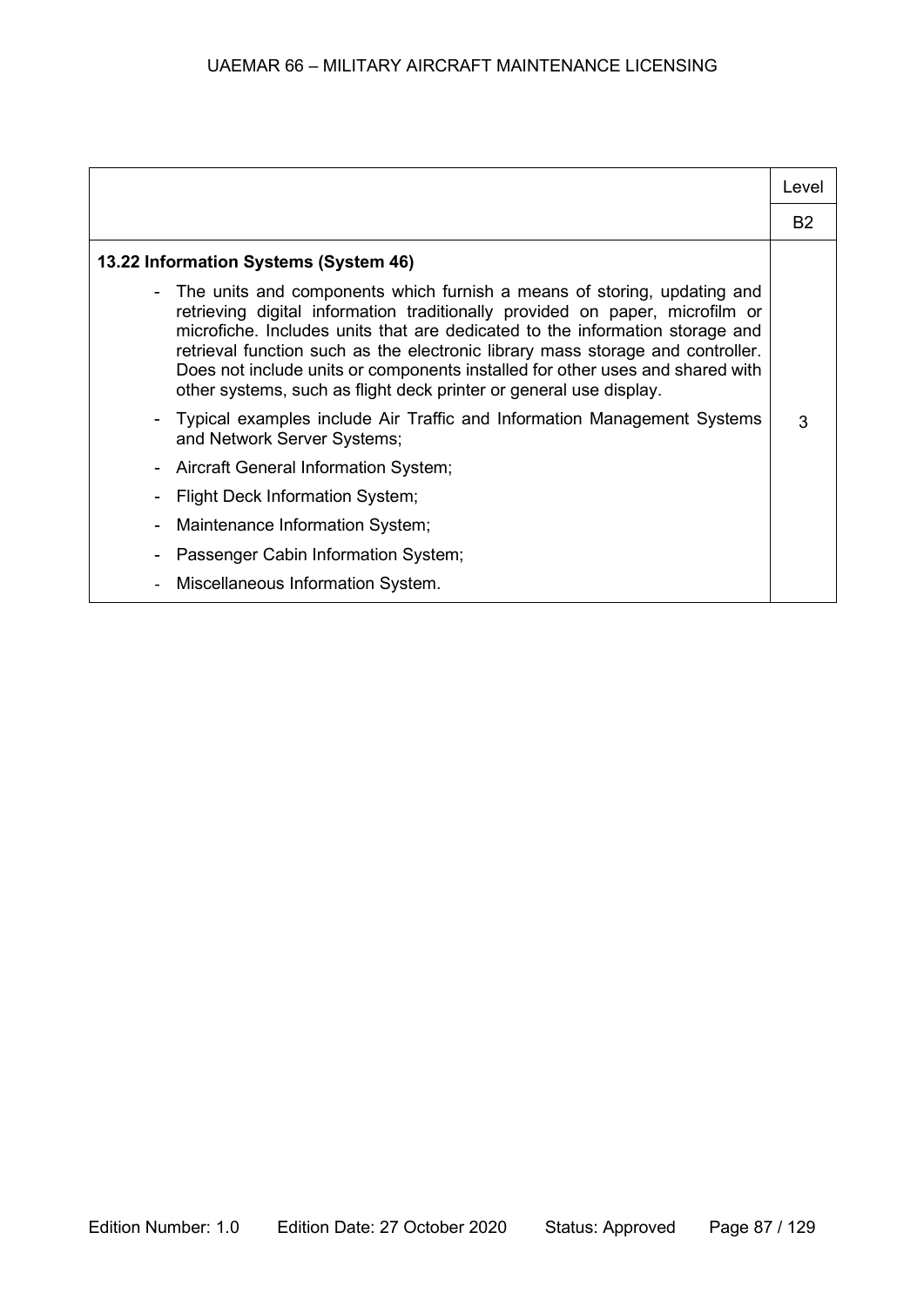|  | <b>MODULE 14. PROPULSION</b> |
|--|------------------------------|
|--|------------------------------|

|                                                                                                                                        | Level          |
|----------------------------------------------------------------------------------------------------------------------------------------|----------------|
|                                                                                                                                        | <b>B2</b>      |
| <b>14.1 Turbine Engines</b>                                                                                                            |                |
| (a) Constructional arrangement and operation of turbojet, turbofan, turboshaft<br>and turbopropeller engines;                          | 1              |
| (b) Operation of engine control and fuel metering systems including Full<br>Authority Digital Engine (or Electronics) Control (FADEC); | $\overline{2}$ |
| <b>14.2 Engine Indicating Systems</b>                                                                                                  |                |
| Exhaust gas temperature/Interstage turbine temperature systems;                                                                        |                |
| Engine speed;                                                                                                                          |                |
| Engine Thrust Indication: Engine Pressure Ratio, engine turbine discharge<br>pressure or jet pipe pressure systems;                    |                |
| Oil pressure and temperature;                                                                                                          | 2              |
| Fuel pressure, temperature and flow;                                                                                                   |                |
| Manifold pressure;                                                                                                                     |                |
| Engine torque;                                                                                                                         |                |
| Propeller speed.                                                                                                                       |                |
| <b>14.3 Starting and Ignition Systems</b>                                                                                              |                |
| Operation of engine start systems and components;                                                                                      | $\mathcal{P}$  |
| Ignition systems and components;                                                                                                       |                |
| Maintenance safety requirements.                                                                                                       |                |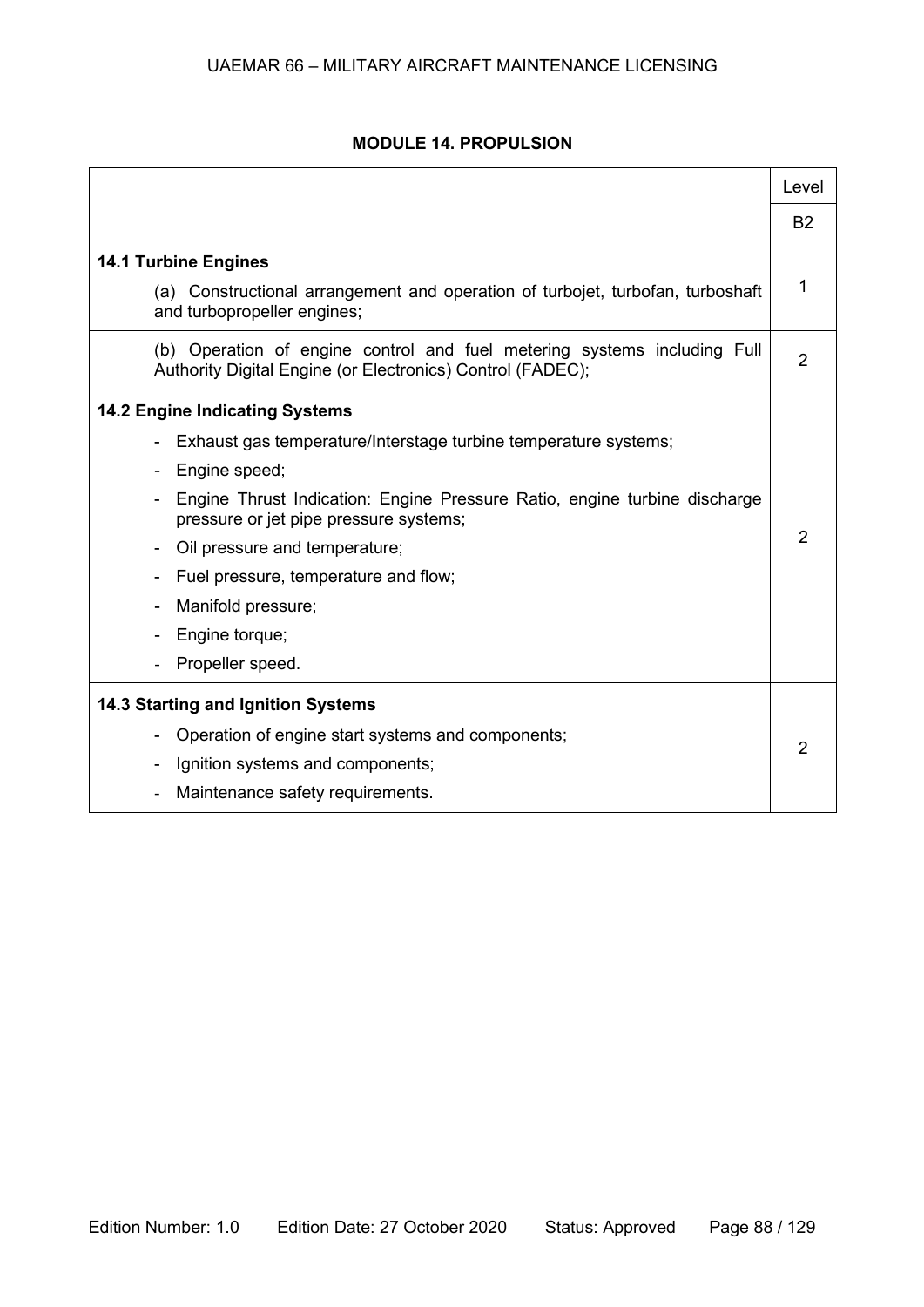|                                                                                                                                                                           | Level          |                  |
|---------------------------------------------------------------------------------------------------------------------------------------------------------------------------|----------------|------------------|
|                                                                                                                                                                           | A1             | <b>B1.1</b>      |
|                                                                                                                                                                           | A <sub>3</sub> | B <sub>1.3</sub> |
| <b>15.1 Fundamentals</b>                                                                                                                                                  |                |                  |
| Potential energy, kinetic energy, Newton's laws of motion, Brayton cycle;                                                                                                 |                |                  |
| The relationship between force, work, power, energy, velocity,<br>acceleration;                                                                                           | 1              | 2                |
| Constructional arrangement and operation of turbojet, turbofan,<br>turboshaft, turboprop.                                                                                 |                |                  |
| <b>15.2 Engine Performance</b>                                                                                                                                            |                |                  |
| - Gross thrust, net thrust, choked nozzle thrust, thrust distribution,<br>resultant thrust, thrust horsepower, equivalent shaft horsepower, specific<br>fuel consumption; |                |                  |
| Engine efficiencies;                                                                                                                                                      |                | 2                |
| By-pass ratio and engine pressure ratio;                                                                                                                                  |                |                  |
| Pressure, temperature and velocity of the gas flow;                                                                                                                       |                |                  |
| Engine ratings, static thrust, influence of speed, altitude and hot climate,<br>flat rating, limitations.                                                                 |                |                  |
| <b>15.3 Inlet</b>                                                                                                                                                         |                |                  |
| Compressor inlet ducts;                                                                                                                                                   | $\overline{2}$ | 2                |
| Effects of various inlet configurations;                                                                                                                                  |                |                  |
| Ice protection.                                                                                                                                                           |                |                  |
| <b>15.4 Compressors</b>                                                                                                                                                   |                |                  |
| - Axial and centrifugal types;                                                                                                                                            |                |                  |
| Constructional features and operating principles and applications;                                                                                                        |                |                  |
| Fan balancing;                                                                                                                                                            | 1              | 2                |
| Operation: Causes and effects of compressor stall and surge;                                                                                                              |                |                  |
| Methods of air flow control: bleed valves, variable inlet guide vanes,<br>variable stator vanes, rotating stator blades;                                                  |                |                  |
| Compressor ratio.                                                                                                                                                         |                |                  |

# **MODULE 15. GAS TURBINE ENGINE**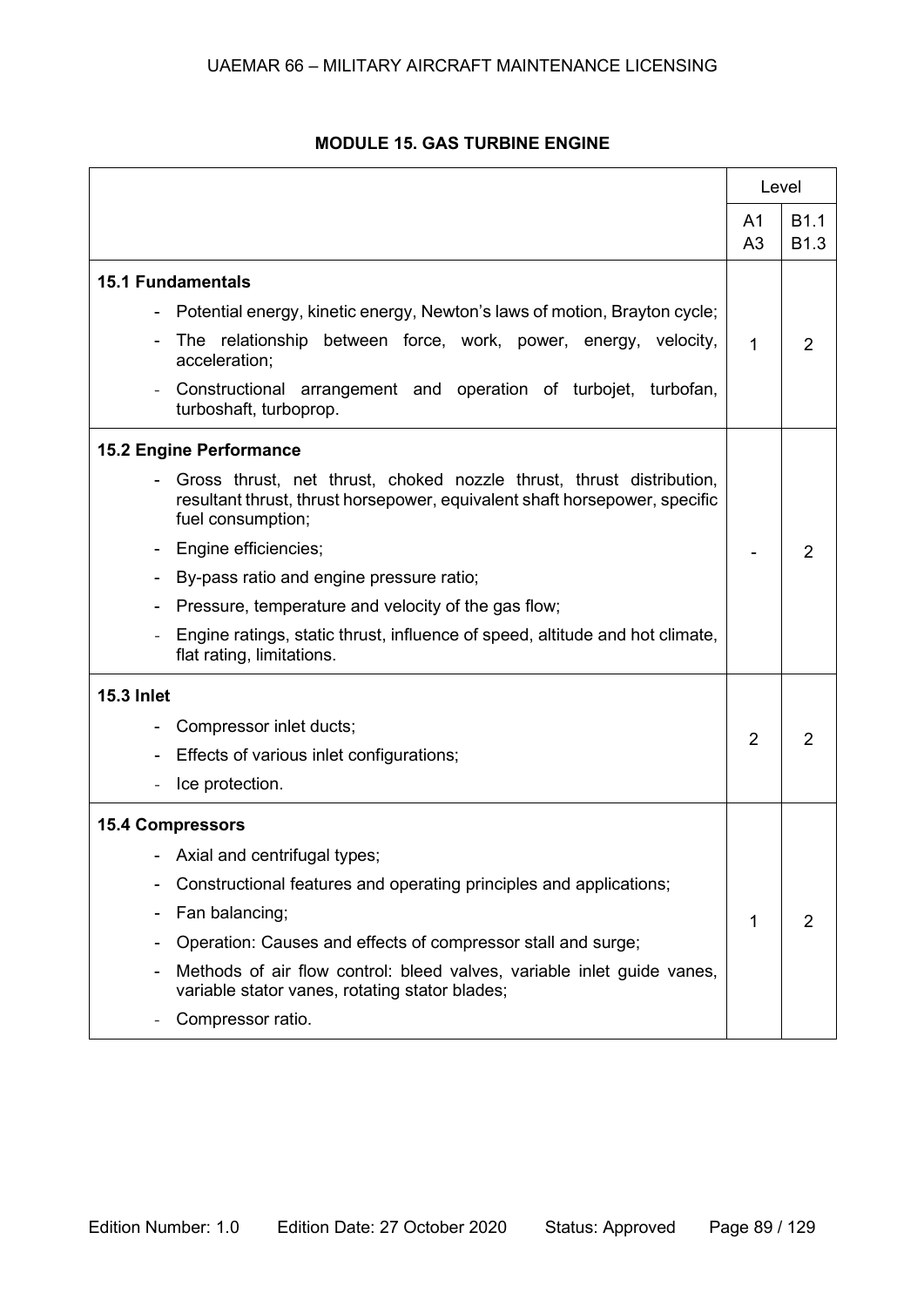|                                                                                                                                                                                             | Level                            |                                 |
|---------------------------------------------------------------------------------------------------------------------------------------------------------------------------------------------|----------------------------------|---------------------------------|
|                                                                                                                                                                                             | A <sub>1</sub><br>A <sub>3</sub> | <b>B1.1</b><br>B <sub>1.3</sub> |
| <b>15.5 Combustion Section</b><br>Constructional features and principles of operation.                                                                                                      | 1                                | 2                               |
| <b>15.6 Turbine Section</b>                                                                                                                                                                 |                                  |                                 |
| Operation and characteristics of different turbine blade types;<br>- Blade to disk attachment;<br>Nozzle guide vanes;<br>Causes and effects of turbine blade stress and creep.              | $\overline{2}$                   | 2                               |
| 15.7 Exhaust<br>Constructional features and principles of operation;<br>Convergent, divergent and variable area nozzles;<br>Engine noise reduction;<br>Thrust reversers.                    | 1                                | 2                               |
| <b>15.8 Bearings and Seals</b><br>Constructional features and principles of operation.                                                                                                      | 1                                | 2                               |
| <b>15.9 Lubricants and Fuels</b><br>Properties and specifications;<br>Fuel additives;<br>Safety precautions.                                                                                | 1                                | 2                               |
| <b>15.10 Lubrication Systems</b><br>System operation/lay-out and components.                                                                                                                | 1                                | $\overline{2}$                  |
| 15.11 Fuel Systems<br>Operation of engine control and fuel metering systems including Full<br>Authority Digital Engine (or Electronics) Control (FADEC);<br>Systems lay-out and components. | 1                                | 2                               |
| 15.12 Air Systems<br>Operation of engine air distribution and anti-ice control systems, including<br>internal cooling, sealing and external air services.                                   | 1                                | 2                               |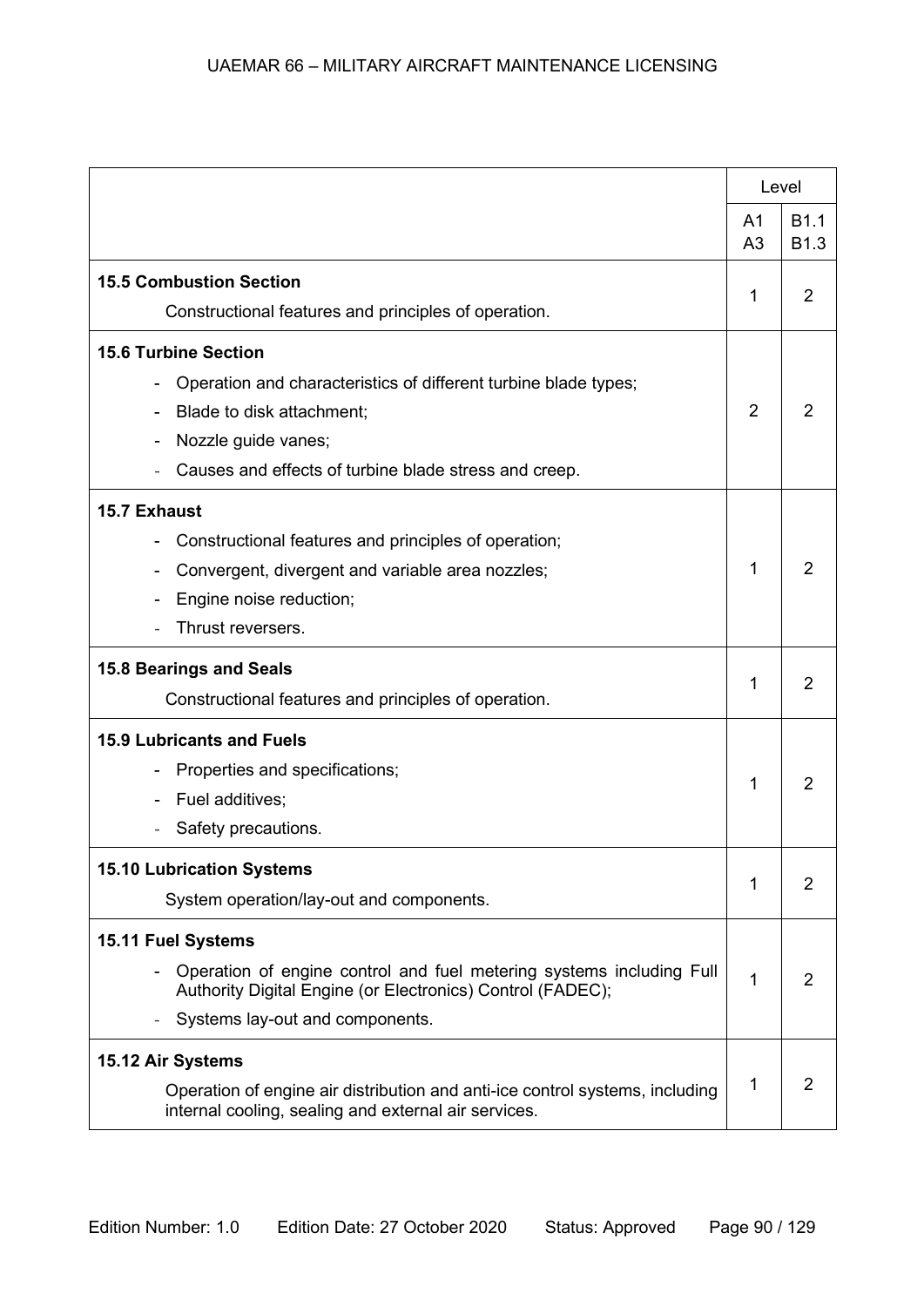|                                                                                                                     | Level                            |                                 |
|---------------------------------------------------------------------------------------------------------------------|----------------------------------|---------------------------------|
|                                                                                                                     | A <sub>1</sub><br>A <sub>3</sub> | <b>B1.1</b><br>B <sub>1.3</sub> |
| 15.13 Starting and Ignition Systems                                                                                 |                                  |                                 |
| Operation of engine start systems and components;                                                                   | 1                                | 2                               |
| Ignition systems and components;                                                                                    |                                  |                                 |
| Maintenance safety requirements.                                                                                    |                                  |                                 |
| <b>15.14 Engine Indication Systems</b>                                                                              |                                  |                                 |
| Exhaust Gas Temperature/Interstage Turbine Temperature;                                                             |                                  |                                 |
| Engine Thrust Indication: Engine Pressure Ratio, engine turbine<br>discharge pressure or jet pipe pressure systems; |                                  |                                 |
| Oil pressure and temperature;                                                                                       |                                  |                                 |
| Fuel pressure and flow;                                                                                             | 1                                | $\mathcal{P}$                   |
| Engine speed;                                                                                                       |                                  |                                 |
| Vibration measurement and indication;                                                                               |                                  |                                 |
| Torque;                                                                                                             |                                  |                                 |
| Power.                                                                                                              |                                  |                                 |
| <b>15.15 Power Augmentation Systems</b>                                                                             |                                  |                                 |
| Operation and applications;                                                                                         | 1                                |                                 |
| Water injection, water methanol;                                                                                    |                                  |                                 |
| Afterburner systems.                                                                                                |                                  |                                 |
| 15.16 Turbo-prop Engines                                                                                            |                                  |                                 |
| Gas coupled/free turbine and gear coupled turbines;                                                                 |                                  |                                 |
| Reduction gears;                                                                                                    | 1                                | 2                               |
| Integrated engine and propeller controls;                                                                           |                                  |                                 |
| Overspeed safety devices.                                                                                           |                                  |                                 |
| 15.17 Turbo-shaft Engines                                                                                           |                                  |                                 |
| Arrangements, drive systems, reduction gearing, couplings, control<br>systems.                                      | 1                                | 2                               |
| <b>15.18 Auxiliary Power Units (APUs)</b>                                                                           |                                  |                                 |
| Purpose, operation, protective systems.                                                                             | 1                                | $\overline{2}$                  |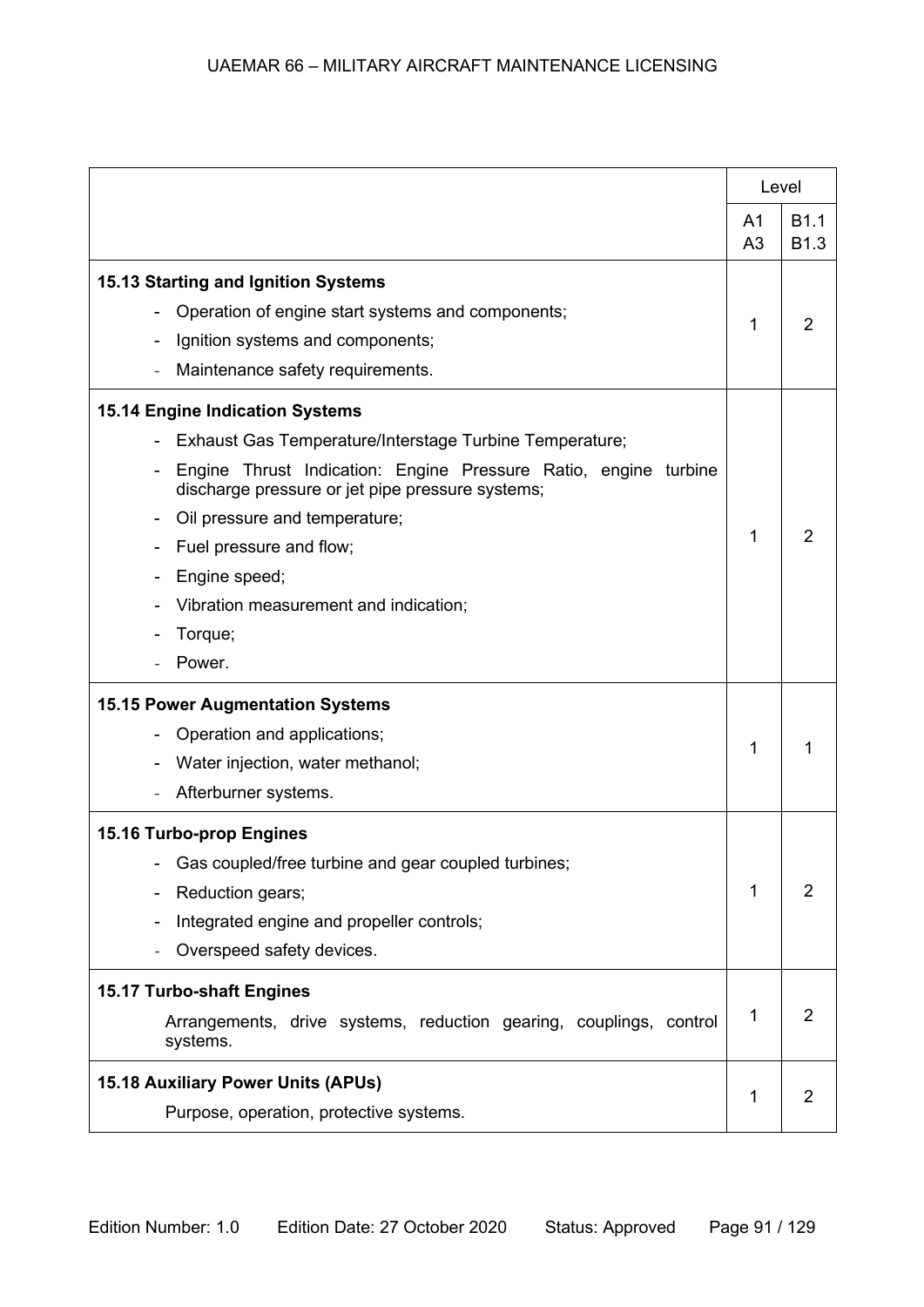|                                                                                                                                                                                                         | Level                |                            |
|---------------------------------------------------------------------------------------------------------------------------------------------------------------------------------------------------------|----------------------|----------------------------|
|                                                                                                                                                                                                         | A1<br>A <sub>3</sub> | <b>B1.1</b><br><b>B1.3</b> |
| <b>15.19 Powerplant Installation</b>                                                                                                                                                                    |                      |                            |
| Configuration of firewalls, cowlings, acoustic panels, engine mounts anti-<br>vibration mounts, hoses, pipes, feeders, connectors, wiring looms, control<br>cables and rods, lifting points and drains. | 1                    | $\mathcal{P}$              |
| <b>15.20 Fire Protection Systems</b>                                                                                                                                                                    | 1                    | 2                          |
| Operation of detection and extinguishing systems                                                                                                                                                        |                      |                            |
| 15.21 Engine Monitoring and Ground Operation                                                                                                                                                            |                      |                            |
| Procedures for starting and ground run-up;                                                                                                                                                              |                      |                            |
| Interpretation of engine power output and parameters;                                                                                                                                                   |                      |                            |
| Trend (including oil analysis, vibration and boroscope) monitoring;                                                                                                                                     | 1                    | 3                          |
| Inspection of engine and components to criteria, tolerances and data<br>specified by engine manufacturer;                                                                                               |                      |                            |
| Compressor washing/cleaning;                                                                                                                                                                            |                      |                            |
| Foreign Object Damage.                                                                                                                                                                                  |                      |                            |
| 15.22 Engine Storage and Preservation                                                                                                                                                                   |                      | 2                          |
| Preservation and depreservation for the engine and accessories/systems.                                                                                                                                 |                      |                            |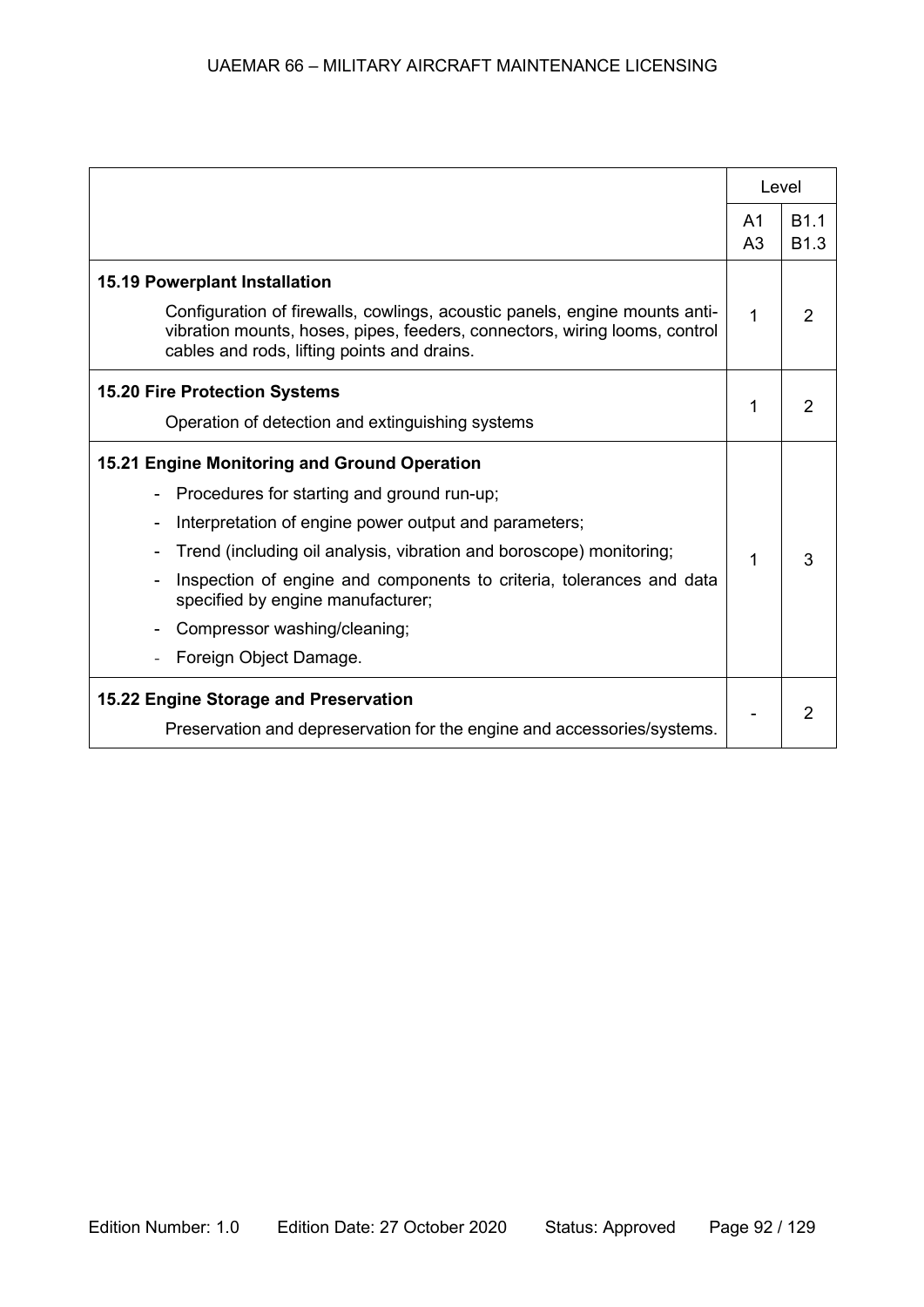| <b>MODULE 16. PISTON ENGINE</b> |  |
|---------------------------------|--|
|---------------------------------|--|

|                                                                                                                                    | Level          |                  |
|------------------------------------------------------------------------------------------------------------------------------------|----------------|------------------|
|                                                                                                                                    | A <sub>2</sub> | B <sub>1.2</sub> |
|                                                                                                                                    | A <sub>4</sub> | <b>B1.4</b>      |
| <b>16.1 Fundamentals</b>                                                                                                           |                |                  |
| Mechanical, thermal and volumetric efficiencies;                                                                                   |                |                  |
| Operating principles - 2 stroke, 4 stroke, Otto and Diesel;                                                                        | 1              | 2                |
| Piston displacement and compression ratio;                                                                                         |                |                  |
| Engine configuration and firing order.                                                                                             |                |                  |
| <b>16.2 Engine Performance</b>                                                                                                     |                |                  |
| Power calculation and measurement;                                                                                                 | 1              | 2                |
| Factors affecting engine power;                                                                                                    |                |                  |
| Mixtures/leaning, pre-ignition.                                                                                                    |                |                  |
| <b>16.3 Engine Construction</b>                                                                                                    |                |                  |
| Crank case, crank shaft, cam shafts, sumps;                                                                                        |                |                  |
| Accessory gearbox;                                                                                                                 |                |                  |
| Cylinder and piston assemblies;                                                                                                    | 1              | 2                |
| Connecting rods, inlet and exhaust manifolds;                                                                                      |                |                  |
| Valve mechanisms;                                                                                                                  |                |                  |
| Propeller reduction gearboxes.                                                                                                     |                |                  |
| <b>16.3 Engine Construction</b>                                                                                                    |                |                  |
| 16.4.1 Carburettors                                                                                                                | 1              | 2                |
| Types, construction and principles of operation;                                                                                   |                |                  |
| Icing and heating.                                                                                                                 |                |                  |
| 16.4.2 Fuel injection systems                                                                                                      | 1              | 2                |
| Types, construction and principles of operation.                                                                                   |                |                  |
| 16.4.3 Electronic engine control                                                                                                   |                |                  |
| Operation of engine control and fuel metering systems including Full<br>Authority Digital Engine (or Electronics) Control (FADEC); | 1              | $\overline{2}$   |
| Systems lay-out and components.                                                                                                    |                |                  |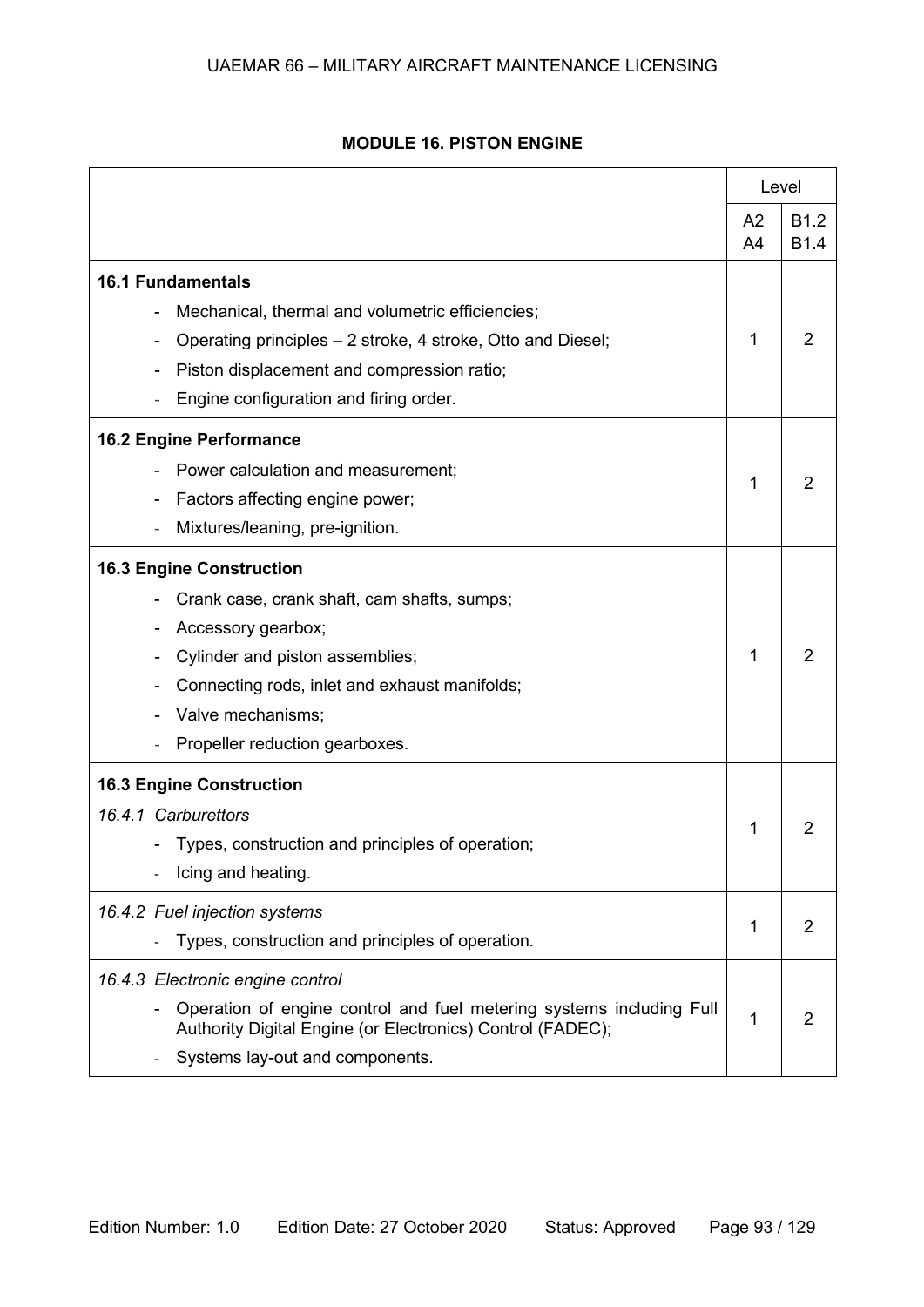|                                                                                      | Level       |                                 |
|--------------------------------------------------------------------------------------|-------------|---------------------------------|
|                                                                                      | A2<br>A4    | B <sub>1.2</sub><br><b>B1.4</b> |
| <b>16.5 Starting and Ignition Systems</b>                                            |             |                                 |
| Starting systems, pre-heat systems;                                                  |             |                                 |
| Magneto types, construction and principles of operation;                             | 1           | 2                               |
| Ignition harnesses, spark plugs;                                                     |             |                                 |
| Low and high tension systems.                                                        |             |                                 |
| 16.6 Induction, Exhaust and Cooling Systems                                          |             |                                 |
| Construction and operation of: induction systems including alternate air<br>systems; | 1           | 2                               |
| Exhaust systems, engine cooling systems - air and liquid.                            |             |                                 |
| 16.7 Supercharging/Turbocharging                                                     |             |                                 |
| Principles and purpose of supercharging and its effects on engine<br>parameters;     |             |                                 |
| Construction and operation of supercharging/turbocharging systems;                   | 1           | 2                               |
| System terminology;                                                                  |             |                                 |
| Control systems;                                                                     |             |                                 |
| System protection.                                                                   |             |                                 |
| <b>16.8 Lubricants and Fuels</b>                                                     |             |                                 |
| Properties and specifications;                                                       |             |                                 |
| Fuel additives;                                                                      | 1           | 2                               |
| Safety precautions.                                                                  |             |                                 |
| <b>16.9 Lubrication Systems</b>                                                      |             |                                 |
| System operation/lay-out and components.                                             | $\mathbf 1$ | 2                               |
| <b>16.10 Engine Indication Systems</b>                                               |             |                                 |
| Engine speed;                                                                        |             |                                 |
| Cylinder head temperature;                                                           |             |                                 |
| Coolant temperature;                                                                 |             |                                 |
| Oil pressure and temperature;                                                        | 1           | 2                               |
| <b>Exhaust Gas Temperature;</b>                                                      |             |                                 |
| Fuel pressure and flow;                                                              |             |                                 |
| Manifold pressure.                                                                   |             |                                 |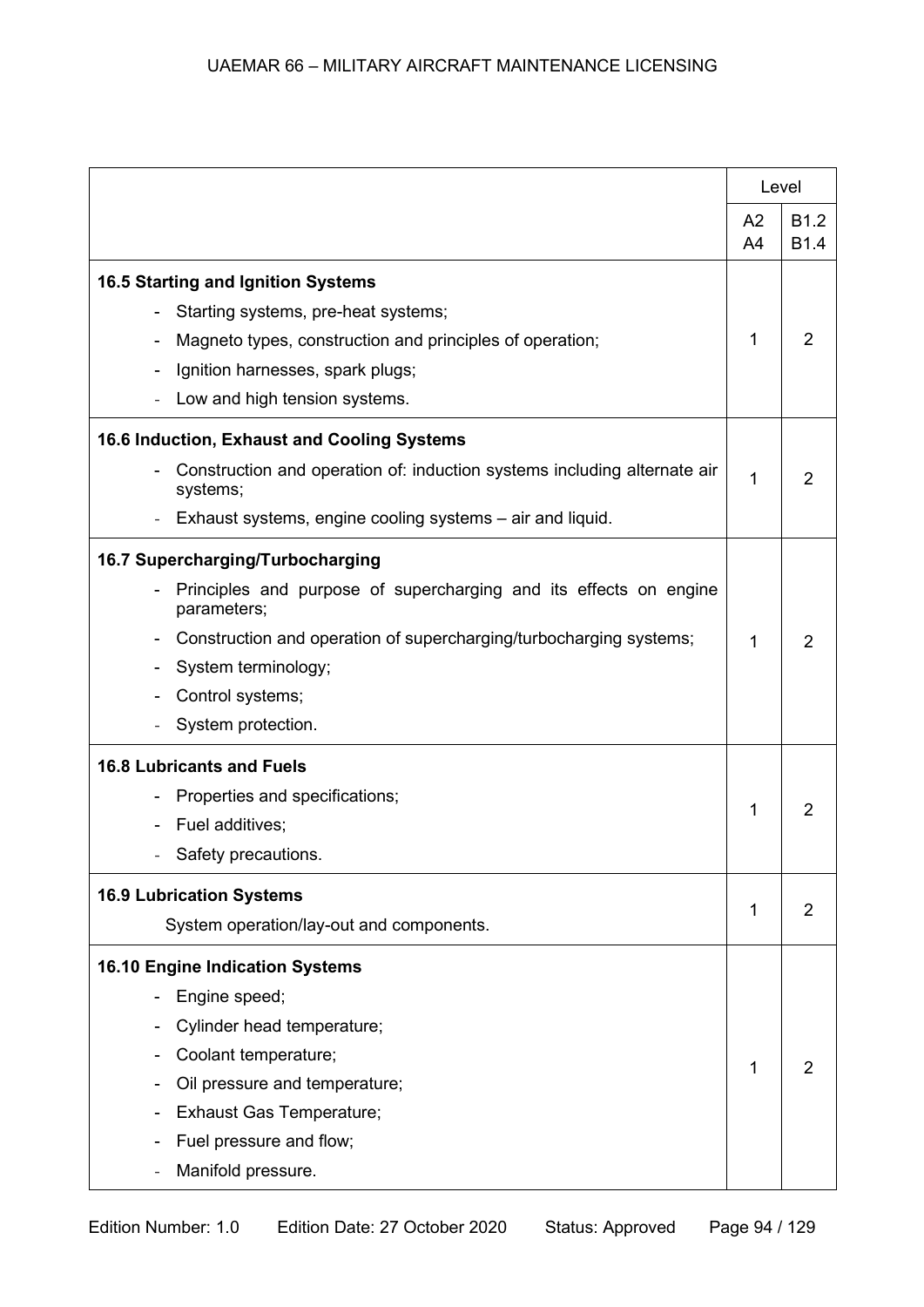|                                                                                                                                                                                                          | Level |             |
|----------------------------------------------------------------------------------------------------------------------------------------------------------------------------------------------------------|-------|-------------|
|                                                                                                                                                                                                          | A2    | <b>B1.2</b> |
|                                                                                                                                                                                                          | A4    | <b>B1.4</b> |
| <b>16.11 Powerplant Installation</b>                                                                                                                                                                     |       |             |
| Configuration of firewalls, cowlings, acoustic panels, engine mounts, anti-<br>vibration mounts, hoses, pipes, feeders, connectors, wiring looms, control<br>cables and rods, lifting points and drains. | 1     | 2           |
| 16.12 Engine Monitoring and Ground Operation                                                                                                                                                             |       |             |
| Procedures for starting and ground run-up;                                                                                                                                                               |       |             |
| Interpretation of engine power output and parameters;                                                                                                                                                    | 1     | 3           |
| Inspection of engine and components: criteria, tolerances, and data<br>specified by engine manufacturer.                                                                                                 |       |             |
| 16.13 Engine Storage and Preservation                                                                                                                                                                    |       |             |
| Preservation and depreservation for the engine and accessories/systems.                                                                                                                                  |       |             |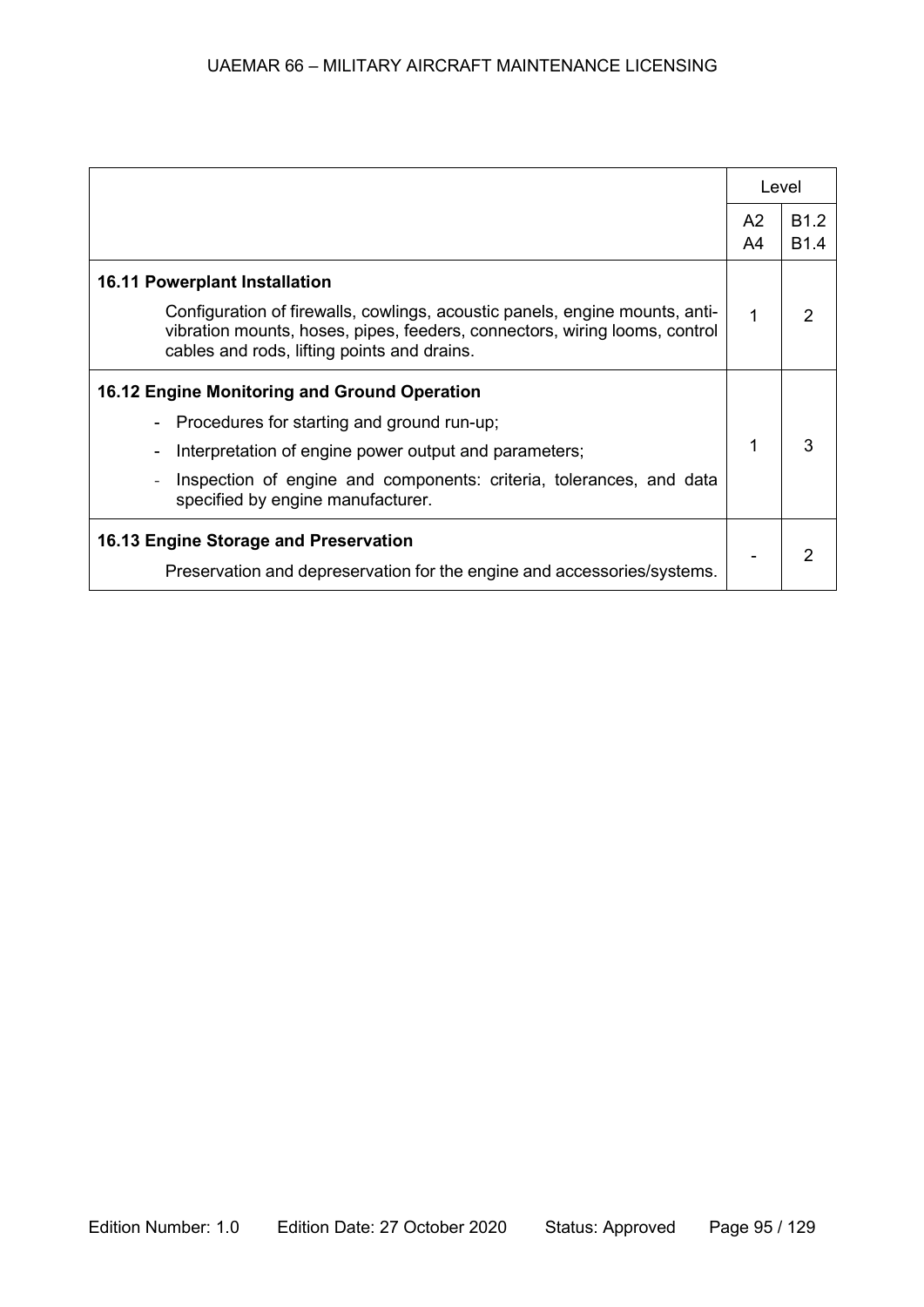|                                                                                   | Level          |                |
|-----------------------------------------------------------------------------------|----------------|----------------|
|                                                                                   | A <sub>1</sub> | <b>B1.1</b>    |
|                                                                                   | A2             | B1.2           |
| <b>17.1 Fundamentals</b>                                                          |                |                |
| Blade element theory;                                                             |                |                |
| High/low blade angle, reverse angle, angle of attack, rotational speed;           |                |                |
| Propeller slip;                                                                   | 1              | 2              |
| Aerodynamic, centrifugal, and thrust forces;                                      |                |                |
| Torque;                                                                           |                |                |
| Relative airflow on blade angle of attack;                                        |                |                |
| Vibration and resonance.                                                          |                |                |
| <b>17.2 Propeller Construction</b>                                                |                |                |
| Construction methods and materials used in propellers;                            |                |                |
| Blade station, blade face, blade shank, blade back and hub assembly;              | 1              | $\overline{2}$ |
| Fixed pitch, controllable pitch, constant speeding propeller;                     |                |                |
| Propeller/spinner installation.                                                   |                |                |
| 17.3 Propeller Pitch Control                                                      |                |                |
| Speed control and pitch change methods, mechanical and electrical/<br>electronic; | 1              | 2              |
| Feathering and reverse pitch;                                                     |                |                |
| Overspeed protection.                                                             |                |                |
| <b>17.4 Propeller Synchronising</b>                                               |                | $\overline{2}$ |
| Synchronising and synchrophasing equipment.                                       |                |                |
| 17.5 Propeller Ice Protection                                                     |                | $\overline{2}$ |
| Fluid and electrical de-icing equipment.                                          | 1              |                |

## **MODULE 17. PROPELLER**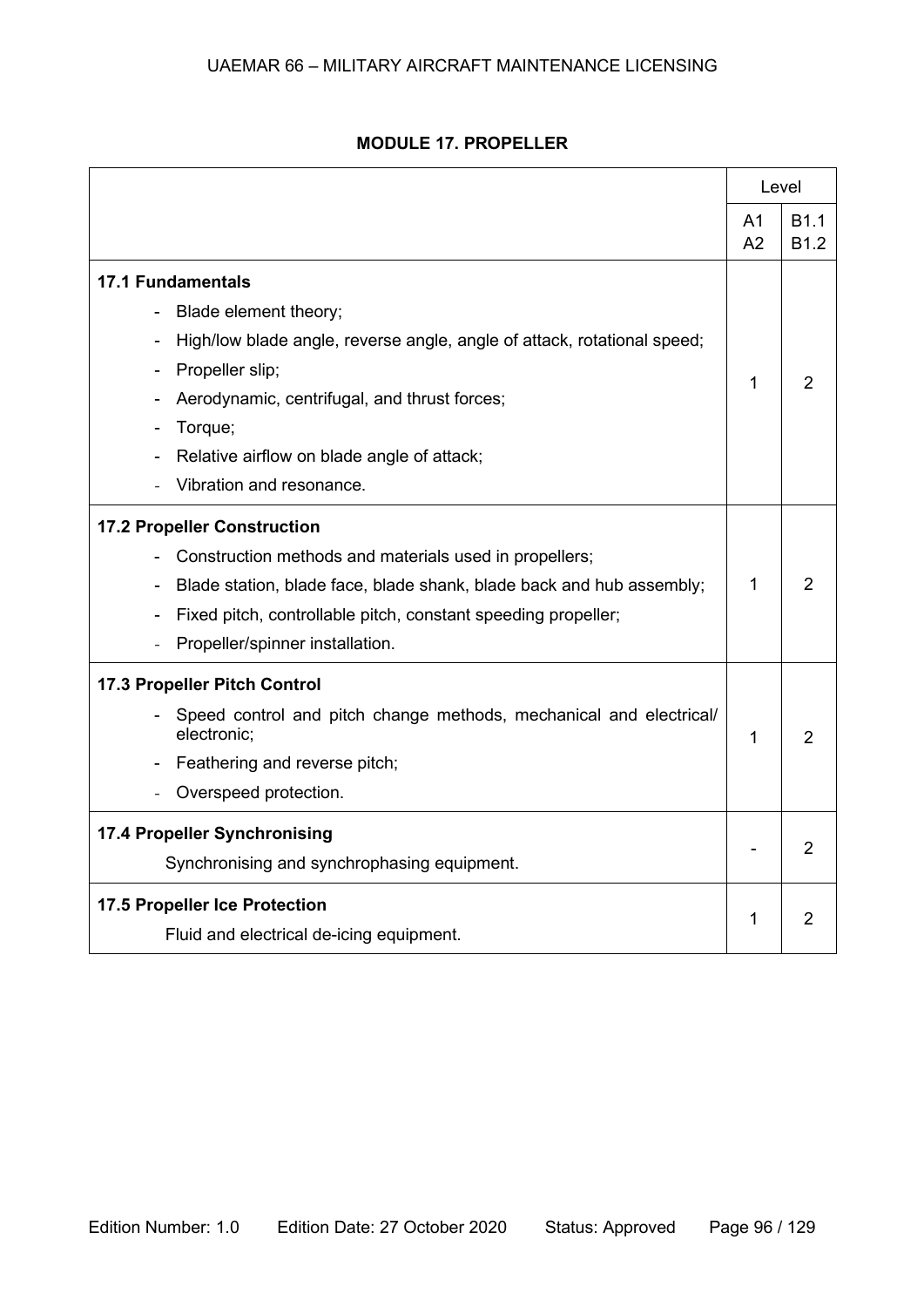|                                                                                 |    | Level            |
|---------------------------------------------------------------------------------|----|------------------|
|                                                                                 | A1 | <b>B1.1</b>      |
|                                                                                 | A2 | B <sub>1.2</sub> |
| <b>17.6 Propeller Maintenance</b>                                               |    |                  |
| Static and dynamic balancing;                                                   |    |                  |
| Blade tracking;                                                                 |    |                  |
| Assessment of blade damage, erosion, corrosion, impact damage,<br>delamination; |    | 3                |
| Propeller treatment/repair schemes;                                             |    |                  |
| Propeller engine running.                                                       |    |                  |
| 17.7 Propeller Storage and Preservation                                         | 1  |                  |
| Propeller preservation and depreservation.<br>$\overline{\phantom{a}}$          |    |                  |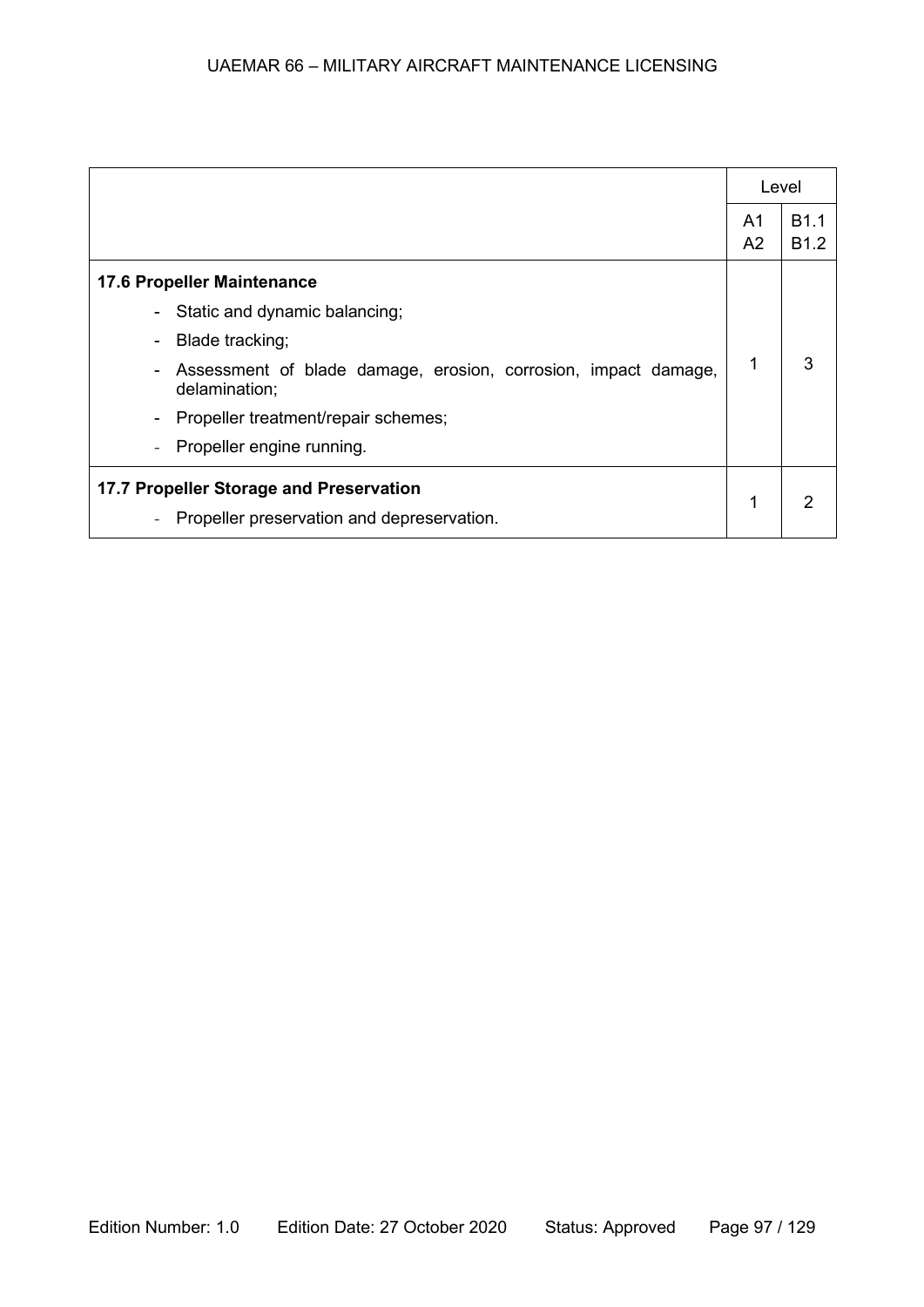## **MODULES 50 – 55: MILITARY-SPECIFIC SYSTEMS**

|                                                                                                                    | Level |           |                |
|--------------------------------------------------------------------------------------------------------------------|-------|-----------|----------------|
|                                                                                                                    | A     | <b>B1</b> | B <sub>2</sub> |
| 50.1 Essential principles of Armament                                                                              |       |           |                |
| (a) Propellants and explosives;                                                                                    |       |           |                |
| Pyrotechnics (including Flares);                                                                                   |       |           |                |
| Stores loading / unloading (to include chaff and flares)<br>including hang-up and misfire;                         |       |           |                |
| Ammunitions transportation;                                                                                        | 1     | 1         |                |
| Air-to-air missile;                                                                                                |       |           |                |
| Air-to-ground missile;                                                                                             |       |           |                |
| Air-to-sea missile;                                                                                                |       |           |                |
| Aerial torpedo;                                                                                                    |       |           |                |
| Bombs (freefall and guided);                                                                                       |       |           |                |
| (b) Missile guidance methods: radar, infrared, electro-optical,<br>passive anti-radiation;                         |       |           |                |
| Missile warheads and detonation mechanisms;                                                                        | 1     | 1         |                |
| Guided weapon (missiles) aerodynamics and flight controls;                                                         |       |           |                |
| (c) Storage, de-stocking and ammunitions assembly;                                                                 |       |           |                |
| Documents for storage, release and transportation<br>of<br>explosive items and firearms and explosive regulations. | 1     | 1         | 1              |

## **MODULE 50. PRINCIPLES OF ARMAMENT**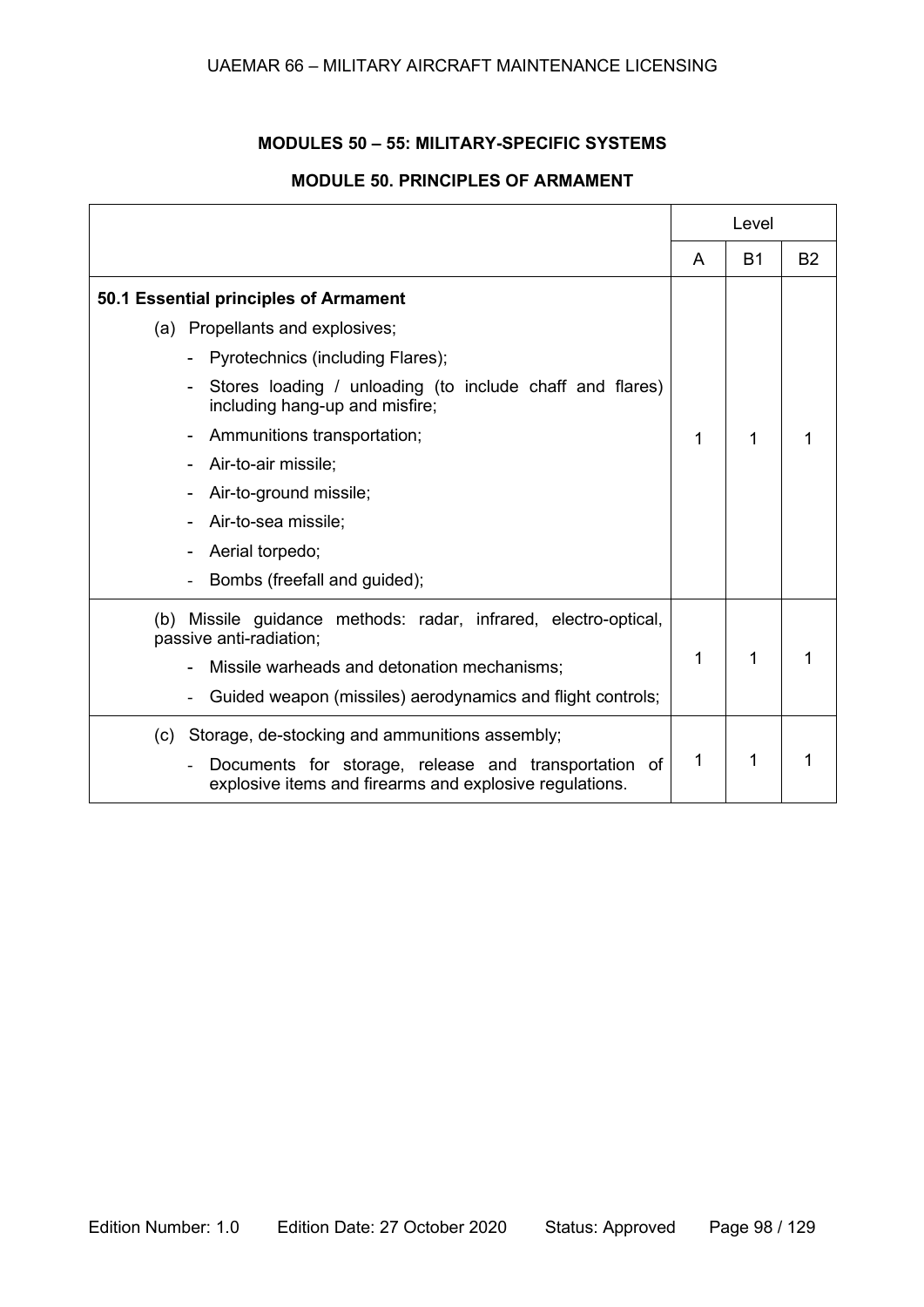|                                                                     | Level |    |    |
|---------------------------------------------------------------------|-------|----|----|
|                                                                     | A     | B1 | B2 |
| 51.1 Weapons stores system (System 94)                              |       |    |    |
| (a) Weapon and stores release, fire and jettison stores;            |       |    |    |
| Weapon suspension system;                                           | 2     | 3  | 3  |
| Interconnecting equipment to transport and release/fire<br>weapons; |       |    |    |
| Gunnery;                                                            |       |    |    |
| Weapon control, designating and acquiring a target.<br>(b)          | 1     | 2  | 3  |

# **MODULE 51. WEAPONS SYSTEMS**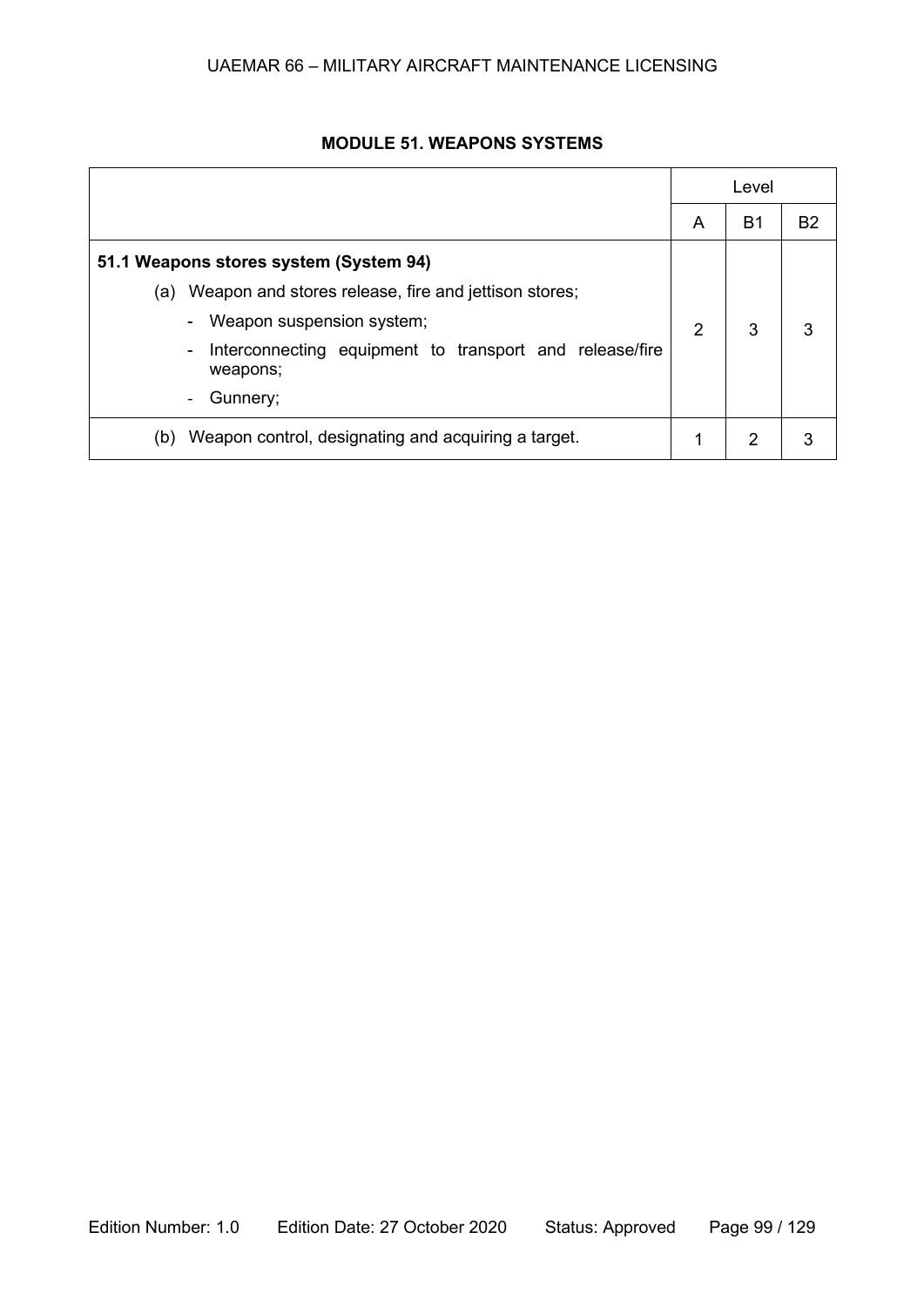|                                                                                                                                                                                                                          | Level |                |           |
|--------------------------------------------------------------------------------------------------------------------------------------------------------------------------------------------------------------------------|-------|----------------|-----------|
|                                                                                                                                                                                                                          | A     | <b>B1</b>      | <b>B2</b> |
| 52.1 Attack System Management (System 39)                                                                                                                                                                                |       |                |           |
| Architecture, management;                                                                                                                                                                                                |       |                |           |
| Attack system functions;                                                                                                                                                                                                 |       |                |           |
| General rules of man-machine communication;                                                                                                                                                                              |       |                |           |
| Digital Networks, hardware and software, other information<br>networks, network for video signals, network for blanking signals,<br>MIL-STD-1553B (STANAG 3838 and STANAG 3910), MIL-STD-<br>1773;                       |       | $\overline{2}$ | 3         |
| Stores management hardware and software;                                                                                                                                                                                 |       |                |           |
| Attack system resources, contributing resources;                                                                                                                                                                         |       |                |           |
| Role during mission phases.                                                                                                                                                                                              |       |                |           |
| 52.2 Operational attack functions (System 40)                                                                                                                                                                            |       |                |           |
| Air-to-air functions: fire control functions, bullet gun firing, short<br>range, medium range or beyond visual range missiles firing, air-<br>to-air management after weapons launch, management of<br>onboard guidance; |       |                |           |
| Air-to-surface functions, Air-to-sea functions;                                                                                                                                                                          |       |                |           |
| Information exchange and cooperation;                                                                                                                                                                                    |       |                |           |
| Navigational functions, localisation, flight management, approach<br>and landing management;                                                                                                                             |       | $\overline{2}$ | 3         |
| Nap of the earth flight: terrain following and obstacle avoidance<br>management;                                                                                                                                         |       |                |           |
| Self-protection: defensive manoeuvers and tactics elaboration<br>against threats;                                                                                                                                        |       |                |           |
| Identification: aerial and surface objects identification based on<br>autonomous and external identification means.                                                                                                      |       |                |           |
| 52.3 Cross-technical attack functions (System 42)                                                                                                                                                                        |       |                |           |
| Tactical situation awareness;                                                                                                                                                                                            |       |                |           |
| Aircraft Mission preparation and restitution, hardware and<br>software;                                                                                                                                                  |       |                |           |
| Cautions and warnings management;                                                                                                                                                                                        |       | $\overline{2}$ | 3         |
| Mission system control and management;                                                                                                                                                                                   |       |                |           |
| Trajectory management;                                                                                                                                                                                                   |       |                |           |
| Attack system compatibilities management, electromagnetic<br>compatibility between all the transmitters and receivers.                                                                                                   |       |                |           |

# **MODULE 52. OPERATIONAL ATTACK SYSTEMS**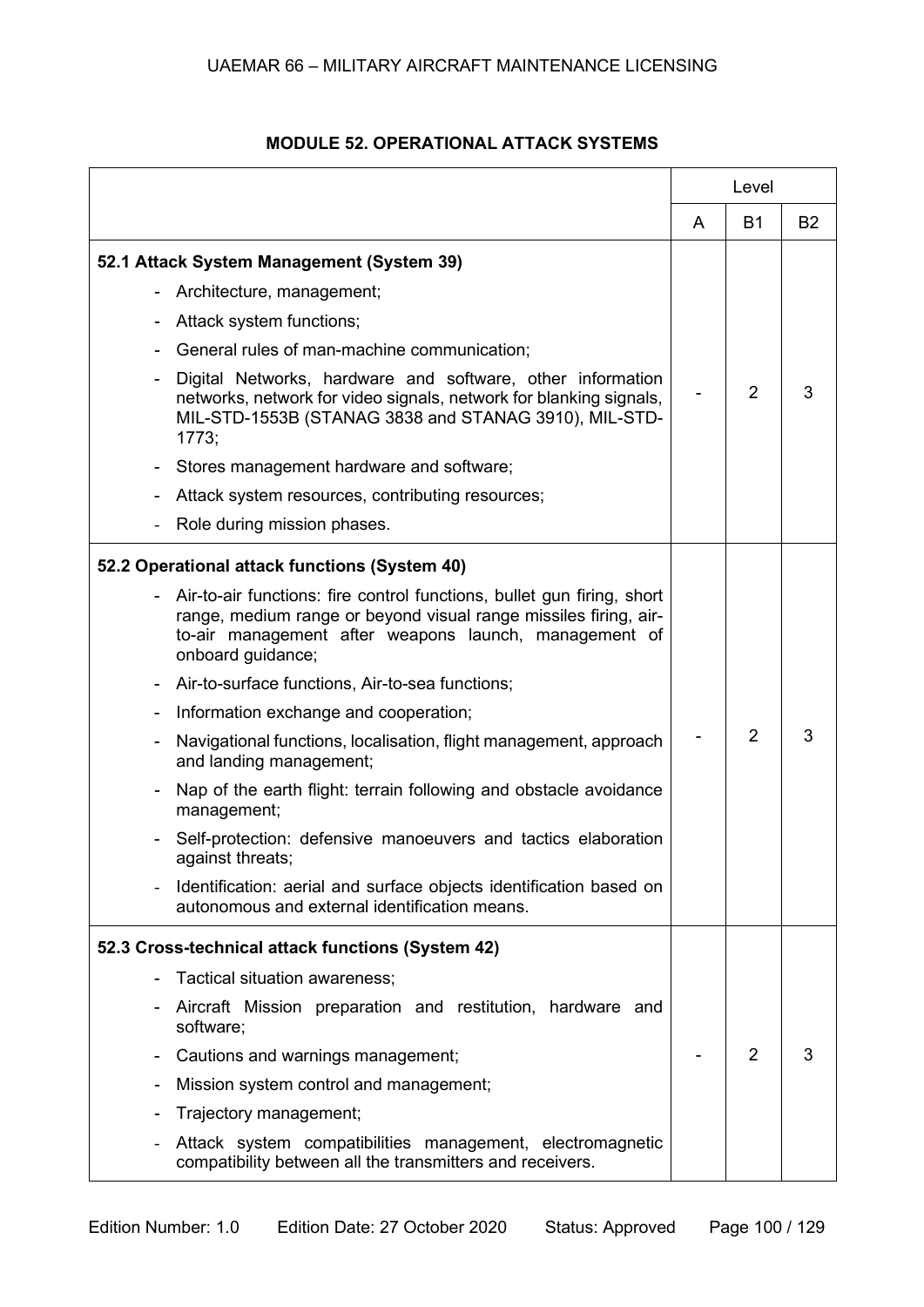|                                          | Level |                |                |
|------------------------------------------|-------|----------------|----------------|
|                                          | A     | <b>B1</b>      | <b>B2</b>      |
| 53.1 Surveillance (System 93)            |       |                |                |
| Data processing;                         |       |                |                |
| Data display;                            |       |                |                |
| Recording;                               |       |                |                |
| Identification;                          | 1     | $\overline{2}$ | 3              |
| Infra-red and laser sensors;             |       |                |                |
| Surveillance radar;                      |       |                |                |
| Magnetic sensors;                        |       |                |                |
| Sonar sensors (active and passive).      |       |                |                |
| 53.2 Image recording (System 97)         | 1     | $\overline{2}$ | $\overline{2}$ |
| (a) Optical systems;                     |       |                |                |
| (b) Specificities of aerial photography; | 1     | 1              | 1              |
| Cameras.                                 |       |                |                |
| 53.3 Electronic warfare (System 99)      |       |                |                |
| Active electromagnetic;                  |       |                |                |
| Passive electromagnetic;                 |       | $\overline{2}$ | 3              |
| ELINT;                                   |       |                |                |
| Infrared and Laser systems;              |       |                |                |
| Electromagnetic countermeasures.         |       |                |                |

# **MODULE 53. SURVEILLANCE AND ELECTRONIC WARFARE**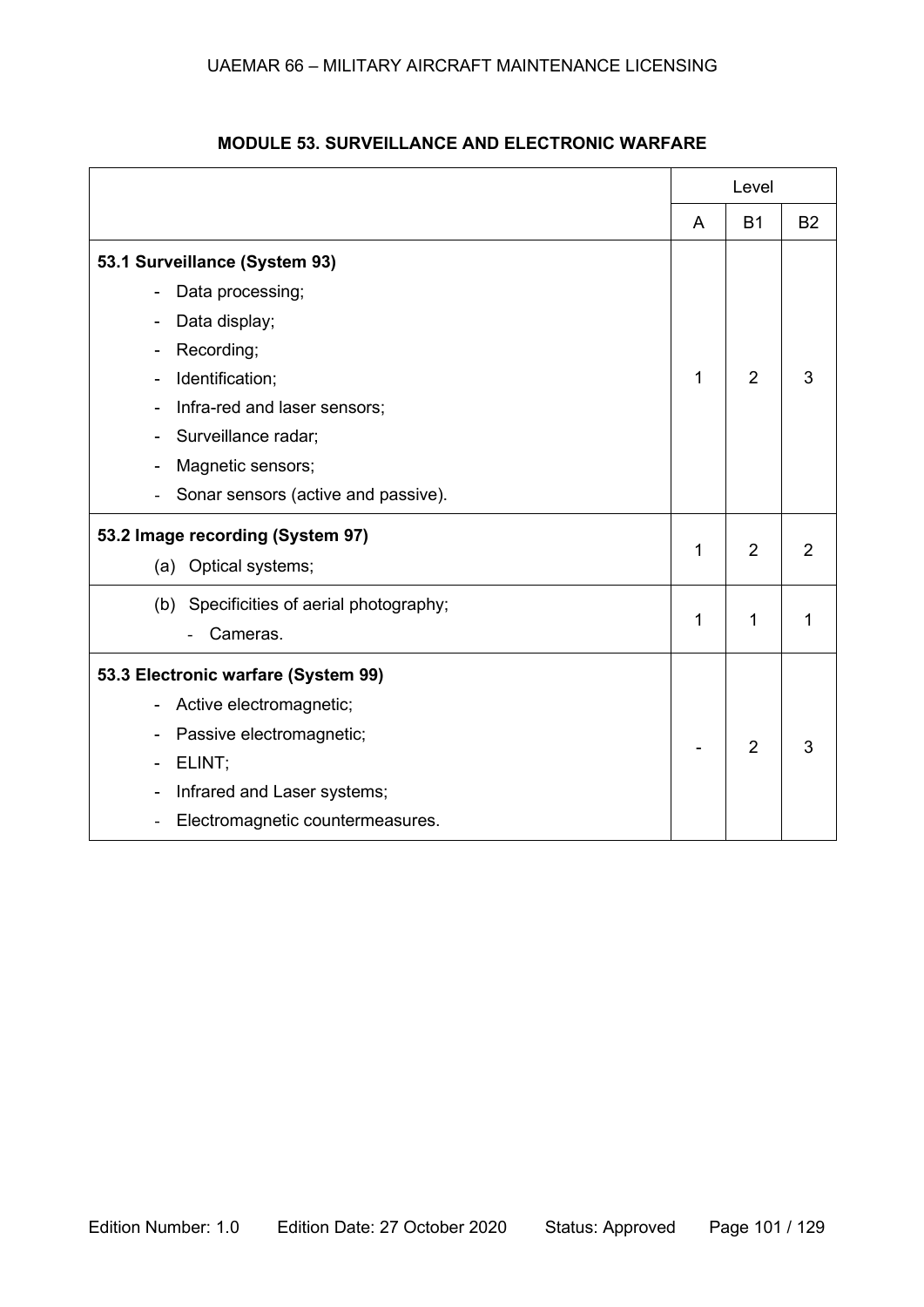|  | <b>MODULE 54. CREW SAFETY</b> |
|--|-------------------------------|
|--|-------------------------------|

|                                                                   | Level |    |    |
|-------------------------------------------------------------------|-------|----|----|
|                                                                   | A     | Β1 | B2 |
| 54.1 Crew escape and safety (System 95)                           |       |    |    |
| Ejection seats;<br>$\sim$                                         |       |    |    |
| Escape hatches/canopy, Miniature Detonating Cord (MDC);<br>$\sim$ | 2     | 3  |    |
| Global survival kits;<br>$\sim$                                   |       |    |    |
| Impact protection.<br>Ξ.                                          |       |    |    |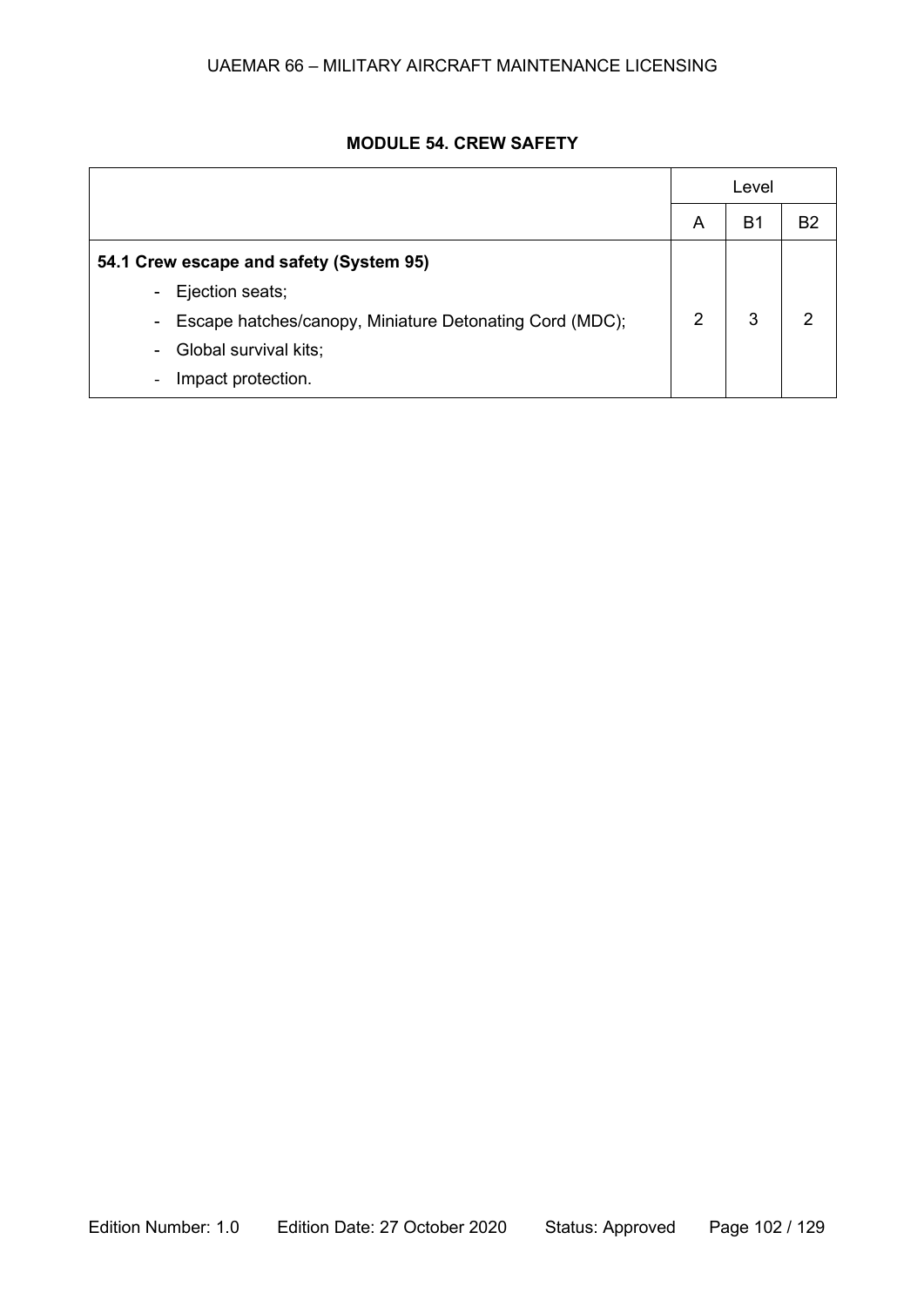|                                                   | Level |                |    |
|---------------------------------------------------|-------|----------------|----|
|                                                   | A     | B <sub>1</sub> | B2 |
| 55.1 Military communication systems               |       |                |    |
| - Tactical Data Links: Link 11, Link 16, Link 22; |       | -              |    |
| - Tactical communications systems.                |       |                |    |

# **MODULE 55. MILITARY COMMUNICATION SYSTEMS**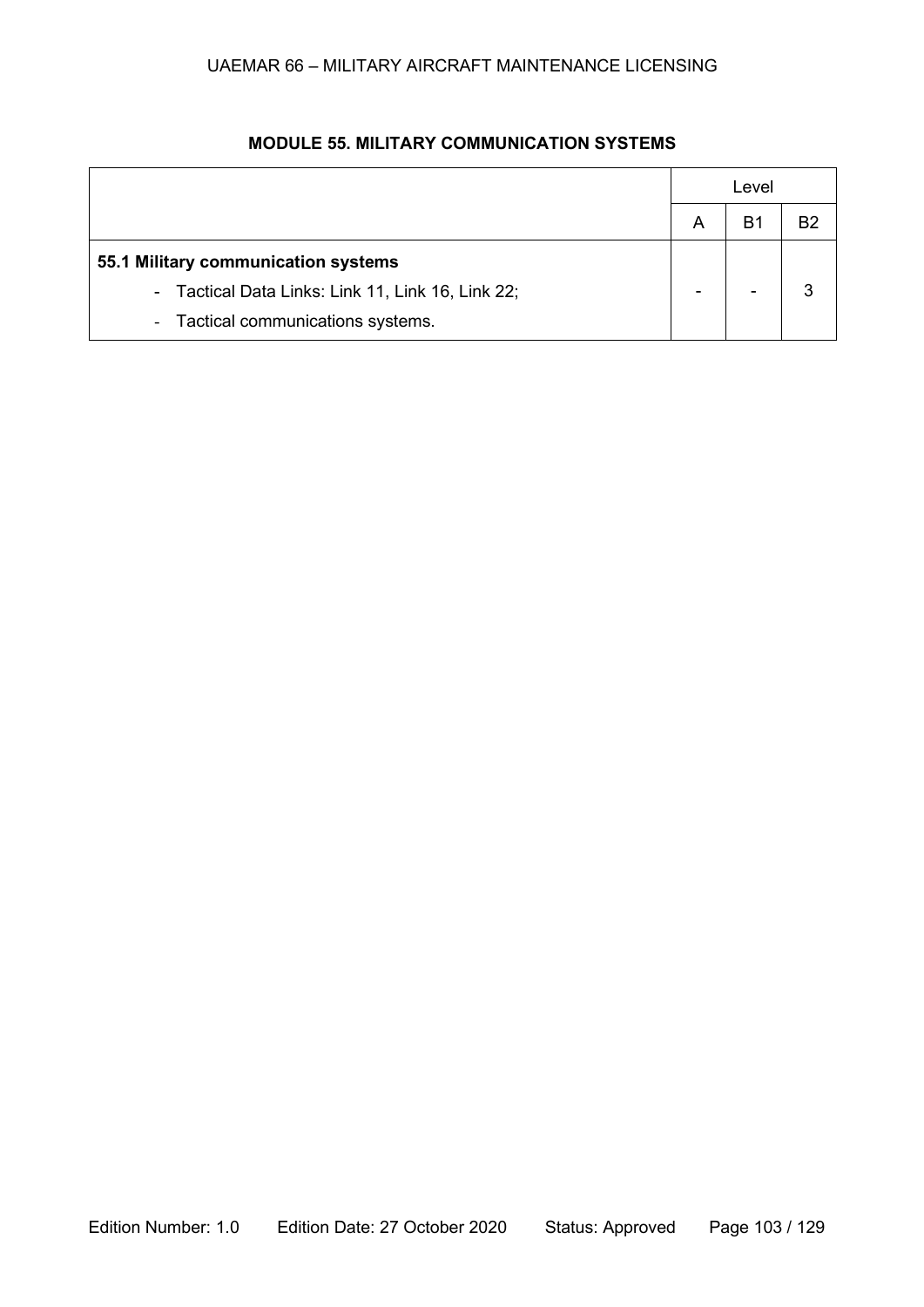# **APPENDIX II – BASIC EXAMINATION STANDARD**

# **1. General**

- 1.1. All basic examinations shall be carried out using the multi-choice question format and essay questions as specified below. The incorrect alternatives shall seem equally plausible to anyone ignorant of the subject. All of the alternatives shall be clearly related to the question and of similar vocabulary, grammatical construction and length. In numerical questions, the incorrect answers shall correspond to procedural errors such as corrections applied in the wrong sense or incorrect unit conversions: they shall not be mere random numbers.
- 1.2. Each multi-choice question shall have at least three alternative answers of which only one shall be the correct answer and the candidate shall be allowed a time per module which is based upon a nominal average of 75 seconds per question.
- 1.3. Each essay question requires the preparation of a written answer and the candidate shall be allowed 20 minutes to answer each such question.
- 1.4. Suitable essay questions shall be drafted and evaluated using the knowledge syllabus in Appendix I Modules 7, 9 and 10.
- 1.5. Each essay question will have a model answer drafted for it, which will also include any known alternative answers that may be relevant for other sub-modules.
- 1.6. The essay question model answer will also be broken down into a list of the important points known as Key Points.
- 1.7. The pass mark for each module and sub-module multi-choice part of the examination is 75 %.
- 1.8. The pass mark for each essay question is 75 % in that the candidates answer shall contain 75 % of the required key points addressed by the question and no significant error related to any required key point.
- 1.9. If either the multi-choice part only or the essay part only is failed, then it is only necessary to retake the multi- choice or essay part, as appropriate.
- 1.10. Penalty marking systems shall not be used.
- 1.11. A failed module may not be retaken for at least 90 days following the date of the failed module examination, except in the case of a maintenance training organisation approved in accordance with UAEMAR 147 which conducts a course of retraining tailored to the failed subjects in the particular module when the failed module may be retaken after 30 days, unless approved otherwise by the MAA.
- 1.12. The time periods required by [UAEMAR 66.A.25](#page-8-0) apply to each individual module examination, with the exception of those module examinations which were passed as part of another category licence, where the licence has already been issued.
- 1.13. The maximum number of consecutive attempts for each module is three. Further sets of three attempts are allowed with a 1 year waiting period between sets, unless approved by the MAA.

The applicant shall confirm in writing to the approved MTO or the MAA to which they apply for an examination, the number and dates of attempts during the last year and the MTO or the MAA where these attempts took place. The MTO or the MAA is responsible for checking the number of attempts within the applicable timeframes.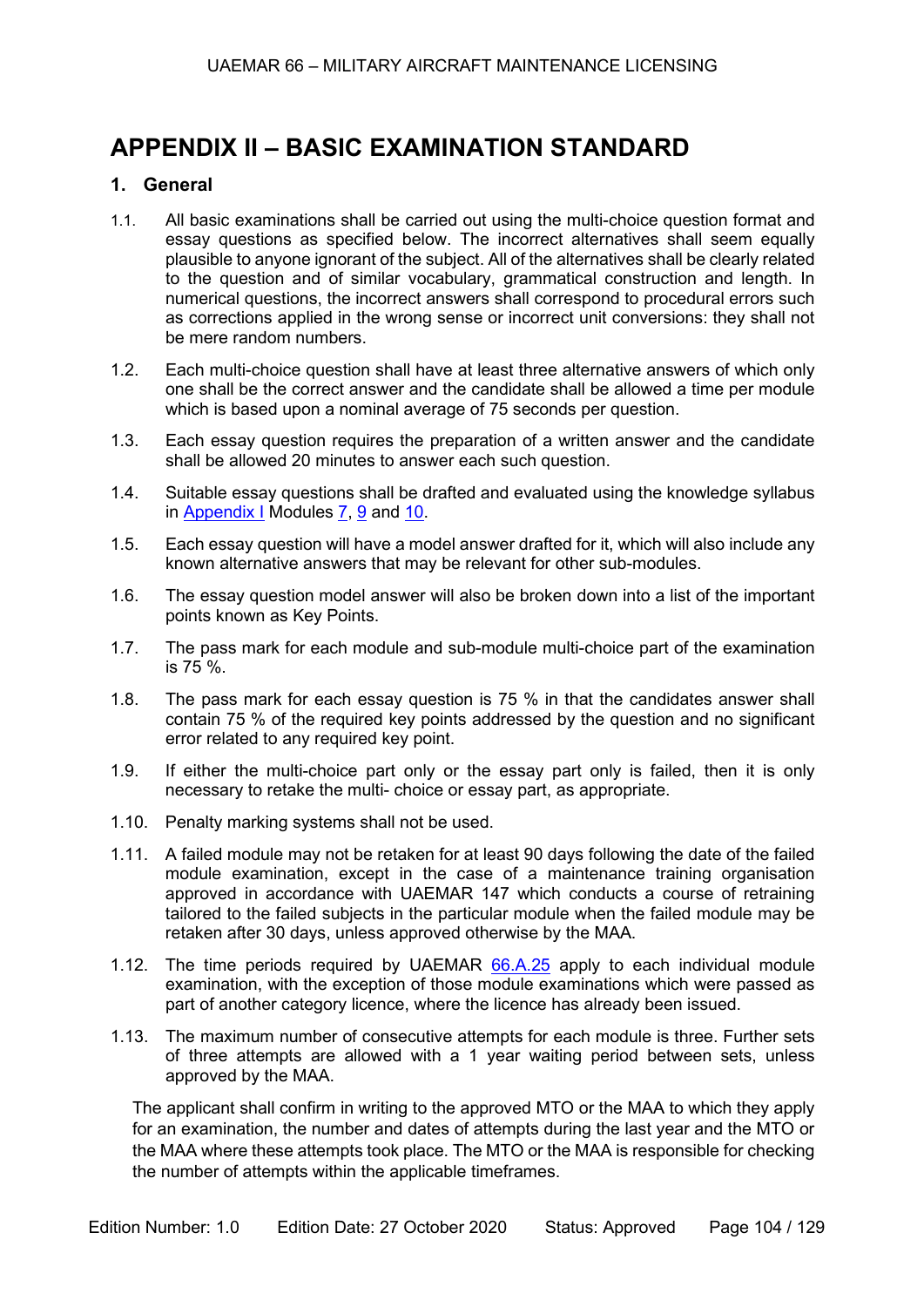## **2. Number of questions per module**

## MODULE 1 – MATHEMATICS

Category A: 16 multi-choice and 0 essay questions. Time allowed 20 minutes. Category B1: 32 multi-choice and 0 essay questions. Time allowed 40 minutes. Category B2: 32 multi-choice and 0 essay questions. Time allowed 40 minutes.

## MODULE 2 – PHYSICS

Category A: 32 multi-choice and 0 essay questions. Time allowed 40 minutes. Category B1: 52 multi-choice and 0 essay questions. Time allowed 65 minutes. Category B2: 52 multi-choice and 0 essay questions. Time allowed 65 minutes.

#### MODULE 3 – ELECTRICAL FUNDAMENTALS

Category A: 20 multi-choice and 0 essay questions. Time allowed 25 minutes. Category B1: 52 multi-choice and 0 essay questions. Time allowed 65 minutes. Category B2: 52 multi-choice and 0 essay questions. Time allowed 65 minutes.

#### MODULE 4 – ELECTRONIC FUNDAMENTALS

Category B1: 20 multi-choice and 0 essay questions. Time allowed 25 minutes. Category B2: 40 multi-choice and 0 essay questions. Time allowed 50 minutes.

MODULE 5 – DIGITAL TECHNIQUES/ELECTRONIC INSTRUMENT SYSTEMS

Category A: 16 multi-choice and 0 essay questions. Time allowed 20 minutes.

Category B1: 40 multi-choice and 0 essay questions. Time allowed 50 minutes.

Category B2: 72 multi-choice and 0 essay questions. Time allowed 90 minutes.

#### MODULE 6 – MATERIALS AND HARDWARE

Category A: 52 multi-choice and 0 essay questions. Time allowed 65 minutes.

Category B1: 72 multi-choice and 0 essay questions. Time allowed 90 minutes.

Category B2: 60 multi-choice and 0 essay questions. Time allowed 75 minutes.

#### MODULE 7 – MAINTENANCE PRACTICES

Category A: 72 multi-choice and 2 essay questions. Time allowed 90 minutes plus 40 minutes.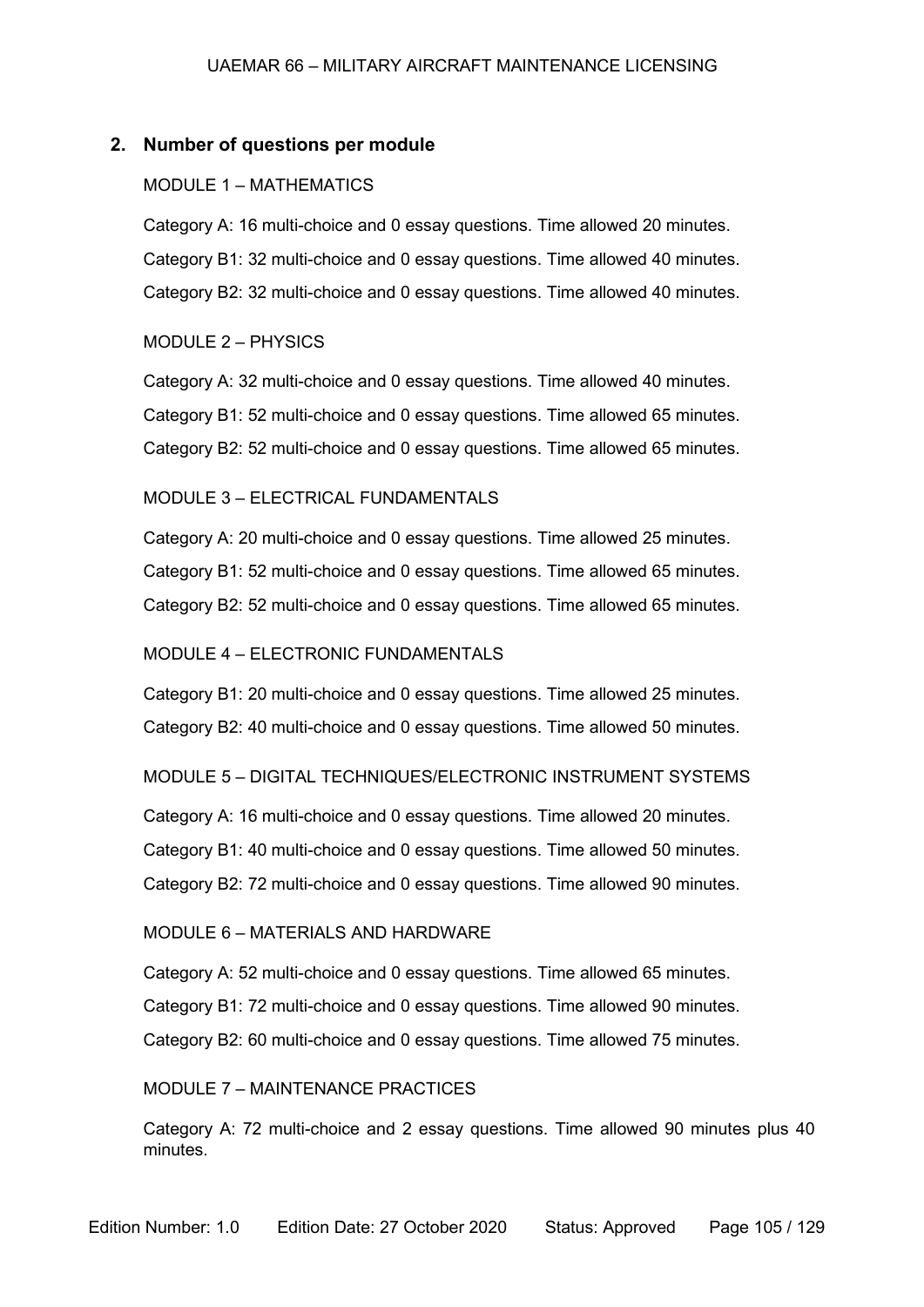#### UAEMAR 66 – MILITARY AIRCRAFT MAINTENANCE LICENSING

Category B1: 80 multi-choice and 2 essay questions. Time allowed 100 minutes plus 40 minutes.

Category B2: 60 multi-choice and 2 essay questions. Time allowed 75 minutes plus 40 minutes.

MODULE 8 – BASIC AERODYNAMICS

Category A: 20 multi-choice and 0 essay questions. Time allowed 25 minutes.

Category B1: 20 multi-choice and 0 essay questions. Time allowed 25 minutes.

Category B2: 20 multi-choice and 0 essay questions. Time allowed 25 minutes.

MODULE 9 – HUMAN FACTORS

Category A: 20 multi-choice and 1 essay question. Time allowed 25 minutes plus 20 minutes.

Category B1: 20 multi-choice and 1 essay question. Time allowed 25 minutes plus 20 minutes.

Category B2: 20 multi-choice and 1 essay question. Time allowed 25 minutes plus 20 minutes.

MODULE 10 – AVIATION LEGISLATION

Category A: 32 multi-choice and 1 essay question. Time allowed 40 minutes plus 20 minutes.

Category B1: 40 multi-choice and 1 essay question. Time allowed 50 minutes plus 20 minutes.

Category B2: 40 multi-choice and 1 essay question. Time allowed 50 minutes plus 20 minutes.

MODULE 11A – TURBINE AEROPLANE AERODYNAMICS, STRUCTURES AND **SYSTEMS** 

Category A: 108 multi-choice and 0 essay questions. Time allowed 135 minutes.

Category B1: 140 multi-choice and 0 essay questions. Time allowed 175 minutes.

MODULE 11B – PISTON AEROPLANE AERODYNAMICS, STRUCTURES AND **SYSTEMS** 

Category A: 72 multi-choice and 0 essay questions. Time allowed 90 minutes.

Category B1: 100 multi-choice and 0 essay questions. Time allowed 125 minutes.

MODULE 12 – HELICOPTER AERODYNAMICS, STRUCTURES AND SYSTEMS: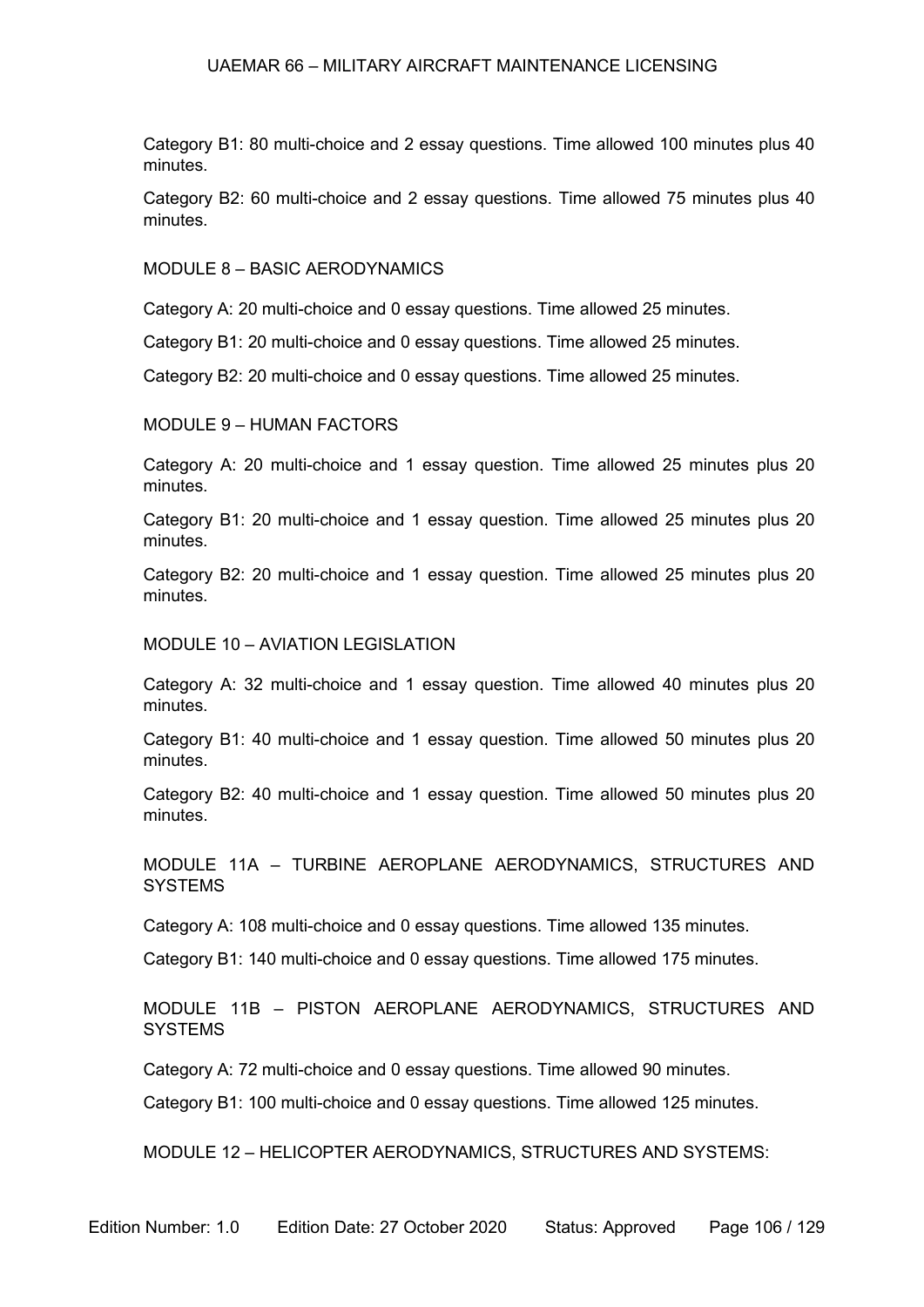#### UAEMAR 66 – MILITARY AIRCRAFT MAINTENANCE LICENSING

Category A: 100 multi-choice and 0 essay questions. Time allowed 125 minutes. Category B1: 128 multi-choice and 0 essay questions. Time allowed 160 minutes.

MODULE 13 – AIRCRAFT AERODYNAMICS, STRUCTURES AND SYSTEMS Category B2: 180 multi-choice and 0 essay questions. Time allowed 225 minutes. Questions and time allowed may be split into two examinations as appropriate.

MODULE 14 – PROPULSION

Category B2: 24 multi-choice and 0 essay questions. Time allowed 30 minutes.

MODULE 15 – GAS TURBINE ENGINE

Category A: 60 multi-choice and 0 essay questions. Time allowed 75 minutes. Category B1: 92 multi-choice and 0 essay questions. Time allowed 115 minutes.

MODULE 16 – PISTON ENGINE

Category A: 52 multi-choice and 0 essay questions. Time allowed 65 minutes. Category B1: 72 multi-choice and 0 essay questions. Time allowed 90 minutes.

MODULE 17 – PROPELLER

Category A: 20 multi-choice and 0 essay questions. Time allowed 25 minutes. Category B1: 32 multi-choice and 0 essay questions. Time allowed 40 minutes.

MODULE 50 – PRINCIPLES OF ARMAMENT

Category A: 12 multi-choice and 0 essay question. Time allowed 15 minutes. Category B1: 12 multi-choice and 0 essay question. Time allowed 15 minutes. Category B2: 12 multi-choice and 0 essay question. Time allowed 15 minutes.

MODULE 51 – WEAPONS SYSTEMS

Category A: 24 multi-choice and 0 essay question. Time allowed 30 minutes. Category B1: 28 multi-choice and 0 essay question. Time allowed 35 minutes. Category B2: 32 multi-choice and 0 essay question. Time allowed 40 minutes.

MODULE 52 – OPERATIONAL ATTACK SYSTEMS

Category B1: 48 multi-choice and 0 essay question. Time allowed 60 minutes.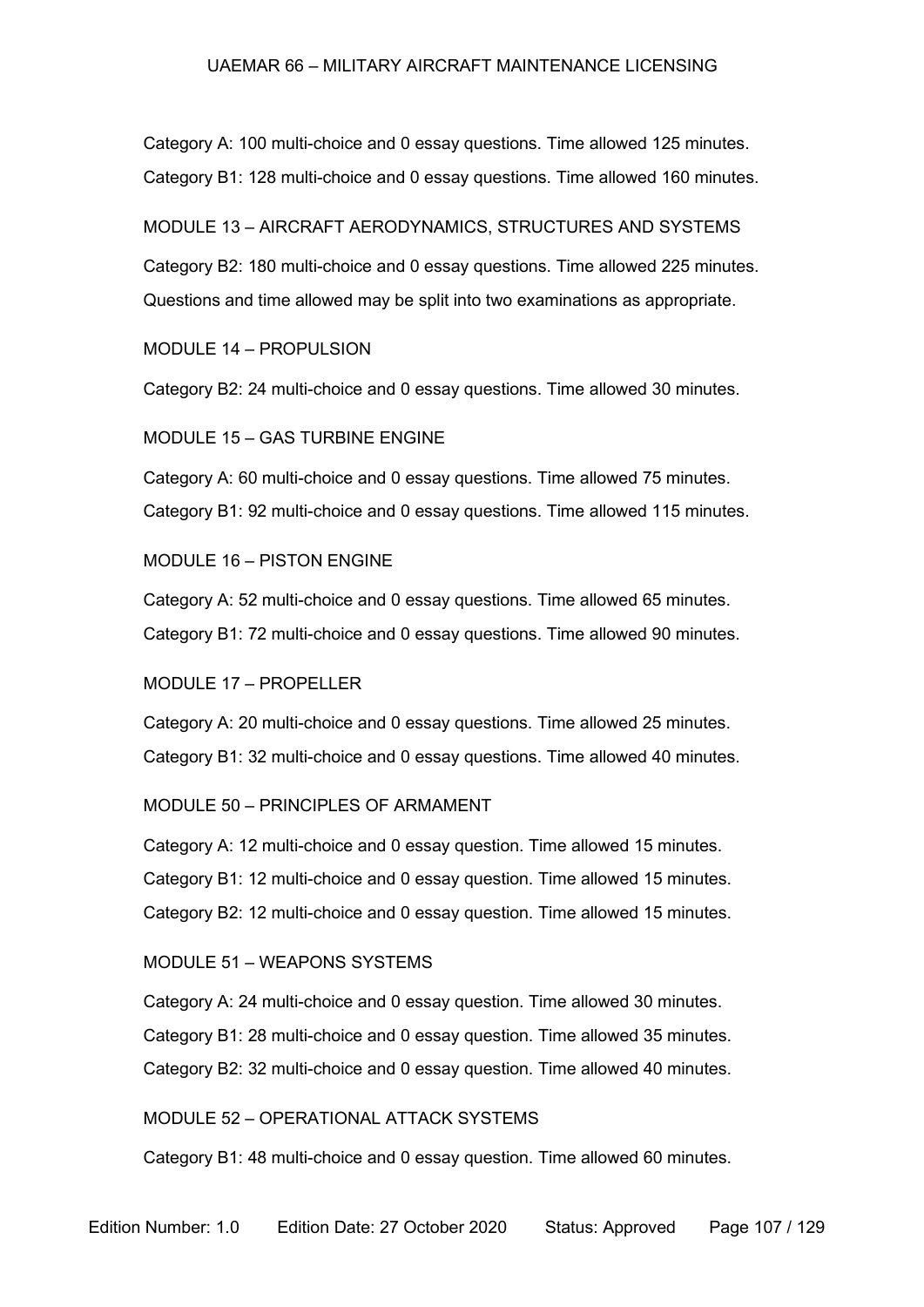#### UAEMAR 66 – MILITARY AIRCRAFT MAINTENANCE LICENSING

Category B2: 80 multi-choice and 0 essay question. Time allowed 100 minutes.

#### MODULE 53 – SURVEILLANCE AND ELECTRONIC WARFARE

Category A: 12 multi-choice and 0 essay question. Time allowed 15 minutes. Category B1: 32 multi-choice and 0 essay question. Time allowed 40 minutes. Category B2: 48 multi-choice and 0 essay question. Time allowed 60 minutes.

## MODULE 54 – CREW SAFETY

Category A: 16 multi-choice and 0 essay question. Time allowed 20 minutes. Category B1: 20 multi-choice and 0 essay question. Time allowed 25 minutes. Category B2: 16 multi-choice and 0 essay question. Time allowed 20 minutes.

MODULE 55 – MILITARY COMMUNICATION SYSTEMS

Category B2: 16 multi-choice and 0 essay question. Time allowed 20 minutes.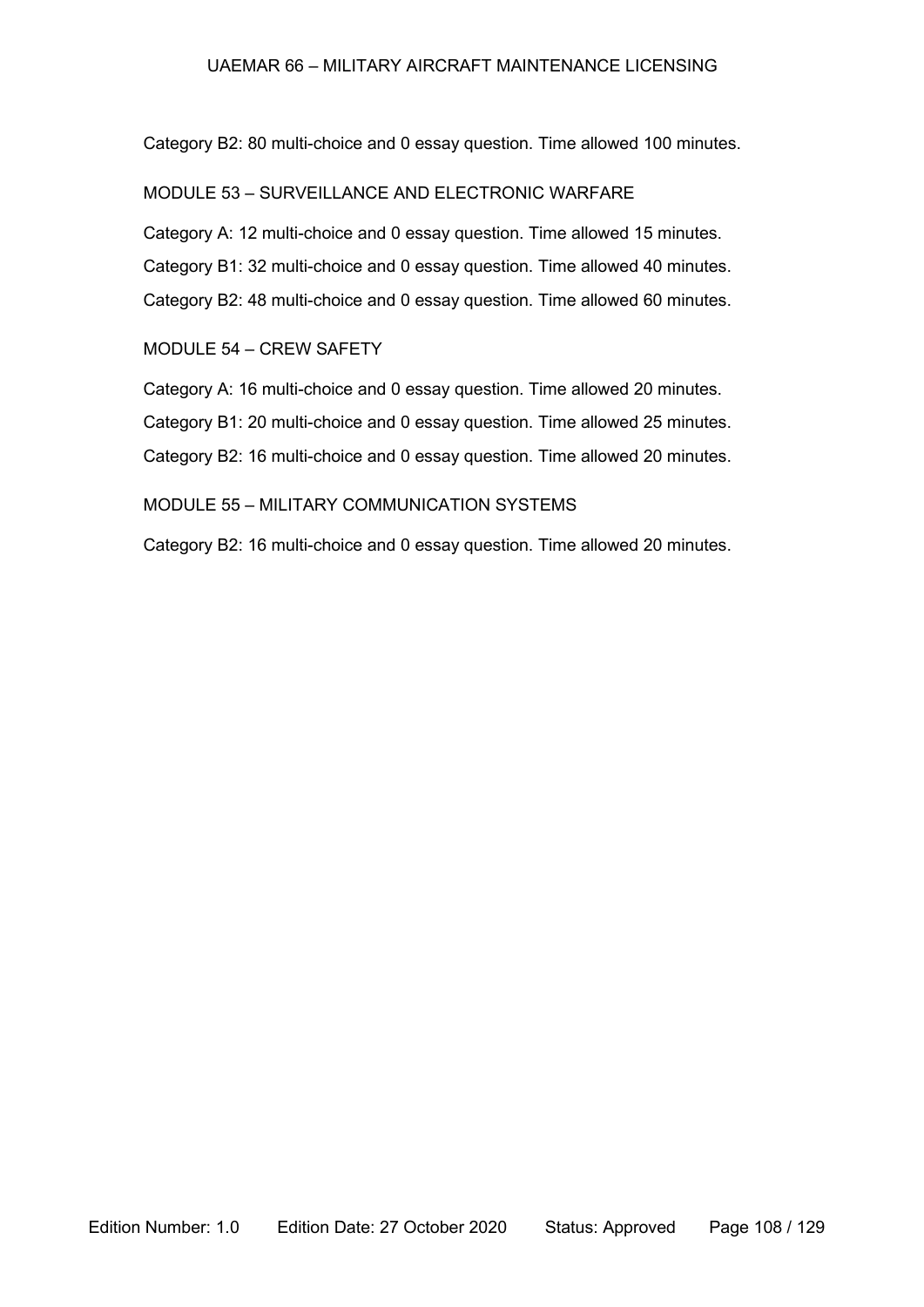# **APPENDIX III – MILITARY AIRCRAFT TYPE TRAINING AND EXAMINATION STANDARD, AND ON THE JOB TRAINING (OJT)**

# **1. General**

Military Aircraft Type Training shall consist of theoretical training and examination, and, except for the Category C ratings, practical training and assessment. Where Military Aircraft Type Training includes military-specific systems, the prerequisite is that the student shall have gained the relevant 50-series modules (or sub-modules) of [UAEMAR](#page-24-0) [66 Appendix I.](#page-24-0) AMC

- (a) Theoretical training and examination shall comply with the following requirements:
	- i. Shall be conducted by an MTO appropriately approved in accordance with UAEMAR 147 or an organisation recognised by the MAA in accordance with UAEMAR 66.B.130.
	- ii. Shall comply with the standard described in paragraph 3.1 and 4 of this Appendix III, except as permitted by the differences training described below.
	- iii. In the case of a Category C person qualified by holding an academic degree as specified in UAEMAR  $66.A.30(a)(5)$ , the first relevant aircraft type theoretical training shall be at the Category B1 or B2 level or at a level recognised by the MAA.
	- iv. Shall have been started and completed within the 3 years preceding the application for a Military Aircraft Type Rating endorsement.
- (b) Practical training and assessment shall comply with the following requirements:
	- i. Shall be conducted by an MTO appropriately approved in accordance with UAEMAR 147 or an organisation recognised by the MAA in accordance with [UAEMAR 66.B.130.](#page-15-0)
	- ii. Shall comply with the standard described in paragraph 3.2 and 4 of this Appendix III, except as permitted by the differences training described below.
	- iii. Shall include a representative cross section of maintenance activities relevant to the aircraft type.
	- iv. Shall include demonstrations using equipment, components, simulators, other training devices or aircraft.
	- v. Shall have been started and completed within the 3 years preceding the application for a Military Aircraft Type Rating endorsement.
- (c) Differences training
	- i. Differences training is the training required in order to cover the differences between two different Military Aircraft Type Ratings of the same manufacturer as determined by the MAA.
	- ii. Differences training has to be defined on a case-by-case basis taking into account the requirements contained in this Appendix III in respect of both theoretical and practical elements of Military Aircraft Type Rating training.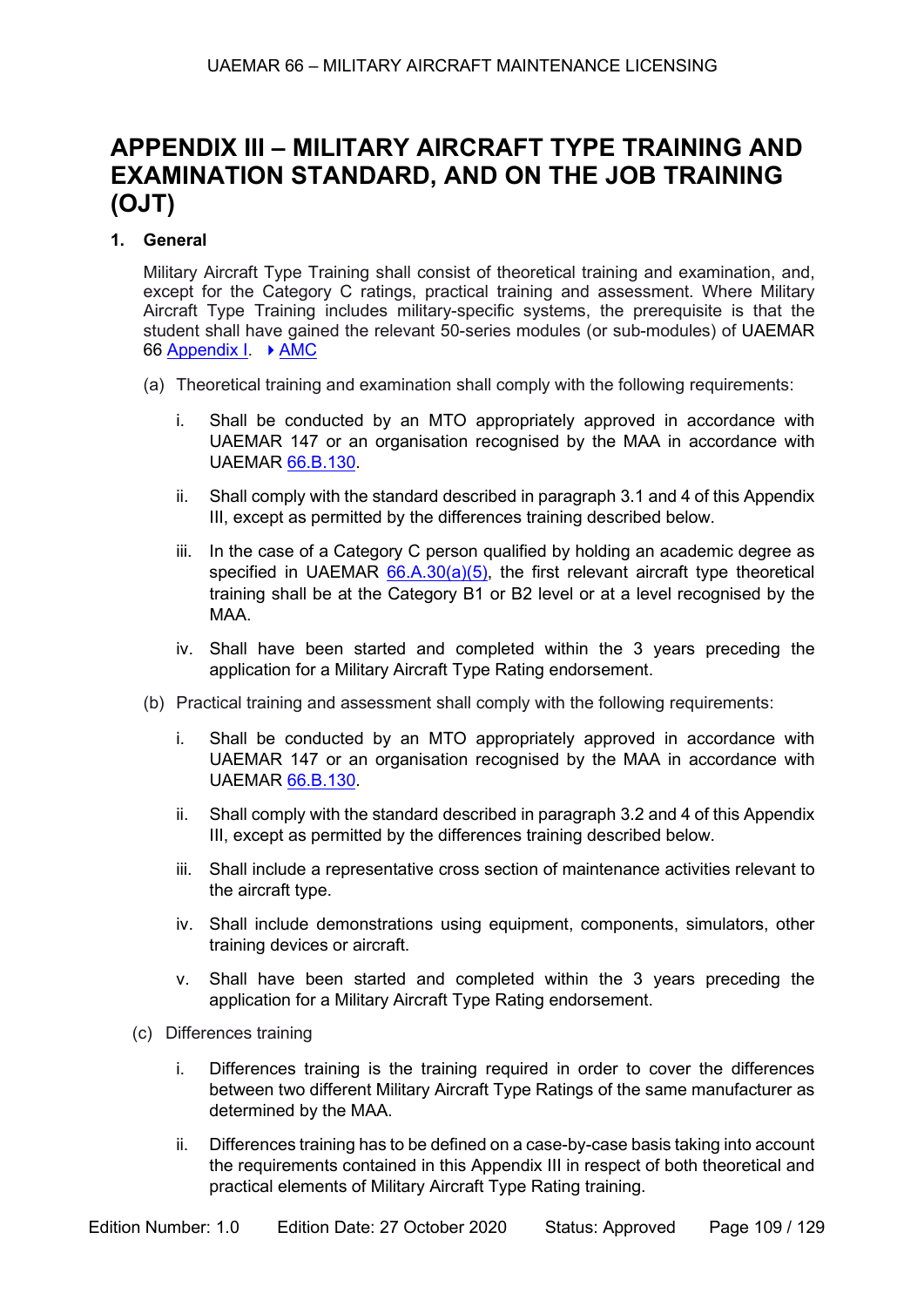- iii. A Military Aircraft Type Rating shall only be endorsed on a MAML after differences training when the applicant also complies with one of the following conditions:
	- having already endorsed on the MAML the Military Aircraft Type Rating from which the differences are being identified, or
	- having completed the Military Aircraft Type Training requirements for the aircraft from which the differences are being identified.

#### **2. Military Aircraft Type Training levels**

The three levels listed below define the objectives, the depth of training and the level of knowledge that the training is intended to achieve.

Level 1: A brief overview of the airframe, systems and powerplant as outlined in the Systems Description Section of the Aircraft Maintenance Manual/Instructions for Continuing Airworthiness.

Course objectives: Upon completion of Level 1 training, the student will be able to:

- (a) provide a simple description of the whole subject, using common words and examples, using typical terms and identify safety precautions related to the airframe, its systems and powerplant;
- (b) identify aircraft manuals, maintenance practices important to the airframe, its systems and powerplant;
- (c) define the general layout of the aircraft's major systems;
- (d) define the general layout and characteristics of the powerplant;
- (e) identify special tooling and test equipment used with the aircraft.
- Level 2: Basic system overview of controls, indicators, principal components, including their location and purpose, servicing and minor troubleshooting. General knowledge of the theoretical and practical aspects of the subject.

Course objectives: In addition to the information contained in the Level 1 training, at the completion of Level 2 training, the student will be able to:

- (a) understand the theoretical fundamentals; apply knowledge in a practical manner using detailed procedures;
- (b) recall the safety precautions to be observed when working on or near the aircraft, powerplant, systems and armaments;
- (c) describe systems and aircraft handling particularly access, power availability and sources;
- (d) identify the locations of the principal components;
- (e) explain the normal functioning of each major system, including terminology and nomenclature;
- (f) perform the procedures for servicing associated on aircraft systems;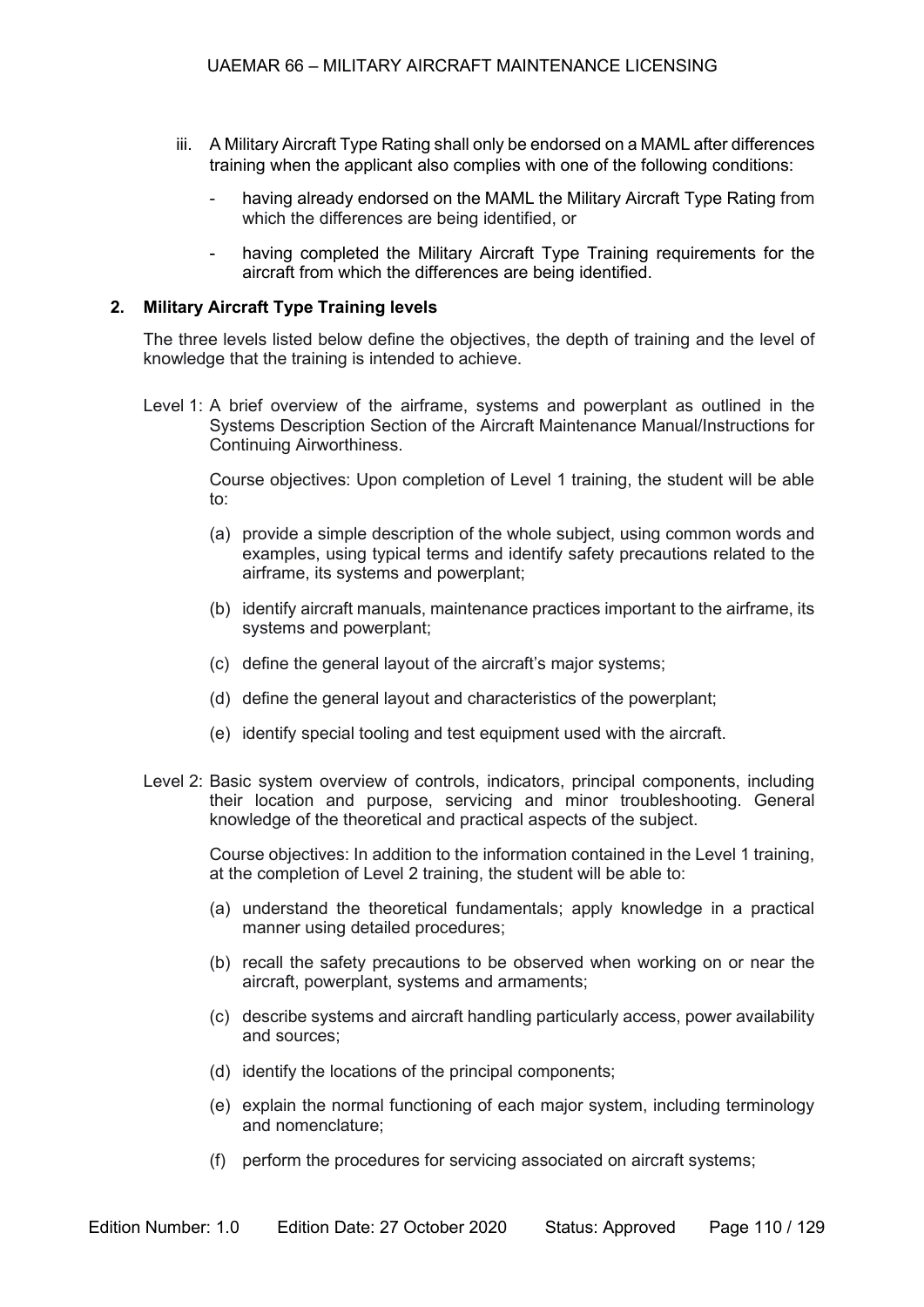- (g) demonstrate proficiency in interpretation of crew reports and on-board reporting systems (minor troubleshooting) and determine aircraft airworthiness per the MEL/CDL or National equivalent;
- (h) demonstrate the use, interpretation and application of appropriate documentation including instructions for continuing airworthiness, maintenance manual, illustrated parts catalogue, etc.
- Level 3: Detailed description, operation, component location, removal/installation and BITE and troubleshooting procedures to maintenance manual level.

Course objectives: In addition to the information contained in Level 1 and Level 2 training, at the completion of Level 3 training, the student will be able to:

- (a) demonstrate a theoretical knowledge of aircraft systems and structures and interrelationships with other systems, provide a detailed description of the subject using theoretical fundamentals and specific examples and to interpret results from various sources and measurements and apply corrective action where appropriate;
- (b) perform system, powerplant, component and functional checks as specified in the aircraft maintenance manual;
- (c) demonstrate the use, interpretation and application of appropriate documentation including structural repair manual, troubleshooting manual, etc.;
- (d) correlate information for the purpose of making decisions in respect of fault diagnosis and rectification to maintenance manual level;
- (e) describe procedures for replacement of components specific to aircraft type.

# **3. Military Aircraft Type Training standard**

Although Military Aircraft Type Training includes both theoretical and practical elements, courses can be approved for the theoretical element, the practical element or for a combination of both.

- 3.1 Theoretical element
	- (a) Objective:

On completion of a theoretical training course the student shall be able to demonstrate, to the levels identified in the Appendix III syllabus, the detailed theoretical knowledge of the aircraft's applicable systems, structure, operations, maintenance, repair, and troubleshooting according to approved maintenance data. The student shall be able to demonstrate the use of manuals and approved procedures, including the knowledge of relevant inspections and limitations.

(b) Level of training:

Training levels are those levels defined in point 2 above.

After the first type course for Category C certifying staff, all subsequent courses need only be to level 1.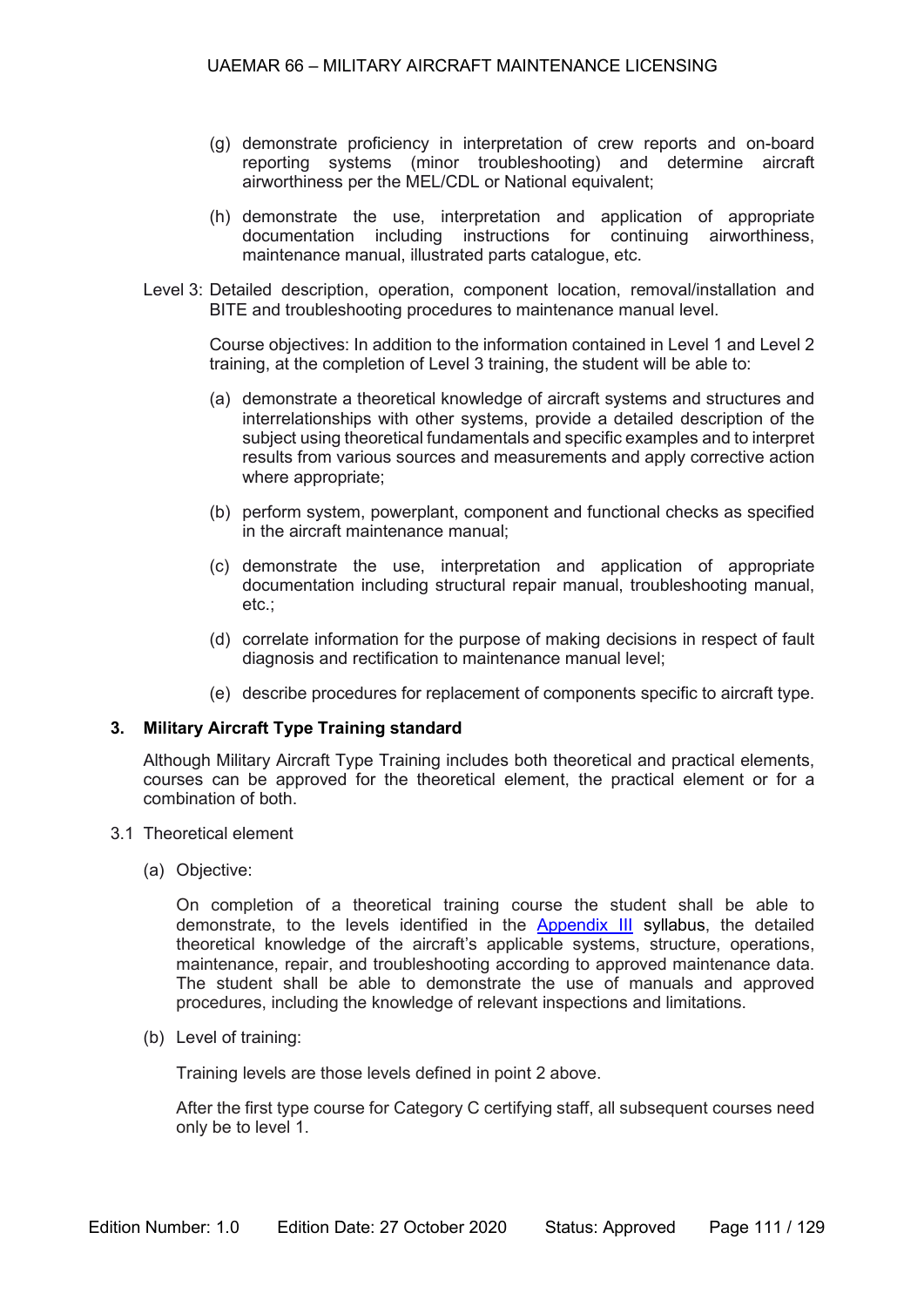During a level 3 theoretical training, level 1 and 2 training material may be used to teach the full scope of the chapter if required. However, during the training the majority of the course material and training time shall be at level 3.

(c) Duration:

NOT APPLICABLE.

(d) Justification of course duration:

Training courses carried out in an MTO shall justify their hour duration and the coverage of the full syllabus by a training needs analysis based on:

- the design of the aircraft type, its maintenance needs and the types of operation,
- detailed analysis of applicable chapters see contents table in point
- $3.1(e)$  below,
- detailed competency analysis showing that the objectives as stated in point 3.1(a) above are fully met.

Course duration shall be approved by the MAA.

Similarly, tuition hours of differences courses or other training course combinations (such as combined B1/B2 courses), and in cases of theoretical Military Aircraft Type Training courses, these shall be justified by the training needs analysis as described above.

In addition, the course documentation must describe and justify the following:

- The minimum attendance required by the student, in order to meet the objectives of the course.
- The maximum number of hours of training per day, taking into account pedagogical and human factors principles.

If the minimum attendance required is not met, the certificate of recognition shall not be issued. Additional training may be provided by the MTO in order to meet the minimum attendance time.

(e) Content:

As a minimum, the elements in the syllabus (see table below) that are specific to the aircraft type shall be covered. Additional elements introduced due to type variations, technological changes, etc. shall also be included.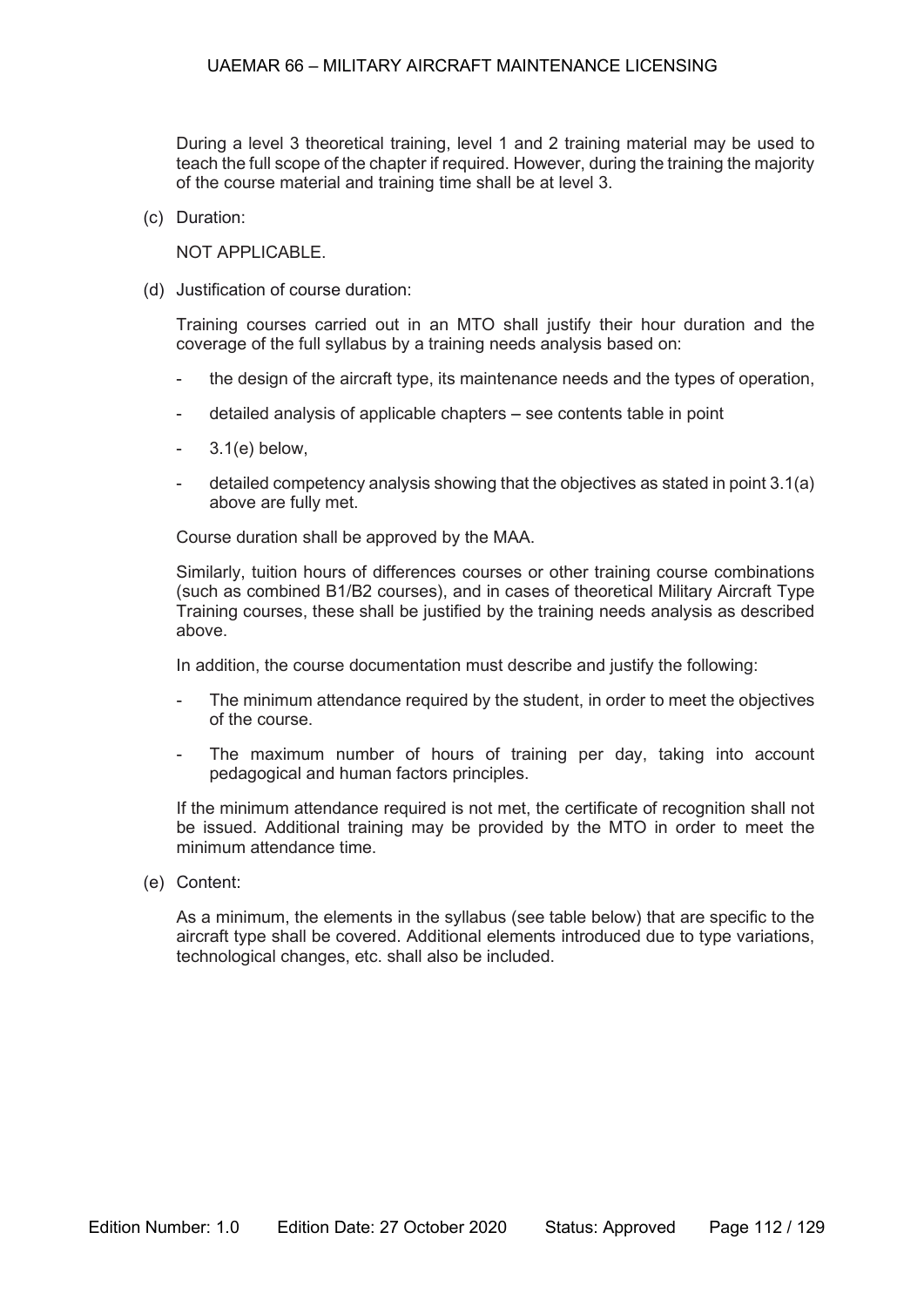| Chapters |                                                                        |                          | Aeroplanes<br>Turbine | Aeroplanes<br>Piston |                |           | Helicopters<br>Turbine | Helicopters | Piston       | Avionics        |
|----------|------------------------------------------------------------------------|--------------------------|-----------------------|----------------------|----------------|-----------|------------------------|-------------|--------------|-----------------|
|          |                                                                        | <b>B1</b>                | C                     | <b>B1</b>            | $\overline{C}$ | <b>B1</b> | $\mathsf{C}$           | <b>B1</b>   | $\mathsf{C}$ | $\overline{B2}$ |
|          | Introduction module:                                                   |                          |                       |                      |                |           |                        |             |              |                 |
| 05       | Time limits/maintenance checks                                         | 1                        | 1                     | 1                    | 1              | 1         | 1                      | 1           | 1            | 1               |
| 06       | Dimensions/Areas (MTOM, etc.)                                          | 1                        | 1                     | 1                    | 1              | 1         | 1                      | 1           | 1            | 1               |
| 07       | Lifting and Shoring                                                    | 1                        | 1                     | 1                    | 1              | 1         | 1                      | 1           | 1            | 1               |
| 08       | Levelling and weighing                                                 | 1                        | 1                     | 1                    | 1              | 1         | 1                      | 1           | 1            | 1               |
| 09       | Towing and taxiing                                                     | 1                        | 1                     | 1                    | 1              | 1         | 1                      | 1           | 1            | 1               |
| 10       | Parking/mooring, Storing and Return to<br>Service                      | 1                        | 1                     | 1                    | 1              | 1         | 1                      | 1           | 1            | 1               |
| 11       | <b>Placards and Markings</b>                                           | 1                        | 1                     | 1                    | 1              | 1         | 1                      | 1           | 1            | 1               |
| 12       | Servicing                                                              | 1                        | 1                     | 1                    | 1              | 1         | 1                      | 1           | 1            | 1               |
| 14       | Product loading and off loading                                        | 1                        | 1                     | 1                    | 1              | 1         | 1                      | 1           | 1            | 1               |
| 20       | Standard practices including armament<br>safety - only type particular | 1                        | 1                     | 1                    | 1              | 1         | 1                      | 1           | 1            | 1               |
|          | Helicopters:                                                           |                          |                       |                      |                |           |                        |             |              |                 |
| 18       | Vibration and Noise Analysis (Blade tracking)                          | $\overline{\phantom{a}}$ | ۰                     | $\blacksquare$       |                | 3         | 1                      | 3           | 1            |                 |
| 25       | <b>Emergency Flotation Equipment</b>                                   |                          |                       |                      |                | 3         | 1                      | 3           | 1            | 1               |
| 53       | Airframe Structure (Helicopter)                                        |                          | ۰                     | $\blacksquare$       |                | 3         | 1                      | 3           | 1            |                 |
| 60       | <b>Standard Practices Rotor</b>                                        |                          | ۰                     | -                    |                | 3         | 1                      | 3           | 1            |                 |
| 62       | <b>Rotors</b>                                                          |                          |                       |                      |                | 3         | 1                      | 3           | 1            | 1               |
| 62A      | Rotors - Monitoring and indicating                                     |                          |                       |                      |                | 3         | 1                      | 3           | 1            | 3               |
| 63       | <b>Rotor Drives</b>                                                    |                          |                       |                      |                | 3         | 1                      | 3           | 1            | 1               |
| 63A      | Rotor Drives - Monitoring and indicating                               |                          | ۰                     | -                    |                | 3         | 1                      | 3           | 1            | 3               |
| 64       | <b>Tail Rotor Drive</b>                                                | -                        | ٠                     | ۰                    |                | 3         | 1                      | 3           | 1            | 1               |
| 64A      | Tail rotor - Monitoring and indicating                                 |                          |                       | ۰                    |                | 3         | 1                      | 3           | 1            | 3               |
| 65       | <b>Tail Rotor Drive</b>                                                |                          | ۰                     | -                    |                | 3         | 1                      | 3           | 1            | 1               |
| 65A      | Tail Rotor Drive - Monitoring and indicating                           |                          |                       |                      |                | 3         | 1                      | 3           | 1            | 3               |
| 66       | <b>Folding Blades/Pylon</b>                                            | -                        | ۰                     | -                    |                | 3         | 1                      | 3           | 1            | ۰               |
| 67       | <b>Rotors Flight Control</b>                                           |                          |                       |                      |                | 3         | 1                      | 3           | 1            |                 |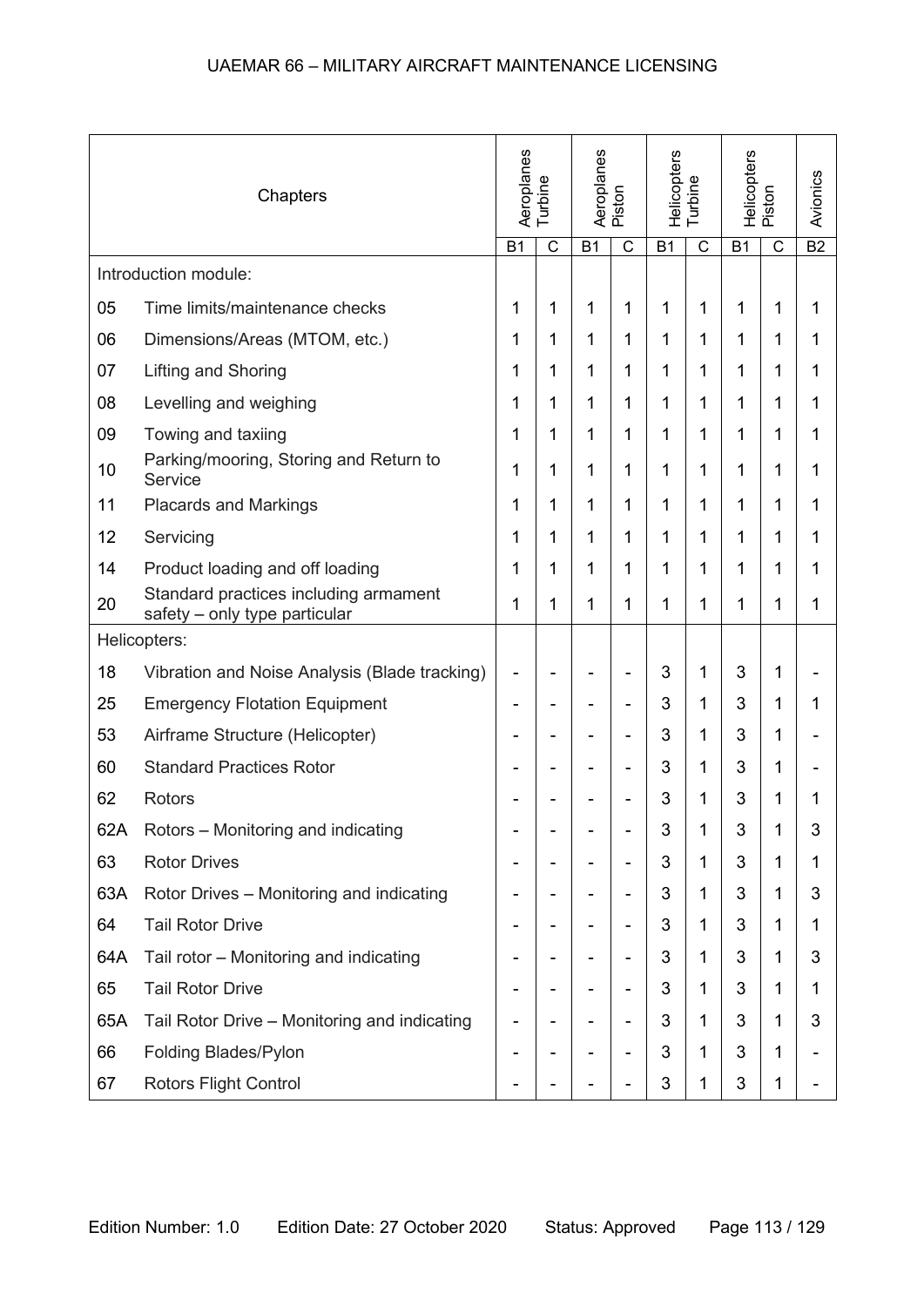|     | Chapters                                                                            |                 | Aeroplanes<br>Turbine | Aeroplanes               | Piston                |                 | Helicopters<br>Turbine | Helicopters    | Piston         | Avionics        |
|-----|-------------------------------------------------------------------------------------|-----------------|-----------------------|--------------------------|-----------------------|-----------------|------------------------|----------------|----------------|-----------------|
|     |                                                                                     | $\overline{B1}$ | $\overline{\text{c}}$ | $\overline{B1}$          | $\overline{\text{c}}$ | $\overline{B1}$ | $\overline{\text{c}}$  | <b>B1</b>      | $\overline{C}$ | $\overline{B2}$ |
|     | Airframe structures:                                                                |                 |                       |                          |                       |                 |                        |                |                |                 |
| 27A | <b>Flight Control Surfaces (All)</b>                                                | 3               | 1                     | 3                        | 1                     |                 |                        |                |                | 1               |
| 51  | Standard practices and structures (damage<br>classification, assessment and repair) | 3               | 1                     | 3                        | 1                     | $\blacksquare$  |                        |                |                | 1               |
| 52  | Doors                                                                               | 3               | 1                     | 3                        | 1                     | $\blacksquare$  | ÷                      |                |                | 1               |
| 53  | Fuselage                                                                            | 3               | 1                     | 3                        | 1                     | $\blacksquare$  | ÷                      |                |                | 1               |
| 54  | Nacelles/Pylons                                                                     | 3               | 1                     | 3                        | 1                     |                 |                        |                |                | 1               |
| 55  | <b>Stabilisers</b>                                                                  | 3               | 1                     | 3                        | 1                     | $\overline{a}$  | ۰                      |                |                | 1               |
| 56  | Windows and canopies                                                                | 3               | 1                     | 3                        | 1                     | ۰               |                        |                |                | 1               |
| 57  | Wings                                                                               | 3               | 1                     | 3                        | 1                     |                 | ÷                      |                |                | 1               |
| 06  | Zonal and Station Identification Systems.                                           | 1               | 1                     | 1                        | 1                     | 1               | 1                      | 1              | 1              | 1               |
|     | Airframe systems:                                                                   |                 |                       |                          |                       |                 |                        |                |                |                 |
| 21  | Air Conditioning                                                                    | 3               | 1                     | 3                        | 1                     | 3               | 1                      | 3              | 1              | 3               |
| 21A | Air Supply                                                                          | 3               | 1                     | 3                        | 1                     | 3               | 1                      | 3              | 1              | $\overline{2}$  |
| 21B | Pressurisation                                                                      | 3               | 1                     | 3                        | 1                     | 3               | 1                      | 3              | 1              | 3               |
| 21C | <b>Safety and Warning Devices</b>                                                   | 3               | 1                     | 3                        | 1                     | 3               | 1                      | 3              | 1              | 3               |
| 22  | Autoflight                                                                          | $\overline{2}$  | 1                     | $\overline{2}$           | 1                     | $\overline{2}$  | 1                      | $\overline{2}$ | 1              | 3               |
| 23  | Communications                                                                      | $\overline{2}$  | 1                     | $\overline{2}$           | 1                     | $\overline{2}$  | 1                      | $\overline{2}$ | 1              | 3               |
| 24  | <b>Electrical Power</b>                                                             | 3               | 1                     | 3                        | 1                     | 3               | 1                      | 3              | 1              | 3               |
| 25  | <b>Equipment and Furnishings</b>                                                    | 3               | 1                     | 3                        | 1                     | 3               | 1                      | 3              | 1              | 1               |
| 25A | Electronic Equipment including emergency<br>equipment                               | 1               | 1                     | 1                        | 1                     | 1               | 1                      | 1              | $\mathbf{1}$   | 3               |
| 26  | <b>Fire Protection</b>                                                              | 3               | 1                     | 3                        | 1                     | 3               | 1                      | 3              | 1              | 3               |
| 27  | <b>Flight Controls</b>                                                              | 3               | 1                     | 3                        | 1                     | 3               | 1                      | 3              | 1              | $\overline{2}$  |
| 27A | Sys. Operation: Electrical/Fly-by-Wire                                              | 3               | 1                     | $\overline{\phantom{a}}$ | ۰                     | ۰               | -                      |                |                | 3               |
| 28  | <b>Fuel Systems</b>                                                                 | 3               | 1                     | 3                        | 1                     | 3               | 1                      | 3              | 1              | $\overline{2}$  |
| 28A | Fuel Systems - Monitoring and indicating                                            | 3               | 1                     | 3                        | 1                     | 3               | 1                      | 3              | 1              | 3               |
| 29  | <b>Hydraulic Power</b>                                                              | 3               | 1                     | 3                        | 1                     | 3               | 1                      | 3              | 1              | $\overline{2}$  |
| 29A | Hydraulic Power - Monitoring and indicating                                         | 3               | 1                     | 3                        | 1                     | 3               | 1                      | 3              | 1              | 3               |
| 30  | Ice and Rain Protection                                                             | 3               | 1                     | 3                        | 1                     | 3               | $\mathbf{1}$           | 3              | 1              | 3               |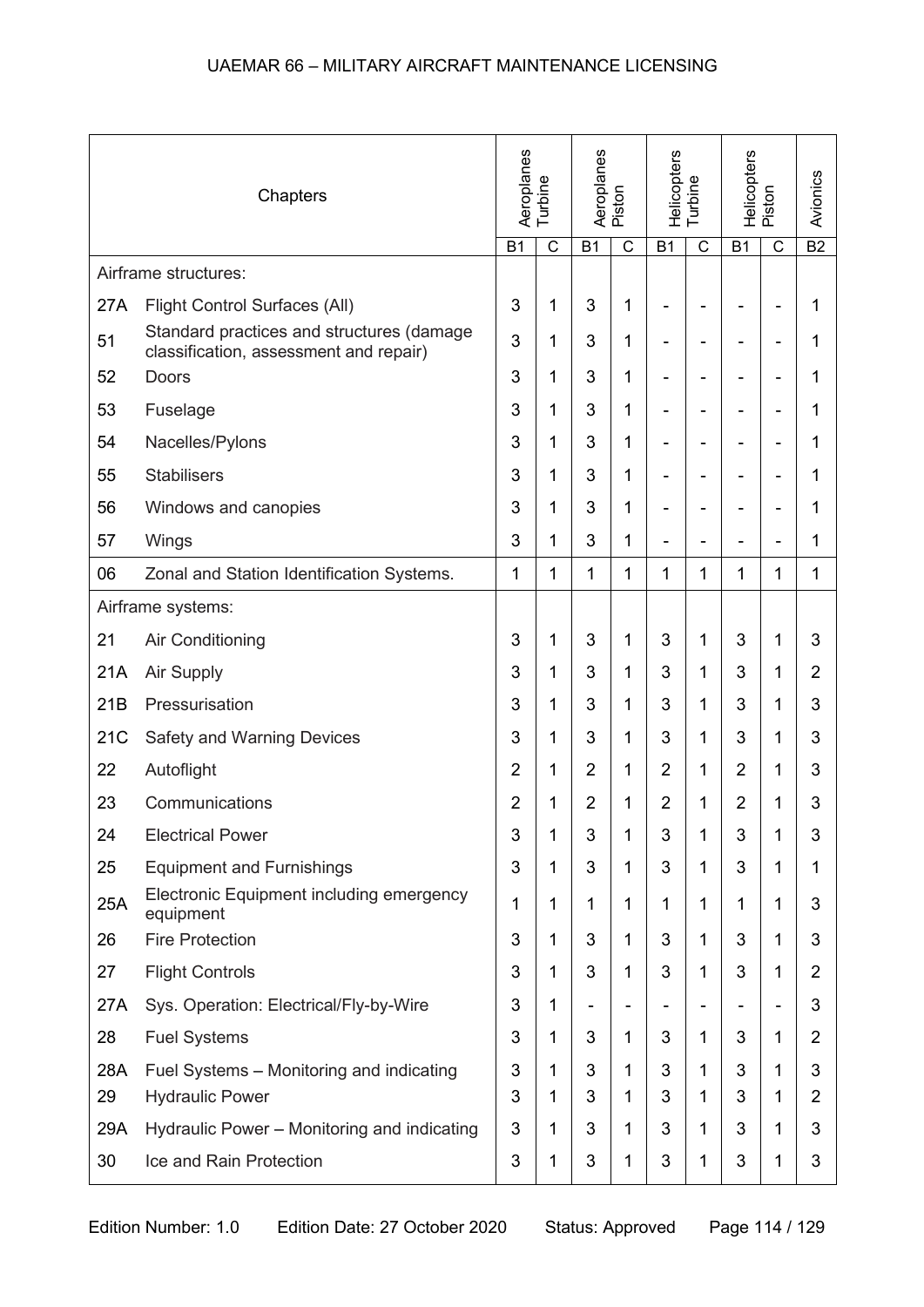| Chapters |                                                            | Aeroplanes<br>Turbine<br>$\overline{B1}$<br>$\overline{C}$ |   | Aeroplanes<br>Piston     |                       | Helicopters<br>Turbine |                     | Helicopters<br>Piston    |                       | Avionics             |
|----------|------------------------------------------------------------|------------------------------------------------------------|---|--------------------------|-----------------------|------------------------|---------------------|--------------------------|-----------------------|----------------------|
| 31       |                                                            | 3                                                          | 1 | $\overline{B1}$<br>3     | $\overline{\text{c}}$ | $\overline{B1}$<br>3   | $\overline{C}$<br>1 | $\overline{B1}$<br>3     | $\overline{\text{c}}$ | $\overline{B2}$<br>3 |
|          | <b>Indicating/Recording Systems</b>                        |                                                            |   |                          | 1                     |                        |                     |                          | 1                     |                      |
| 31A      | <b>Instrument Systems</b>                                  | 3                                                          | 1 | 3                        | 1                     | 3                      | 1                   | 3                        | 1                     | 3                    |
| 32       | <b>Landing Gear</b>                                        | 3                                                          | 1 | 3                        | 1                     | 3                      | 1                   | 3                        | 1                     | $\overline{2}$       |
| 32A      | Landing Gear - Monitoring and indicating                   | 3                                                          | 1 | 3                        | 1                     | 3                      | 1                   | 3                        | 1                     | 3                    |
| 33       | Lights                                                     | 3                                                          | 1 | 3                        | 1                     | 3                      | 1                   | 3                        | 1                     | 3                    |
| 34       | Navigation                                                 | $\overline{2}$                                             | 1 | $\overline{2}$           | 1                     | $\overline{2}$         | 1                   | $\overline{2}$           | 1                     | 3                    |
| 35       | Oxygen                                                     | 3                                                          | 1 | 3                        | 1                     |                        | $\blacksquare$      |                          |                       | $\overline{2}$       |
| 36       | Pneumatic                                                  | 3                                                          | 1 | 3                        | 1                     | 3                      | 1                   | 3                        | 1                     | $\overline{2}$       |
| 36A      | Pneumatic - Monitoring and indicating                      | 3                                                          | 1 | 3                        | 1                     | 3                      | 1                   | 3                        | 1                     | 3                    |
| 37       | Vacuum                                                     | 3                                                          | 1 | 3                        | 1                     | 3                      | 1                   | 3                        | 1                     | $\overline{2}$       |
| 38       | Water/Waste                                                | 3                                                          | 1 | 3                        | 1                     | $\blacksquare$         | $\blacksquare$      | $\blacksquare$           |                       | $\overline{2}$       |
| 40       | Operational attack functions                               | $\overline{2}$                                             | 1 | $\overline{2}$           | 1                     | $\overline{2}$         | 1                   |                          |                       | 3                    |
| 42       | Integrated modular avionics                                | $\overline{2}$                                             | 1 | $\overline{2}$           | 1                     | $\overline{2}$         | 1                   | $\overline{2}$           | 1                     | 3                    |
| 42A      | Cross-technical attack functions                           | $\overline{2}$                                             | 1 | $\overline{2}$           | 1                     | $\overline{2}$         | 1                   | $\blacksquare$           |                       | 3                    |
| 44       | <b>Cabin Systems</b>                                       | $\overline{2}$                                             | 1 | $\overline{2}$           | 1                     | $\overline{2}$         | 1                   | $\overline{2}$           | 1                     | 3                    |
| 45       | On-Board Maintenance System (or covered<br>in 31)          | 3                                                          | 1 | 3                        | 1                     | 3                      | 1                   |                          |                       | 3                    |
| 46       | <b>Information Systems</b>                                 | $\overline{2}$                                             | 1 | $\overline{2}$           | 1                     | $\overline{2}$         | 1                   | $\overline{2}$           | 1                     | 3                    |
| 48       | In-Flight refuelling tanker                                | 3                                                          | 1 | $\overline{\phantom{0}}$ | $\blacksquare$        | 3                      | 1                   | $\overline{\phantom{0}}$ |                       | $\overline{2}$       |
| 48A      | In-Flight refuelling tanker - Monitoring and<br>Indicating | 3                                                          | 1 | $\blacksquare$           | ۰                     | 3                      | 1                   |                          |                       | 3                    |
| 50       | <b>Cargo and Accessory Compartments</b>                    | 3                                                          | 1 | 3                        | 1                     | 3                      | 1                   | 3                        | 1                     | 1                    |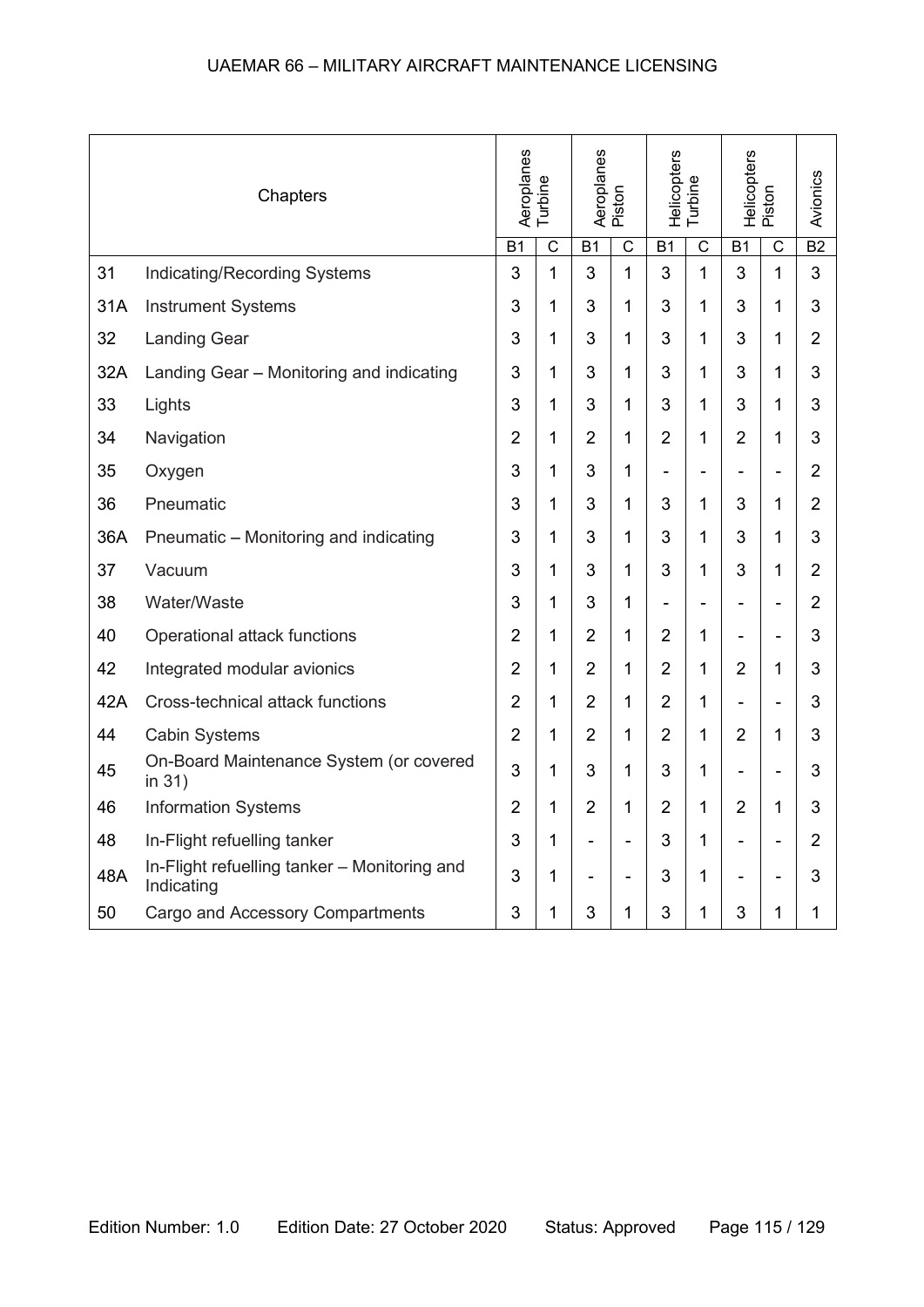| Chapters |                                                                                                                                                                    | Aeroplanes<br>Turbine |              |           | Aeroplanes<br>Piston         |           | Helicopters<br>Turbine | Helicopters | Piston | Avionics       |
|----------|--------------------------------------------------------------------------------------------------------------------------------------------------------------------|-----------------------|--------------|-----------|------------------------------|-----------|------------------------|-------------|--------|----------------|
|          |                                                                                                                                                                    | B <sub>1</sub>        | C            | <b>B1</b> | $\mathsf{C}$                 | <b>B1</b> | C                      | <b>B1</b>   | C      | B2             |
|          | <b>Turbine Engine</b>                                                                                                                                              |                       |              |           |                              |           |                        |             |        |                |
| 70       | <b>Standard Practices - Engines</b>                                                                                                                                | 3                     | 1            |           |                              | 3         | 1                      |             |        | 1              |
| 70A      | Constructional arrangement and operation<br>(Installation Inlet, Compressors, Combustion<br>Section, Turbine Section, Bearings and<br>Seals, Lubrication Systems). | 3                     | 1            |           |                              | 3         | 1                      |             |        | 1              |
| 70B      | <b>Engine Performance</b>                                                                                                                                          | 3                     | 1            |           |                              | 3         | 1                      |             |        | 1              |
| 71       | Powerplant                                                                                                                                                         | 3                     | 1            |           |                              | 3         | 1                      | -           |        | 1              |
| 72       | Engine Turbine/Turbo Prop/Ducted<br>Fan/Unducted fan                                                                                                               | 3                     | 1            |           |                              | 3         | 1                      | L           |        | 1              |
| 73       | <b>Engine Fuel and Control</b>                                                                                                                                     | 3                     | 1            |           |                              | 3         | 1                      | -           |        | 1              |
| 73A      | <b>FADEC</b>                                                                                                                                                       | 3                     | 1            |           |                              | 3         | 1                      |             |        | 3              |
| 74       | Ignition                                                                                                                                                           | 3                     | 1            |           |                              | 3         | 1                      |             |        | 3              |
| 75       | Air                                                                                                                                                                | 3                     | 1            |           |                              | 3         | 1                      |             |        | 1              |
| 76       | Engine controls                                                                                                                                                    | 3                     | 1            |           |                              | 3         | 1                      |             |        | 1              |
| 77       | <b>Engine Indicating Systems</b>                                                                                                                                   | 3                     | 1            |           | -                            | 3         | 1                      | L           |        | 3              |
| 78       | Exhaust                                                                                                                                                            | 3                     | 1            |           | $\qquad \qquad \blacksquare$ | 3         | 1                      |             |        | 1              |
| 79       | Oil                                                                                                                                                                | 3                     | 1            |           |                              | 3         | 1                      |             |        | 1              |
| 80       | Starting                                                                                                                                                           | 3                     | 1            |           |                              | 3         | 1                      |             |        | 1              |
| 82       | <b>Water Injections</b>                                                                                                                                            | 3                     | 1            |           |                              | 3         | 1                      | -           |        | 1              |
| 83       | <b>Accessory Gear Boxes</b>                                                                                                                                        | 3                     | $\mathbf{1}$ | Ξ.        |                              | 3         | $\mathbf 1$            |             |        | 1              |
| 84       | <b>Propulsion Augmentation</b>                                                                                                                                     | 3                     | $\mathbf 1$  |           |                              | 3         | $\mathbf{1}$           |             |        | 1              |
|          | <b>Auxiliary Power Units (APUs)</b>                                                                                                                                |                       |              |           |                              |           |                        |             |        |                |
| 49       | <b>Auxiliary Power Units (APUs)</b>                                                                                                                                | 3                     | $\mathbf 1$  |           |                              | 3         | $\mathbf 1$            |             |        | $\overline{2}$ |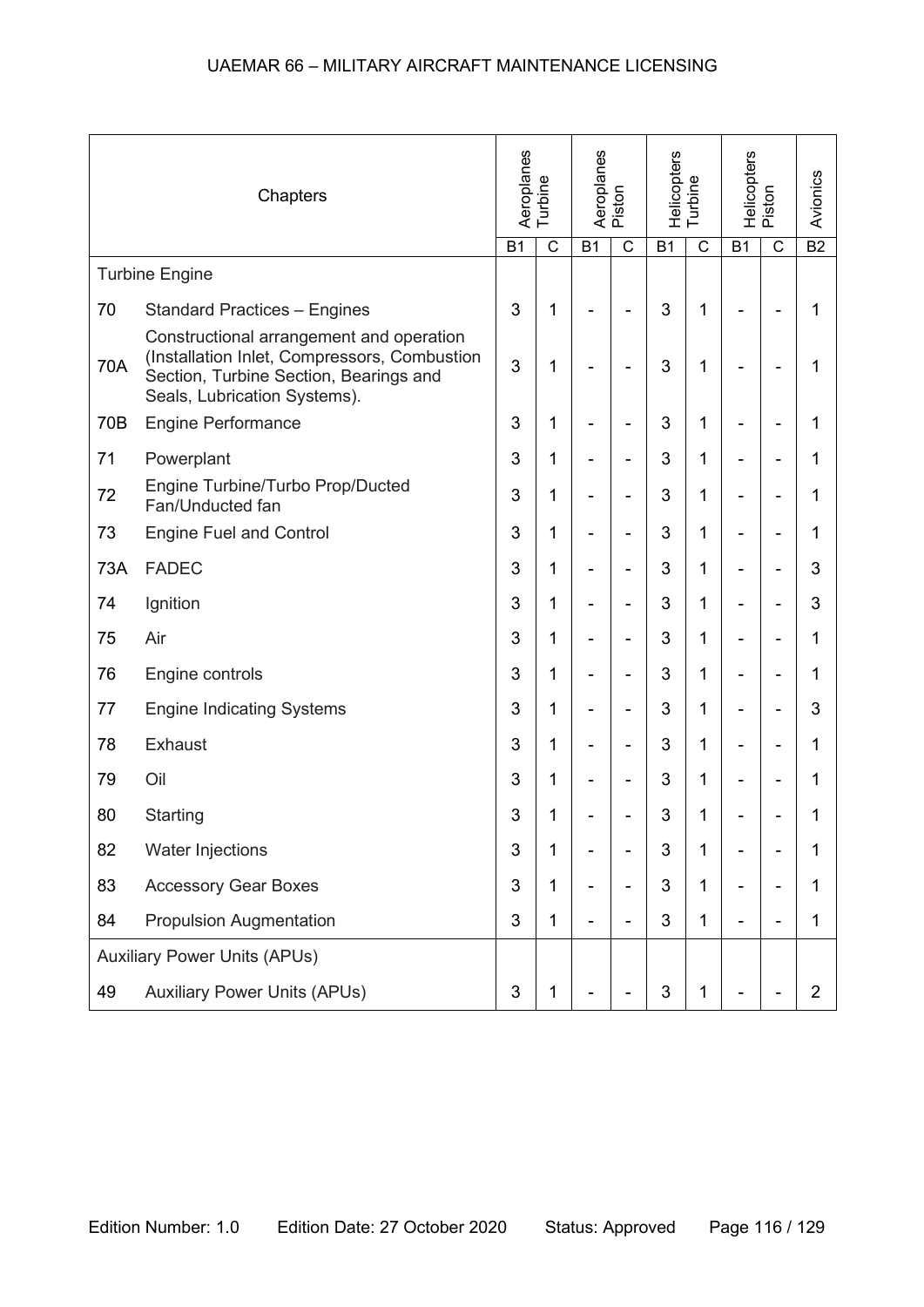| Chapters   |                                                                                                                                                                                                      |           | Aeroplanes<br>Turbine        | Aeroplanes                | Piston         | Helicopters<br>Turbine       |                          | Helicopters    | Piston       | Avionics |
|------------|------------------------------------------------------------------------------------------------------------------------------------------------------------------------------------------------------|-----------|------------------------------|---------------------------|----------------|------------------------------|--------------------------|----------------|--------------|----------|
|            | <b>Piston Engine</b>                                                                                                                                                                                 | <b>B1</b> | $\mathsf{C}$                 | <b>B1</b>                 | $\overline{C}$ | <b>B1</b>                    | $\mathsf{C}$             | B <sub>1</sub> | $\mathsf{C}$ | B2       |
| 70         | <b>Standard Practices - Engines</b>                                                                                                                                                                  |           |                              | 3                         | 1              |                              |                          | 3              | 1            | 1        |
| 70A        | Constructional arrangement and operation<br>(Installation Carburettors, Fuel injection,<br>systems, Induction, Exhaust and Cooling<br>Systems, Supercharging/Turbocharging,<br>Lubrication Systems). |           |                              | 3                         | 1              |                              |                          | 3              | 1            | 1        |
| 70B        | <b>Engine Performance</b>                                                                                                                                                                            |           | ۰                            | 3                         | 1              |                              | -                        | 3              | 1            | 1        |
| 71         | Powerplant                                                                                                                                                                                           |           | $\qquad \qquad \blacksquare$ | 3                         | 1              |                              | -                        | 3              | 1            | 1        |
| 73         | <b>Engine Fuel and Control</b>                                                                                                                                                                       |           | $\qquad \qquad \blacksquare$ | 3                         | 1              |                              | -                        | 3              | 1            | 1        |
| 73A        | <b>FADEC</b>                                                                                                                                                                                         |           |                              | 3                         | 1              |                              |                          | 3              | 1            | 3        |
| 74         | Ignition                                                                                                                                                                                             |           | $\blacksquare$               | 3                         | 1              |                              | ۰                        | 3              | 1            | 3        |
| 76         | Engine controls                                                                                                                                                                                      |           | $\blacksquare$               | 3                         | 1              |                              | $\blacksquare$           | 3              | 1            | 1        |
| 77         | <b>Engine Indicating Systems</b>                                                                                                                                                                     |           | $\overline{a}$               | 3                         | 1              |                              | -                        | 3              | 1            | 3        |
| 79         | Oil                                                                                                                                                                                                  |           |                              | 3                         | 1              |                              |                          | 3              | 1            | 1        |
| 80         | Starting                                                                                                                                                                                             |           |                              | 3                         | 1              |                              |                          | 3              | 1            | 1        |
| Propellers |                                                                                                                                                                                                      |           |                              |                           |                |                              |                          |                |              |          |
| 60A        | <b>Standard Practices - Propeller</b>                                                                                                                                                                | 3         | 1                            | 3                         | 1              |                              |                          |                |              | 1        |
| 61         | Propellers/Propulsion                                                                                                                                                                                | 3         | 1                            | 3                         | 1              |                              |                          |                |              | 1        |
| 61A        | <b>Propeller Construction</b>                                                                                                                                                                        | 3         | 1                            | 3                         | 1              |                              |                          |                |              |          |
| 61B        | <b>Propeller Pitch Control</b>                                                                                                                                                                       | 3         | 1                            | 3                         | 1              |                              | -                        |                |              |          |
| 61C        | <b>Propeller Synchronising</b>                                                                                                                                                                       | 3         | 1                            | 3                         | 1              |                              |                          |                |              | 1        |
| 61D        | Propeller Electronic control                                                                                                                                                                         | 3         | 1                            | 3                         | 1              | $\qquad \qquad \blacksquare$ | $\overline{\phantom{a}}$ |                |              | 3        |
| 61E        | Propeller Ice Protection                                                                                                                                                                             | 3         | 1                            | 3                         | 1              |                              |                          |                |              |          |
| 61F        | <b>Propeller Maintenance</b>                                                                                                                                                                         | 3         | 1                            | $\ensuremath{\mathsf{3}}$ | 1              |                              |                          |                |              | 1        |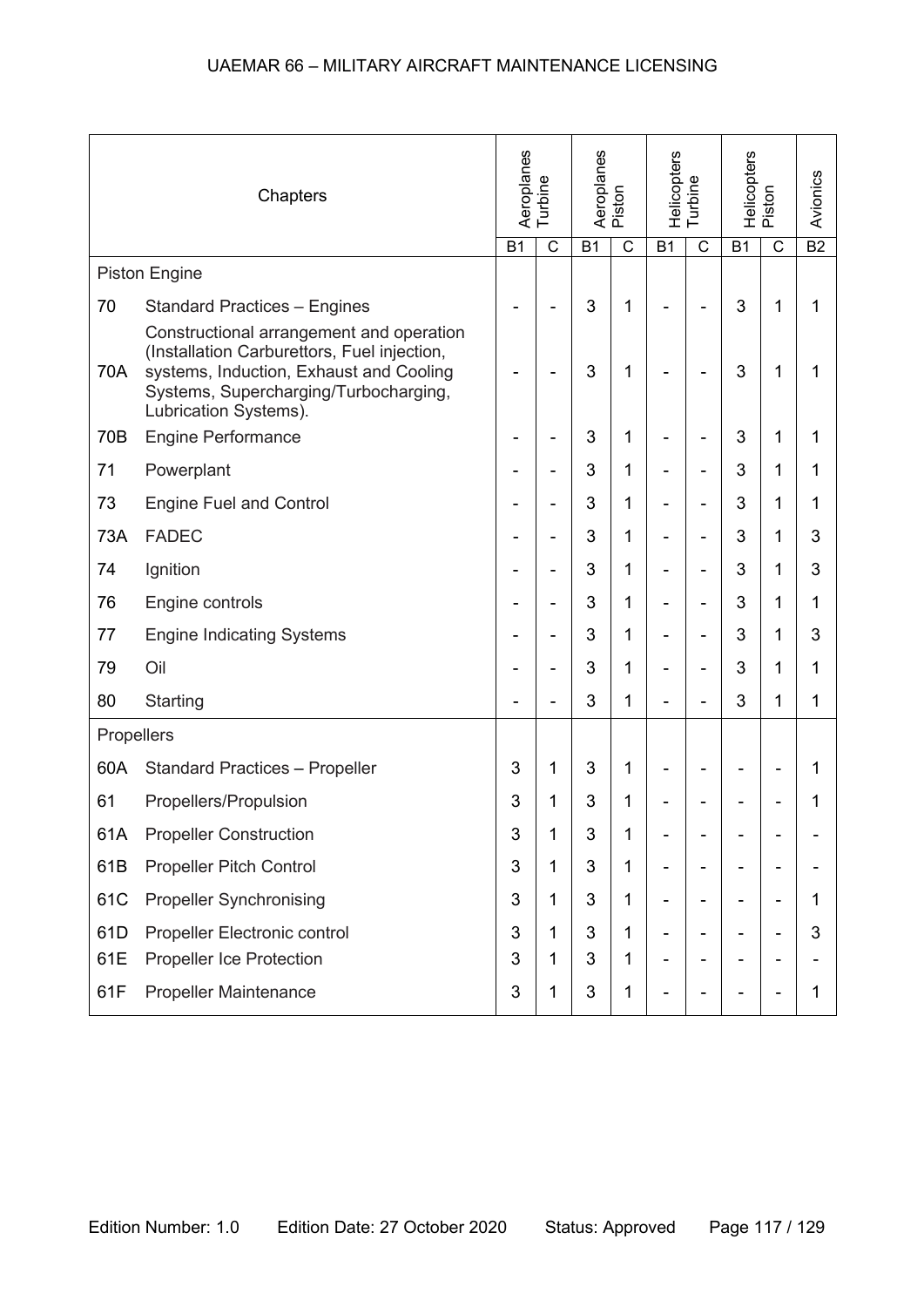| Chapters |                                                                     | Aeroplanes     | Turbine | Aeroplanes     | Piston       | Helicopters    | Turbine | Helicopters | Piston | Avionics       |
|----------|---------------------------------------------------------------------|----------------|---------|----------------|--------------|----------------|---------|-------------|--------|----------------|
|          |                                                                     | <b>B1</b>      | C       | B <sub>1</sub> | C            | <b>B1</b>      | C       | <b>B1</b>   | C      | <b>B2</b>      |
|          | <b>Military-Specific Systems</b>                                    |                |         |                |              |                |         |             |        |                |
| 92       | Radar                                                               | $\overline{2}$ | 1       | $\overline{2}$ | 1            | $\overline{2}$ | 1       | ۰           | -      | 3              |
| 93       | Surveillance                                                        | $\overline{2}$ | 1       | $\overline{2}$ | 1            | $\overline{2}$ | 1       | -           | -      | 3              |
| 94       | <b>Weapon System</b>                                                | $\overline{2}$ | 1       | $\overline{2}$ | 1            | $\overline{2}$ | 1       | ۰           | -      | 3              |
| 95       | Crew Escape and Safety (partially covered<br>by 25 for Helicopters) | 3              | 1       | 3              | $\mathbf{1}$ | 3              | 1       | 3           | 4      | 2              |
| 97       | Image Recording                                                     | $\overline{2}$ | 1       | $\overline{2}$ | 1            | $\overline{2}$ | 1       | -           |        | $\overline{2}$ |
| 99       | <b>Electronic Warfare</b>                                           | $\overline{2}$ | 1       | $\overline{2}$ | 1            | $\overline{2}$ | 1       |             |        | 3              |

- (f) Multimedia Based Training (MBT) methods may be used to satisfy the theoretical training element either in the classroom or in a virtual controlled environment subject to the acceptance of the MAA approving the training course.
- 3.2 Practical element
	- (a) Objective:

The objective of practical training is to gain the required competence in performing safe maintenance, inspections and routine work according to the maintenance manual and other relevant instructions and tasks as appropriate for the type of aircraft, for example troubleshooting, repairs, adjustments, replacements, rigging and functional checks. It includes the awareness of the use of all technical literature and documentation for the aircraft, the use of specialist/special tooling and test equipment for performing removal and replacement of components and modules unique to type, including any on-wing maintenance activity.

(b) Content:

At least 50% of the crossed items in the table below, which are relevant to the particular aircraft type, shall be completed as part of the practical training.

Tasks crossed represent subjects that are important for practical training purposes to ensure that the operation, function, installation and safety significance of key maintenance tasks is adequately addressed; particularly where these cannot be fully explained by theoretical training alone. Although the list details the minimum practical training subjects, other items may be added where applicable to the particular aircraft type.

Tasks to be completed shall be representative of the aircraft and systems both in complexity and in the technical input required to complete that task. While relatively simple tasks may be included, other more complex tasks shall also be incorporated and undertaken as appropriate to the aircraft type.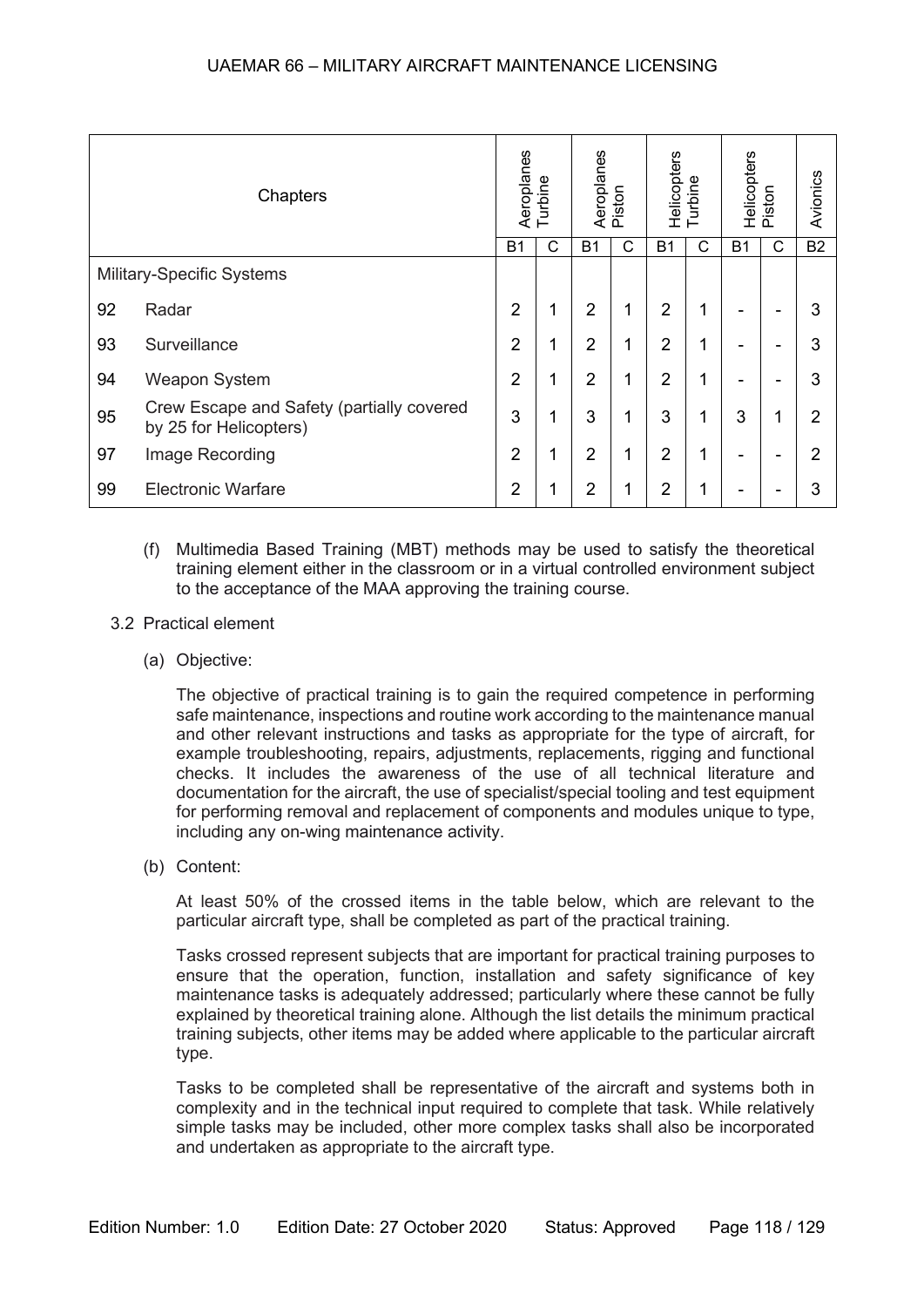Glossary of the table: LOC: Location; FOT: Functional/Operational Test; SGH: Service and Ground Handling; R/I: Removal/Installation; MEL: Minimum Equipment List; TS: Trouble Shooting.

|     |                                                                               | <b>B1/B2</b> |                          |                          | <b>B1</b>                    |                          |               |                              |            | <b>B2</b>            |                          |    |
|-----|-------------------------------------------------------------------------------|--------------|--------------------------|--------------------------|------------------------------|--------------------------|---------------|------------------------------|------------|----------------------|--------------------------|----|
|     | Chapters                                                                      | COT          | FOT                      | <b>HOS</b>               | $\overline{\approx}$         | MEL                      | $\frac{8}{1}$ | FOT                          | <b>HOS</b> | $\overline{\approx}$ | <b>NEL</b>               | Σh |
|     | Introduction module:                                                          |              |                          |                          |                              |                          |               |                              |            |                      |                          |    |
| 05  | Time limits/maintenance checks                                                | X/X          |                          |                          |                              |                          |               |                              |            |                      |                          |    |
| 06  | Dimensions/Areas (MTOM, etc.)                                                 | X/X          |                          |                          |                              |                          |               |                              |            |                      |                          |    |
| 07  | Lifting and Shoring                                                           | X/X          | ٠                        | ÷                        | $\qquad \qquad \blacksquare$ | $\overline{\phantom{0}}$ |               |                              |            |                      |                          |    |
| 08  | Levelling and weighing                                                        | X/X          |                          | X                        | ٠                            |                          |               |                              | X          |                      |                          |    |
| 09  | Towing and taxiing                                                            | X/X          | $\blacksquare$           | X                        | ۰                            | ۰                        |               |                              | X          |                      |                          |    |
| 10  | Parking/mooring, Storing and Return to<br>Service                             | X/X          | $\blacksquare$           | X                        | ÷                            | $\blacksquare$           |               |                              | X          | ÷                    |                          |    |
| 11  | <b>Placards and Markings</b>                                                  | X/X          |                          | ٠                        | ٠                            | $\overline{a}$           |               |                              |            |                      |                          |    |
| 12  | Servicing                                                                     | X/X          |                          | X                        | $\blacksquare$               |                          |               |                              | X          |                      |                          |    |
| 14  | Product loading and off loading                                               | X/X          |                          | X                        |                              |                          |               |                              | X.         |                      |                          |    |
| 20  | Standard practices including armament<br>safety - only type particular        | X/X          |                          | X                        |                              |                          |               |                              | X          |                      |                          |    |
|     | Helicopters:                                                                  |              |                          |                          |                              |                          |               |                              |            |                      |                          |    |
| 18  | Vibration and Noise Analysis (Blade<br>tracking)                              | $X/-$        |                          | ۰                        |                              | -                        | X             | $\overline{\phantom{0}}$     |            |                      |                          |    |
| 25  | <b>Emergency Flotation Equipment</b>                                          | X/X          | X                        | X                        | X                            | X                        | X             | X                            | X          |                      |                          |    |
| 53  | Airframe Structure (Helicopter)<br>Note: covered under Airframe<br>structures |              |                          |                          |                              |                          |               |                              |            |                      |                          |    |
| 60  | <b>Standard Practices Rotor</b>                                               | X/X          |                          | X                        | ٠                            |                          |               |                              | X          |                      |                          |    |
| 62  | <b>Rotors</b>                                                                 | $X/-$        |                          | X                        | X                            | $\blacksquare$           | X             |                              |            |                      |                          |    |
|     | 62A Rotors - Monitoring and indicating                                        | X/X          | Χ                        | Х                        | X                            | X                        | X             |                              |            | X                    |                          | х  |
| 63  | <b>Rotor Drives</b>                                                           | $X/-$        | X                        |                          |                              | $\overline{a}$           | X             | ٠                            |            |                      |                          |    |
| 63A | Rotor Drives - Monitoring and<br>indicating                                   | X/X          | X                        | $\overline{\phantom{0}}$ | X                            | X                        | X             | $\overline{\phantom{0}}$     |            | X                    |                          | Х  |
| 64  | <b>Tail Rotor Drive</b>                                                       | $X/-$        | $\overline{\phantom{0}}$ | X                        | ÷                            | $\blacksquare$           | X             |                              |            |                      |                          |    |
| 64A | Tail rotor - Monitoring and indicating                                        | X/X          | X                        | -                        | X                            | X                        | X             | $\qquad \qquad \blacksquare$ |            | X                    | ۰                        | X  |
| 65  | <b>Tail Rotor Drive</b>                                                       | $X/-$        | X                        |                          |                              |                          | X             |                              |            |                      |                          |    |
| 65A | Tail Rotor Drive - Monitoring and<br>indicating                               | X/X          | X                        | -                        | X                            | X                        | X             | $\qquad \qquad \blacksquare$ |            | Х                    | $\overline{\phantom{0}}$ | X  |
| 66  | <b>Folding Blades/Pylon</b>                                                   | $X/-$        | X                        | X                        | ٠                            | $\overline{a}$           | X             |                              |            |                      |                          |    |
| 67  | Rotors Flight Control                                                         | $X/-$        | X                        | X                        | $\blacksquare$               | X                        | X             | ٠                            |            |                      |                          |    |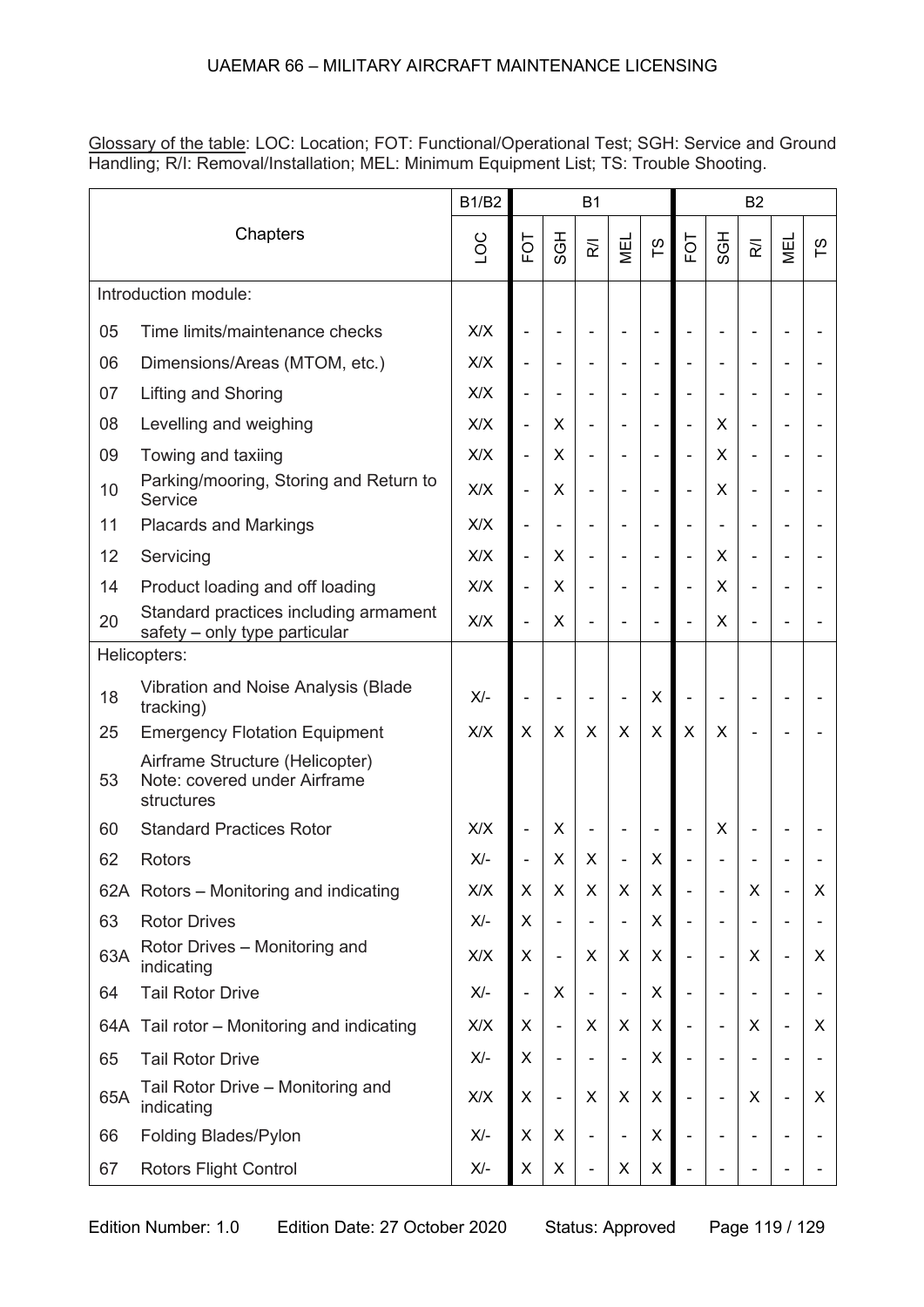|     |                                                                                        | <b>B1/B2</b> | <b>B1</b>                |                              |                              |                              |                              | B <sub>2</sub> |                              |                      |                          |    |  |  |
|-----|----------------------------------------------------------------------------------------|--------------|--------------------------|------------------------------|------------------------------|------------------------------|------------------------------|----------------|------------------------------|----------------------|--------------------------|----|--|--|
|     | Chapters                                                                               | <b>DO</b>    | FOT                      | 50H                          | $\overline{\approx}$         | MEL                          | $\frac{31}{1}$               | FOT            | <b>HOS</b>                   | $\overline{\approx}$ | <b>NEL</b>               | ΓS |  |  |
|     | Airframe structures:                                                                   |              |                          |                              |                              |                              |                              |                |                              |                      |                          |    |  |  |
|     | 27A Flight Control Surfaces (All)                                                      | $X/-$        |                          |                              |                              |                              | X                            |                |                              |                      |                          |    |  |  |
| 51  | Standard practices and structures<br>(damage classification, assessment and<br>repair) |              |                          |                              |                              |                              |                              |                |                              |                      |                          |    |  |  |
| 52  | Doors                                                                                  | X/X          | $\times$                 | X                            | ۰                            |                              | $\overline{\phantom{a}}$     |                | X                            | $\blacksquare$       |                          |    |  |  |
| 53  | Fuselage                                                                               | $X/-$        |                          |                              | $\blacksquare$               | $\blacksquare$               | X                            |                |                              | $\blacksquare$       |                          |    |  |  |
| 54  | Nacelles/Pylons                                                                        | $X/-$        | ä,                       | ۰                            | $\blacksquare$               |                              | $\blacksquare$               |                |                              | $\blacksquare$       |                          |    |  |  |
| 55  | <b>Stabilisers</b>                                                                     | $X/-$        | $\overline{a}$           | ۰                            | $\overline{\phantom{a}}$     | ۰                            | $\overline{\phantom{a}}$     | ۰              |                              | $\blacksquare$       |                          |    |  |  |
| 56  | Windows and canopies                                                                   | $X/-$        | $\overline{a}$           |                              | $\overline{\phantom{a}}$     |                              | X                            | ۰              |                              | ٠                    |                          |    |  |  |
| 57  | Wings                                                                                  | $X/-$        | $\blacksquare$           | ۰                            | $\qquad \qquad \blacksquare$ |                              | $\overline{\phantom{a}}$     |                |                              | ÷,                   |                          |    |  |  |
|     | Airframe Systems:                                                                      |              |                          |                              |                              |                              |                              |                |                              |                      |                          |    |  |  |
| 21  | Air Conditioning                                                                       | X/X          | X                        | X                            | ÷,                           | X                            | X                            | X              | X                            | $\overline{a}$       | X                        | X  |  |  |
|     | 21A Air Supply                                                                         | X/X          | X                        | $\overline{\phantom{0}}$     | $\qquad \qquad \blacksquare$ | $\overline{\phantom{a}}$     | $\qquad \qquad \blacksquare$ | X              | $\qquad \qquad \blacksquare$ | $\blacksquare$       |                          |    |  |  |
| 21B | Pressurisation                                                                         | X/X          | X                        |                              | $\blacksquare$               | X                            | X                            | X              | $\qquad \qquad \blacksquare$ | $\blacksquare$       | X                        | X  |  |  |
| 21C | <b>Safety and Warning Devices</b>                                                      | X/X          | $\blacksquare$           | X                            | $\overline{\phantom{a}}$     | $\overline{\phantom{a}}$     | $\overline{\phantom{a}}$     | ÷,             | X                            | $\blacksquare$       |                          |    |  |  |
| 22  | Autoflight                                                                             | X/X          |                          |                              | $\blacksquare$               | X                            | $\blacksquare$               | X              | X                            | X                    | X                        | X  |  |  |
| 23  | Communications                                                                         | X/X          | $\overline{\phantom{a}}$ | X                            | $\blacksquare$               | X                            | $\blacksquare$               | X              | X                            | X                    | X                        | X  |  |  |
| 24  | <b>Electrical Power</b>                                                                | X/X          | X                        | X                            | X                            | х                            | X                            | X              | X                            | X                    | X                        | X  |  |  |
| 25  | <b>Equipment and Furnishings</b>                                                       | X/X          | X                        | X                            | X                            |                              |                              | X              | X                            | X                    |                          |    |  |  |
| 25A | <b>Electronic Equipment including</b><br>emergency equipment                           | X/X          | X                        | X                            | X                            | $\blacksquare$               | $\blacksquare$               | X              | X                            | X                    | $\overline{a}$           |    |  |  |
| 26  | <b>Fire Protection</b>                                                                 | X/X          | X                        | X                            | X                            | X                            | X                            | X              | X                            | X                    | X                        | X  |  |  |
| 27  | <b>Flight Controls</b>                                                                 | X/X          | X                        | X                            | X                            | X                            | X                            | X              |                              | $\overline{a}$       |                          |    |  |  |
|     | 27A Sys. Operation: Electrical/Fly-by-Wire                                             | X/X          | X                        | X                            | X                            | X                            | $\blacksquare$               | X              |                              | X                    | $\overline{\phantom{a}}$ | X  |  |  |
| 28  | <b>Fuel Systems</b>                                                                    | X/X          | X                        | X                            | X                            | X                            | X                            | X              | X                            | $\blacksquare$       | X                        |    |  |  |
| 28A | Fuel Systems - Monitoring and<br>indicating                                            | X/X          | X                        | $\qquad \qquad \blacksquare$ | $\blacksquare$               | $\qquad \qquad \blacksquare$ | $\blacksquare$               | X              | $\blacksquare$               | X                    | $\blacksquare$           | X  |  |  |
| 29  | <b>Hydraulic Power</b>                                                                 | X/X          | X                        | X                            | X                            | X                            | X                            | X              | X                            | $\blacksquare$       | X                        |    |  |  |
| 29A | Hydraulic Power - Monitoring and<br>indicating                                         | X/X          | $\mathsf X$              | $\overline{\phantom{0}}$     | X                            | X                            | X                            | X              | $\blacksquare$               | X                    | X                        | X  |  |  |
| 30  | Ice and Rain Protection                                                                | X/X          | X                        | X                            | $\blacksquare$               | X                            | X                            | X              | X                            | $\blacksquare$       | X                        | X  |  |  |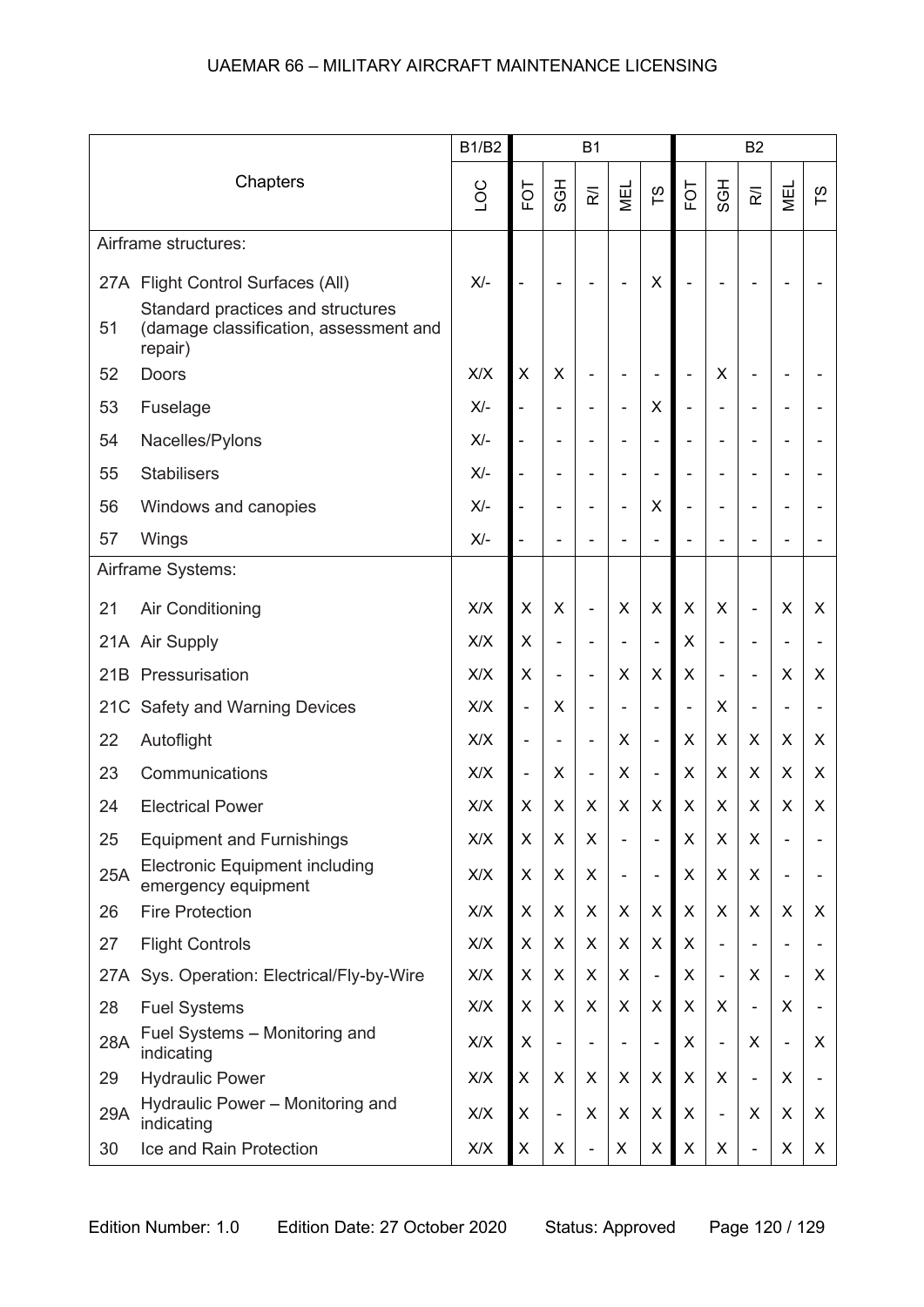|                                                                   | <b>B1/B2</b> |                          |                | <b>B1</b>                    |                |                          |                |                | <b>B2</b>              |            |              |
|-------------------------------------------------------------------|--------------|--------------------------|----------------|------------------------------|----------------|--------------------------|----------------|----------------|------------------------|------------|--------------|
| Chapters                                                          | COT          | FOT                      | 공<br>93        | $\overline{\approx}$         | <b>NEL</b>     | ဥ                        | FOT            | 공<br>93        | $\overline{\tilde{R}}$ | <b>NEL</b> | ဥ            |
| 31<br><b>Indicating/Recording Systems</b>                         | X/X          | X                        | $\mathsf{X}$   | X                            | $\mathsf{X}$   | X                        | $\mathsf{X}$   | X              | X                      | X          | $\mathsf{X}$ |
| <b>Instrument Systems</b><br>31A                                  | X/X          | $\times$                 | X              | X                            | X              | X                        | $\mathsf{x}$   | X              | X                      | X          | X            |
| 32<br><b>Landing Gear</b>                                         | X/X          | $\times$                 | X              | X                            | X              | X                        | X              | X              | X                      | X          |              |
| Landing Gear - Monitoring and<br>32A<br>indicating                | X/X          | $\times$                 | ä,             | X                            | X              | X                        | $\mathsf{X}$   | $\overline{a}$ | X                      | X          | X            |
| 33<br>Lights                                                      | X/X          | $\times$                 | X              | $\blacksquare$               | X              | ÷,                       | $\mathsf{x}$   | X              | X                      | X          |              |
| 34<br>Navigation                                                  | X/X          | $\overline{a}$           | X              | $\overline{\phantom{a}}$     | X              | $\blacksquare$           | $\sf X$        | X              | X                      | X          | X            |
| 35<br>Oxygen                                                      | $X/-$        | X                        | X              | X                            | $\blacksquare$ | $\blacksquare$           | X              | X              | $\overline{a}$         | ä,         |              |
| 36<br>Pneumatic                                                   | $X/-$        | X                        | $\blacksquare$ | X                            | X              | X                        | X              | ÷,             | X                      | X          | X            |
| Pneumatic - Monitoring and indicating<br>36A                      | X/X          | X                        | X              | X                            | X              | X                        | X              | X              | X                      | X          | X            |
| 37<br>Vacuum                                                      | $X/-$        | X                        | $\blacksquare$ | X                            | X              | X                        | $\blacksquare$ | $\blacksquare$ | $\blacksquare$         |            |              |
| 38<br>Water/Waste                                                 | $X/-$        | X                        | X              | ä,                           |                | $\overline{a}$           | X              | X              | $\blacksquare$         |            |              |
| 40<br>Operational attack functions                                | X/X          | $\overline{\phantom{a}}$ |                | $\overline{a}$               |                | $\overline{a}$           | X              | X              | X                      | X          | X            |
| 42<br>Integrated modular avionics                                 | X/X          | $\blacksquare$           |                | $\blacksquare$               |                | $\blacksquare$           | X              | X              | X                      | X          | X            |
| 42A<br>Cross-technical attack functions                           | X/X          | X                        |                | $\blacksquare$               |                | $\overline{\phantom{a}}$ | X              | X              | X                      | X          | X            |
| 44<br><b>Cabin Systems</b>                                        | X/X          | X                        |                | $\qquad \qquad \blacksquare$ |                | $\blacksquare$           | X              | x              | X                      | X          | X            |
| On-Board Maintenance System (or<br>45<br>covered in 31)           | X/X          | X                        | X              | X                            | X              | X                        | $\mathsf{x}$   | X              | X                      | X          | X            |
| <b>Information Systems</b><br>46                                  | X/X          | $\blacksquare$           |                | $\blacksquare$               |                | $\blacksquare$           | X              | $\blacksquare$ | X                      | X          | X            |
| 48<br>In-Flight refuelling tanker                                 | X/X          | X                        | X              | X                            | X              | X                        | X              | X              | $\blacksquare$         | X          |              |
| In-Flight refuelling tanker - Monitoring<br>48A<br>and Indicating | X/X          | $\times$                 | X              | X                            | X              | X                        | X              | X              | X                      | X          | X            |
| 50<br>Cargo and Accessory Compartments                            | X/X          |                          | X              |                              |                |                          |                |                |                        |            |              |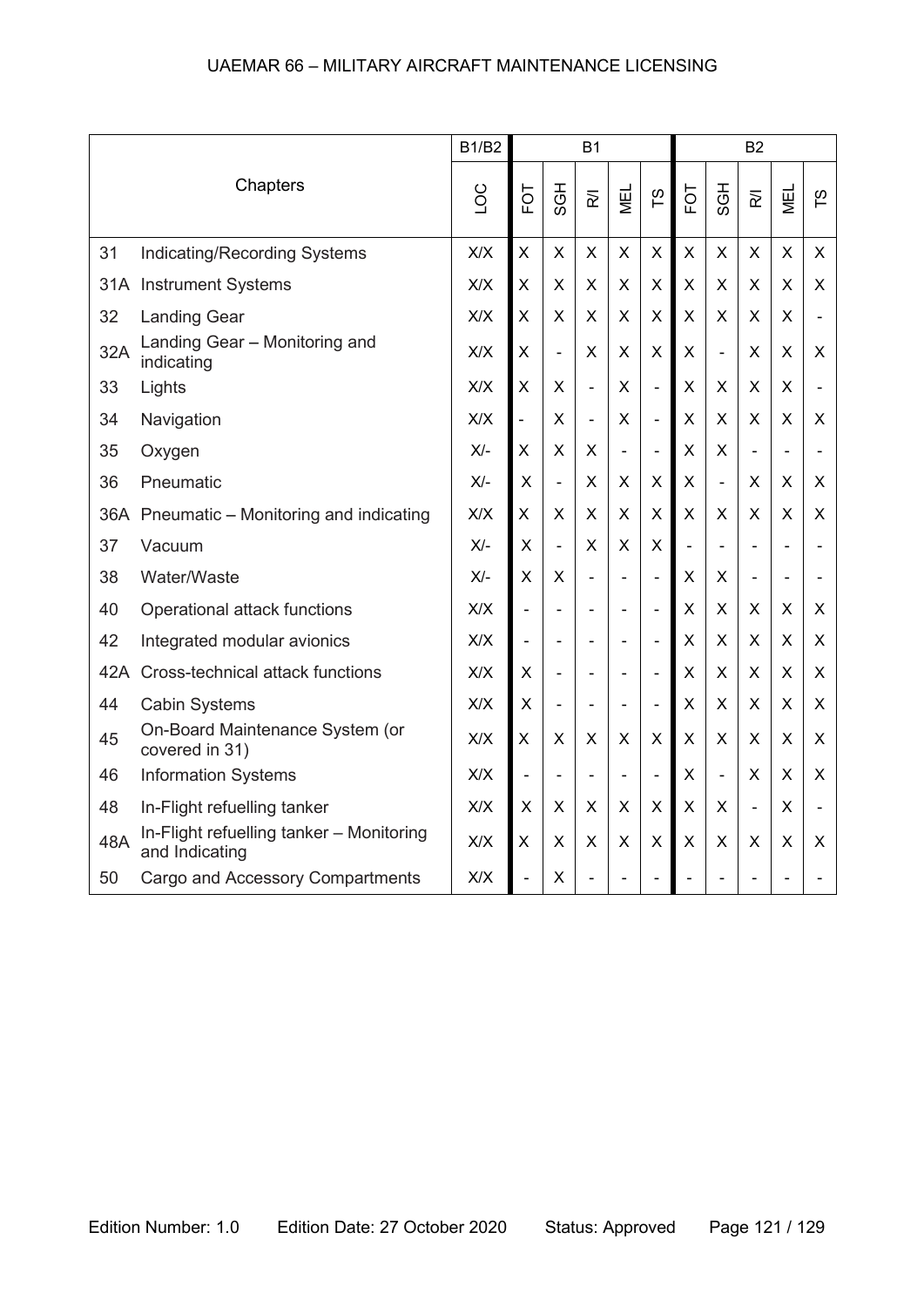|     |                                                                                                                                                                           | <b>B1/B2</b> |                          |                          | <b>B1</b>                    |                              |                              |     |                          | B <sub>2</sub>           |                          |    |
|-----|---------------------------------------------------------------------------------------------------------------------------------------------------------------------------|--------------|--------------------------|--------------------------|------------------------------|------------------------------|------------------------------|-----|--------------------------|--------------------------|--------------------------|----|
|     | Chapters                                                                                                                                                                  | <b>DO</b>    | FOT                      | <b>HOS</b>               | $\overline{\approx}$         | MEL                          | ΣL                           | FOT | <b>HOS</b>               | $\overline{\approx}$     | <b>MEL</b>               | Σh |
|     | <b>Turbine Engines:</b>                                                                                                                                                   |              |                          |                          |                              |                              |                              |     |                          |                          |                          |    |
| 70  | Standard Practices - Engines - only<br>type particular.                                                                                                                   |              |                          | X                        |                              |                              |                              |     | X                        | ä,                       |                          |    |
|     | Constructional arrangement and<br>operation (Installation Inlet,<br>70A Compressors, Combustion Section,<br>Turbine Section, Bearings and Seals,<br>Lubrication Systems). | X/X          |                          |                          |                              |                              |                              |     |                          |                          |                          |    |
| 70B | <b>Engine Performance</b>                                                                                                                                                 |              |                          |                          |                              |                              | X                            |     |                          |                          |                          |    |
| 71  | Powerplant                                                                                                                                                                | $X/-$        | X                        | X                        | $\overline{\phantom{a}}$     |                              | ٠                            |     | X                        | $\blacksquare$           |                          |    |
| 72  | Engine Turbine/Turbo Prop/Ducted<br>Fan/Unducted fan                                                                                                                      | $X/-$        | $\overline{a}$           |                          |                              |                              |                              |     |                          | ä,                       |                          |    |
| 73  | <b>Engine Fuel and Control</b>                                                                                                                                            | X/X          | X                        |                          | $\qquad \qquad \blacksquare$ |                              |                              |     |                          | ۰                        |                          |    |
|     | 73A FADEC                                                                                                                                                                 | X/X          | X                        | $\blacksquare$           | X                            | X                            | X                            | X   | $\blacksquare$           | X                        | X                        | X  |
| 74  | Ignition                                                                                                                                                                  | X/X          | X                        | $\overline{\phantom{a}}$ | $\qquad \qquad \blacksquare$ | $\overline{\phantom{a}}$     | $\qquad \qquad \blacksquare$ | X   | $\overline{\phantom{0}}$ | $\blacksquare$           |                          |    |
| 75  | Air                                                                                                                                                                       | $X/-$        | $\overline{a}$           | $\blacksquare$           | X                            | $\blacksquare$               | X                            | ۰   | $\blacksquare$           | $\overline{\phantom{a}}$ | ÷                        |    |
| 76  | Engine controls                                                                                                                                                           | $X/-$        | X                        |                          | $\blacksquare$               | $\blacksquare$               | X                            |     | $\blacksquare$           | $\blacksquare$           |                          |    |
| 77  | <b>Engine Indicating Systems</b>                                                                                                                                          | X/X          | X                        | $\blacksquare$           | $\blacksquare$               | X                            | X                            | X   | $\blacksquare$           | $\overline{a}$           | X                        | X  |
| 78  | Exhaust                                                                                                                                                                   | $X/-$        | X                        | $\blacksquare$           | $\blacksquare$               | X                            | $\overline{\phantom{a}}$     |     | $\blacksquare$           | $\blacksquare$           |                          |    |
| 79  | Oil                                                                                                                                                                       | $X/-$        | $\overline{\phantom{a}}$ | X                        | X                            | $\qquad \qquad \blacksquare$ | $\overline{\phantom{a}}$     |     |                          | ۰                        |                          |    |
| 80  | Starting                                                                                                                                                                  | $X/-$        | X                        |                          |                              | X                            | X                            |     |                          |                          |                          |    |
| 82  | Water Injection                                                                                                                                                           | $X/-$        | $\pmb{\times}$           |                          | $\overline{\phantom{a}}$     |                              | $\overline{a}$               |     |                          | $\blacksquare$           | $\overline{\phantom{a}}$ |    |
| 83  | <b>Accessory Gear Boxes</b>                                                                                                                                               | $X/-$        | $\overline{\phantom{a}}$ | X                        | $\qquad \qquad \blacksquare$ | $\qquad \qquad \blacksquare$ | $\overline{\phantom{0}}$     |     |                          | $\overline{\phantom{0}}$ | -                        |    |
| 84  | <b>Propulsion Augmentation</b>                                                                                                                                            | $X/-$        | X                        |                          | $\qquad \qquad \blacksquare$ | $\blacksquare$               |                              |     |                          | $\blacksquare$           |                          |    |
|     | Auxiliary Power units (APUs):                                                                                                                                             |              |                          |                          |                              |                              |                              |     |                          |                          |                          |    |
| 49  | <b>Auxiliary Power units (APUs):</b>                                                                                                                                      | $X/-$        | X                        | X                        |                              |                              | X                            |     |                          |                          |                          |    |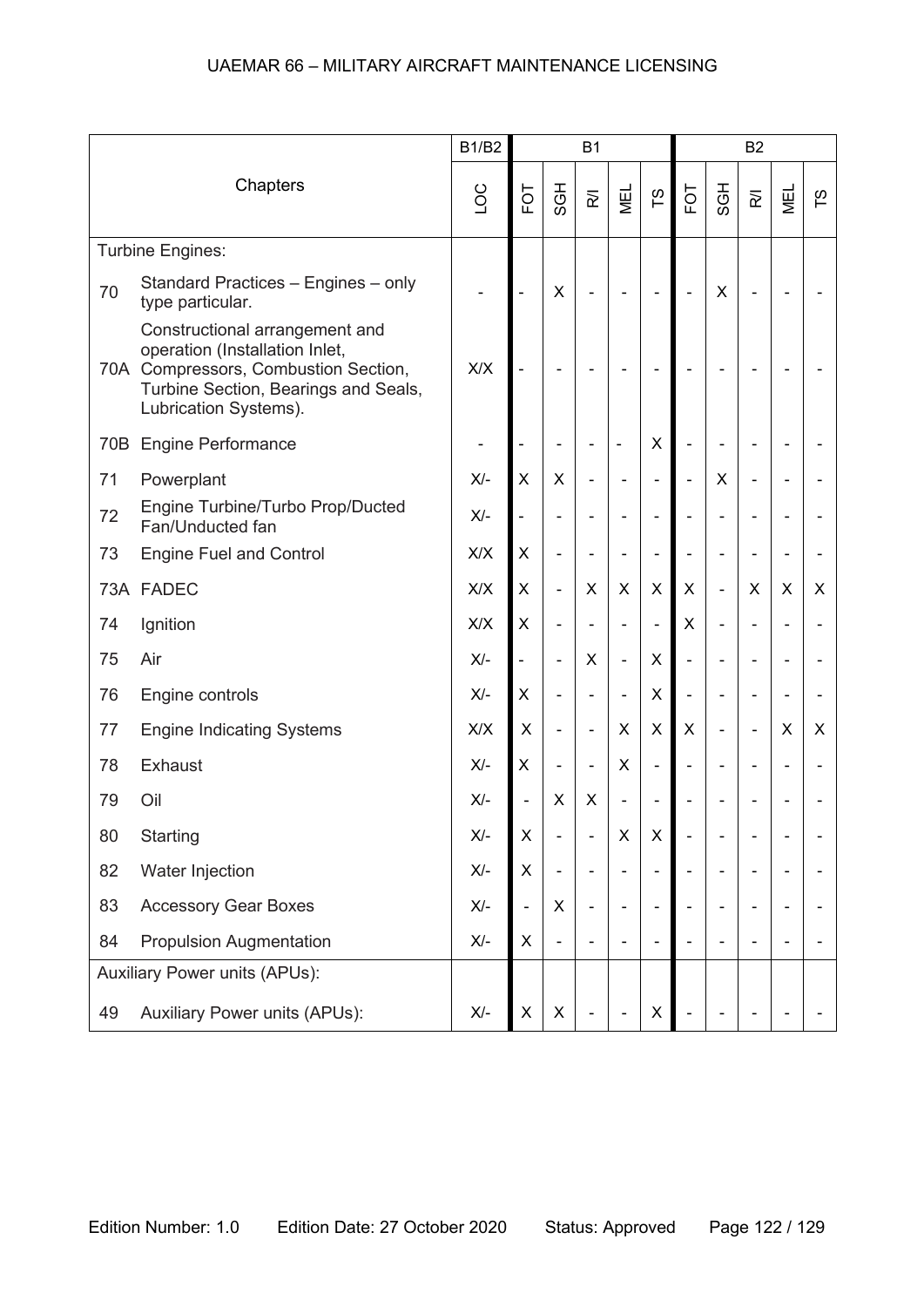|     |                                                                                                                                                                           | <b>B1/B2</b> |                |                | <b>B1</b>                |                              |                |     |                | <b>B2</b>                    |            |     |
|-----|---------------------------------------------------------------------------------------------------------------------------------------------------------------------------|--------------|----------------|----------------|--------------------------|------------------------------|----------------|-----|----------------|------------------------------|------------|-----|
|     | Chapters                                                                                                                                                                  | DC           | FOT            | <b>HOS</b>     | $\overline{\approx}$     | <b>MEL</b>                   | ဥ              | FOT | 5GH            | $\overline{\approx}$         | <b>MEL</b> | ပို |
|     | Piston Engines:                                                                                                                                                           |              |                |                |                          |                              |                |     |                |                              |            |     |
| 70  | Standard Practices - Engines - only<br>type particular                                                                                                                    |              |                | X              |                          | ÷                            |                |     | X              | ä,                           |            |     |
|     | Constructional arrangement and<br>operation (Installation Inlet,<br>70A Compressors, Combustion Section,<br>Turbine Section, Bearings and Seals,<br>Lubrication Systems). | X/X          |                |                |                          |                              |                |     |                |                              |            |     |
| 70B | <b>Engine Performance</b>                                                                                                                                                 |              |                |                |                          |                              | X              |     |                |                              |            |     |
| 71  | Powerplant                                                                                                                                                                | $X/-$        | X              | X              | $\blacksquare$           | $\blacksquare$               |                | ÷   | X              | $\qquad \qquad \blacksquare$ |            |     |
| 73  | <b>Engine Fuel and Control</b>                                                                                                                                            | X/X          | X              |                | $\overline{\phantom{a}}$ | $\overline{\phantom{a}}$     |                |     |                | ٠                            |            |     |
|     | 73A FADEC                                                                                                                                                                 | X/X          | X              | $\blacksquare$ | X                        | X                            | X              | X   | $\blacksquare$ | X                            | $\times$   | X   |
| 74  | Ignition                                                                                                                                                                  | X/X          | X              | ۰              | ۰                        | $\qquad \qquad \blacksquare$ | $\overline{a}$ | X   |                | ۰                            |            |     |
| 76  | Engine controls                                                                                                                                                           | $X/-$        | X              |                | $\blacksquare$           | $\overline{\phantom{a}}$     | X              | -   |                | -                            |            |     |
| 77  | <b>Engine Indicating Systems</b>                                                                                                                                          | X/X          | X              |                | $\blacksquare$           | X                            | X              | X   |                | $\blacksquare$               | $\times$   | X   |
| 78  | Exhaust                                                                                                                                                                   | $X/-$        | X              |                | $\blacksquare$           | X                            | X              | ÷,  |                | ÷,                           |            |     |
| 79  | Oil                                                                                                                                                                       | $X/-$        | $\blacksquare$ | X              | X                        | $\overline{a}$               | $\blacksquare$ |     |                | $\blacksquare$               |            |     |
| 80  | Starting                                                                                                                                                                  | $X/-$        | X              |                | $\blacksquare$           | X                            | X              |     |                |                              |            |     |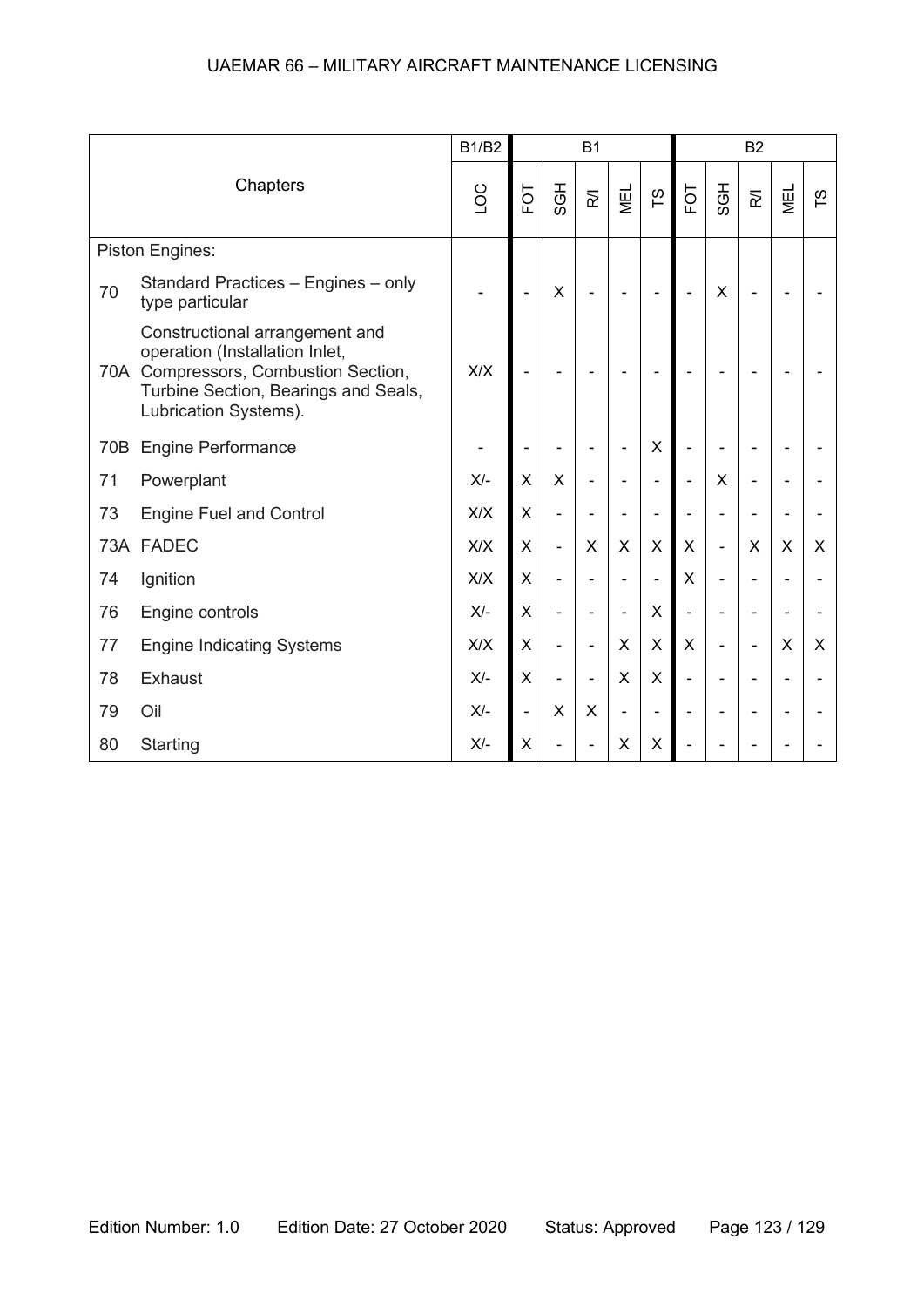|                                                                                  | <b>B1/B2</b> |          |                          | <b>B1</b>                |                              |                |                              |                | <b>B2</b>                |            |   |
|----------------------------------------------------------------------------------|--------------|----------|--------------------------|--------------------------|------------------------------|----------------|------------------------------|----------------|--------------------------|------------|---|
| Chapters                                                                         | <b>DOT</b>   | FOT      | <b>H</b>                 | $\overline{\approx}$     | MEL                          | ΣJ             | FOT                          | <b>HOS</b>     | $\overline{\approx}$     | <b>MEL</b> | ξ |
| Propellers:                                                                      |              |          |                          |                          |                              |                |                              |                |                          |            |   |
| 60A Standard Practices - Propeller                                               |              |          | ۰                        | X                        | $\overline{\phantom{a}}$     |                |                              |                | $\overline{\phantom{0}}$ |            |   |
| 61<br>Propellers/Propulsion                                                      | X/X          | X        | X                        | $\blacksquare$           | X                            | X              |                              |                | $\blacksquare$           |            |   |
| 61A Propeller Construction                                                       | X/X          | ÷        | X                        | $\blacksquare$           | $\qquad \qquad \blacksquare$ |                |                              |                | $\overline{\phantom{0}}$ |            |   |
| 61B Propeller Pitch Control                                                      | $X/-$        | X        | $\blacksquare$           | X                        | X                            | X              | $\overline{\phantom{a}}$     | $\blacksquare$ | $\overline{\phantom{a}}$ |            |   |
| 61C Propeller Synchronising                                                      | $X/-$        | X        | $\overline{\phantom{a}}$ | $\overline{\phantom{a}}$ | $\blacksquare$               | X              | $\qquad \qquad \blacksquare$ | $\blacksquare$ | $\blacksquare$           | X          |   |
| <b>Propeller Electronic control</b><br>61D                                       | X/X          | X        | X                        | X                        | X                            | X              | X                            | X              | X                        | $\times$   | X |
| <b>Propeller Ice Protection</b><br>61E                                           | $X/-$        | X        | $\blacksquare$           | $\times$                 | X                            | X              | $\qquad \qquad \blacksquare$ |                | $\blacksquare$           |            |   |
| <b>Propeller Maintenance</b><br>61F                                              | X/X          | X        | X                        | X                        | X                            | X              | X                            | X              | X                        | $\times$   | X |
| <b>Military Specific Systems:</b>                                                |              |          |                          |                          |                              |                |                              |                |                          |            |   |
| 92<br>Radar                                                                      | X/X          | $\times$ | X                        | X                        | X                            | $\blacksquare$ | X                            | X              | X                        | X          | X |
| 93<br>Surveillance                                                               | X/X          | $\times$ | X                        | $\sf X$                  | X                            | $\blacksquare$ | X                            | X              | X                        | X          | X |
| 94<br><b>Weapon System</b>                                                       | X/X          | $\times$ | X                        | X                        | X                            | $\blacksquare$ | X                            | X              | X                        | X          | X |
| <b>Crew Escape and Safety (partially</b><br>95<br>covered by 25 for Helicopters) | X/X          | X        | X                        | X                        | X                            | X              | X                            | X              | X                        | X          |   |
| 97<br>Image Recording                                                            | X/X          | X        | X                        | X                        | X                            | $\blacksquare$ | X                            | X              | X                        | X          | X |
| 99<br><b>Electronic Warfare</b>                                                  | X/X          | X        | X                        | X                        | Х                            |                | х                            | X              | X                        | X          | X |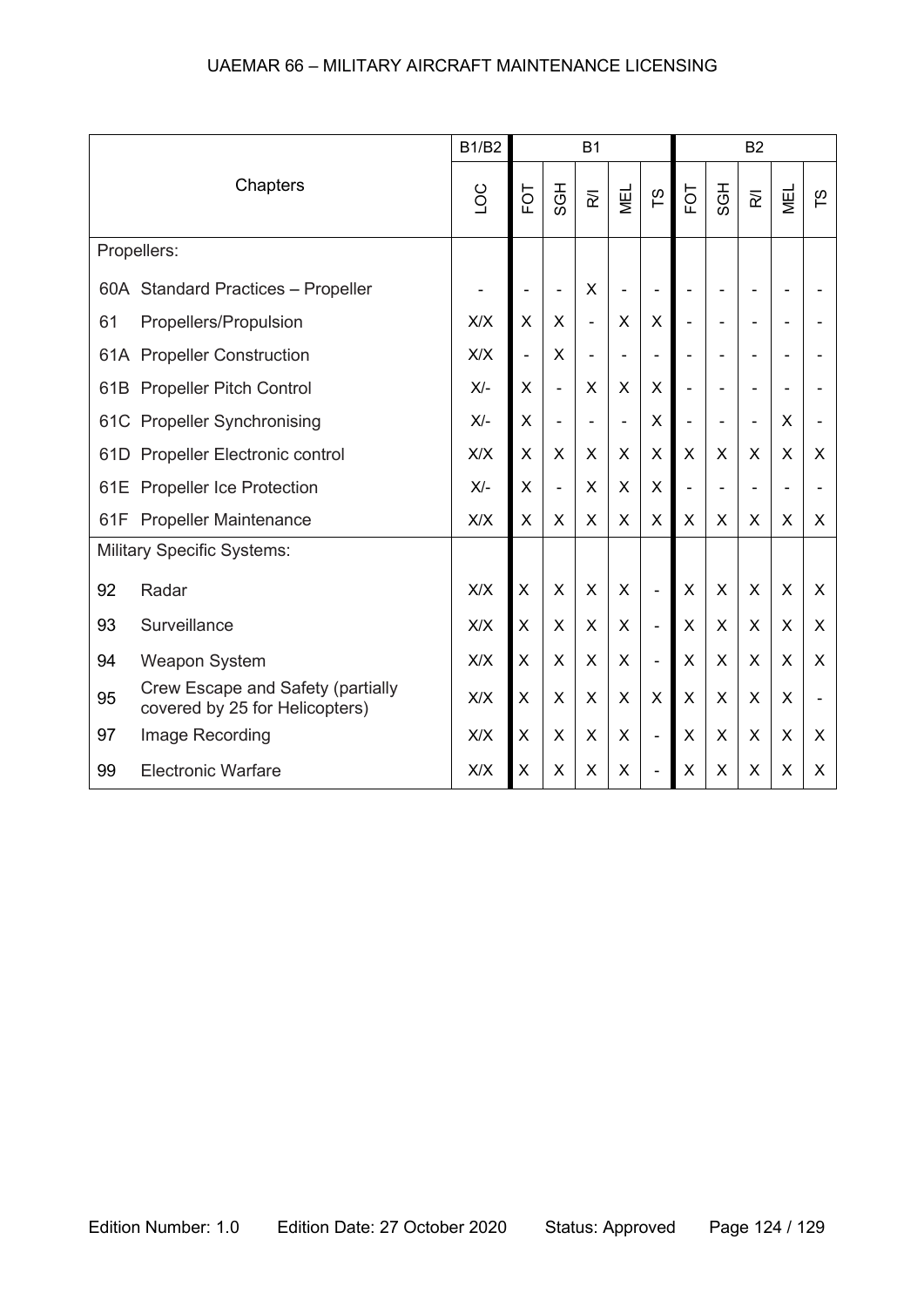# **4. Military Aircraft Type Training examination and assessment standard**

4.1 Theoretical element examination standard

After the theoretical portion of the Military Aircraft Type Training has been completed, a written examination shall be performed, which shall comply with the following:

- (a) Format of the examination is of the multi-choice type. Each multi-choice question shall have at least 3 alternative answers of which only one shall be the correct answer. The total time is based on the total number of questions and the time for answering is based upon a nominal average of 90 seconds per question.
- (b) The incorrect alternatives shall seem equally plausible to anyone ignorant of the subject. All the alternatives shall be clearly related to the question and of similar vocabulary, grammatical construction and length.
- (c) In numerical questions, the incorrect answers shall correspond to procedural errors such as the use of incorrect sense (+ versus -) or incorrect measurement units. They shall not be mere random numbers.
- (d) The level of examination for each chapter (\*) shall be the one defined in point 2 "Military Aircraft Type Training levels". However, the use of a limited number of questions at a lower level is acceptable.
- (e) The examination shall be of the closed book type. No reference material is permitted. An exception will be made for the case of examining a B1 or B2 candidate's ability to interpret technical documents.
- (f) The number of questions shall be at least 1 question per hour of instruction. The number of questions for each chapter and level shall be proportionate to:
	- the effective training hours spent teaching at that chapter and level.
	- the learning objectives as given by the training needs analysis.

The MAA will assess the number and the level of the questions when approving the course.

- (g) The minimum examination pass mark is 75 %. When the Military Aircraft Type Training examination is split in several examinations, each examination shall be passed with at least a 75 % mark. In order to be possible to achieve exactly a 75 % pass mark, the number of questions in the examination shall be a multiple of 4.
- (h) Penalty marking (negative points for failed questions) is not to be used.
- (i) End of module phase examinations cannot be used as part of the final examination unless they contain the correct number and level of questions required.

(\*) For the purpose of this point 4, a "chapter" means each one of the rows preceded by a number in the table contained in point 3.1(e).

#### 4.2 Practical element assessment standard

After the practical element of the Military Aircraft Type Training has been completed, an assessment must be performed, which must comply with the following:

- (a) The assessment shall be performed by designated assessors appropriately qualified.
- (b) The assessment shall evaluate the knowledge and skills of the trainee.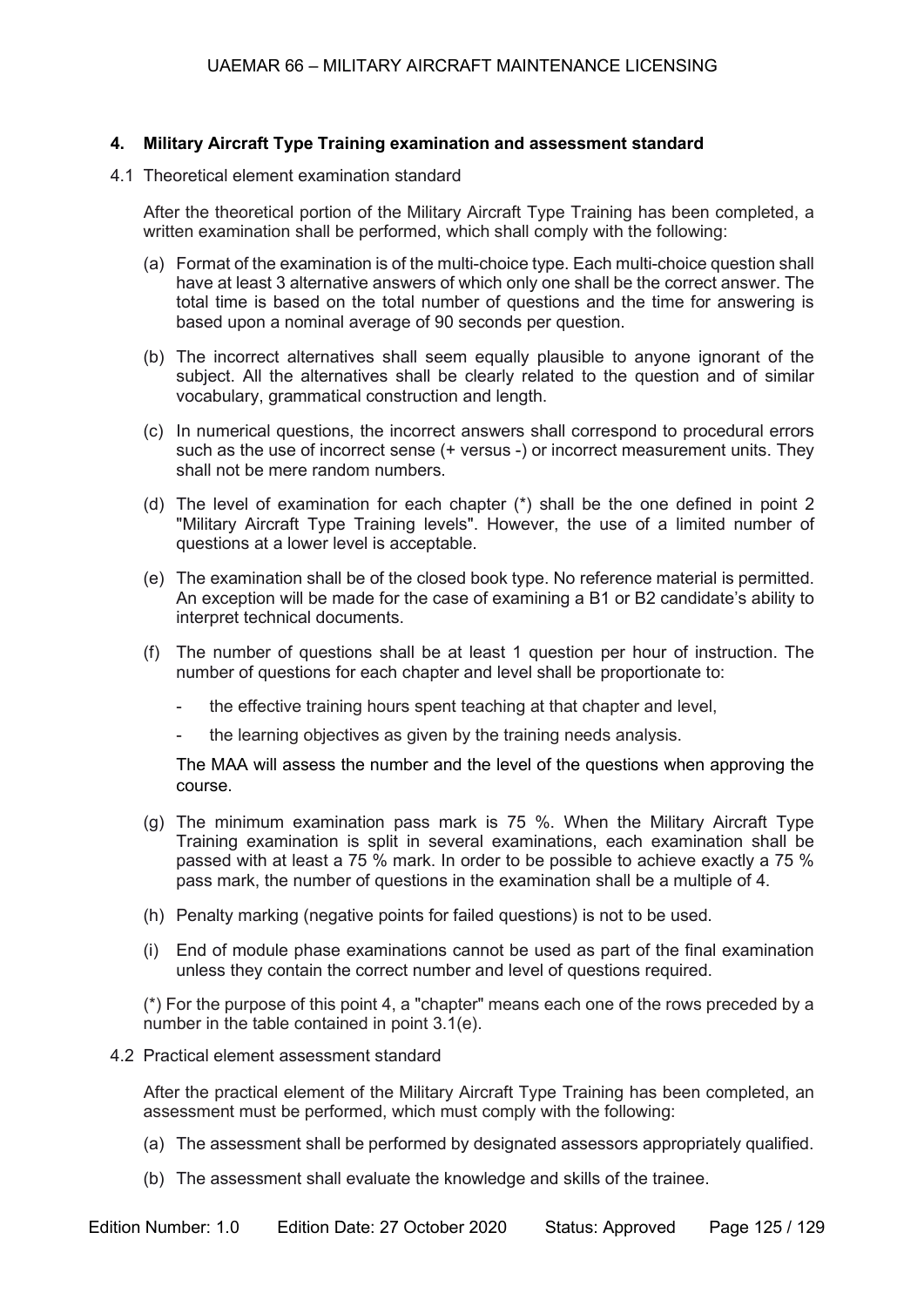# **5. Type examination standard**

NOT APPLICABLE.

# **6. On the Job Training**

On the Job Training (OJT) shall be approved by the MAA who has issued the MAML.

It shall be conducted at and under the control of a maintenance organisation appropriately approved for the maintenance of the particular aircraft type and shall be assessed by designated assessors appropriately qualified.

It shall have been started and completed within the 3 years preceding the application for a Military Aircraft Type Rating endorsement.

(a) Objective:

The objective of OJT is to gain the required competence and experience in performing safe maintenance.

(b) Content:

OJT shall cover a cross section of tasks acceptable to the MAA. The OJT tasks to be completed shall be representative of the aircraft and systems both in complexity and in the technical input required to complete that task. While relatively simple tasks may be included, other more complex maintenance tasks shall also be incorporated and undertaken as appropriate to the aircraft type.

Each task shall be signed off by the student and countersigned by a designated supervisor. The tasks listed shall refer to an actual job card/work sheet, etc.

The final assessment of the completed OJT is mandatory and shall be performed by a designated assessor, appropriately qualified.

The following data shall be addressed on the OJT worksheets/logbook:

- 1. Name of Trainee;
- 2. Date of Birth:
- 3. Service Number or Employee Number
- 4. Approved Maintenance Organisation;
- 5. Location;
- 6. Name of supervisor(s) and assessor, (including MAML number if applicable);
- 7. Date of task completion;
- 8. Description of task and job card/work order/tech log, etc.;
- 9. Aircraft type and aircraft registration;
- 10. Military Aircraft Type Rating applied for.

In order to facilitate the verification by the MAA, demonstration of the OJT shall consist of:

- i. detailed worksheets/logbook and
- ii. a compliance report demonstrating how the OJT meets the requirement of UAEMAR 66.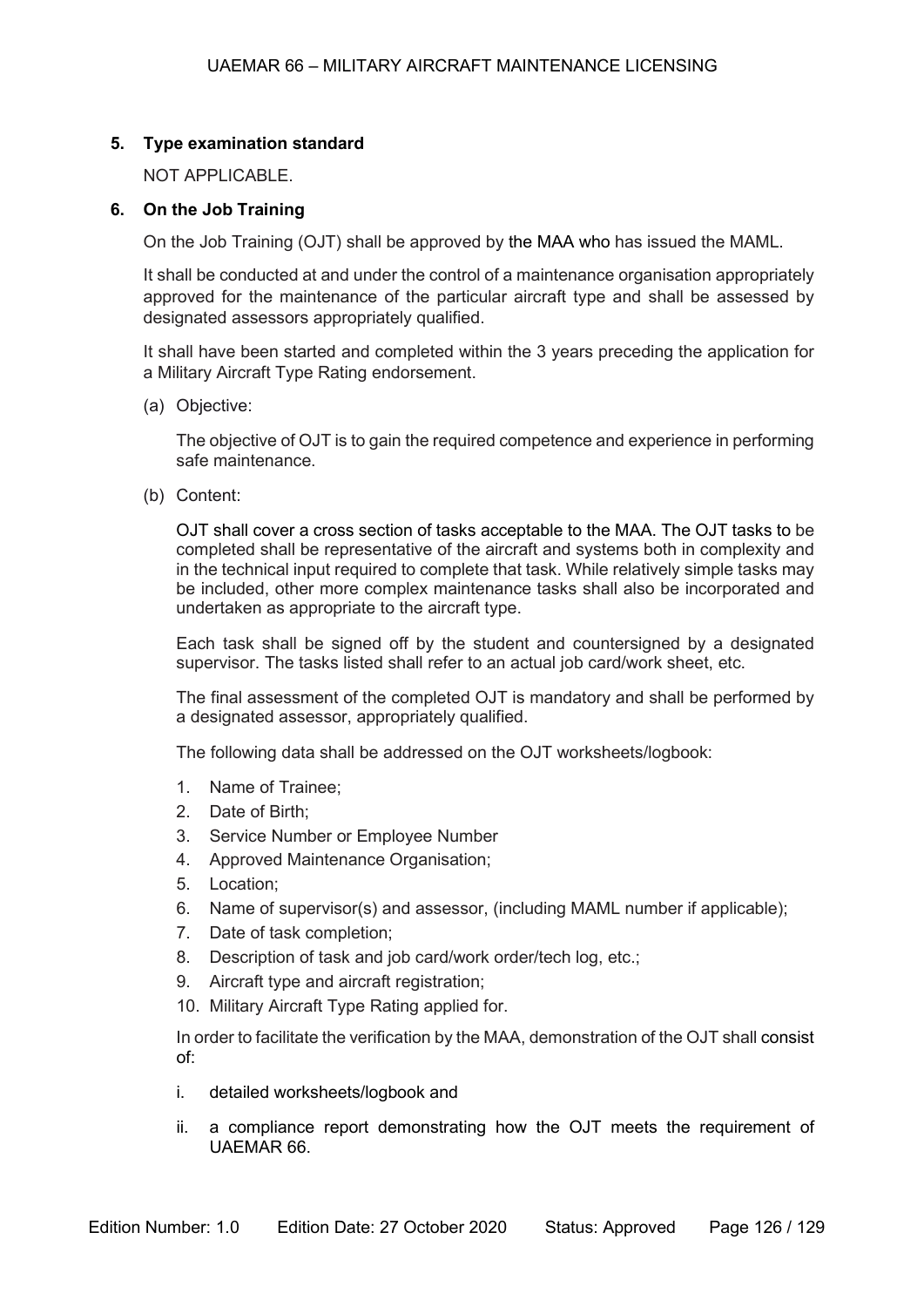# **APPENDIX IV – EXPERIENCE REQUIREMENTS FOR AN ADDITION TO AN UAEMAR 66 MILITARY AIRCRAFT MAINTENANCE LICENCE**

The table below shows the experience requirements for adding a new category or subcategory to an existing UAEMAR 66 MAML including military-specific modules.

The experience shall be practical maintenance experience on operating aircraft in the subcategory relevant to the application.

The experience requirement will be reduced by 50% if the applicant has completed an approved UAEMAR 147 course relevant to the subcategory.

| To<br>From       | A1        | A2        | A3        | A4        | <b>B1.1</b> | B <sub>1.2</sub> | <b>B1.3</b> | B <sub>1.4</sub> | B <sub>2</sub> |
|------------------|-----------|-----------|-----------|-----------|-------------|------------------|-------------|------------------|----------------|
| A <sub>1</sub>   |           | l6 months | l6 months | l6 months | 2 years     | 6 months         | 2 years     | 1 year           | 2 years        |
| A2               | l6 months |           | 6 months  | 6 months  | 2 years     | 6 months         | 2 years     | 1 year           | 2 years        |
| A <sub>3</sub>   | l6 months | 6 months  |           | 6 months  | 2 years     | 1 year           | 2 years     | 6 months         | 2 years        |
| A4               | 6 months  | 6 months  | 6 months  |           | 2 years     | 1 year           | 2 years     | $6$ months       | 2 years        |
| B1.1             | None      | 6 months  | l6 months | 6 months  |             | 6 months         | 6 months    | 6 months         | 1 year         |
| B <sub>1.2</sub> | l6 months | None      | l6 months | 6 months  | 2 years     |                  | 2 years     | 6 months         | 2 years        |
| <b>B1.3</b>      | 6 months  | 6 months  | None      | 6 months  | 6 months    | 6 months         |             | 6 months         | 1 year         |
| B1.4             | 6 months  | 6 months  | l6 months | None      | 2 years     | 6 months         | 2 years     |                  | 2 years        |
| B <sub>2</sub>   | l6 months | l6 months | 6 months  | 6 months  | 1 year      | 1 year           | 1 year      | 1 year           |                |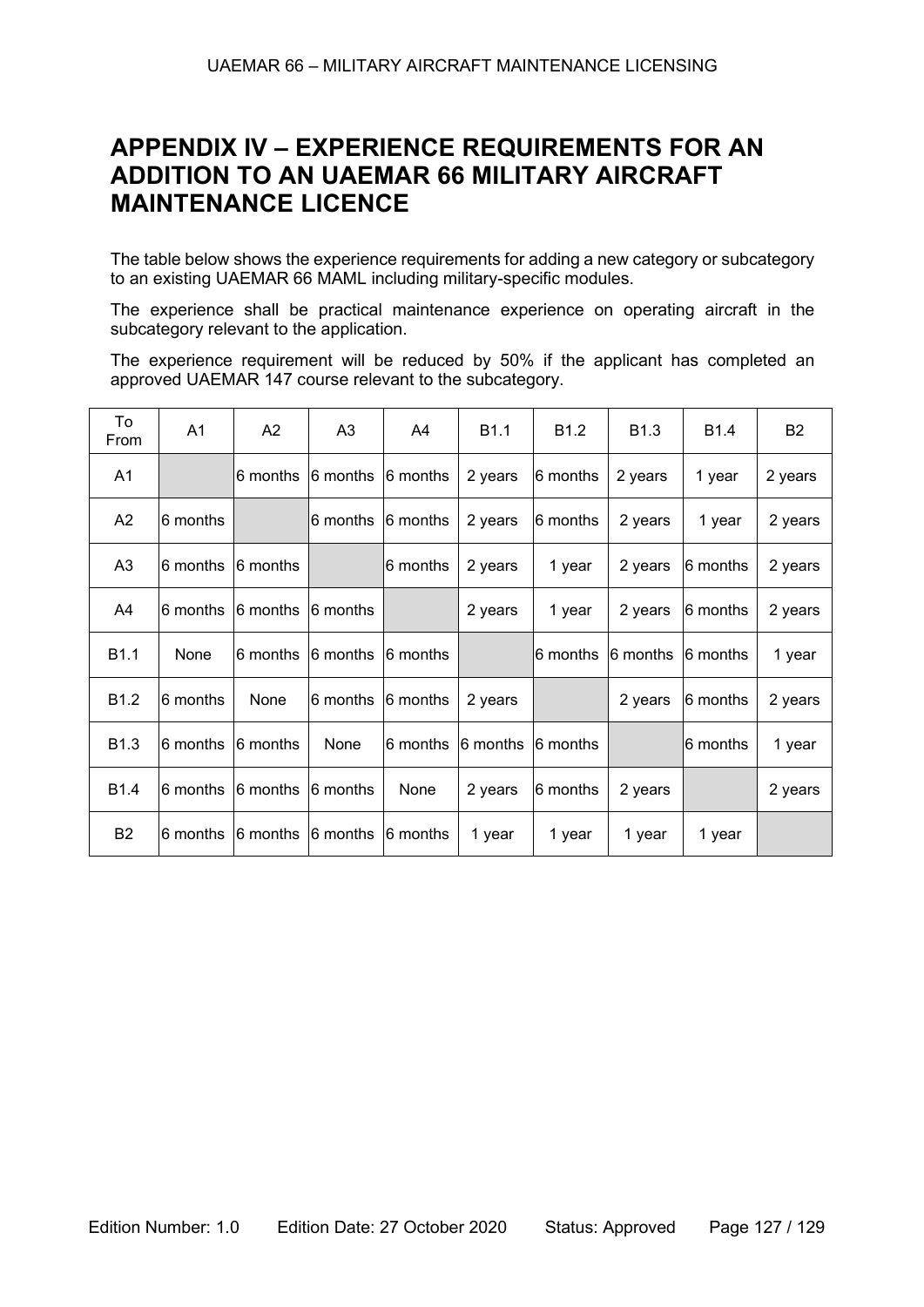# **TABLE OF CHANGES**

All amended paragraphs are indicated by the use of a 'sidebar' in the margin. This can be readily cross-referenced using this table which details each change.

#### Nomenclature Used:

Additions to the text are tabulated below in green. Deletions of text are indicated by the use of ►◄. In both cases, the reason for the difference is clarified in the 'notes' column'.

If a paragraph is not included on the table, then no amendments have been made.